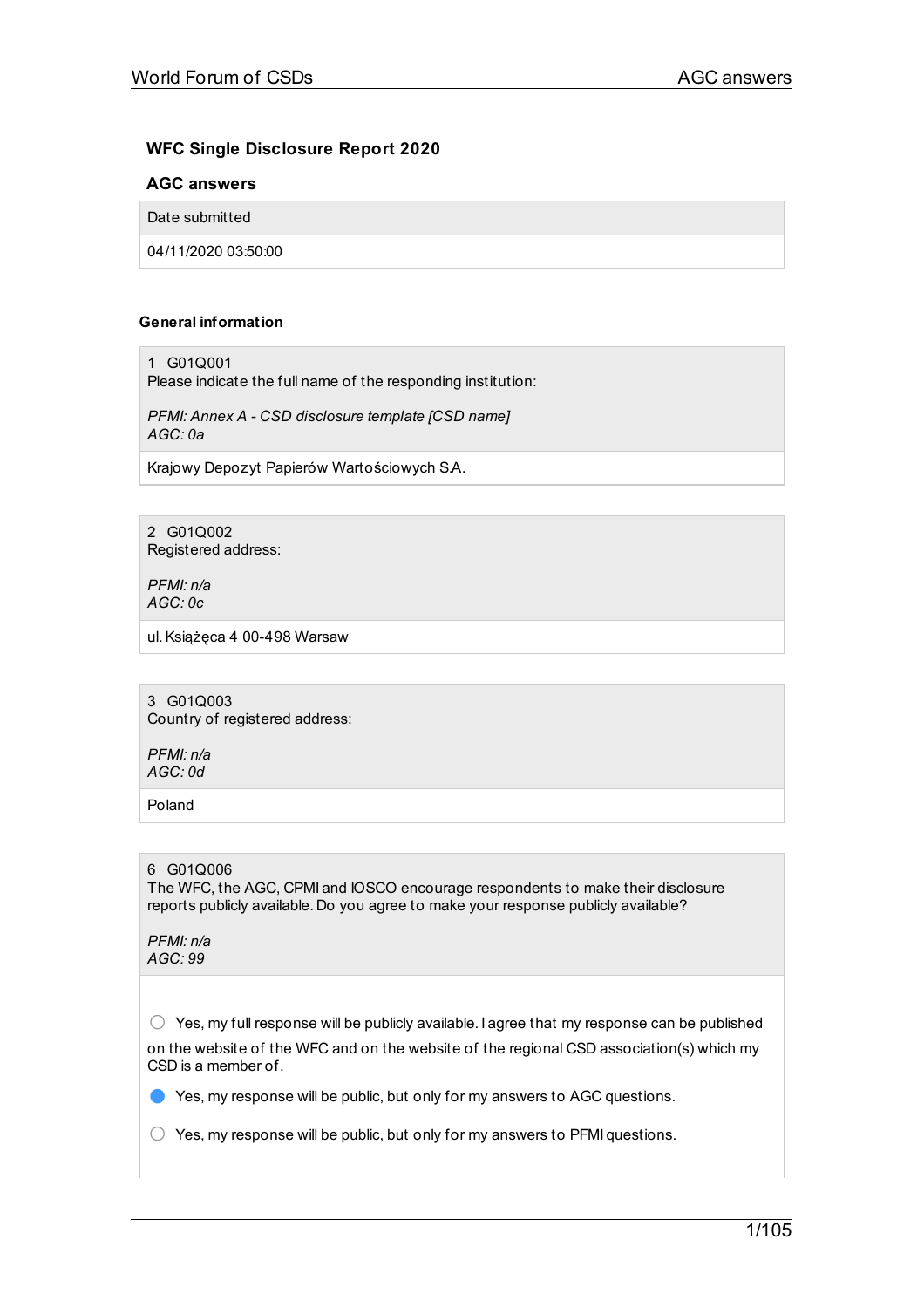$\bigcirc$  No, I do not wish my response to be publicly available.

7 G01Q007 How will you be making your answers publicly available?

*PFMI: n/a AGC: 99a*

✓ Website

 $\Box$  Upon request

OTHER:

8 G01Q008 This disclosure can also be found at the following web address(es):

*PFMI: Annex A - CSD disclosure template [website URL] AGC: 99b*

http://www.kdpw.pl/en/kdpw/publications/Pages/Questionnaires.aspx

9 G01Q009 First and Last Name of the contact person:

*PFMI: Annex A - CSD disclosure template [contact details] AGC: 99c*

Anna Zielińska

10 G01Q009A Disclosure submission authorisation

 $\vee$  I hereby certify that I am authorised to submit this disclosure report on behalf of my institution.

11 G01Q010 Email address of the contact person:

*PFMI: Annex A - CSD disclosure template [contact details] AGC: 99h*

anna.zielinska@kdpw.pl

12 G01Q011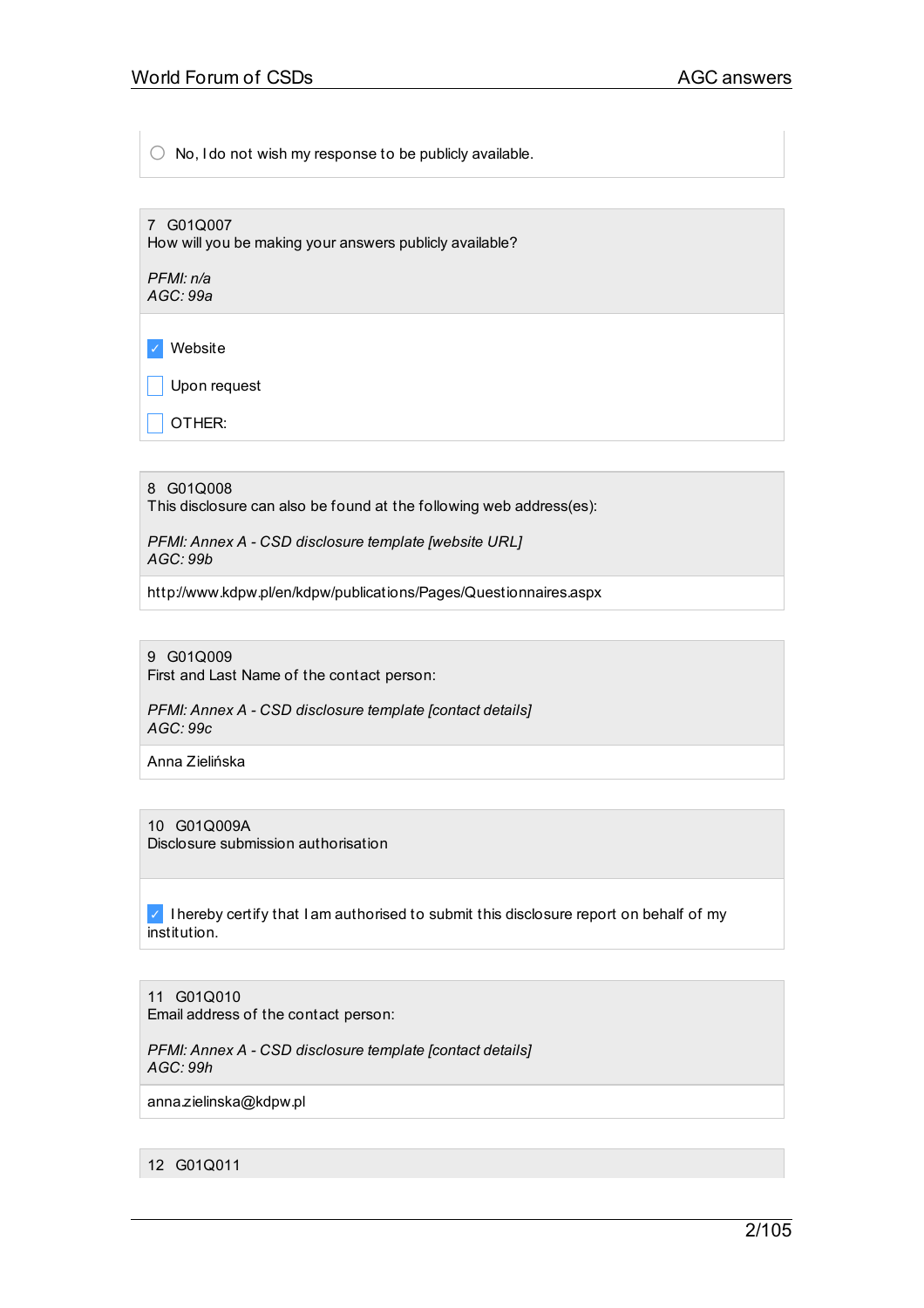Telephone number (please include the international country code):

*PFMI: n/a AGC: 99e*

+48 22 5379582

## 13 G01Q012 How do you prefer to be contacted?

*PFMI: n/a AGC: 99d*

 $\Box$  Fax

mail/air courier

✓ e-mail

14 G01Q013 Fax number

*PFMI: n/a AGC: 99f*

+48 22 6273111

## 15 G01Q014 What is the preferred street address for mailing requests?

*PFMI: n/a AGC: 99g*

ul.Książęca 4

00-498 Warsaw

## 25 G01Q024

I am submitting up-to-date information in response to:

 $\vee$  The AGC questions and a report with only AGC answers will be generated

 $\Box$  The PFMI questions and a report with only PFMI answers will be generated

 $\Box$  Both the AGC and PFMI questions and a report with answers to both questionnaires will be generated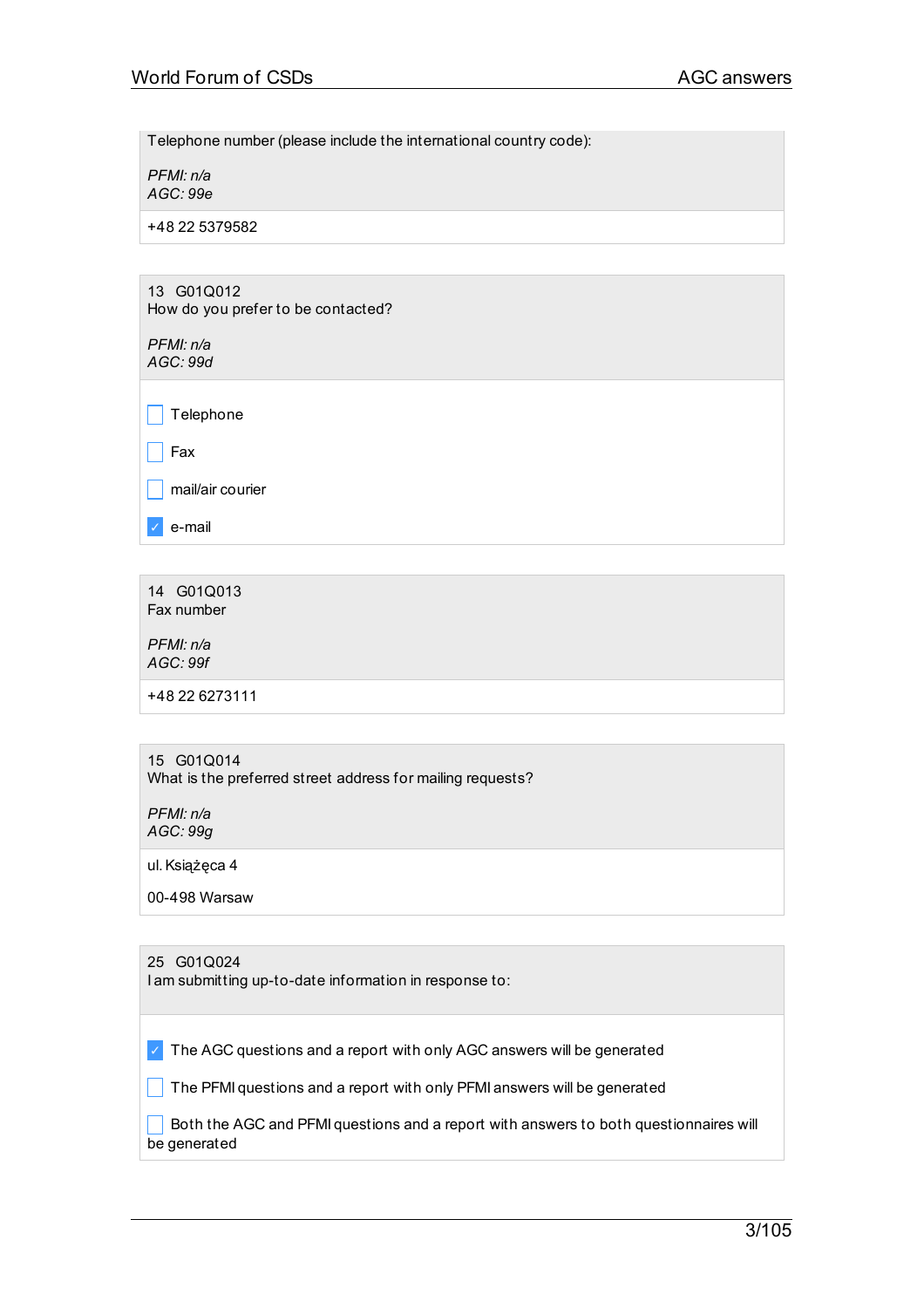## **Legal Basis (PFMI Principle 1)**

27 G02Q002

Under what regulation or statute is the CSD established and governed?

*PFMI: n/a AGC: 7*

Act on Trading in Financial Instruments, Act on Capital Market Supervision, Statute of the KDPW, Code of Commercial Companies, CSDR

28 G02Q003 Is the regulation or statute electronically available?

*PFMI: n/a AGC: 7a*



○ No

## 29 G02Q004

If regulation or statute is electronically available, please supply web address(es) here or upload document(s).

*PFMI: n/a AGC: 7b*

The Act on Capital Market Supervision dated July 29th 2005 and the Act on Trading in Financial Instruments dated July 29th 2005 with further amendments (Polish versions only) are available on the Polish Parliament website: [http://isap.sejm.gov.pl/isap.nsf/DocDetails.xsp?](http://isap.sejm.gov.pl/isap.nsf/DocDetails.xsp?id=WDU20051831538) id=WDU20051831538 The Statute of KDPW (English version) is available on the KDPW website: [http://www.kdpw.pl/en/rules/Document](http://www.kdpw.pl/en/rules/Documents/2020/KDPW_STATUT_EN.pdf) s/2020/KDPW\_STATUT\_EN.pdf. The Code of Commercial Companies (Polish version only) is available on the Parliament website: <http://isap.sejm.gov.pl/isap.nsf/DocDetails.xsp?id=WDU20000941037>.

Regulation (EU) No 909/2014 of the European Parliament and of the Council of 23 July 2014 on improving securities settlement in the European Union and on central securities depositories and amending Directives 98/26/EC and 2014/65/EU and Regulation (EU) No 236/2012 (CSDR) <https://eur-lex.europa.eu/legal-content/EN/TXT/?uri=CELEX:32014R0909>

30 G02Q005 filecount - Please supply document(s) here:

*PFMI: n/a AGC: 7c*

0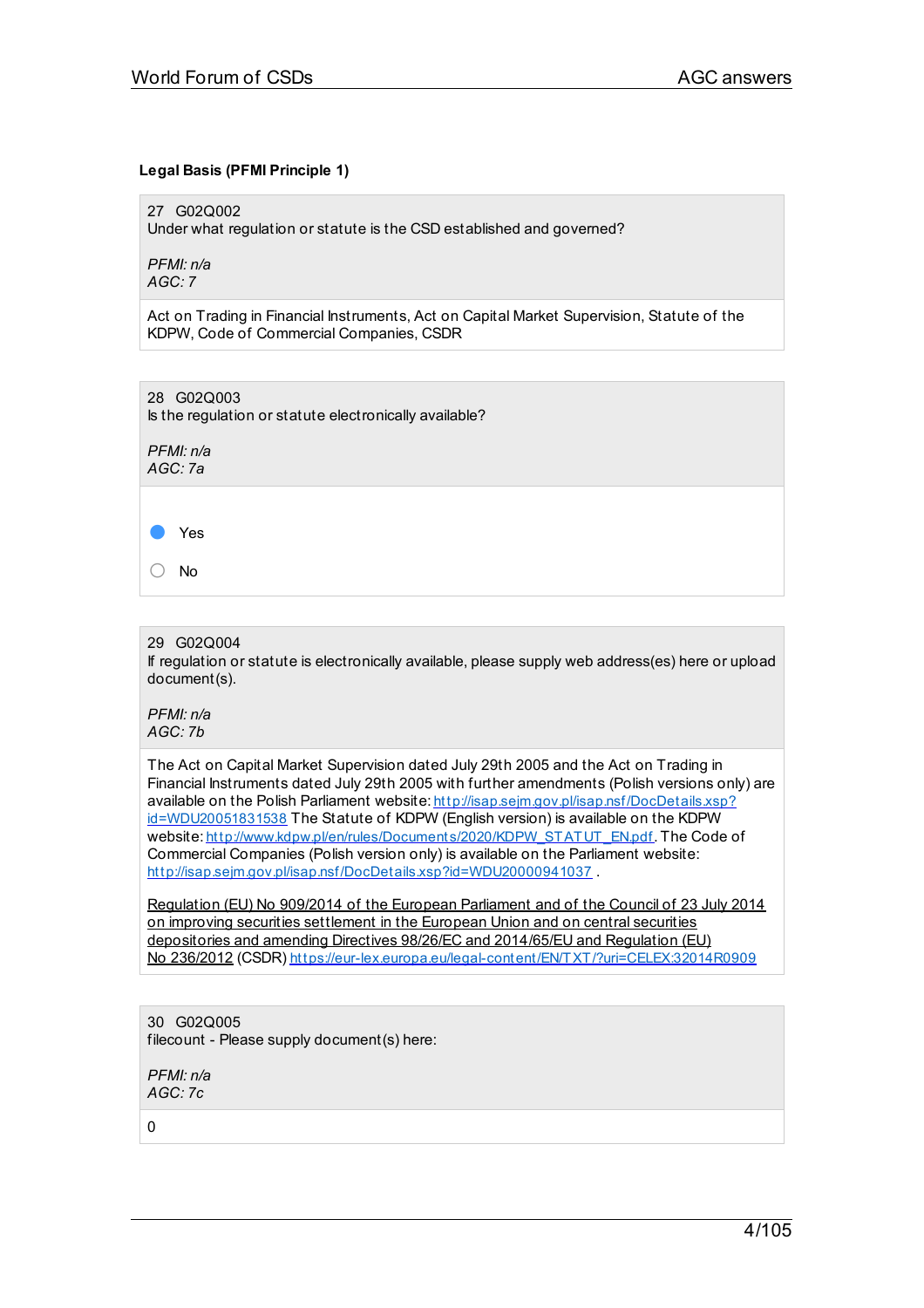## **Governance and ownership (PFMI Principle 2)**

45 G03Q002 What type of legal entity is the institution?

*PFMI: n/a AGC: 3*

 $\Box$  Public Company

 $\vert \vert$  Private Company

 $\Box$  Central Bank (or part thereof)

 $\Box$  Stock Exchange (or part thereof)

✓ OTHER: joint stock company

46 G03Q003 Is the institution operated as a "for profit" or a "not for profit" organization?" *PFMI: n/a AGC: 4*

● Not for profit

○ For profit

## 47 G03Q004

Please provide the names of the owners and their ownership interest percentages.

*PFMI: n/a AGC: 5*

State Treasury 33%, Warsaw Stock Exchange 33%, National Bank of Poland (Central Bank) 33%

48 G03Q005 What is the date of establishment of the CSD?

*PFMI: n/a AGC: 6a*

07/11/1994

## 49 G03Q006

What is the date that the CSD's operations began?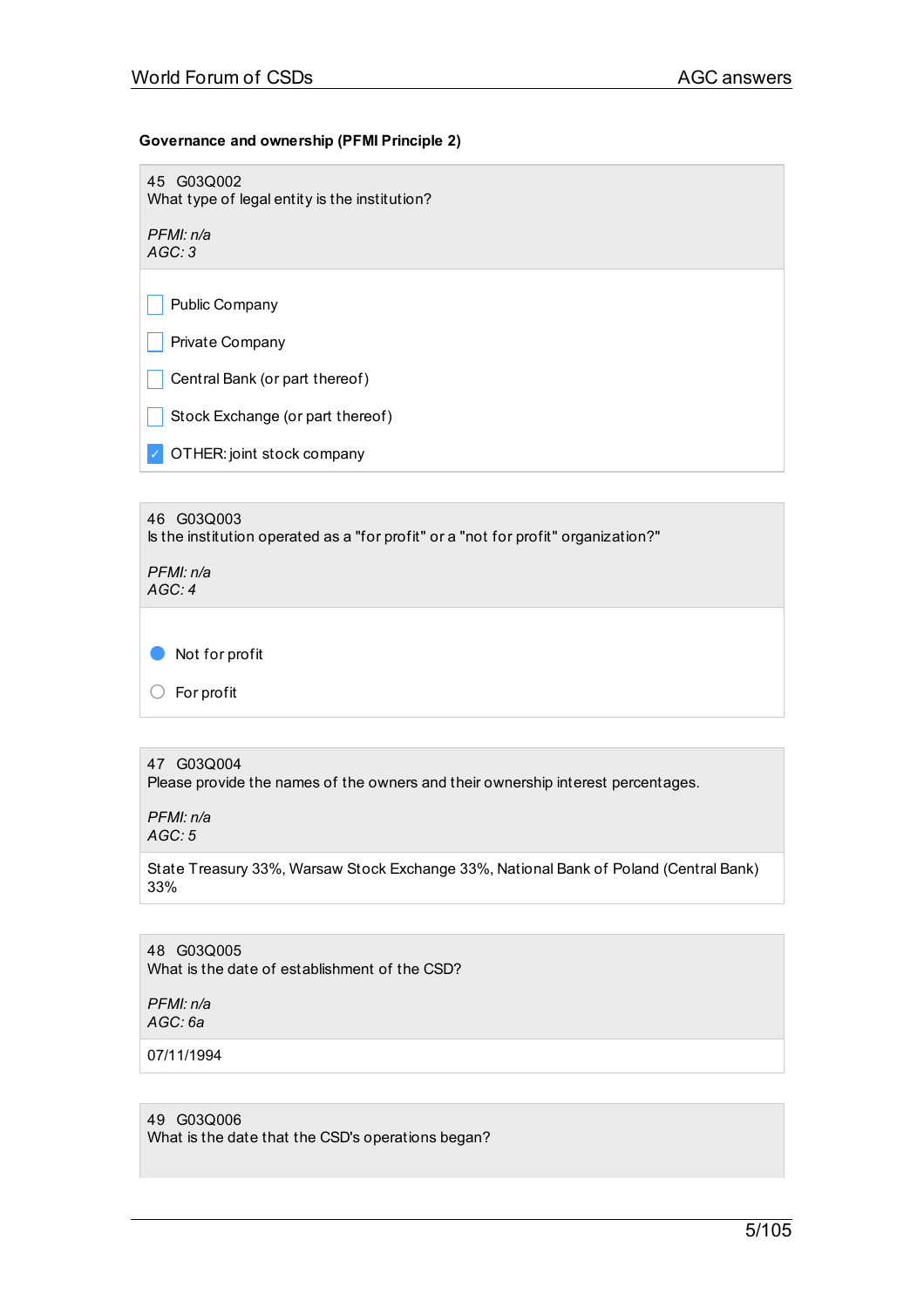*PFMI: n/a AGC: 6b*

11/04/1991

50 G03Q007 Are participants required to contribute capital to the CSD that would result in ownership of the CSD?

*PFMI: n/a AGC: 18*

 $\bigcirc$  Not applicable

● No

○ Yes

51 G03Q008

If yes, what fixed amount is required or what formula is used to determine the appropriate contribution level?

*PFMI: n/a AGC: 18a.*

## 59 G03Q016

What are the roles and responsibilities of the CSD's board of directors (or equivalent), and are they clearly specified? Please provide details of the structure and composition of your Board together with their industry experience and responsibilities in governing the CSD. What are the qualifications to become a board member?

*PFMI: Q.2.3.1 AGC: 7d*

Polish legal system (Code of Commercial Companies and Law on the Management of State Property) provides general requirements concerning members of corporate governing bodies. According to the Code, KDPW as a joint-stock company has a dual governance st ructure (so-called two-tier board system), with a supervisory and a management board. Qualification requirements concerning specific educational background and professional experience in relation to the members of governing bodies of companies belonging to the State Treasury are set out in Art. 22 of the Law on the Management of State Property. They have to hold a master's degree, have at least 5 years work experience, including 3 years on senior position or leading a proprietary business, they may not be employed by any political party or any Member of Parliament nor remain in any conflict of interest with the Company. Any additional qualification requirements to appoint a Supervisory Board member are set by the shareholders, and for Management Board members – by the Supervisory Board. Moreover, at least 2 members of the Supervisory Board have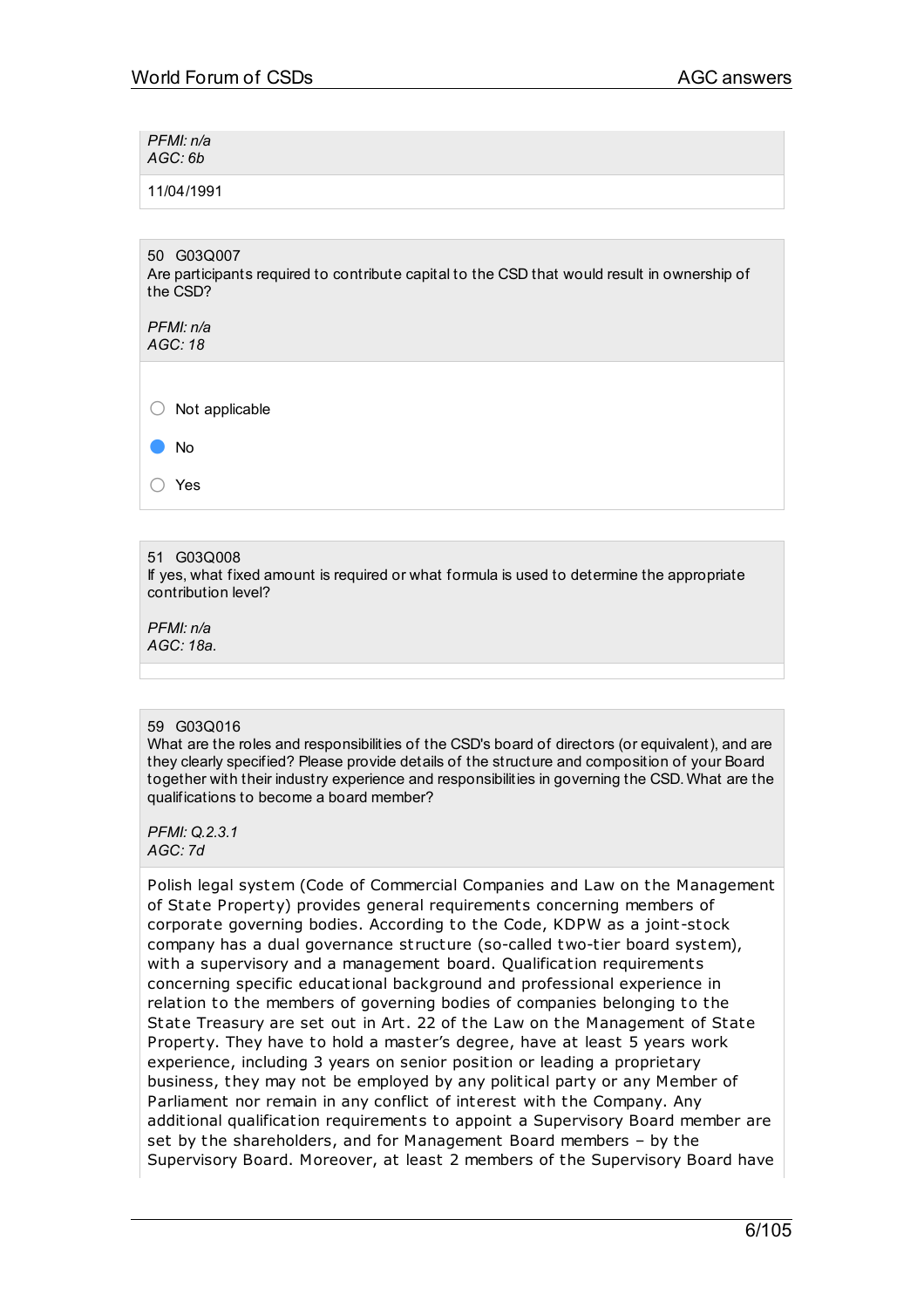to qualify as independent members. CSDR requires, that the management body is composed of suitable members of sufficiently good repute with an appropriate mix of skills, experience and knowledge of the entity and of the market.

The Supervisory Board may comprise six to nine (currenly 6) members, including a Chairperson and a Vicechairperson. There are 3 Committees within the Supervisory Board: Audit Committee, Risk Committee and Remuneration Committee.

The Supervisory Board of KDPW continuously supervises the activities of the Company and its activities include: review of financial statements and Management Board reports, approval of the KDPW Rules, rules of operation of the Investor Compensation Scheme, rules of the Trade Repository, appointment and dismissal of members of the KDPW Management Board and decision on their remuneration levels, appointment of a certified auditor, approval of long-term and annual corporate business and financial plans presented by the Management Board and consent for the establishment of commercial law companies.

The Management Board of KDPW may comprise three to five (currently 4) members, including a President and Vice Presidents.

The Management Board of KDPW oversees the affairs of the Company, manages its assets and represents the Company externally. In particular, the Management Board of KDPW prepares a draft of the KDPW Rules, the Rules of the Supervisory Board of KDPW, the Rules of the Court of Arbit ration, as well as prepares drafts and adopts regulations governing the detailed operations of KDPW.

61 G03Q018 What are the election procedures?

*PFMI: Q.2.3.2 AGC: 7e*

The Supervisory Board represents shareholders. Members are appointed and dismissed by the Shareholders' General Meeting. The Members of the Supervisory Board elect a Chairperson and a Vicechairperson and may elect a Secretary in a secret ballot. The General Meeting is valid and may adopt resolutions if at least half of the shares are represented.

62 G03Q019 What is the maximum length of time a board member can serve?

*PFMI: Q.2.3.2 AGC: 7f*

The term of a board member is set out in the Statute of KDPW. It amounts to three years constituting a joint term of office of the Board members. The rule concerns both the Supervisory Board and the Management Board of KDPW. The mandates of all Board members expire on the day of the Annual Meeting of Shareholders which approves the financial statements for the previous full financial year. Under Polish law there is no limit as to the number of terms of office, however, there is a limitation as to the duration of such a term, which in joint stock companies is up to 5 years.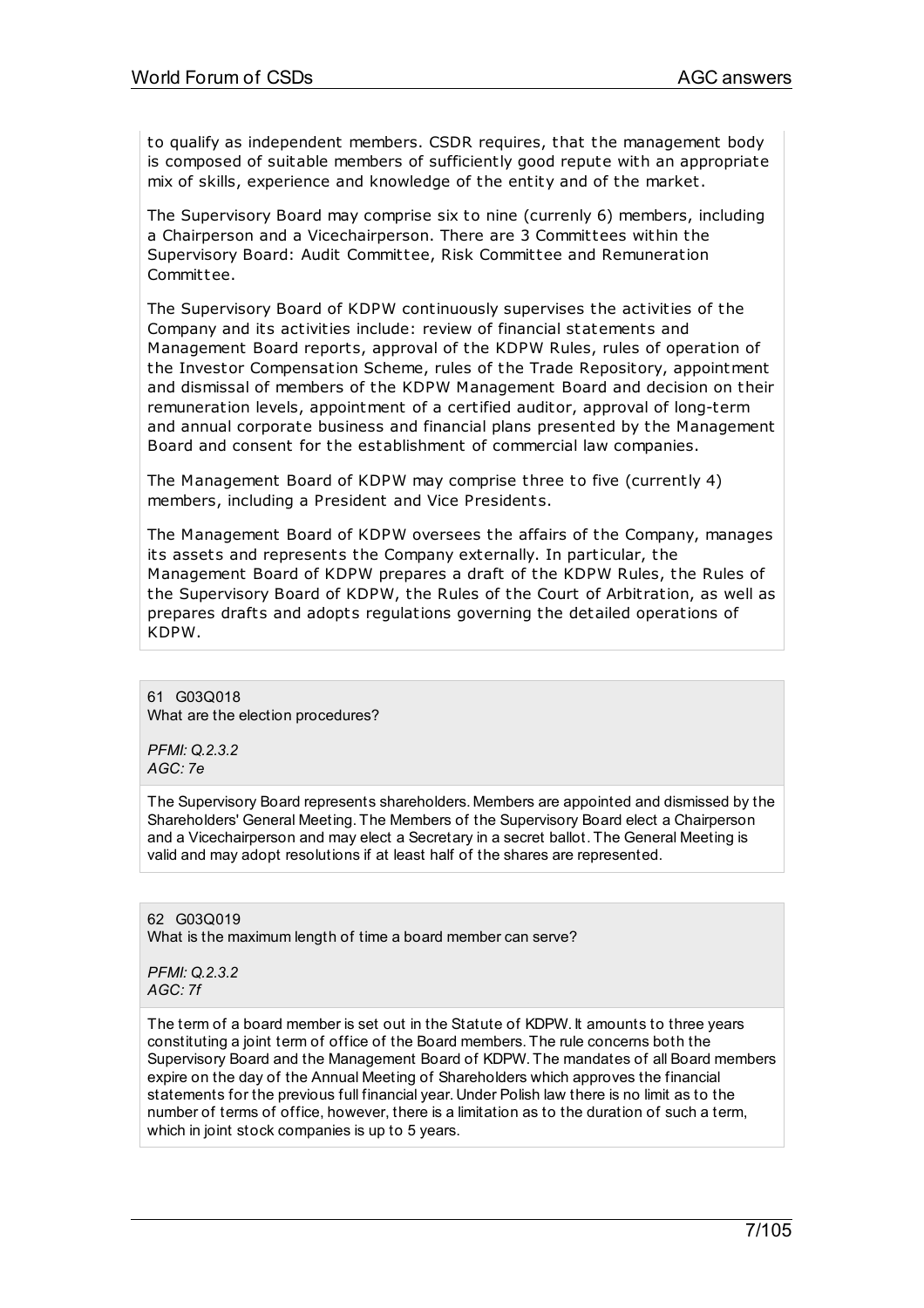## 63 G03Q020

How are the voting powers distributed amongst the board members (i.e. does each board member have one vote or do certain members have additional voting power)?

*PFMI: Q.2.3.2 AGC: 7g*

Each Board member has one vote. The Supervisory board: Resolutions are adopted on the basis of an absolute majority of votes of the members present at the session, with the exception of resolutions concerning the appointment or dismissal of a member of the Management Board, which shall be passed with a 34 majority of the votes cast. The Management board: Resolutions are adopted by ordinary majority of votes. In the case of a tie, the President of the Board has the casting vote.

## 65 G03Q022

What are the procedures established to review the performance of the board as a whole and the performance of the individual board members? Who is responsible for regulating the board members?

*PFMI: Q.2.3.4 AGC: 7h*

The Supervisory Board of KDPW S.A. supervises the activities of the Company by reviewing financial statements and reports of the KDPW Management Board as well as its recommendations on the division of profits or covering of losses, appointing and dismissing the Members of the Management Board and setting their salary levels and approving multi-annual and annual business and financial plans of the Company presented by the Management Board.

The number of Board members, the duration of the term of office (in accordance with the statutory norm), any additional rights for the President of the Board associated with supervising the work of the Board, as well as the manner of voting, the validity of Board meetings, extension or, as the case may be, limitation of competences of the Board in accordance with the Code of Commercial Companies are set out in the Statute of KDPW, i.e. by shareholders acting as the General Meeting.

## **Comprehensive risk management (PFMI Principle 3)**

88 G04Q003 Any direct damages or losses to participants caused by the CSD as a result of force majeure events, acts of God, or political events, etc.?

*PFMI: Q.3.1.1 AGC: 66x.*

 $\bigcirc$  Not applicable

● No

○ Yes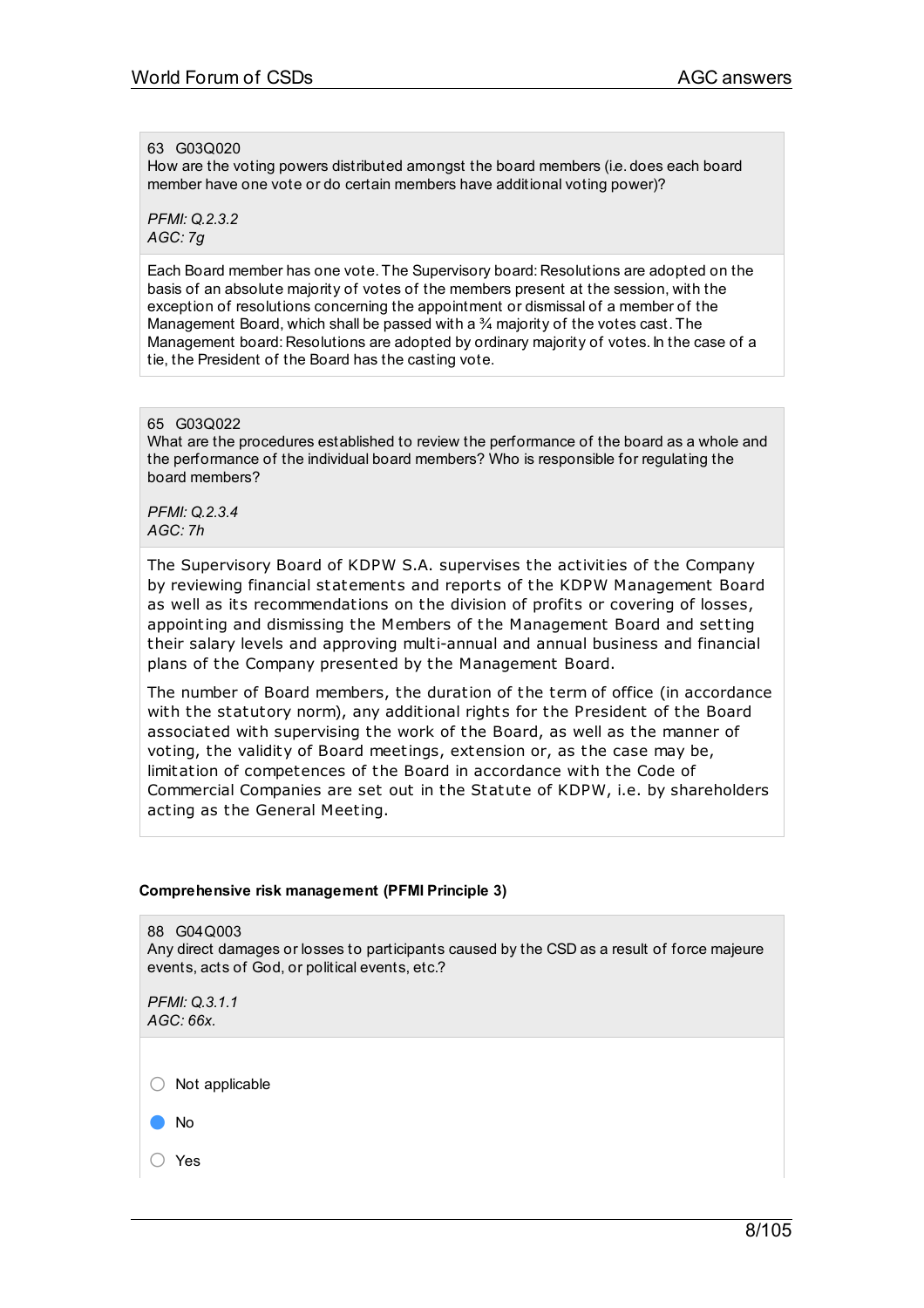89 G04Q004 If yes, please check all of the following that apply:

*PFMI: Q.3.1.1 AGC: 66y.*

 $\vert \vert$  Financial limits are imposed on the amount of liability assumed by the CSD

 $\Box$  The CSD assumes liability for direct losses

 $\Box$  The CSD assumes liability for indirect or consequential losses

OTHER:

## 90 G04Q005

In all cases where the CSD assumes responsibility for direct or indirect or consequential losses, is the CSD's liability limited by a standard of care determination?

*PFMI: Q.3.1.1 AGC: 66+*

| $\bigcirc$ Not applicable |
|---------------------------|
| () No                     |

● Yes

91 G04Q006 Please define the standard of care applied:

*PFMI: Q.3.1.1 AGC: 66\**

A greater degree of effort is expected from KDPW, measured by recognising the professional nature of the depository functions carried out by KDPW.

## **Credit risk (PFMI Principle 4)**

121 G05Q011 Does the CSD have a guaranty fund independent of stock exchange or other market guarantees?

*PFMI: Q.4.3.1 AGC: 78*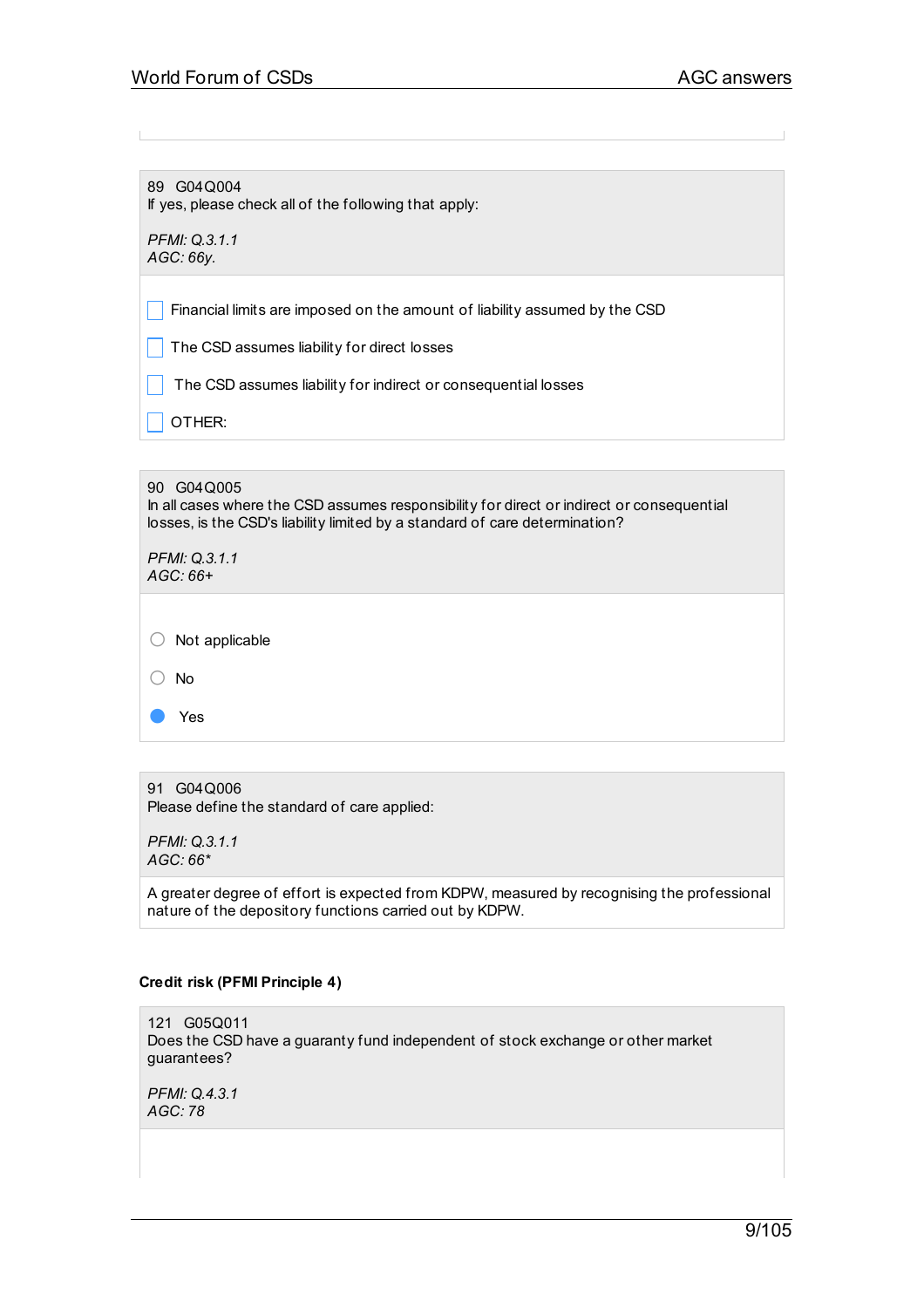○ Not applicable ● No

○ Yes

122 G05Q012 If yes, please respond to the following questions: What is the size of the fund?

*PFMI: Q.4.3.1 AGC: 78a.*

123 G05Q013 How is the size of the fund determined?

*PFMI: Q.4.3.1 AGC: 78b.*

○ A fixed amount

○ By asset value

 $\bigcirc$  By participant volume

124 G05Q014 How is the fund financed?

*PFMI: Q.4.3.1 AGC: 78d.*

○ Funding from retained earnings

 $\bigcirc$  Contributions from participants

○ Contributions from owner

125 G05Q015 If so, what is the amount or percentage per owner?

*PFMI: Q.4.3.1 AGC: 78e.*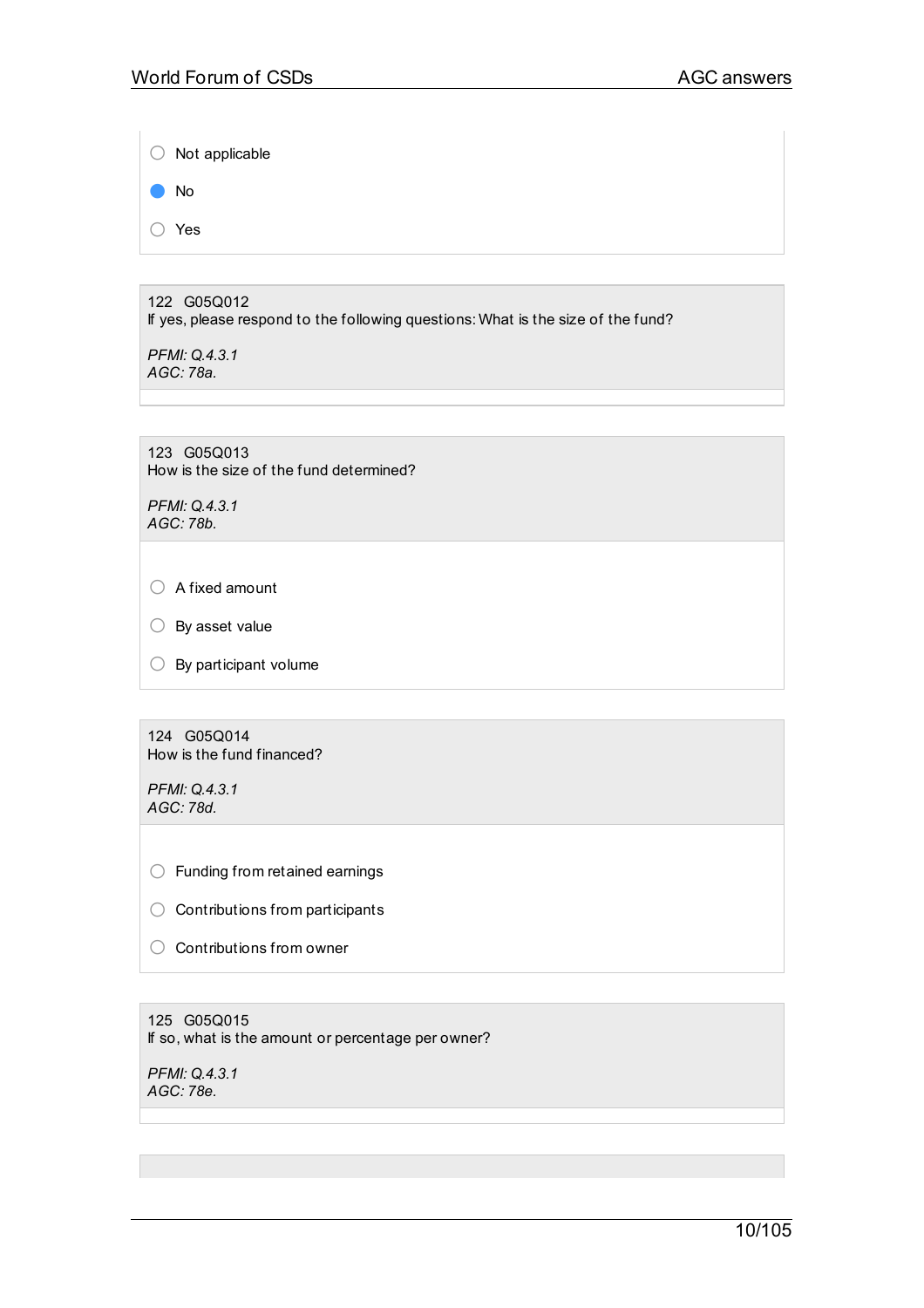126 G05Q016 If so, what is the amount or percentage per participant?

*PFMI: Q.4.3.1 AGC: 78f.*

127 G05Q017 Who is covered by the fund?

*PFMI: Q.4.3.1 AGC: 78h.*

Direct CSD participants only

 $\Box$  The beneficial owner also

 $\Box$  Other:

128 G05Q018 When is the guaranty fund used?

*PFMI: Q.4.3.1 AGC: 78j.*

 $\Box$  When a broker defaults

 $\Box$  When a direct participant defaults

 $\vert$  OTHER:

131 G05Q021 Does the CSD have insurance to cover losses in the event of Default on settlement commitments by the CSD or a participant?

| PFMI: Q.4.3.3 |
|---------------|
| AGC: 91       |

○ Not applicable

● No

○ Yes

132 G05Q022 What is the amount of the coverage?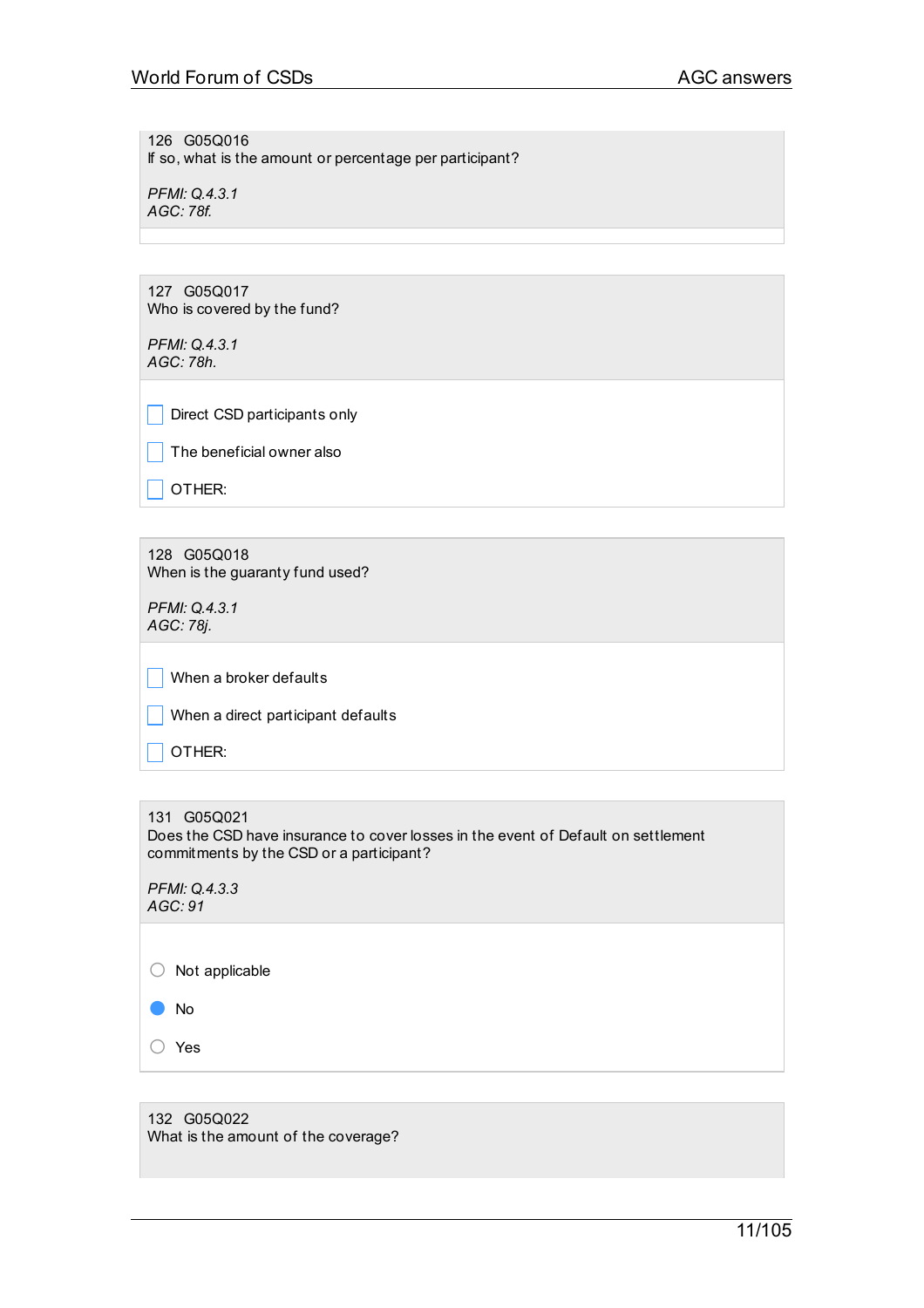*PFMI: Q.4.3.3 AGC: 91a*

133 G05Q023 What is the amount of the deductible?

*PFMI: Q.4.3.3 AGC: 91b*

134 G05Q024 Please explain other loss or default protections:

*PFMI: Q.4.3.3 AGC: 79a*

KDPW\_CCP operates a clearing fund to protect from clearing member default.

135 G05Q025 Does the CSD accept liability (independent of any insurance coverage) for the following:Any direct damages or losses to participants caused by the CSD in its capacity as a central counterparty?

*PFMI: Q.4.3.3 AGC: 66q.*

● Not applicable

○ No

○ Yes

| 136 G05Q026<br>If yes, please check all of the following that apply:       |  |
|----------------------------------------------------------------------------|--|
| PFMI: Q.4.3.3<br>AGC:66r.                                                  |  |
| Financial limits are imposed on the amount of liability assumed by the CSD |  |
| The CSD assumes liability for direct losses                                |  |
| The CSD assumes liability for indirect or consequential losses             |  |
| OTHER:                                                                     |  |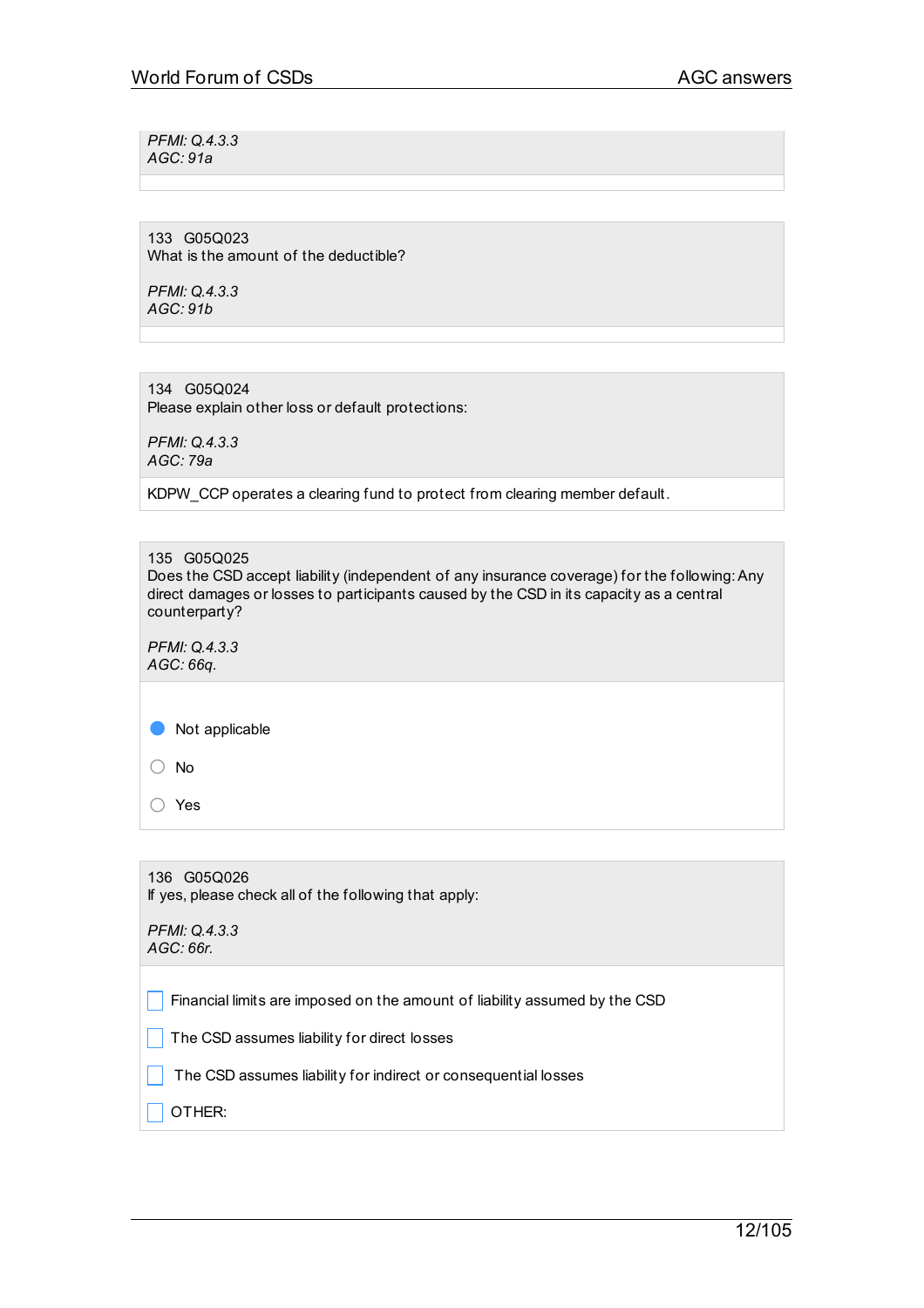## **Collateral (PFMI Principle 5)**

#### 141 G06Q001

Summary narrative for PFMI Principle 5. Please provide a summary narrative disclosure with sufficient detail and context, as well as any other appropriate supplementary information, to enable readers to understand the CSD's approach to or method for observing the principle. Please use the following questions as guidance for the points of focus and level of detail it is expected to convey in the disclosure. Cross references to publicly available documents should be included, where relevant, to supplement the discussion.)

*PFMI: Annex A - CSD disclosure template - IV.P5 AGC: 35c*

KDPW holds collateral for automatic securities loans (cash, Treasury bonds traded on the regulated market in the territory of the Republic of Poland, shares participating in the WIG20 index) in co-ordination with KDPW\_CCP. For tri-party repo transactions, KDPW keeps a register of collateral transferred between the parties (Treasury bonds traded on the regulated market in the territory of the Republic of Poland and cash – the last to be allowed only for marking to market the value of repo transactions).

## **Liquidity risk (PFMI Principle 7)**

## **Settlement finality (PFMI Principle 8)**

#### **Money settlements (PFMI Principle 9)**



*PFMI: Q.9.1.1 AGC: 31*

\_ CSD

| Central Bank

✓ Banks appointed by CSD

 $\vert$  Not applicable

OTHER: For EUR - banks appointed by KDPW participants.

218 G09Q004 Please indicate the name of the banks appointed by the CSD

*PFMI: Q.9.1.1 AGC: 31a*

Banks which are KDPW participants: CREDIT AGRICOLE BANK POLSKA, SANTANDER BANK POLSKA S.A., DNB BANK POLSKA S.A., TOYOTA BANK POLSKA SA, PKO BP S.A., ALIOR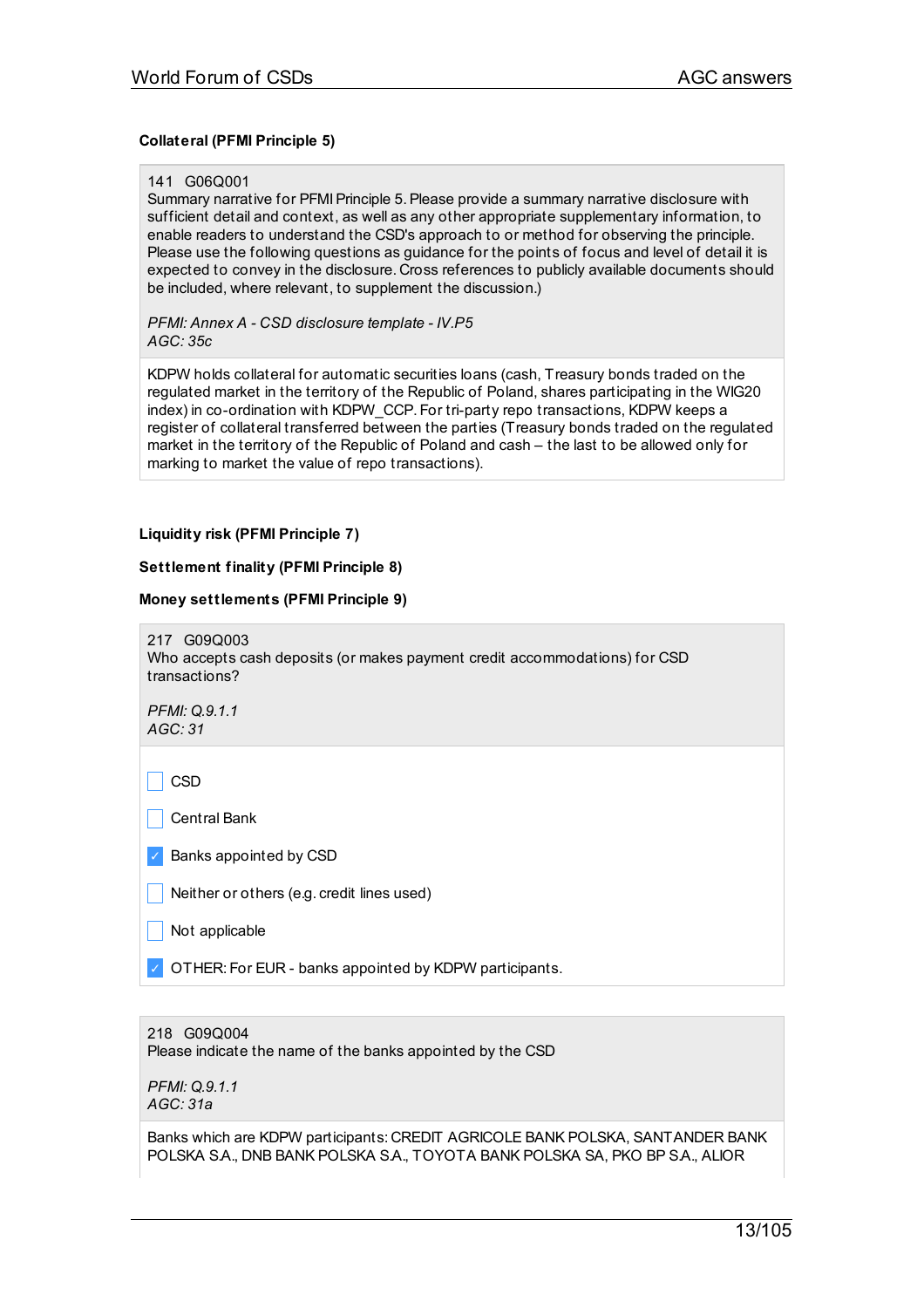BANK SA, BANK BGŻ BNP Paribas S.A., mBANK HIPOTECZNY S.A., HAITONG, IDEA BANK S.A., PEKAO BANK HIPOTECZNY S.A., BANK SPÓŁDZIELCZY W BRODNICY, BANK MILLENNIUM S.A., BANK HANDLOWY W WARSZAWIE S.A., BANK GOSPODARSTWA KRAJOWEGO, ING BANK ŚLĄSKI S.A., GET IN BANK S.A., BANK POLSKIEJ SPÓŁDZIELCZOŚCIS.A., BANK OCHRONY ŚRODOWISKA S.A., BNP PARIBAS BANK POLSKA S.A., SGB -BANK S.A., SOCIETE GENERALE S.A. ODDZIAŁ W POLSCE, BANK PEKAO S.A., DEUTSCHE BANK POLSKA S.A., NEST BANK, m BANK SA, BANK POCZTOWY S.A., PLUS BANK S.A., SANTANDER CONSUMER BANK S.A., SANTANDER BANK POLSKA S.A., HSBC BANK POLSKA S.A., RAIFFEISEN BANK INTERNATIONAL AG, PKO Bank Hipoteczny S.A., KRAKOWSKI BANK SPÓLDZIELCZY

| 219 G09Q005<br>Who processes cash clearing (or draws on credit lines, if applicable) for CSD transactions? |  |
|------------------------------------------------------------------------------------------------------------|--|
| PFMI: Q.9.1.1<br>AGC: 32                                                                                   |  |
|                                                                                                            |  |
| <b>CSD</b>                                                                                                 |  |
| <b>Central Bank</b>                                                                                        |  |
| Banks appointed by the CSD                                                                                 |  |
| Neither or others (e.g. credit lines used)                                                                 |  |
| Not applicable                                                                                             |  |
| OTHER:                                                                                                     |  |

220 G09Q006 Please name banks appointed by the CSD

*PFMI: Q.9.1.1 AGC: 32a*

221 G09Q007 Who controls the movement of cash for cash deposits (or draws on credit lines, if applicable)?

*PFMI: Q.9.1.1 AGC: 33, 33b*

 $\Box$  CSD

✓ Central Bank

✓ Banks appointed by CSD

Neither or others (e.g. credit lines used)

Not applicable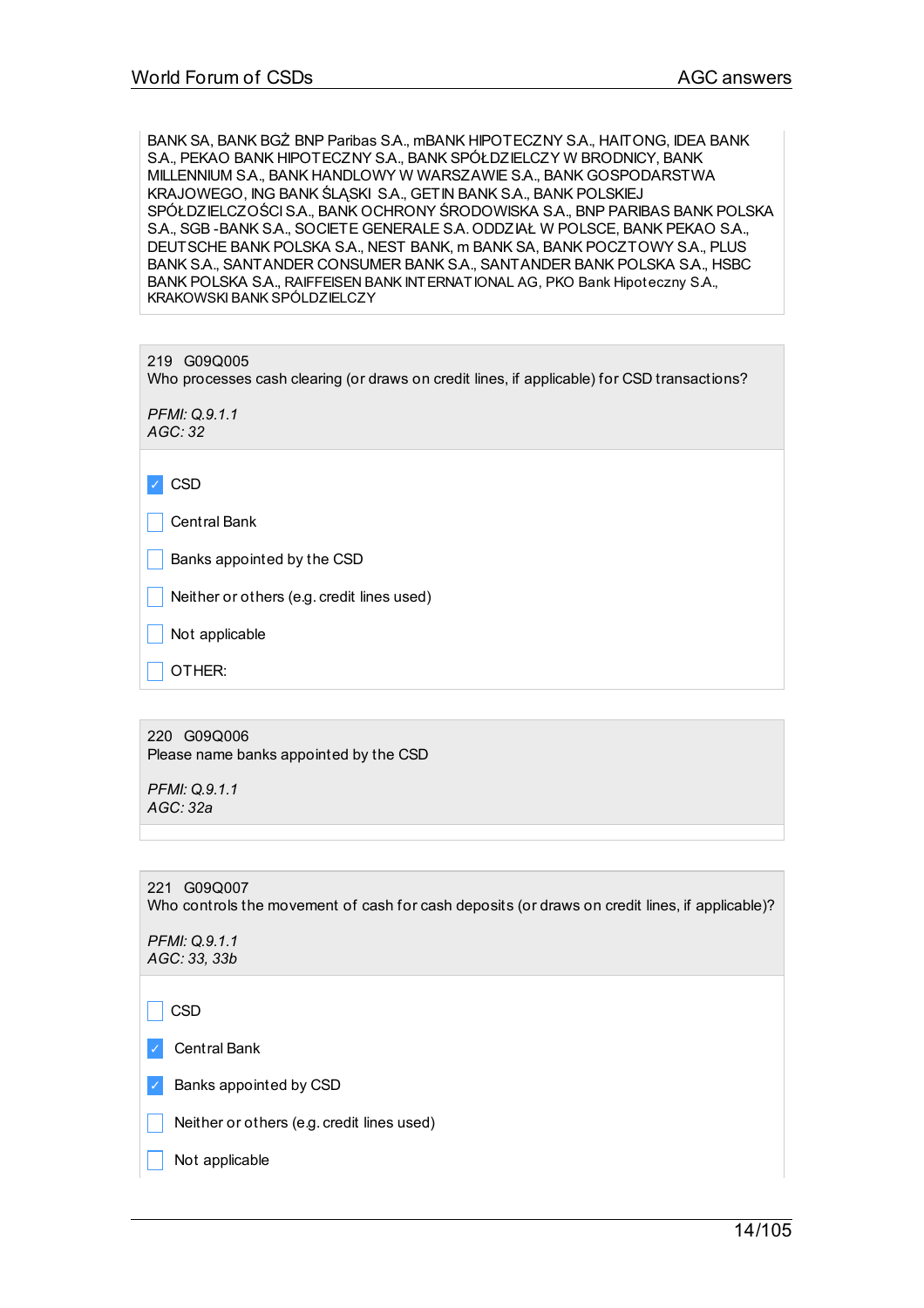\_ OTHER:

222 G09Q008 Please name banks appointed by the CSD

*PFMI: Q.9.1.1 AGC: 33a*

Banks which are KDPW participants: CREDIT AGRICOLE BANK POLSKA, SANTANDER BANK POLSKA S.A., DNB BANK POLSKA S.A., TOYOTA BANK POLSKA SA, PKO BP S.A., ALIOR BANK SA, BANK BGŻ BNP Paribas SA., mBANK HIPOTECZNY SA., HAITONG, IDEA BANK S.A., PEKAO BANK HIPOTECZNY S.A., BANK SPÓŁDZIELCZY W BRODNICY, BANK MILLENNIUM S.A., BANK HANDLOWY W WARSZAWIE S.A., BANK GOSPODARSTWA KRAJOWEGO, ING BANK ŚLĄSKI S.A., GETIN BANK S.A., BANK POLSKIEJ SPÓŁDZIELCZOŚCIS.A., BANK OCHRONY ŚRODOWISKA S.A., BNP PARIBAS BANK POLSKA S.A., SGB -BANK S.A., SOCIETE GENERALE S.A. ODDZIAŁ W POLSCE, BANK PEKAO S.A., DEUTSCHE BANK POLSKA S.A., NEST BANK, m BANK SA, BANK POCZTOWY S.A., PLUS BANK S.A., SANTANDER CONSUMER BANK S.A., SANTANDER BANK POLSKA S.A., HSBC BANK POLSKA S.A., RAIFFEISEN BANK INTERNATIONAL AG, PKO Bank Hipoteczny S.A., KRAKOWSKI BANK SPÓLDZIELCZY

| G09Q009<br>223<br>Who controls the movement of cash for cash clearing (or for draws on credit lines, if<br>applicable)? |  |  |
|-------------------------------------------------------------------------------------------------------------------------|--|--|
| PFMI: Q.9.1.1<br>AGC: 34                                                                                                |  |  |
| <b>CSD</b>                                                                                                              |  |  |
| <b>Central Bank</b>                                                                                                     |  |  |
| Banks appointed by CSD                                                                                                  |  |  |
| Neither or others (e.g. credit lines used)                                                                              |  |  |
| Not applicable                                                                                                          |  |  |
| OTHER:                                                                                                                  |  |  |
|                                                                                                                         |  |  |

224 G09Q010 Please name banks appointed by CSD

*PFMI: Q.9.1.1 AGC: 34a*

Banks which are KDPW participants: CREDIT AGRICOLE BANK POLSKA, SANTANDER BANK POLSKA S.A., DNB BANK POLSKA S.A., TOYOTA BANK POLSKA SA, PKO BP S.A., ALIOR BANK SA, BANK BGŻ BNP Paribas SA., mBANK HIPOTECZNY SA., HAITONG, IDEA BANK S.A., PEKAO BANK HIPOTECZNY S.A., BANK SPÓŁDZIELCZY W BRODNICY, BANK MILLENNIUM S.A., BANK HANDLOWY W WARSZAWIE S.A., BANK GOSPODARSTWA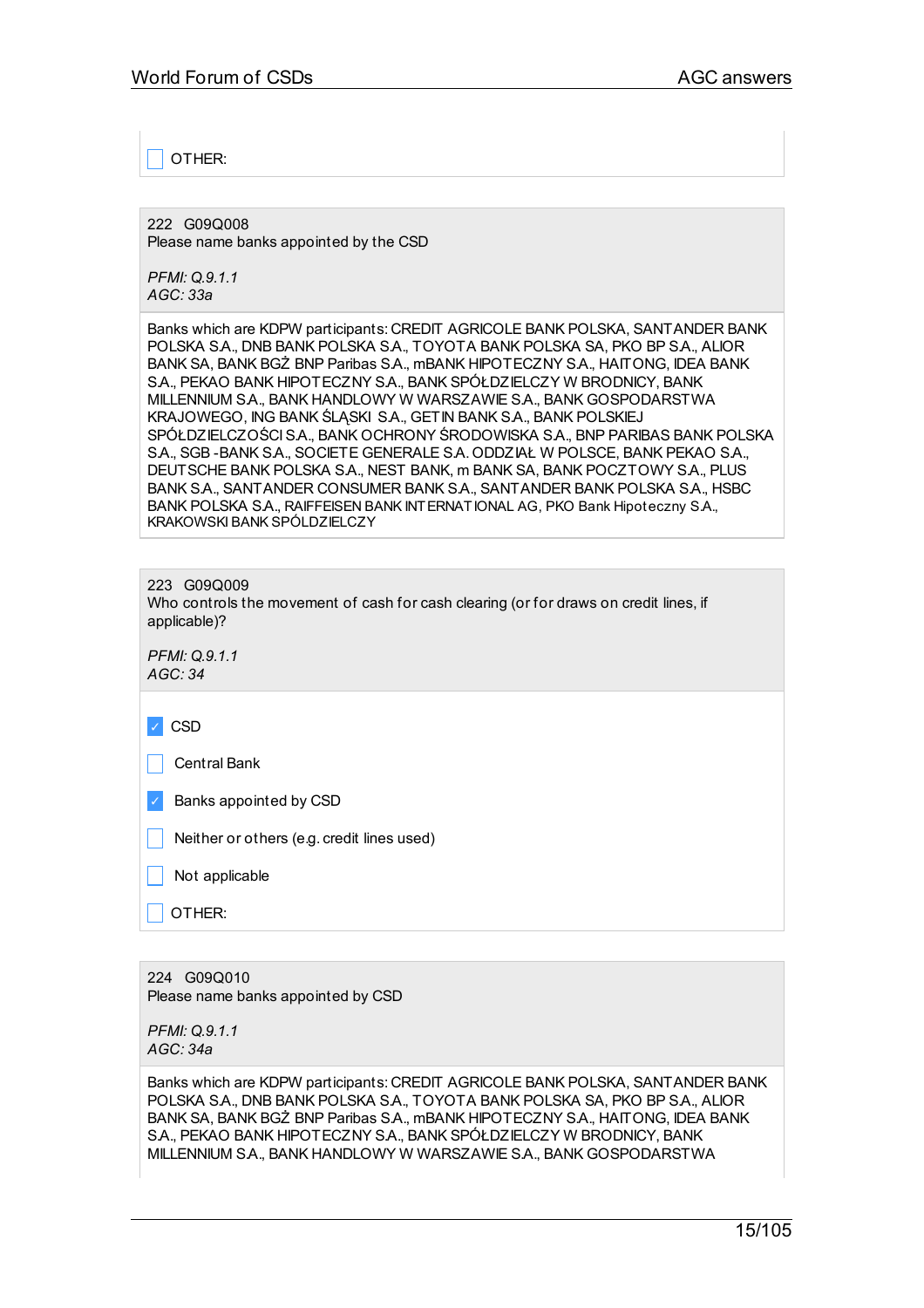KRAJOWEGO, ING BANK ŚLĄSKI S.A., GETIN BANK S.A., BANK POLSKIEJ SPÓŁDZIELCZOŚCIS.A., BANK OCHRONY ŚRODOWISKA S.A., BNP PARIBAS BANK POLSKA S.A., SGB -BANK S.A., SOCIETE GENERALE S.A. ODDZIAŁ W POLSCE, BANK PEKAO S.A., DEUTSCHE BANK POLSKA S.A., NEST BANK, m BANK SA, BANK POCZTOWY S.A., PLUS BANK S.A., SANTANDER CONSUMER BANK S.A., SANTANDER BANK POLSKA S.A., HSBC BANK POLSKA S.A., RAIFFEISEN BANK INTERNATIONAL AG, PKO Bank Hipoteczny S.A., KRAKOWSKI BANK SPÓLDZIELCZY

## **Physical deliveries (PFMI Principle 10)**

239 G10Q005 How are eligible securities lodged in the CSD system?

*PFMI: Q.10.1.3 AGC: 57, 57a*

 $\overline{\phantom{a}}$  A registered certificate in the name of the CSD is delivered to the CSD.

A participant delivers the security with a valid transfer deed or stock power or other transfer document to the CSD which then effects registration.

A registrar re-registers the security in the name of the CSD.

 $\blacksquare$  Not applicable

 $\vee$  OTHER: Securities are lodged into the depository system on the basis of a securities registration agreement concluded with KDPW by the issuer (for public securities) or the issue agent (for non-public debt securities). The issuer authorises a direct participant of KDPW (registration agent for public securities, issue agent for non-public debt securities) to act in its name in the registration process. The global amount of securities of a given ISIN is registered in KDPW on a registration account called an "issue account" and on participants' accounts managed by KDPW. On the basis of records made by KDPW, participants register securities on securities accounts and omnibus accounts in their own securities registration systems.

240 G10Q006 When are securities lodged into the CSD reflected in a participant's CSD account?

*PFMI: Q.10.1.3 AGC: 58, 58a*

✓ Securities are reflected in the participant's CSD account immediately upon delivery to the CSD.

Securities are re-registered prior to being reflected in the participant CSD account.

Not applicable

✓ OTHER: For non-public securities the registration is performed not earlier than the next day after delivery of the registration application to KDPW.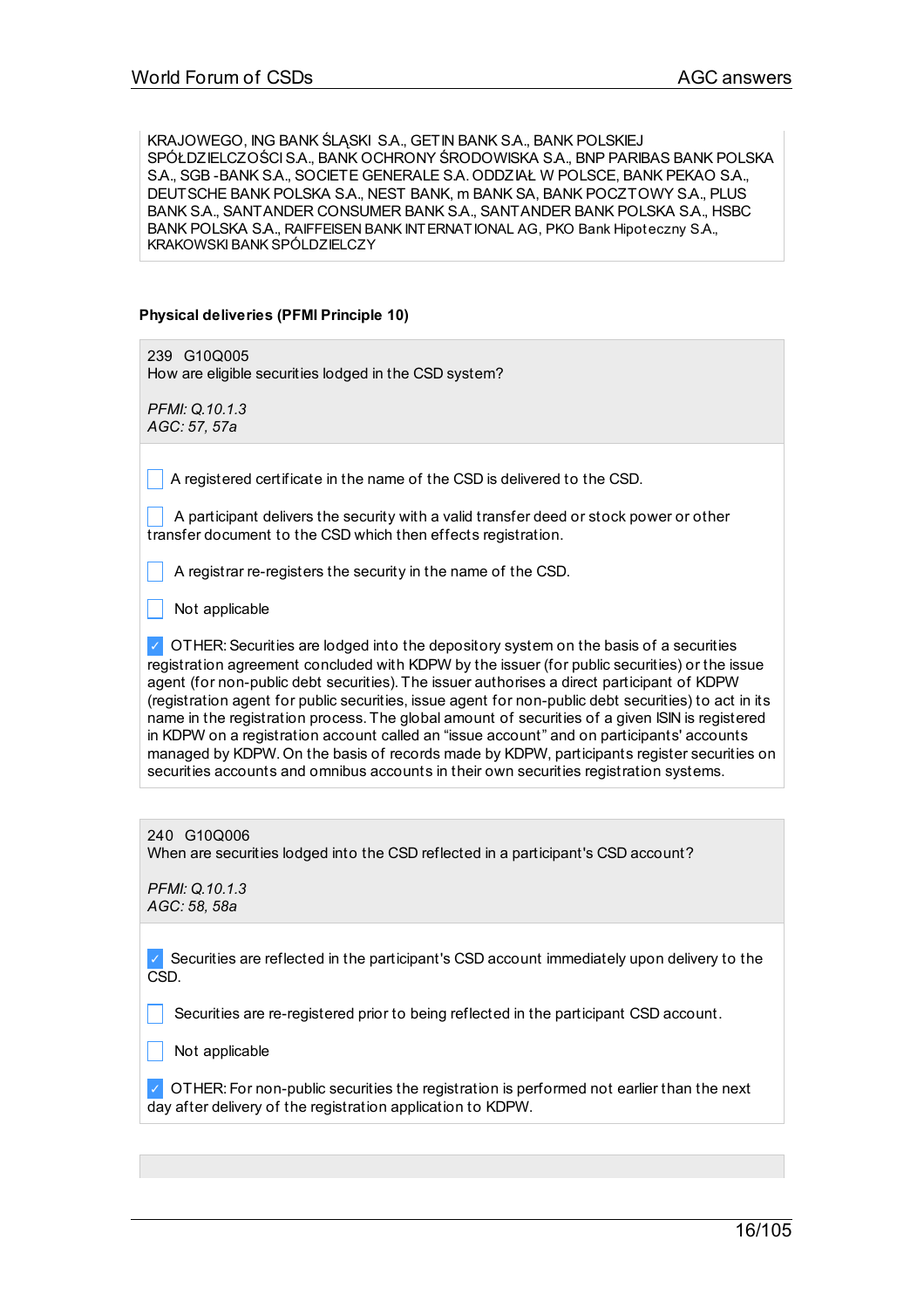241 G10Q007 How long does it usually take to lodge securities with the CSD?

*PFMI: Q.10.1.3 AGC: 59, 59b*

- More than 4 weeks
- $\bigcirc$  2 to 4 weeks
- 3 days to 1 week
- 1 to 2 days

242 G10Q008 Please specify

*PFMI: Q.10.1.3 AGC: 59a*

| 243 G10Q009                                                                          |
|--------------------------------------------------------------------------------------|
| During the process of lodging securities into the CSD, can the securities be traded? |

*PFMI: Q.10.1.3 AGC: 60*

○ Not applicable ● No

○ Yes

244 G10Q010 During the process of lodging securities into the CSD, can the securities be settled? *PFMI: Q.10.1.3 AGC: 60a* ○ Not applicable ● No ○ Yes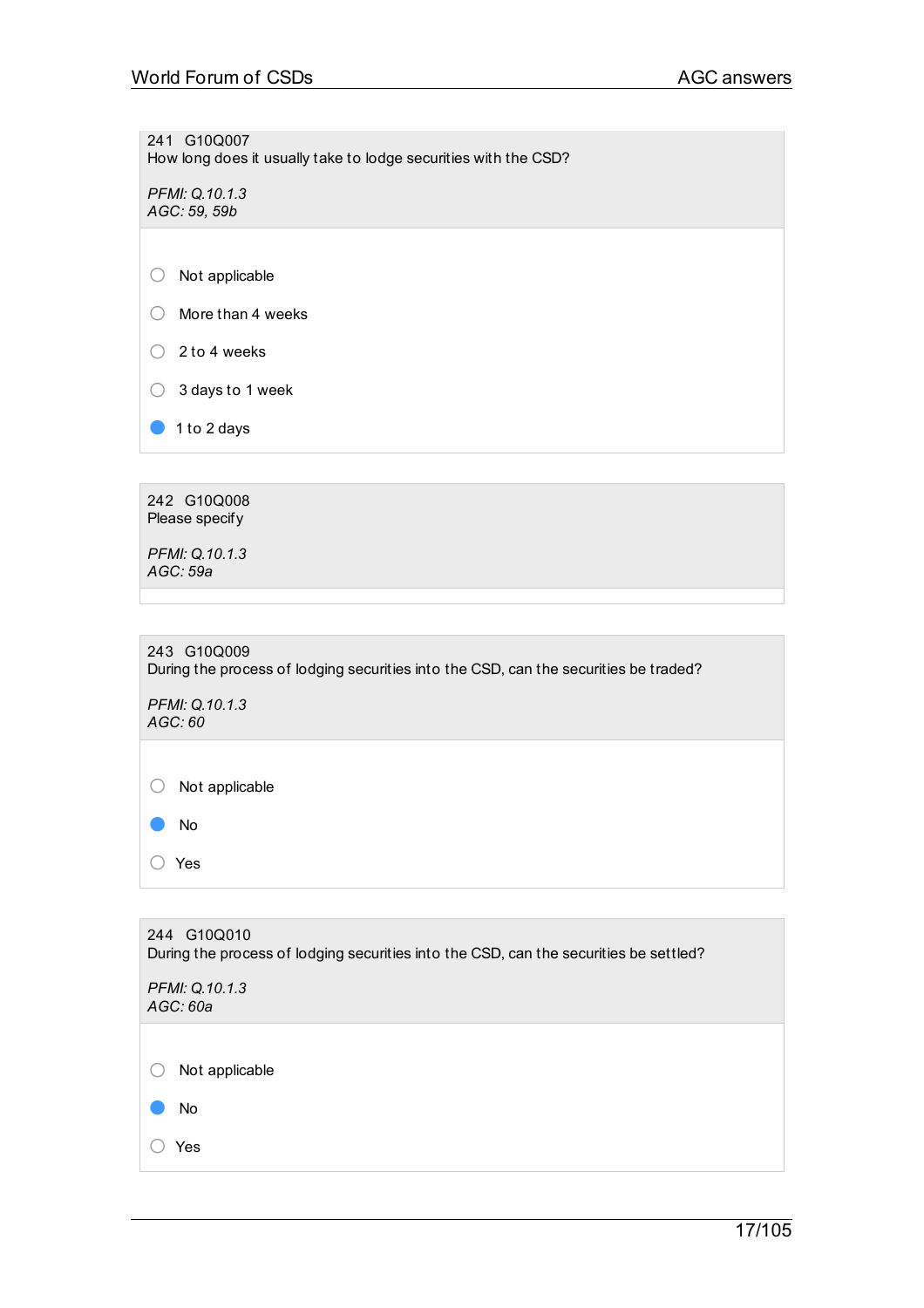245 G10Q011 During the process of lodging securities into the CSD, can the securities have ownership transferred?

*PFMI: Q.10.1.3 AGC: 60b*

○ Not applicable

● No

○ Yes

246 G10Q012 If they cannot be traded, or if you answered other, please explain

*PFMI: Q.10.1.3 AGC: 60c*

## 247 G10Q013

If they cannot be settled, or if you answered other, please explain

*PFMI: Q.10.1.3 AGC: 60d*

Settlement is possible only after the securities are registered on the investors' securities accounts.

248 G10Q014 If ownership cannot be transferred, or if you answered other, please explain

*PFMI: Q.10.1.3 AGC: 60e*

Transfer is possible only after the securities are registered on the participants' and investors' securities accounts.

249 G10Q015 Are securities immediately available for delivery upon transfer to the CSD?

*PFMI: Q.10.1.3 AGC: 61, 61d*

○ Not applicable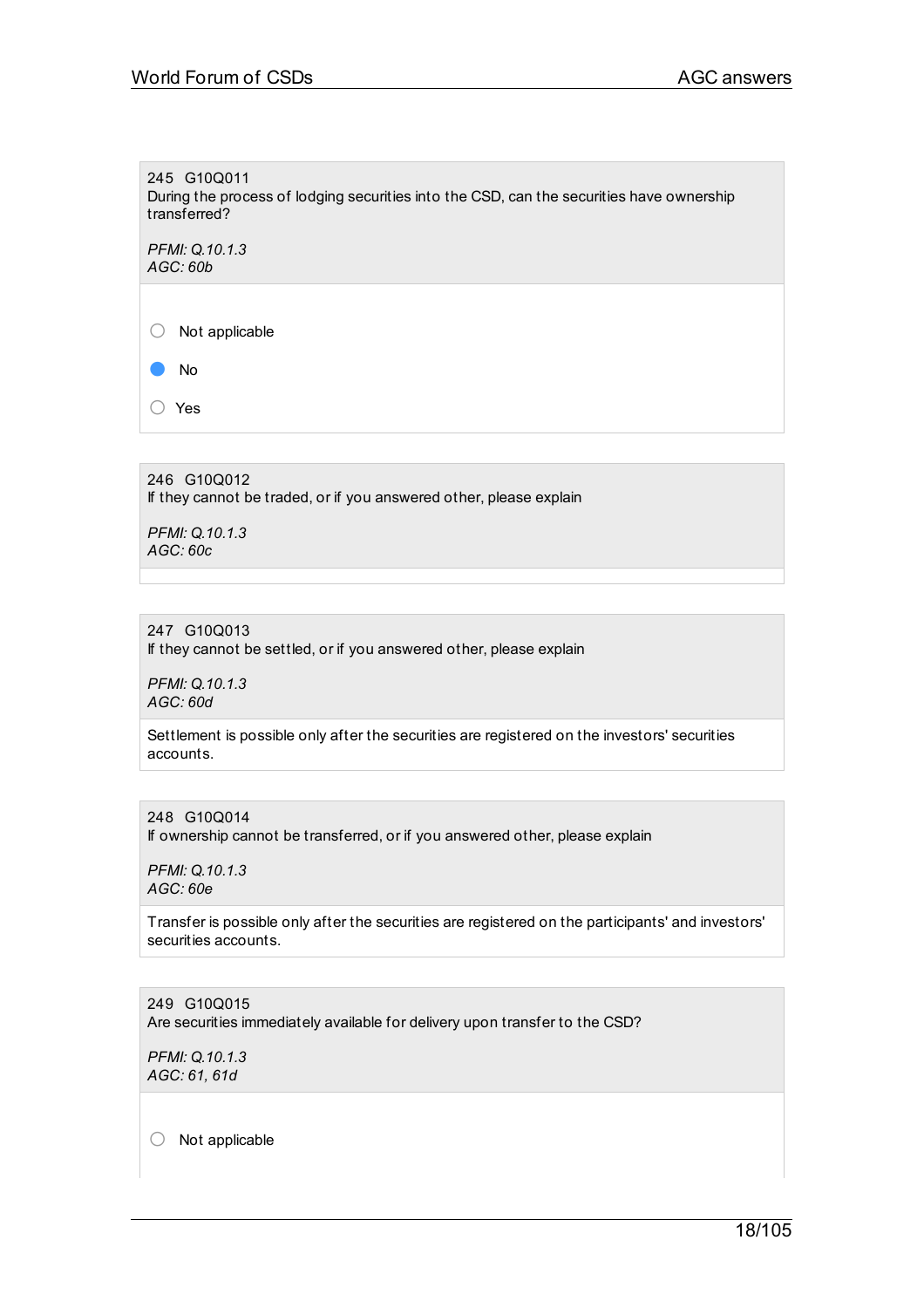○ No ● Yes 250 G10Q016 If no:Securities are unavailable for *PFMI: Q.10.1.3 AGC: 61a* ○ Not applicable ○ More than <sup>4</sup> weeks  $\bigcirc$  2 to 4 weeks  $\bigcirc$  3 days to 1 week  $\bigcirc$  1 to 2 days

251 G10Q017 If more than 4 weeks, please specify

*PFMI: Q.10.1.3 AGC: 61b*

252 G10Q018 If not applicable, please explain

*PFMI: Q.10.1.3 AGC: 61c*

253 G10Q019 What transfer process steps are involved when eligible securities are withdrawn from the CSD for safekeeping?

*PFMI: Q.10.1.3 AGC: 63, 63a*

○ Not applicable

 $\bigcirc$  Securities are transferred as is any physical delivery in the market.

○ Securities are re-certificated and delivered as bearer instruments.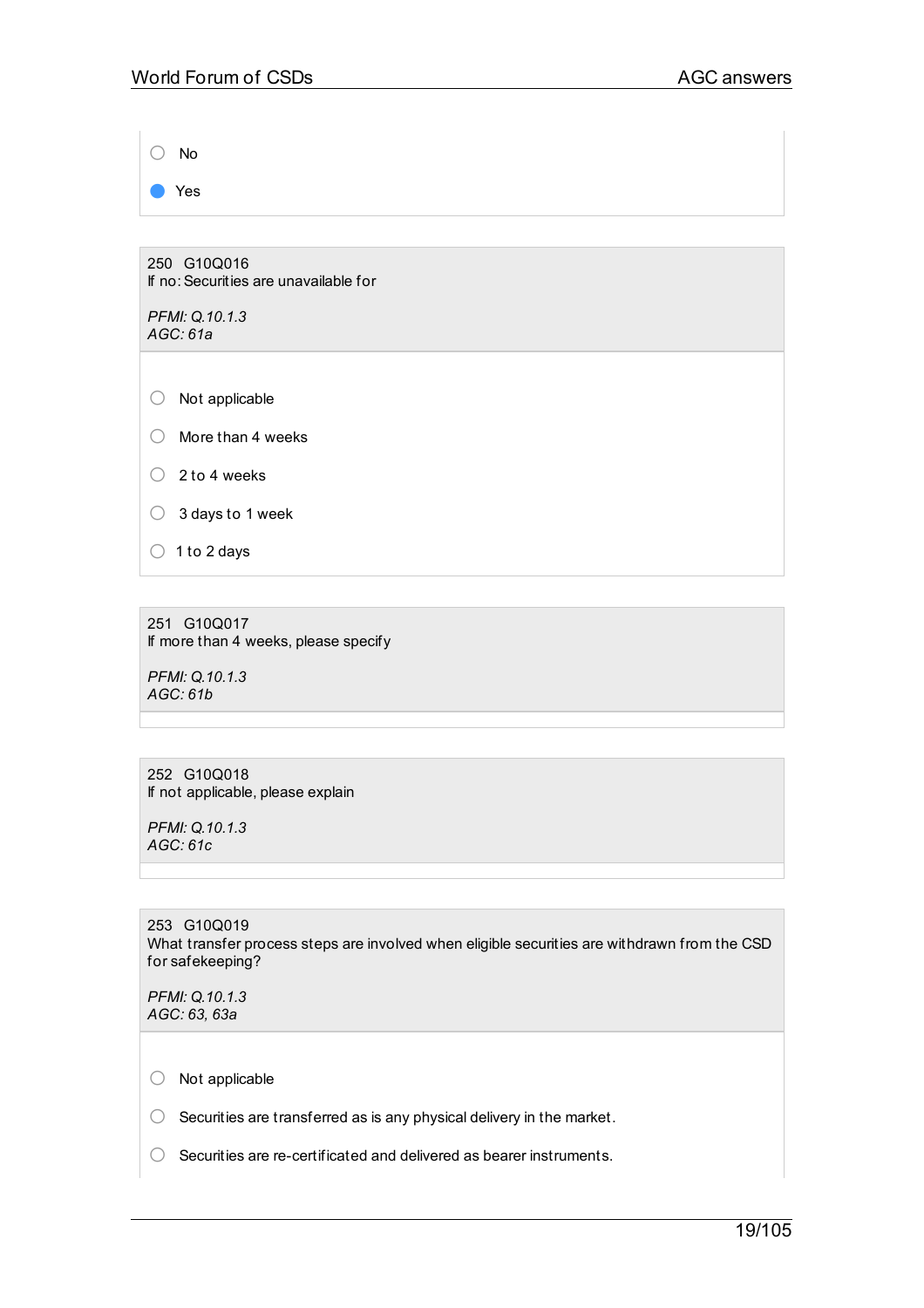$\bigcirc$  Securities are re-certificated and re-registered into the name of the beneficia

 $\bigcirc$  Securities are re-registered into the name of the beneficial owner or a nominee.

● Other: Withdrawal of securities from safekeeping takes place in the following cases: 1)

termination of dematerialisation of securities - following the issuer's resignation from being a public company, on approval of the Polish FSA or 2) in case of redemption of debt securities withdrawal upon the issuer's request.

254 G10Q020 How long does it usually take to remove securities from the CSD?

*PFMI: Q.10.1.3 AGC: 64, 64b*

- Not applicable
- More than <sup>4</sup> weeks
- <sup>2</sup> to <sup>4</sup> weeks
- 3 days to 1 week
- $\bigcirc$  1 to 2 days

255 G10Q021 If more than 4 weeks, please specify

*PFMI: Q.10.1.3 AGC: 64a*

256 G10Q022 While the securities are being removed from the CSD, can they be traded? (Choose one)

*PFMI: Q.10.1.3 AGC: 65a*

○ Yes

○ Not applicable

○ No

● Other: During the process of removal from the Depository, shares cannot be traded

neither on the regulated nor on the ASO market, but they may be traded on the OTC market and on the basis of Civil Law agreements, until the day of termination of their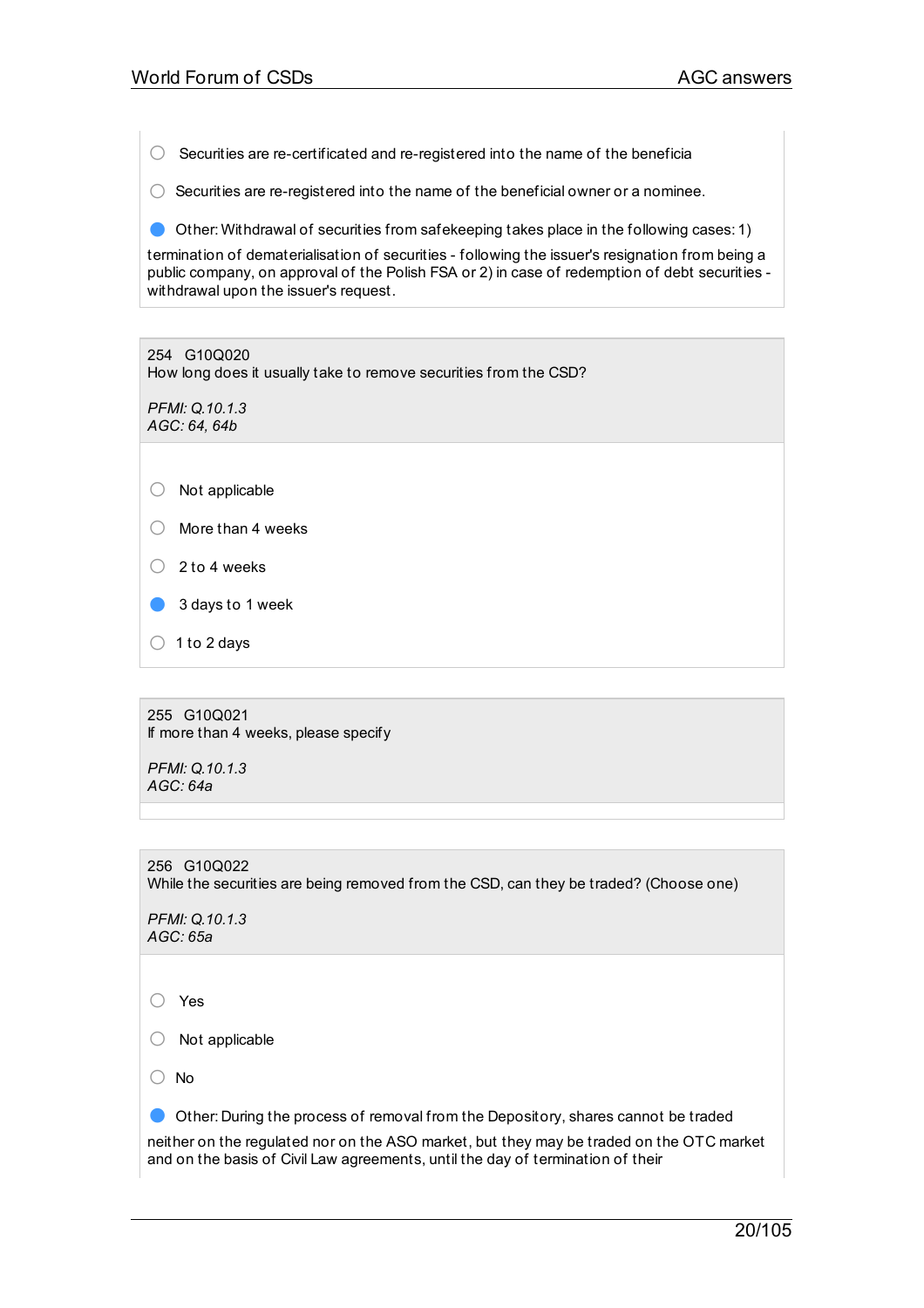dematerialisation. Debt securities cannot be traded after the record date.

257 G10Q023 If they cannot be traded please explain

*PFMI: Q.10.1.3 AGC: 65b*

258 G10Q024 While the securities are being removed from the CSD, can they be settled? (Choose one)

*PFMI: Q.10.1.3 AGC: 65c*

○ Yes

○ Not applicable

○ No

Other: Yes - only for trades concluded on the basis of Civil Law agreements.

259 G10Q025 If they cannot be settled, please explain

*PFMI: Q.10.1.3 AGC: 65d*

260 G10Q026 While the securities are being removed from the CSD, can they have ownership transferred? (Choose one)

*PFMI: Q.10.1.3 AGC: 65e*

○ Yes

○ Not applicable

○ No

Other: Yes - only for trades concluded on the basis of Civil Law agreements.

261 G10Q027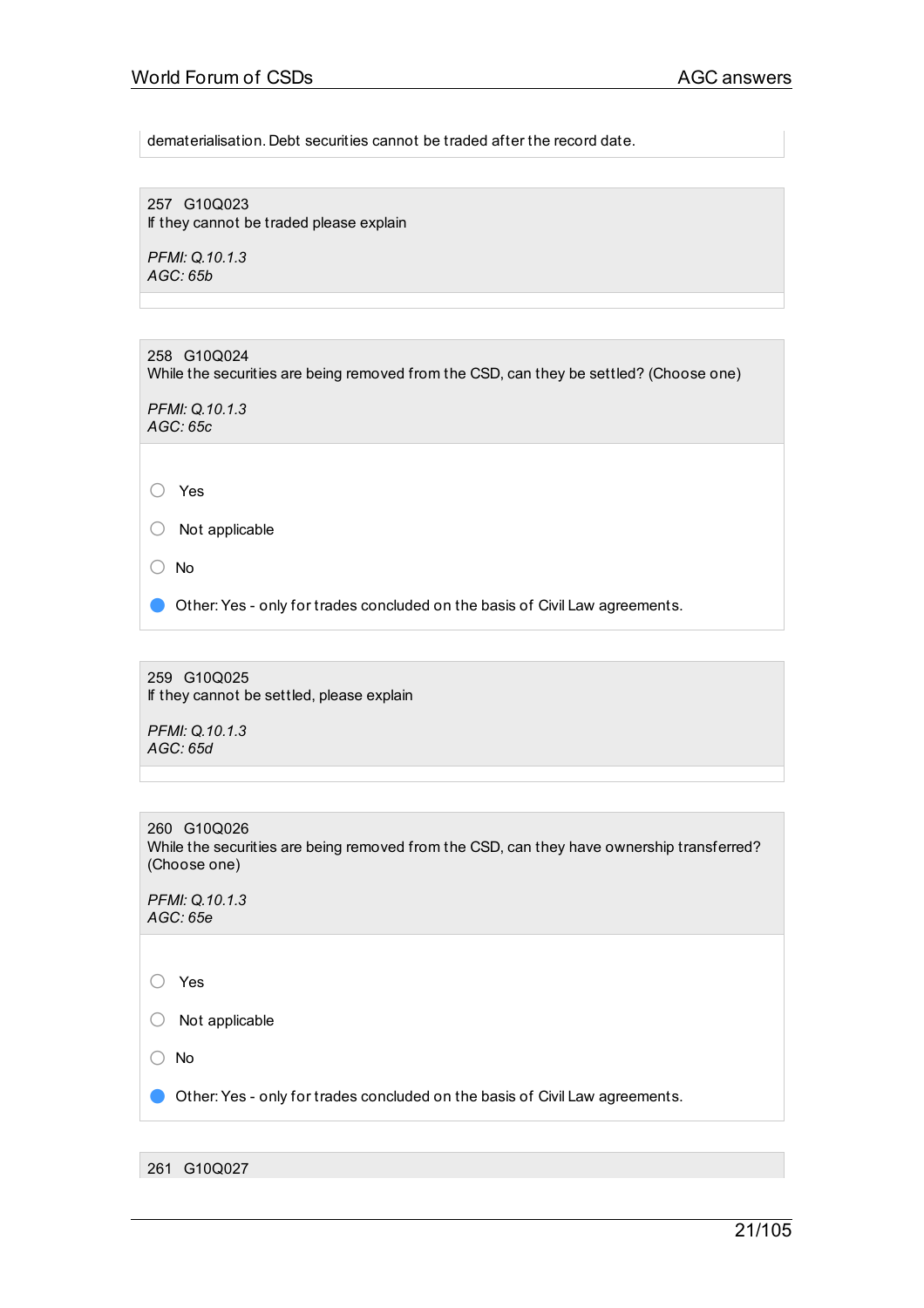If ownership cannot be transferred, please explain

*PFMI: Q.10.1.3 AGC: 65f*

263 G10Q029 What are the vault security procedures for the safekeeping of physical paper?

*PFMI: Q.10.2.1 AGC: 75*

✓ Not applicable, no vault is maintained

 $\Box$  Electronic keys or combinations

Dual access control

|  | Visitor logs |
|--|--------------|
|--|--------------|

 $\Box$  Vault counts

 $\vert$  Intrusion alarms

 $\Box$  Fire alarms

\_ Guards

\_ OTHER:

264 G10Q030 Please indicate frequency of vault counts:

*PFMI: Q.10.2.1 AGC: 75a.*

265 G10Q031 Please explain:

*PFMI: Q.10.2.1 AGC: 75b*

## **Central Securities Depositories (PFMI Principle 11)**

## 271 G11Q002

CSD FUNCTIONALITY AND SERVICES, USE OF AGENTS. Certain functionalities and services reduce risk to an investor if provided in an efficient manner. The purpose of this section is to identify those functionalities that may potentially be offered by depositories and clearing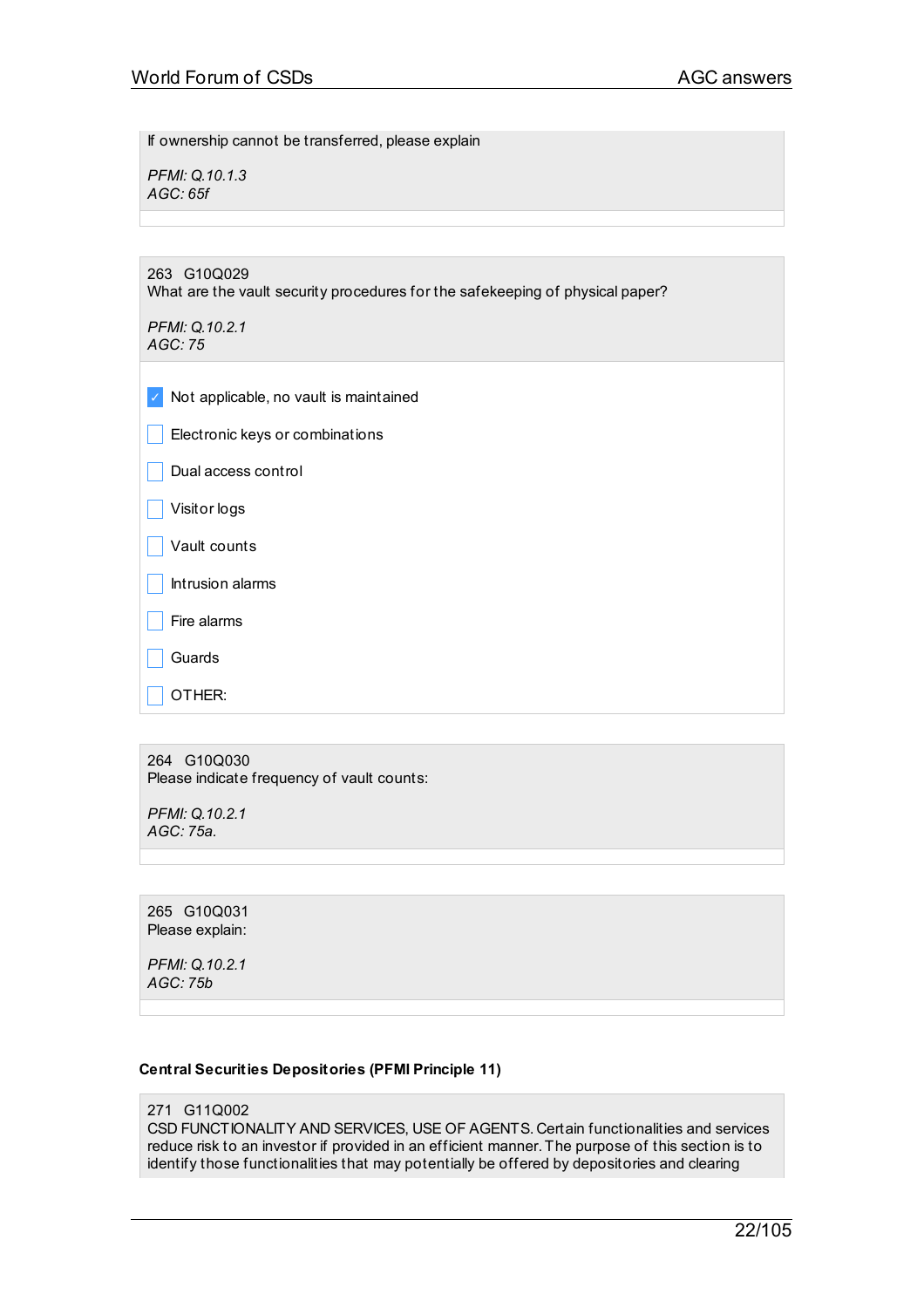systems around the world, and ascertain whether they are offered by your institution. For which of the following security types do you serve as a CSD or clearing system?

*PFMI: n/a AGC: 26*

- ✓ Government securities
- ✓ Equities
- ✓ Corporate bonds
- Corporate money market
- Not applicable
- ✓ OTHER: see p. 272

# 272 G11Q003

Please name the other security types:

*PFMI: n/a AGC: 26a.*

Debt financial instruments: mortgage bonds, municipal bonds, convertible bonds, central bank bonds, financial institution bonds, non-public bonds, mortgage bonds and investment certificates, bonds with priorities rights, structured certificates.Equity financial instruments: preferred shares, investment certificates, exchange-traded funds (ETFs). Other securities: allotment certificates, subscription rights, option warrants, subscription warrants.

## 273 G11Q004

Is the use of the CSD in your market compulsory by law or compulsory by market practice for the settlement or safekeeping of all instrument types in your market (e.g. equities, government securities, corporate bonds, money market instruments, warrants, derivatives etc).

*PFMI: n/a AGC: 27, 27c*

- $\vee$  Yes by law for settlement of all instrument types
- Yes by law for safekeeping of all instrument types
- $\blacksquare$  Yes by market practice for settlement of all instrument types
- $\Box$  Yes by market practice for safekeeping of all instrument types
- $\blacksquare$  Yes by law for settlement, but not for all instrument types
- $\blacksquare$  Yes by law for safekeeping, but not for all instrument type
- $\sqrt{ }$  Yes by market practice for settlement, but not for all instrument types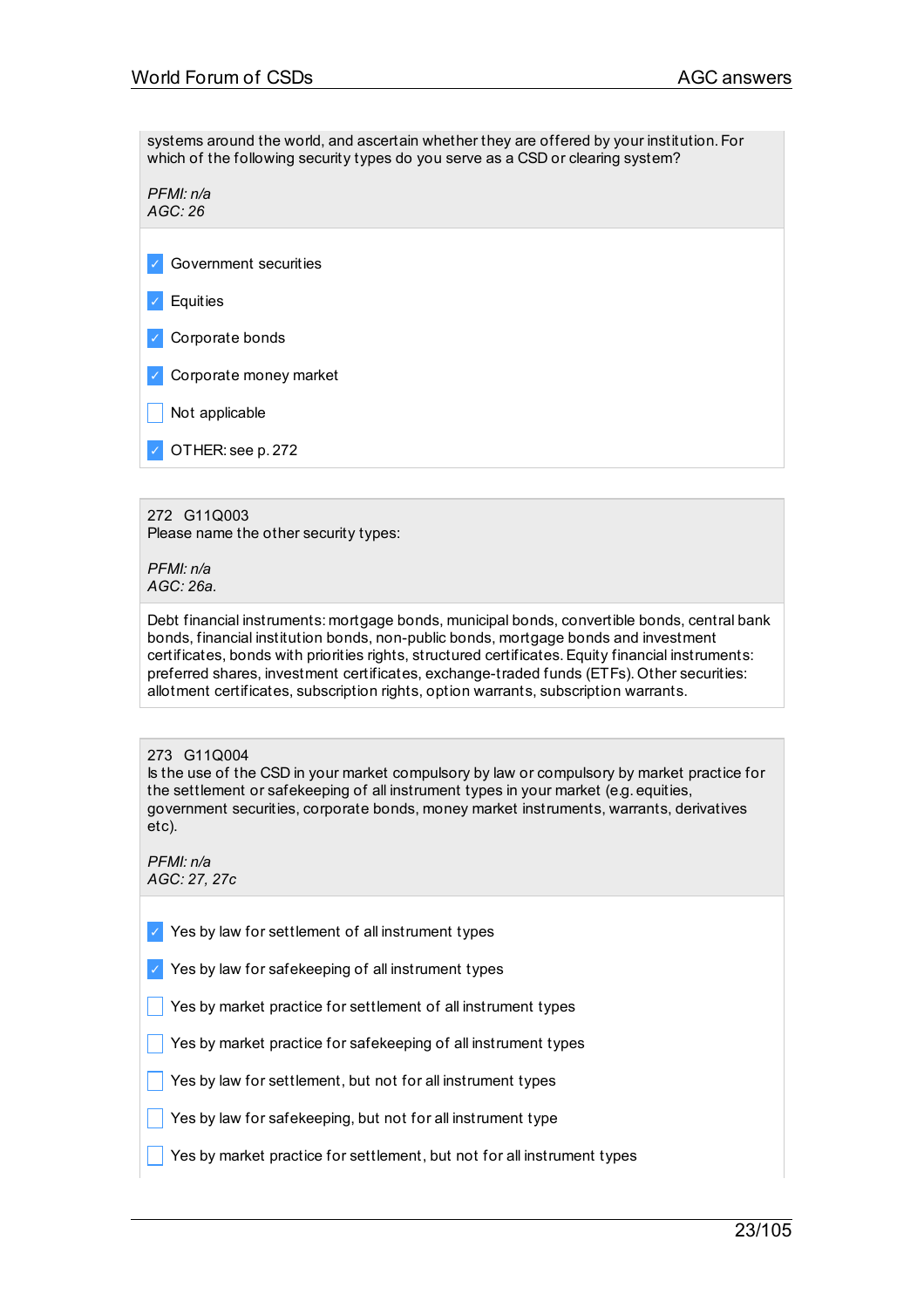Yes by market practice for safekeeping, but not for all instrument types

Neither

OTHER:

274 G11Q005 Please list the instrument types for which it is not compulsory by law to:(i)settle in your CSD

*PFMI: n/a AGC: 27a. (i)*

The use of a depository in the Polish market is compulsory for settlement of transactions concluded on regulated and alternative markets. The instrument types for which it is not compulsory by law to settle are: non-publicly traded shares, non-publicly traded debt instruments issued before 1 July 2019, Treasury bonds (for trades outside the regulated market betwwen clients of the same KDPW participant) and Treasury bills. T-Bills are settled in the Securities Register (operated by the National Bank of Poland).

275 G11Q006 (ii) safekeep in your CSD:

*PFMI: n/a AGC: 27a. (ii)*

Non-publicly traded shares and non-publicly traded debt instruments issued before 1 July 2019 are safekept in registers outside KDPW. T-Bills are safekept in the Securities Register operated by the National Bank of Poland.

276 G11Q007 Please list the instrument types for which it is not compulsory by market practice to: (i)settle in your CSD

*PFMI: n/a AGC: 27b. (i)*

Non-publicly traded shares, non-publicly traded debt instruments issued before 1 July 2019, Treasury bills; T-Bills are by law settled with the Securities Register (operated by the National Bank of Poland).

277 G11Q008 (ii) safekeep in your CSD:

*PFMI: n/a AGC: 27b. (ii)*

Non-publicly traded shares and non-publicly traded debt instruments issued before 1 July 2019 are safekept in registers outside KDPW. T-Bills are by law safekept in the Securities Register operated by the National Bank of Poland.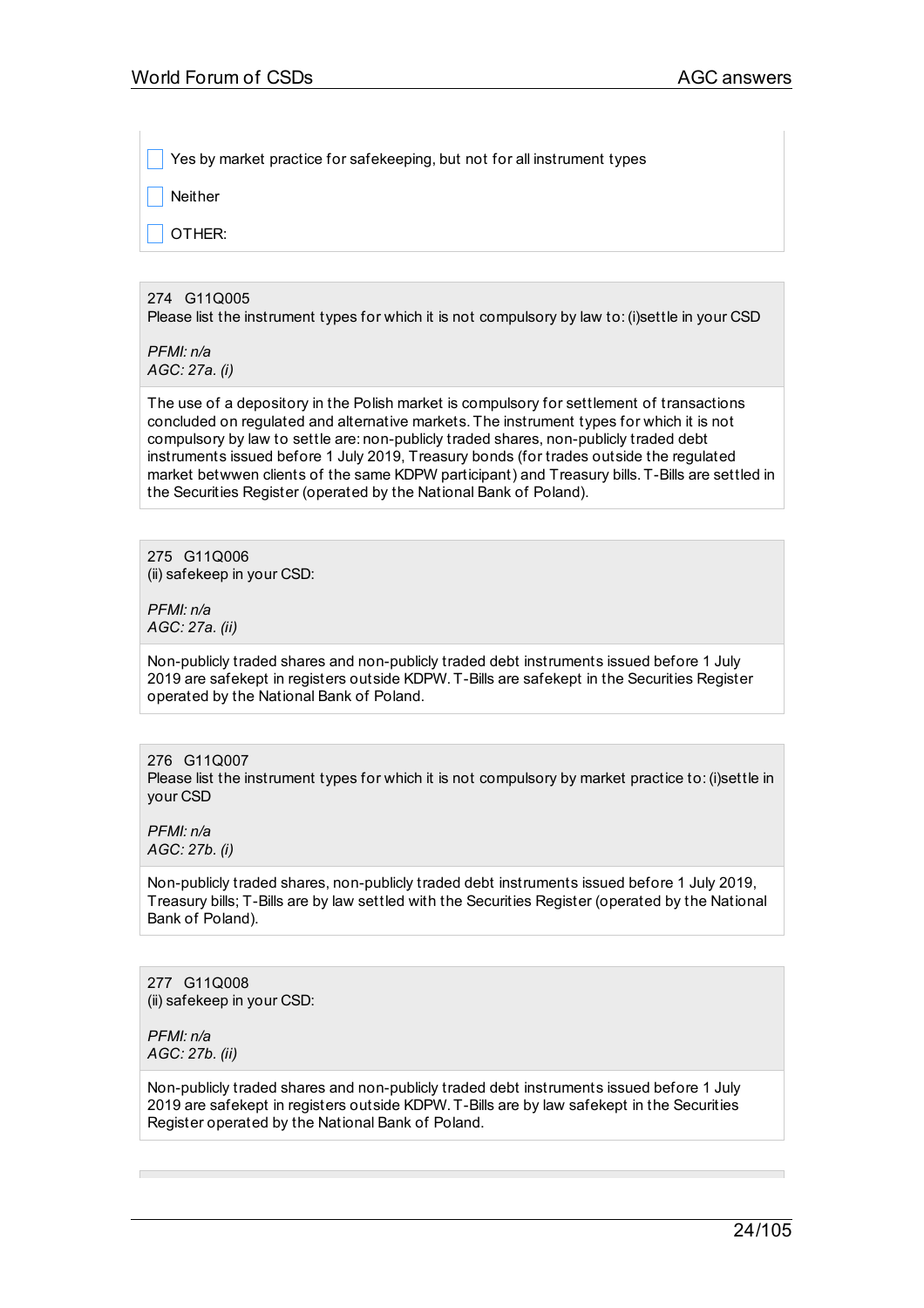## 278 G11Q009

Settlement and Safekeeping Percentages 28a Please list by instrument type the percentage of the total market in your jurisdiction (either volume or value) settled within your institution, exclusive of your links with third parties.

*PFMI: n/a AGC: 28 28a*

100 % - for securities which are obligatorily registered in KDPW.

279 G11Q010 Please list by instrument type the percentage of the total market in your jurisdiction (either volume or value) held in safekeeping within your institution.

*PFMI: n/a AGC: 28b.*

100 % - for securities which are obligatorily registered in KDPW.

## 281 G11Q012

In the event a participant's single or main account is blocked for any reason (e.g., insolvency, penalties, violations, liens), would securities held in any account or accounts on behalf of the participant's clients be accessible: By the participant's clients?

*PFMI: Q.11.1.1 AGC: 44a*

○ Not applicable

○ No

Yes

282 G11Q013

If yes, please describe briefly how clients of participants would access their securities and whether there would be any delay in their ability to do so:

*PFMI: Q.11.1.1 AGC: 44b*

Any securities charges (i.e.: liens) made on accounts managed by KDPW may only affect those accounts where the participant's own securities are registered.As a result of this a charge cannot limit access by a client of that participant to securities registered on the securities account managed by that participant. In the same way, the insolvency of a participant does not in itself lead to restriction of access by a client, since the client's securities do not make up the property of the participant, nor do they form that participant's assets. Only where the participation status of a given participant is suspended can their clients have difficulties in accessing securities they own which are registered on the client's securities accounts managed by that participant, since during the suspension period, all accounts managed for that participant in KDPW are suspended as well (this is the fundamental nature of participation). In such case (suspension of participant) the Polish Financial Supervision Authority may take a decision to transfer securities from accounts managed by this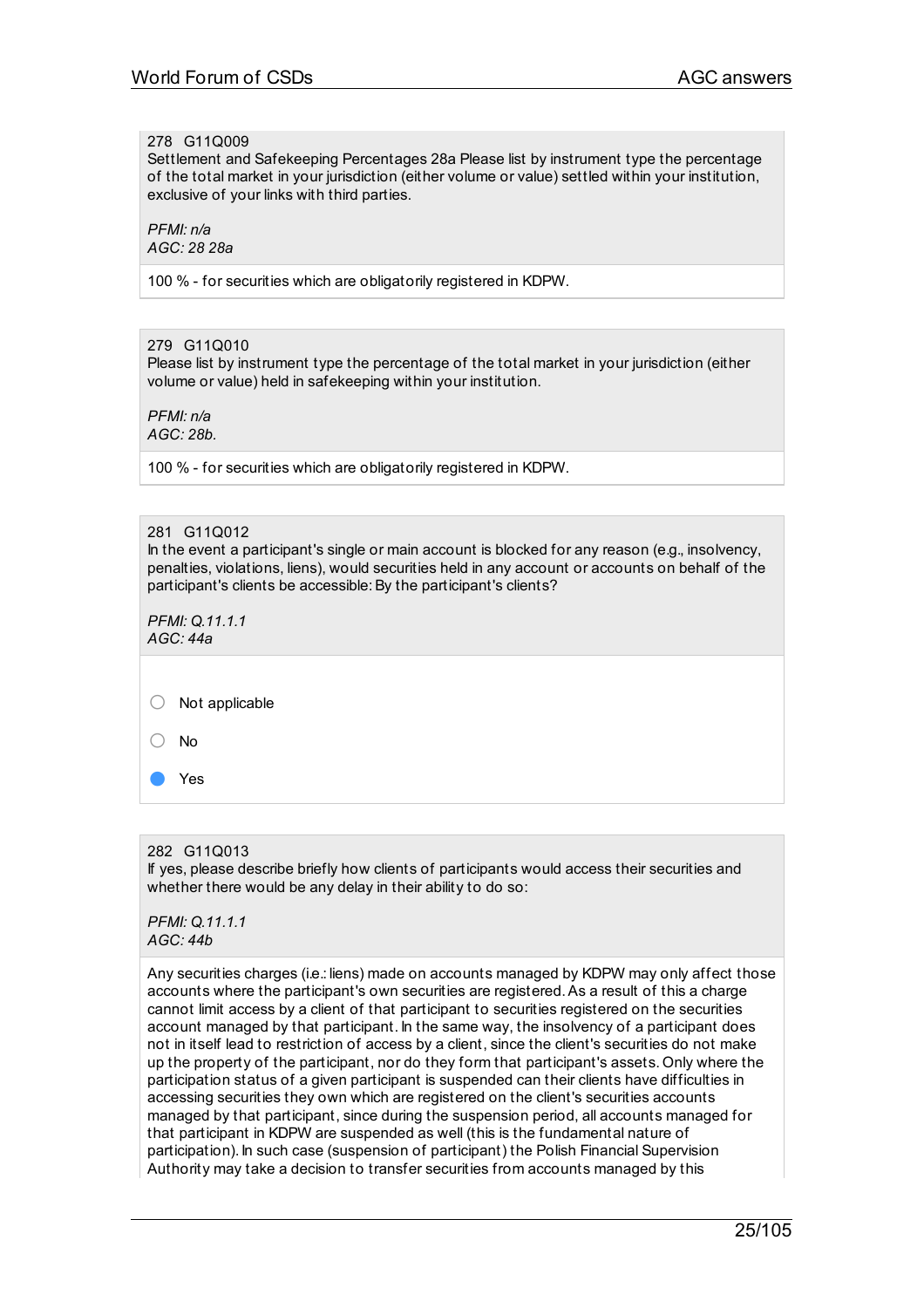participant to another participant (who gave its consent to this action), where they are immediately accessible to the clients. The same situation may arise in the event of cancellation of participation.

283 G11Q014 By the intervening authorities controlling insolvency or other proceedings?

*PFMI: Q.11.1.1 AGC: 44d.*

 $\bigcirc$  Not applicable

● No

○ Yes

284 G11Q015 If yes, please describe briefly under what conditions access would be granted to the intervening authorities:

*PFMI: Q.11.1.1 AGC: 44e.*

285 G11Q016 By the participant's creditors?

*PFMI: Q.11.1.1 AGC: 44g, 44i*

○ Not applicable

● No

○ Yes

286 G11Q017 If yes, please describe briefly under what conditions access would be granted to the participant's creditors:

*PFMI: Q.11.1.1 AGC: 44h*

287 G11Q018 By the CSD's creditors?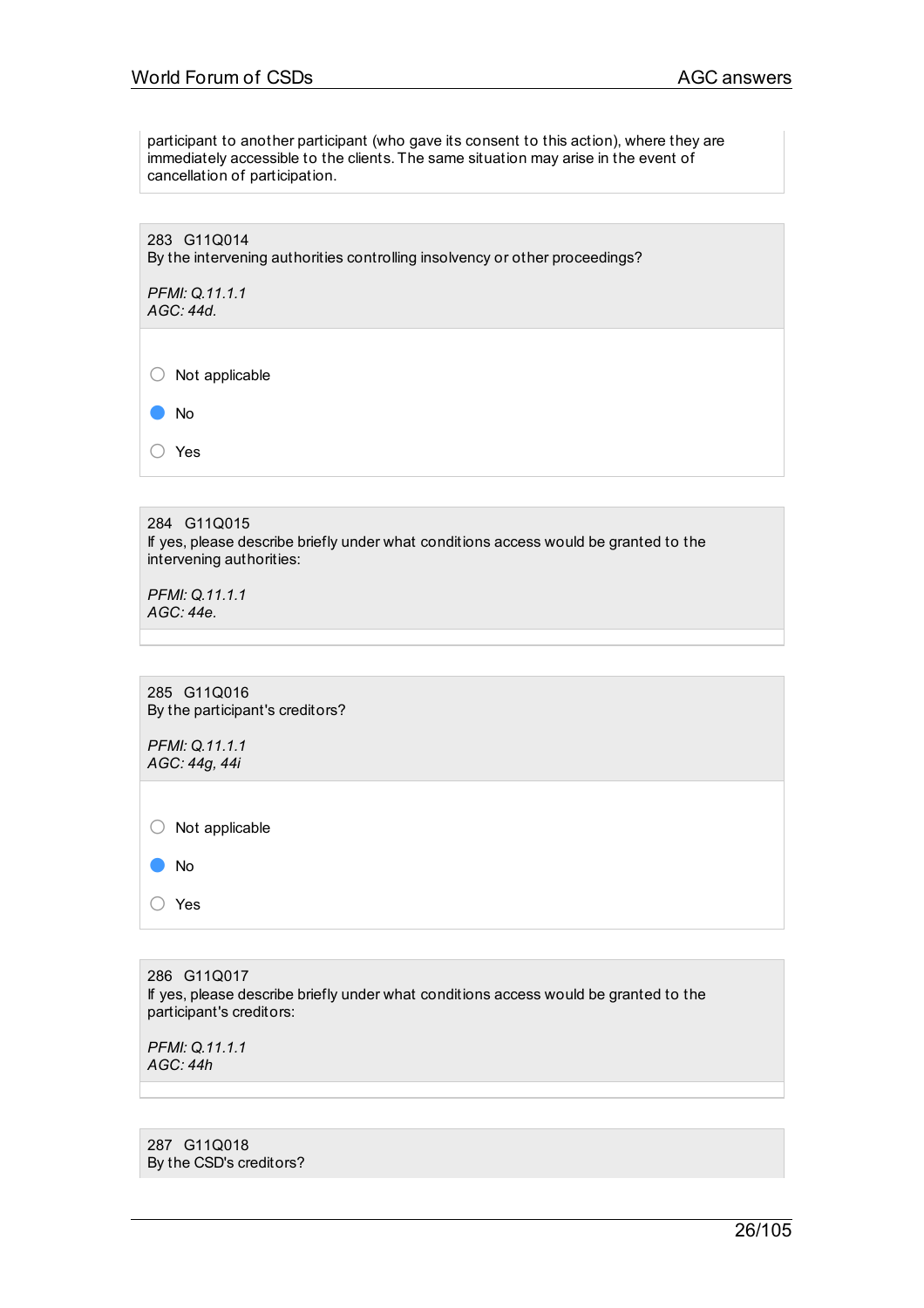| PFMI: Q.11.1.1<br>AGC: 44j. |  |  |  |
|-----------------------------|--|--|--|
|                             |  |  |  |
| Not applicable<br>モラ        |  |  |  |
| No                          |  |  |  |
| Yes                         |  |  |  |

288 G11Q019 If yes, please describe briefly under what conditions access would be granted to the CSD's creditors:

*PFMI: Q.11.1.1 AGC: 44k.*

| 289 G11Q020                                                                           |
|---------------------------------------------------------------------------------------|
| What is your document and record retention policy for documents and records described |
| above in this section?                                                                |

*PFMI: Q.11.1.1 AGC: 47, 47a*

○ <sup>7</sup> years

○ <sup>5</sup> years

○ <sup>3</sup> years

○ <sup>1</sup> year

○ 6 months or less

Other: 10 years

290 G11Q021 Does the law protect participant assets from claims and liabilities of the CSD?

*PFMI: Q.11.1.1 AGC: 54*

○ Not applicable

○ No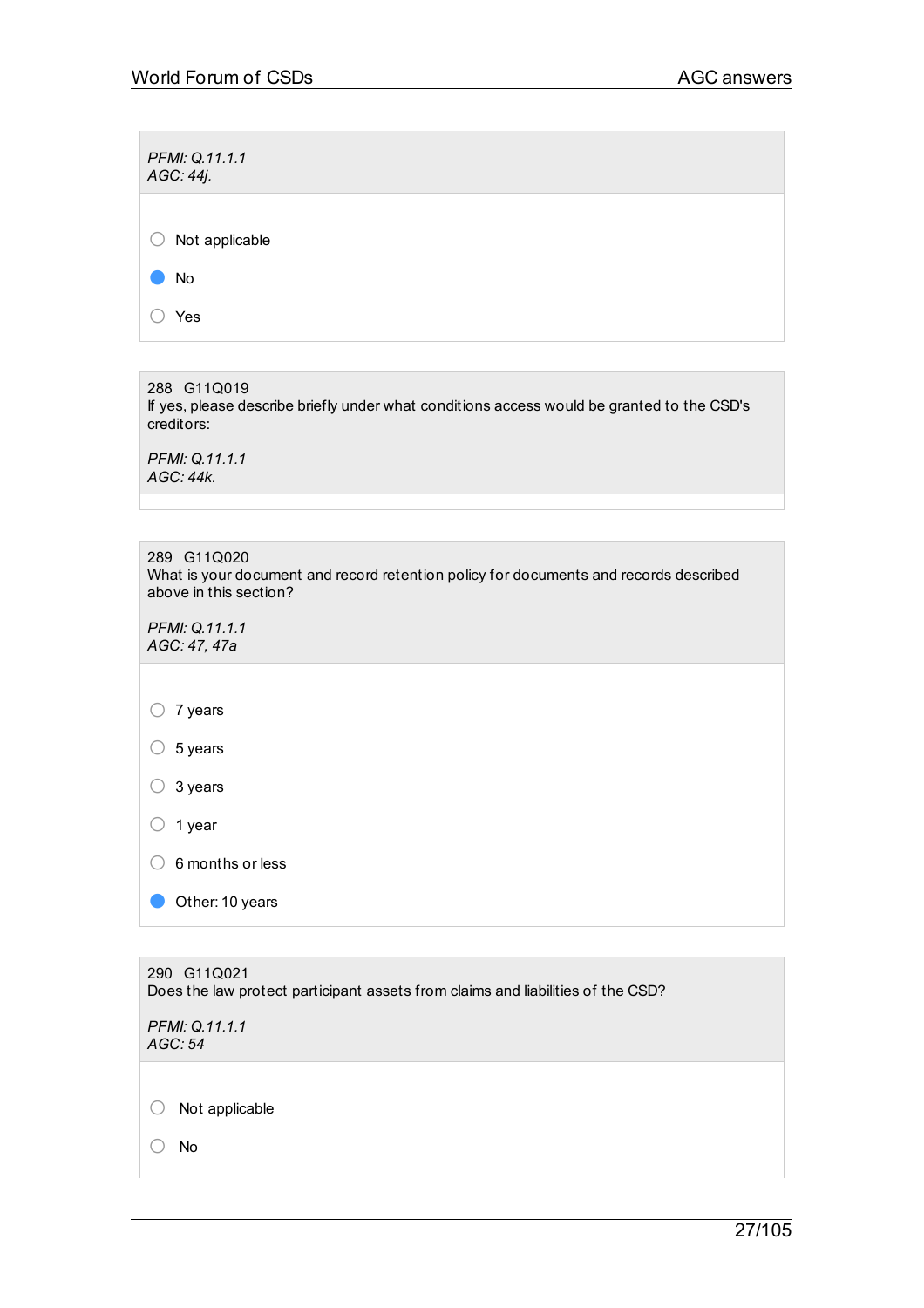Yes 291 G11Q022 Can the CSD assess a lien on participant accounts? (A lien would entitle the CSD to take and hold or sell the securities of the participant in payment of a debt.) *PFMI: Q.11.1.1 AGC: 55* ● Yes ○ No ○ Not applicable 292 G11Q023 If yes, for what reasons are liens or similar claims imposed? *PFMI: Q.11.1.1 AGC: 55a*

 $\vert \vert$  Fees and expenses

- \_ Collateralization of overdrafts
- $\Box$  To secure payment for purchased securities

✓ OTHER: see 293

293 G11Q024 Please describe:

*PFMI: Q.11.1.1 AGC: 55b*

The securities on the participant's proprietary account, which are marked as available for collateral purposes, may be used to further collateralize an automatic securities loan taken out by the participant if that participant (acting as a borrower) fails to provide sufficient collateral for the loan in the first place.

294 G11Q025 Please indicate the limits of this lien as indicated below:

*PFMI: Q.11.1.1 AGC: 55c*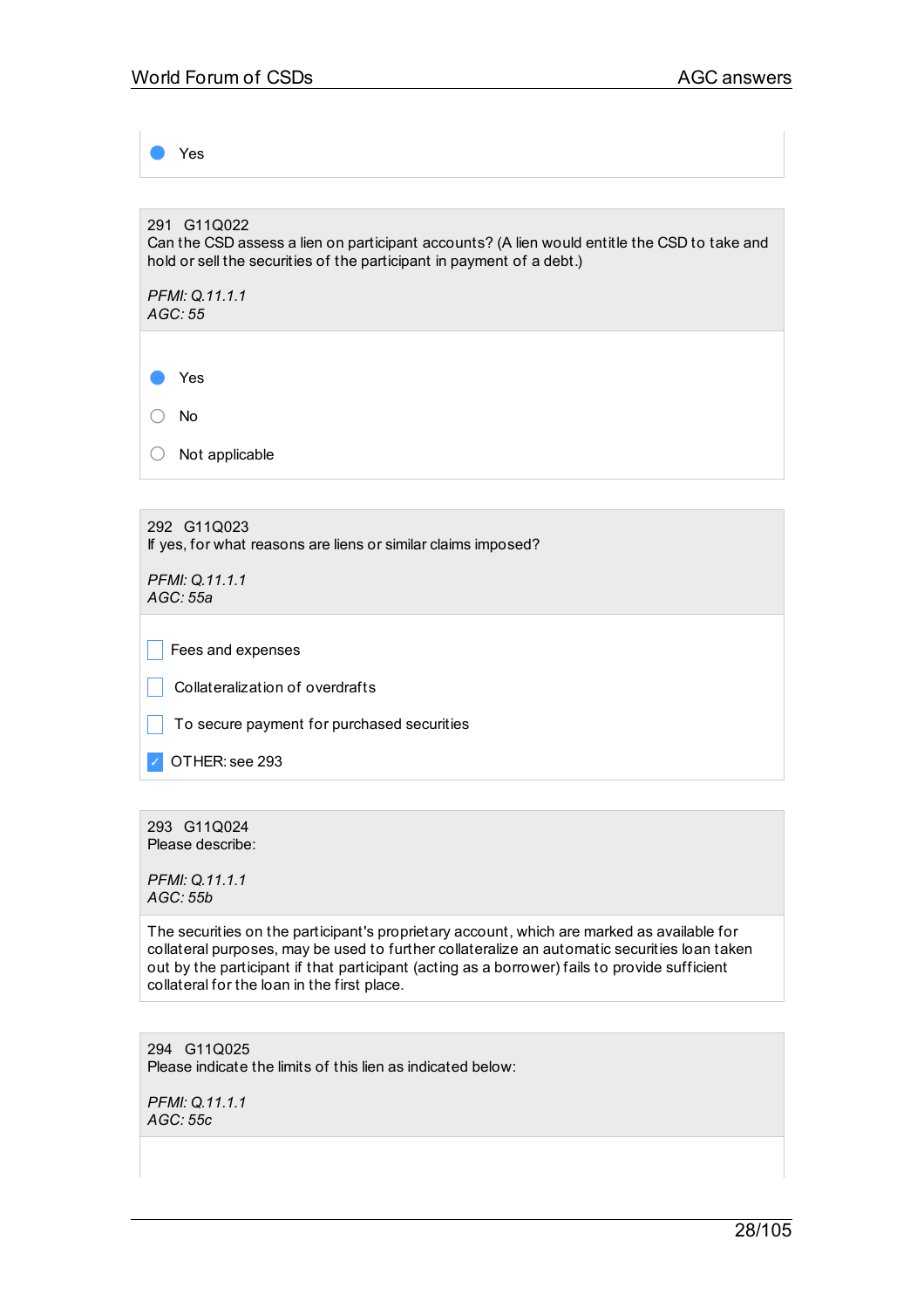- $\bigcirc$  The lien may extend to settled client positions
- $\bigcirc$  The lien is limited to securities in the course of purchase and sale transactio
- **O** The lien is limited to securities in the participant's proprietary account

295 G11Q026 Please explain:

*PFMI: Q.11.1.1 AGC: 55d*

296 G11Q027

If a lien is placed on a participant's account which has been designated for its clients, will the CSD select certain securities to be subject to the lien?

*PFMI: Q.11.1.1 AGC: 55e*

○ No

○ Yes

297 G11Q028 If yes, please indicate whether:

*PFMI: Q.11.1.1 AGC: 55f*

 $\bigcirc$  The lien is placed on the securities with the greatest value in the account

 $\bigcirc$  The lien is placed on the most liquid securities in the account

298 G11Q029 Please explain:

*PFMI: Q.11.1.1 AGC: 55g*

299 G11Q030 If no, please indicate whether the entire account will be subject to the lien.

*PFMI: Q.11.1.1*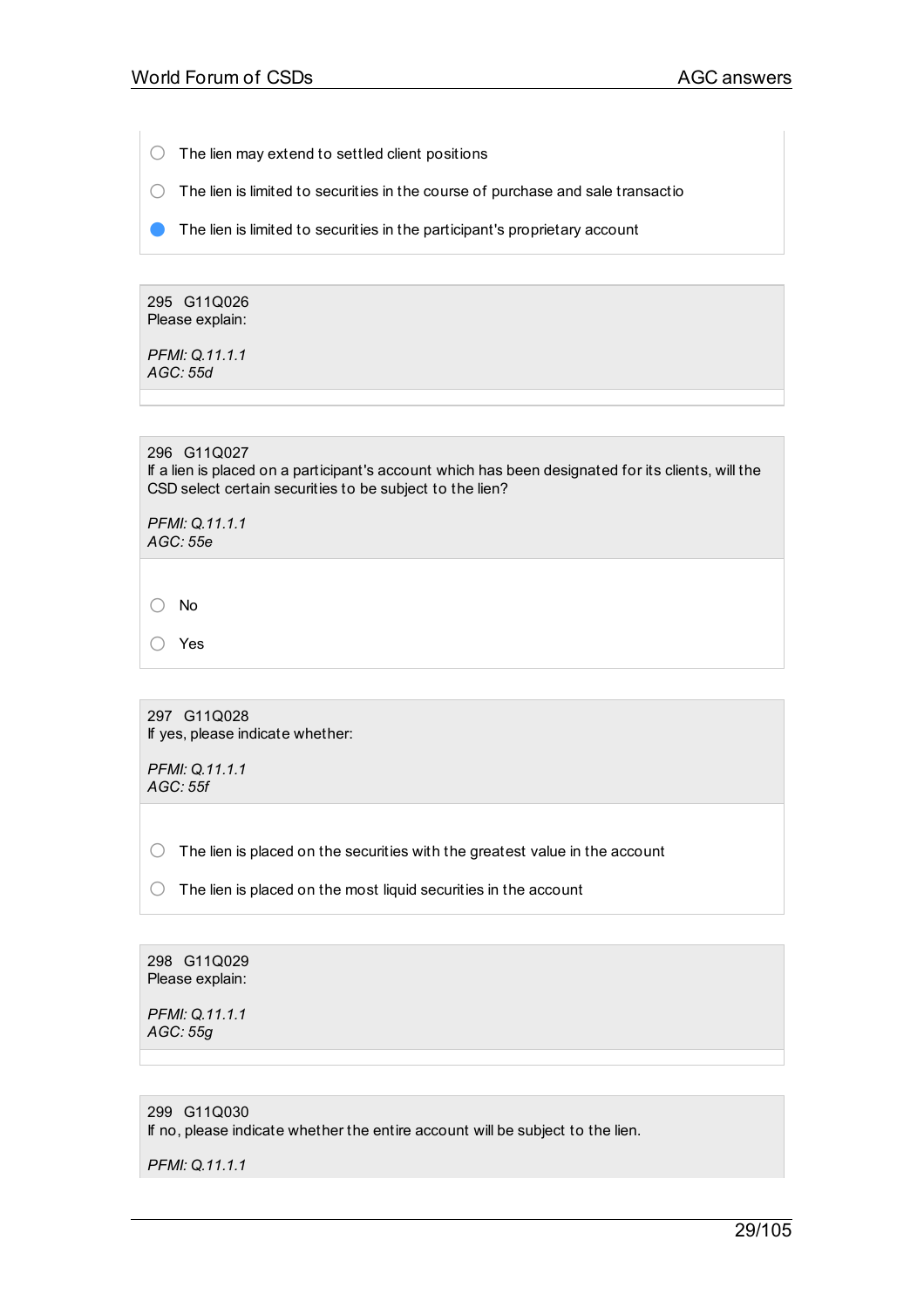*AGC: 55h* ○ No ○ Yes

## 300 G11Q031

For accounts designated as client accounts, do procedures exist to restrict the placement of liens only to obligations arising from safe custody and administration of those accounts?

*PFMI: Q.11.1.1 AGC: 55j*

○ No

○ Yes

301 G11Q032 If yes, are the restrictions accomplished by:

*PFMI: Q.11.1.1 AGC: 55k*

◯ Contract between the CSD and the participant

302 G11Q033 Please explain:

*PFMI: Q.11.1.1 AGC: 55l*

303 G11Q034 Transfer of Legal Ownership. Does the CSD have legal authority to transfer title to securities?

*PFMI: Q.11.1.1 AGC: 56, 56e*

○ Not applicable

○ No

● Yes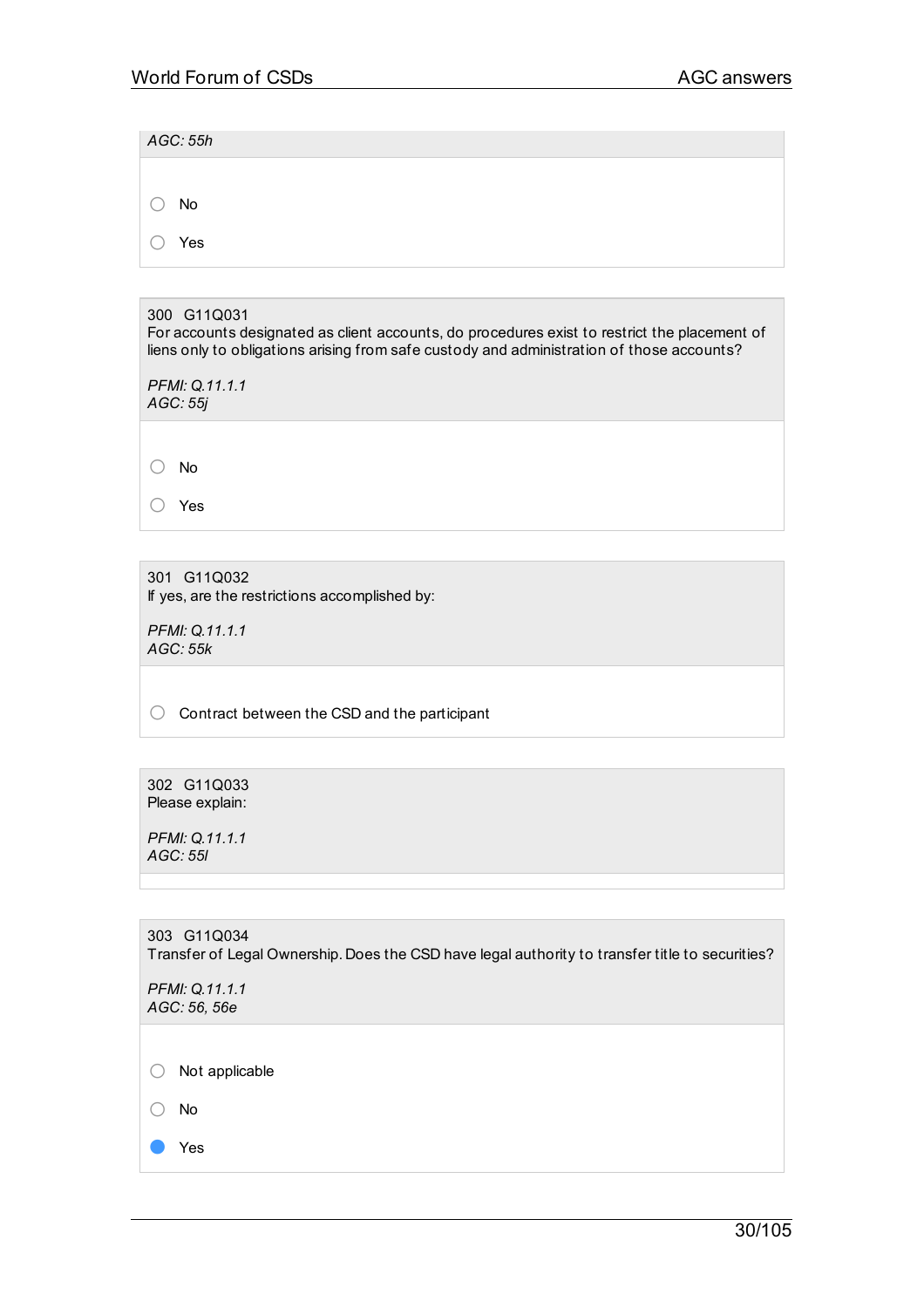304 G11Q035 When does title or entitlement to CSD securities pass between participants?

*PFMI: Q.11.1.1 AGC: 56a*

 $\bigcirc$  When the transaction is processed on an intra-day basis

- When corresponding money or other consideration is transferred
- $\bigcirc$  At the end of the business day on which the transfer occurs
- Other: See p. 305.

305 G11Q036 Please describe:

*PFMI: Q.11.1.1 AGC: 56b*

The title to depository securities passes in the moment of booking these securities on securities accounts (i.e. end-investor accounts) kept by KDPW participants.Entries in these accounts arising from transactions shall be made on the basis of documents proving settlement of these transactions in KDPW.

306 G11Q037 Where does title or entitlement to CSD securities pass between participants?

*PFMI: Q.11.1.1 AGC: 56c*

 $\bigcirc$  On the registrars books

○ On the CSD books

307 G11Q038 Please describe:

*PFMI: Q.11.1.1 AGC: 56d*

309 G11Q040 In what form does the CSD maintain records identifying the assets of each participant?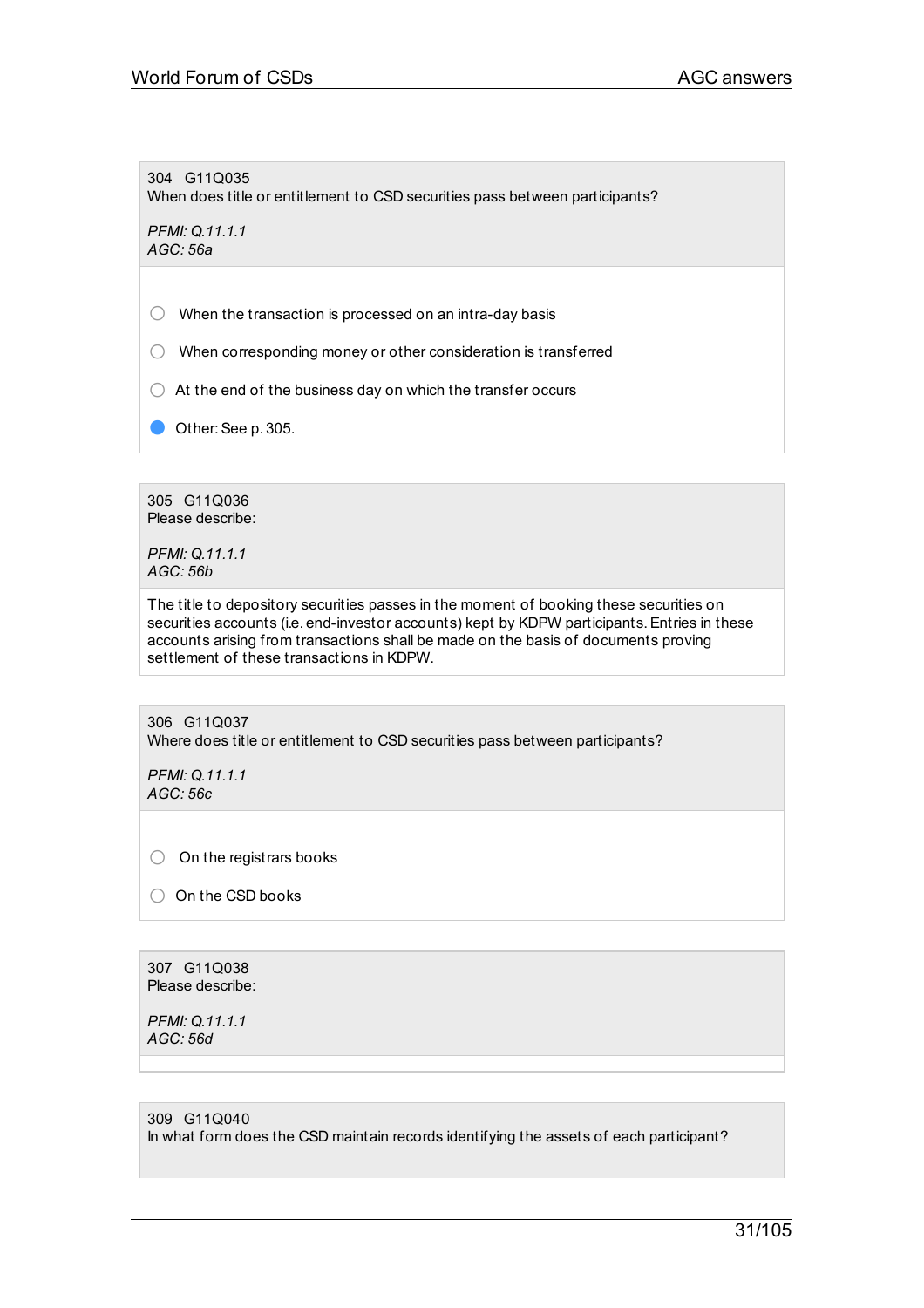*PFMI: Q.11.1.2 AGC: 45*

✓ Computer file

 $\Box$  Microfiche

 $\Box$  Hard copy

 $\Box$  Computer tape

 $\Box$  Other:

310 G11Q041 In which format is the source data maintained?

*PFMI: Q.11.1.2 AGC: 45b*

Internal IBM System i format.

315 G11Q046

If the securities held with the CSD are recorded by book-entry at the registrar, what are the control features at the registrar for transfer of registrar positions to and from the CSD (e.g., authentication procedures, reconciliation, confirmation of position at registrar)? Please describe:

*PFMI: Q.11.1.6 AGC: 52i*

Not applicable.

318 G11Q049 How are CSD eligible securities held by the CSD?

*PFMI: Q.11.3.1 AGC: 50, 50a*

✓ In dematerialized form

 $\Box$  In certificated form

 $\overline{\phantom{a}}$  other:

320 G11Q051 If CSD eligible securities are certificated, can CSD eligible securities be held outside of the CSD?

*PFMI: Q.11.3.2 AGC: 51*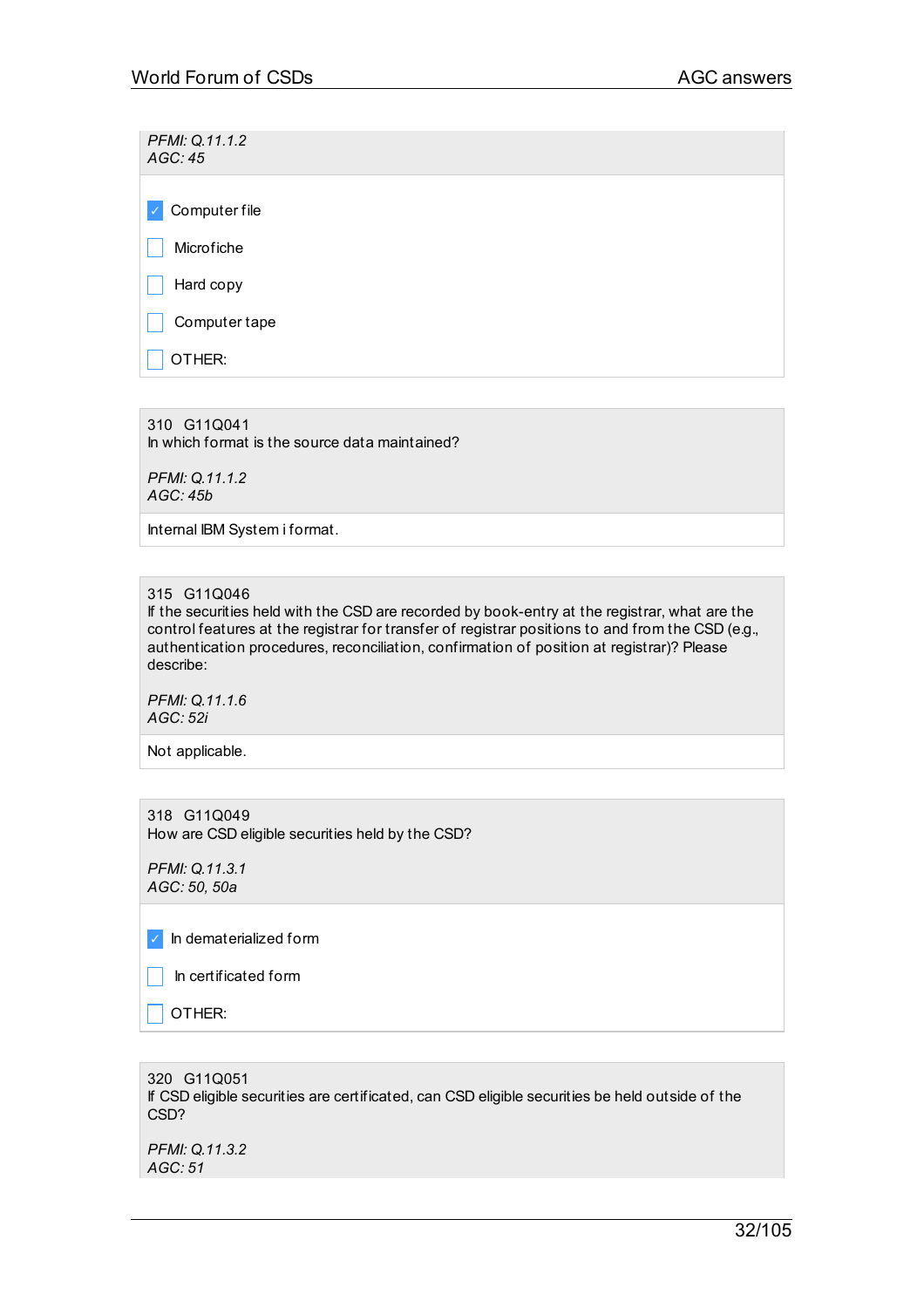● Not applicable

 $\bigcirc$  Certain designated securities may be held outside the CSD

○ Once entered into the CSD, eligible securities must remain in the CSD

 $\bigcirc$  Securities may move freely into and out of the CSD

 $\bigcirc$  All eligible securities must be held in the CSD

#### 321 G11Q052

If certain designated securities are held outside the CSD, please indicate under which conditions these securities would be held outside the CSD:

*PFMI: Q.11.3.2 AGC: 51a*

## 322 G11Q053

If CSD eligible securities are required to be centrally immobilized at the CSD, where and with whom are the certificates safekept? (then please answer 51c)

*PFMI: Q.11.3.2 AGC: 51b*

323 G11Q054 Are these certificates:

*PFMI: Q.11.3.2 AGC: 51c*

 $\Box$  Bearer

 $\Box$  Registered

 $\Box$  OTHER:

324 G11Q055 If registered, how are the CSD eligible securities registered?

*PFMI: Q.11.3.2 AGC: 51d*

 $\Box$  In the name of the CSD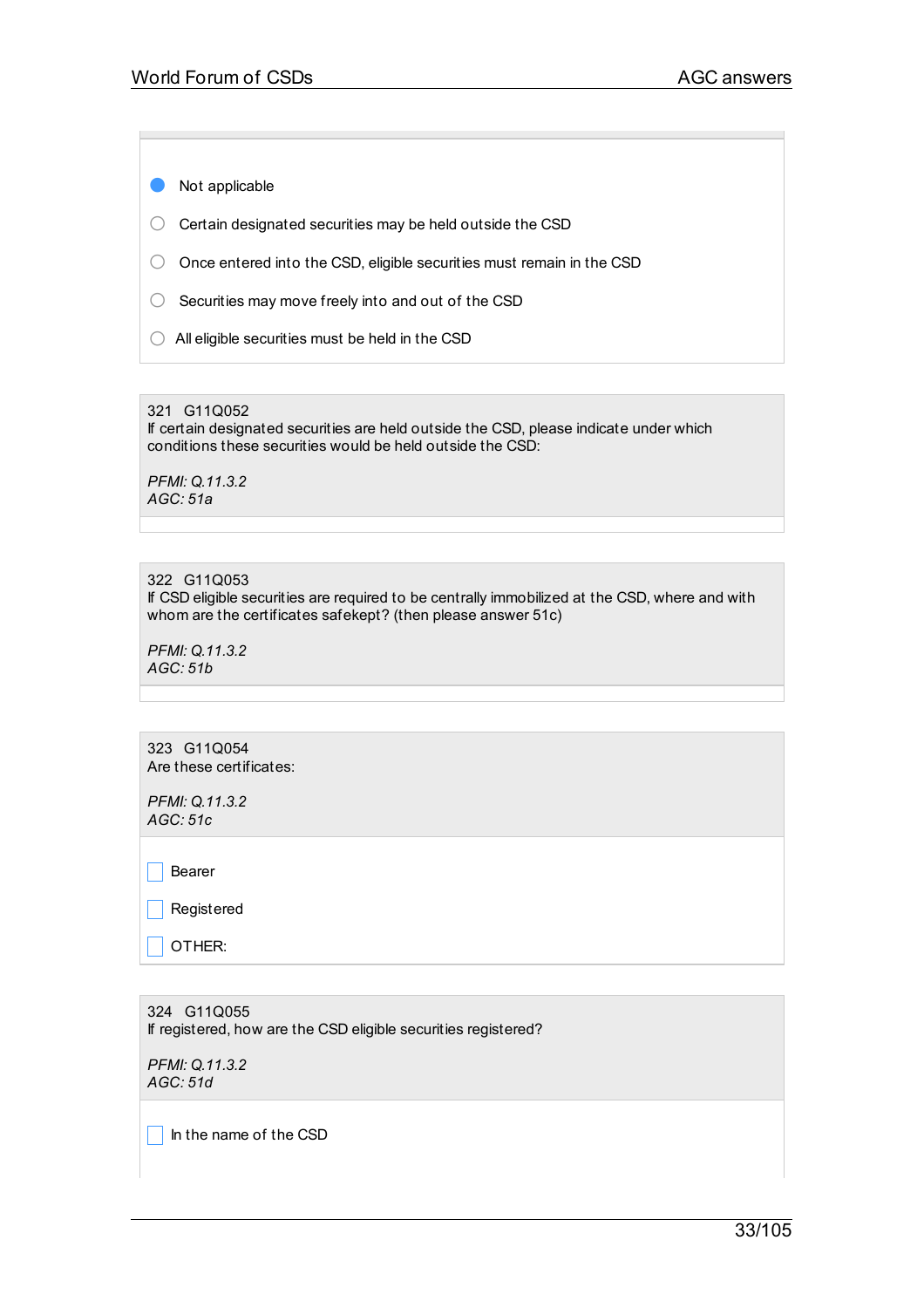In the name of the depositing participant or its nominee

\_ In the name of a separate nominee of the CSD

\_ OTHER:

325 G11Q056 If in the name of a separate nominee, please identify by name the nominee used:

*PFMI: Q.11.3.2 AGC: 51f*

326 G11Q057 If CSD eligible securities may be held either in or out of the CSD, are these certificates:

*PFMI: Q.11.3.2 AGC: 51h*

○ Registered

○ Bearer

327 G11Q058 What are the control features for receipt of certificates to the CSD (e.g., authentication procedures, re-registration)? Please describe:

*PFMI: Q.11.3.2 AGC: 51i*

328 G11Q059 If securities are dematerialized: May dematerialized security positions be re-certificated and held outside the CSD?

*PFMI: Q.11.3.2 AGC: 52*

○ Not applicable

○ No

Yes

329 G11Q060 Are the securities held: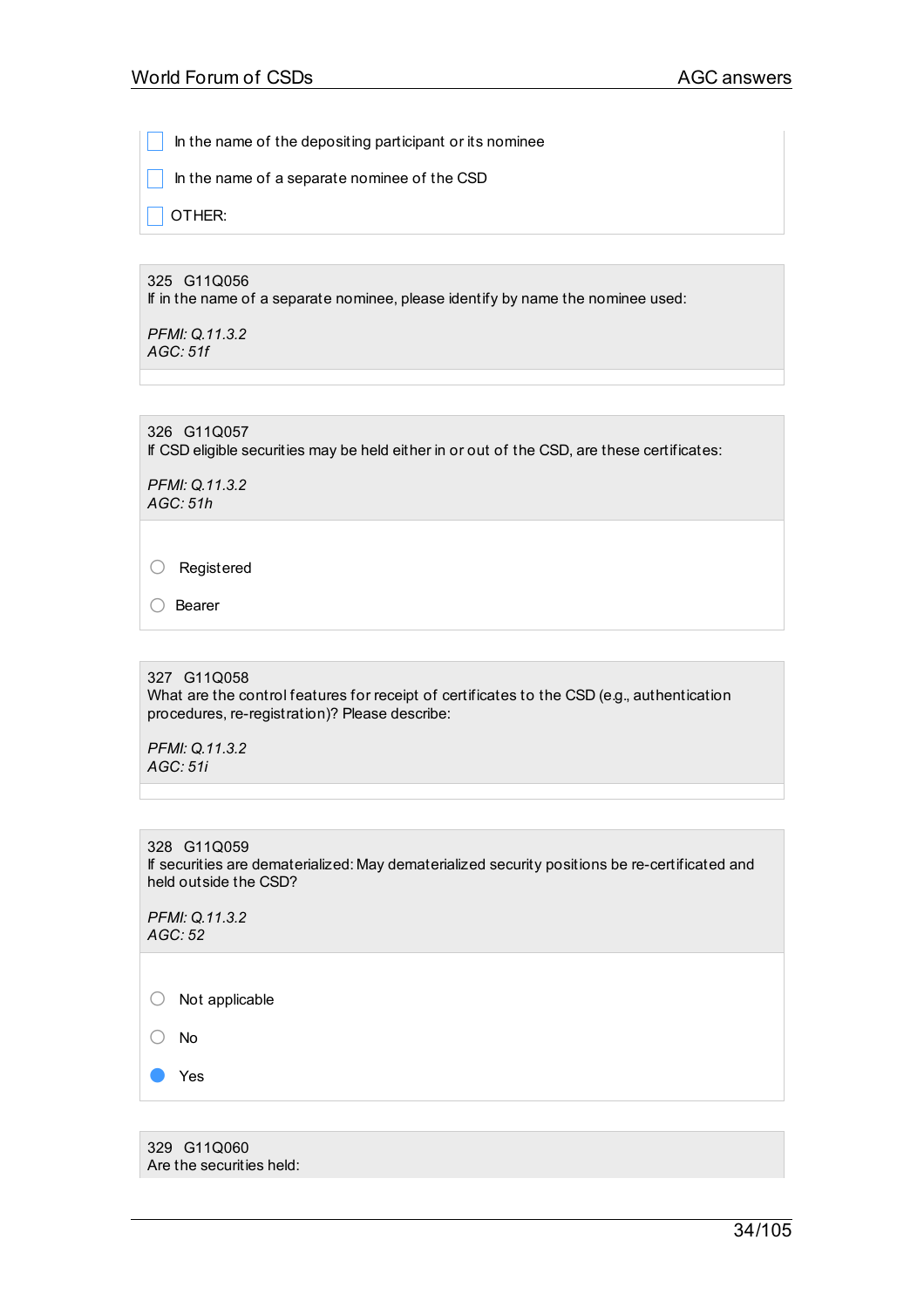| PFMI: Q.11.3.2<br>AGC: 52a, 52k             |
|---------------------------------------------|
| Through book-entry at the CSD<br>ا / ا      |
| Through book-entry at a registrar or issuer |
| OTHER:                                      |
|                                             |

330 G11Q061 Please identify which types of entities may act as registrars:

*PFMI: Q.11.3.2 AGC: 52b*

 $\Box$  Issuers

 $\Box$  Separate companies that perform registrar functions

 $\Box$  CSD

 $\Box$  Other:

331 G11Q062

If the securities held by the CSD are recorded by book entry at the registrar, are the securities registered only to the CSD, with the CSD providing the function of recording ownership on a centralized basis for the market?

*PFMI: Q.11.3.2 AGC: 52d*

○ No

○ Yes

332 G11Q063 If yes, how are securities held at the registrar for the account of the CSD?

*PFMI: Q.11.3.2 AGC: 52e*

 $\bigcirc$  In the name of a separate nominee of the CSD

○ In the name of the CSD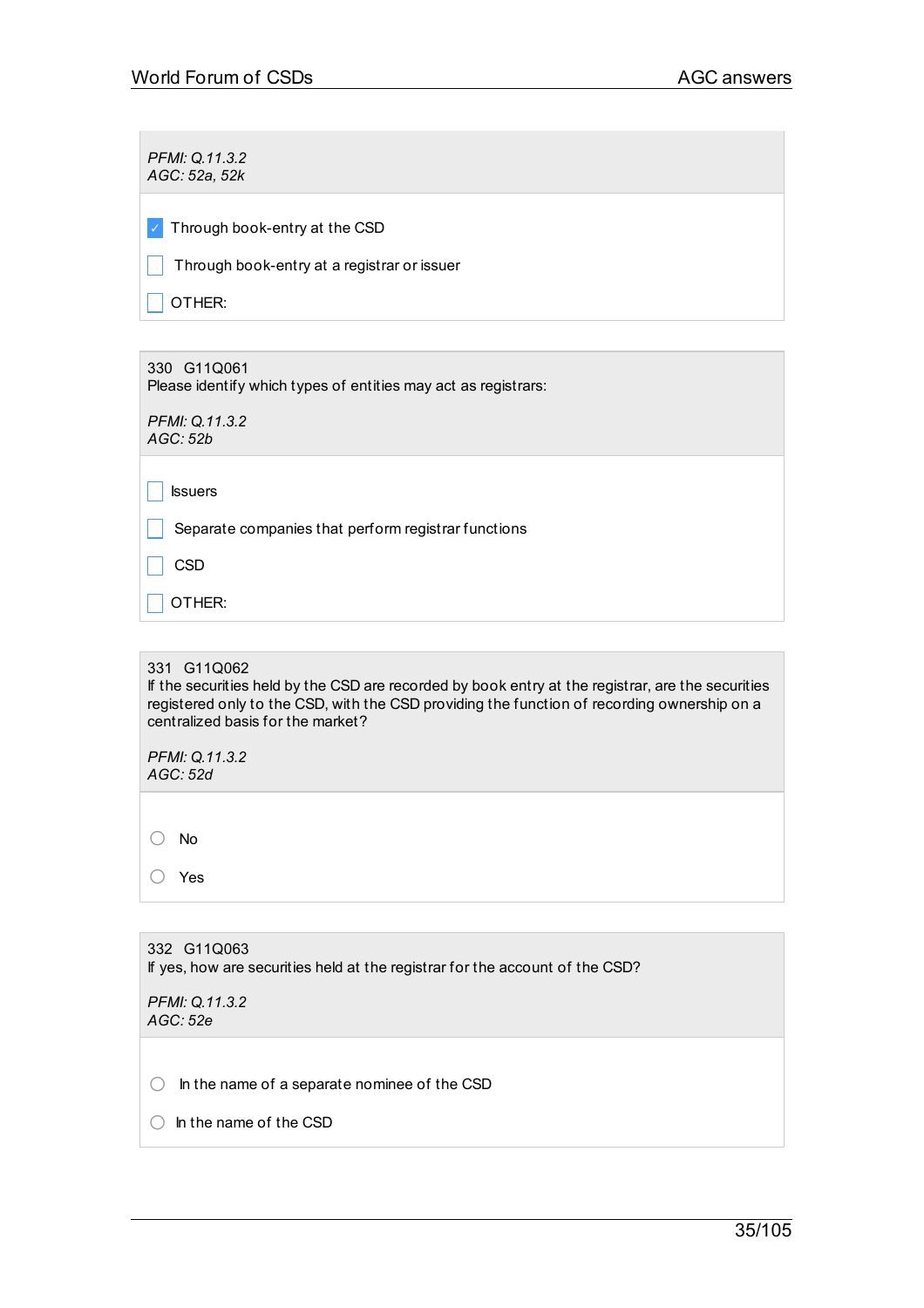333 G11Q064 Please describe:

*PFMI: Q.11.3.2 AGC: 52f*

334 G11Q065 If the securities held with the CSD are recorded by book-entry at the registrar but are not registered exclusively to the CSD, may they be registered to:

*PFMI: Q.11.3.2 AGC: 52g*

○ <sup>A</sup> nominee

 $\bigcirc$  The beneficial owner

335 G11Q066 Please describe:

*PFMI: Q.11.3.2 AGC: 52h*

338 G11Q069 Does the CSD accept liability (independent of any insurance coverage) for the following: Reconciliation errors with the registrar and/or the issuer that result in direct damages or losses to participants?

*PFMI: Q.11.4.1 AGC: 66, 66a, 66d*

● Yes

 $\bigcirc$  Not applicable

○ No

339 G11Q070 If yes, please check all of the following that apply:

*PFMI: Q.11.4.1 AGC: 66b 66c*

 $\blacksquare$  Financial limits are imposed on the amount of liability assumed by the CSD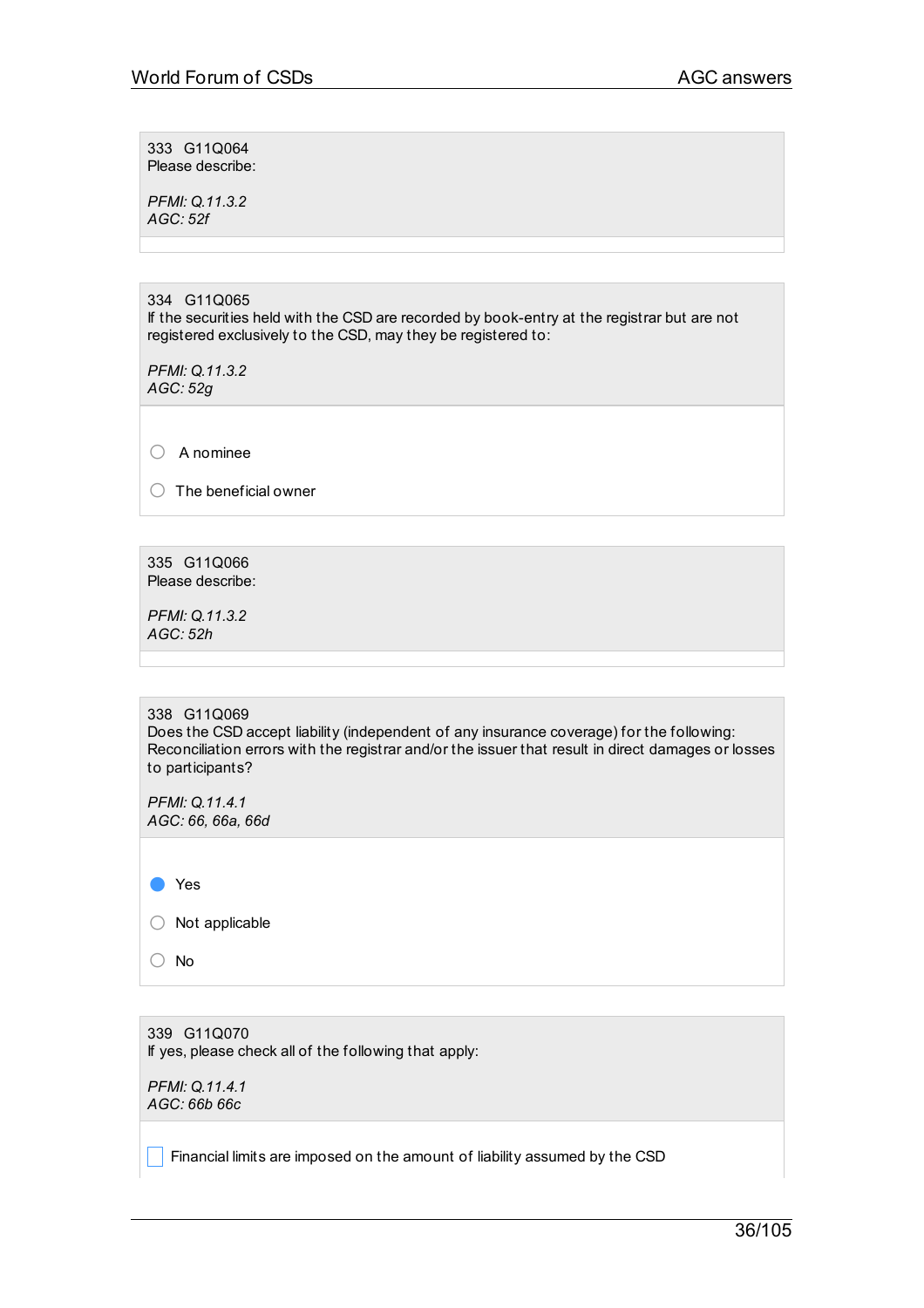$\mathcal{A}$ 

| The CSD assumes liability for direct losses                                                                                                                                           |
|---------------------------------------------------------------------------------------------------------------------------------------------------------------------------------------|
| The CSD assumes liability for indirect or consequential losses                                                                                                                        |
| OTHER:                                                                                                                                                                                |
|                                                                                                                                                                                       |
| 340 G11Q071<br>Theft of securities (either physical certificate or electronically from accounts at the CSD) from<br>the CSD that results in direct damages or losses to participants? |
| PFMI: Q.11.4.1                                                                                                                                                                        |
| AGC: 66e, 66g, 66h                                                                                                                                                                    |
|                                                                                                                                                                                       |

○ Not applicable

● Yes

○ No

341 G11Q072 If yes, please check all of the following that apply:

*PFMI: Q.11.4.1 AGC: 66f*

**Financial limits are imposed on the amount of liability assumed by the CSD** 

✓ The CSD assumes liability for direct losses

The CSD assumes liability for indirect or consequential losses

\_ OTHER:

# 342 G11Q073

Failure of the CSD's systems that result in direct damages or losses to participants because they cannot use either securities or funds?

| PFMI: Q.11.4.1<br>AGC: 66i, 66l. |  |
|----------------------------------|--|
| Not applicable<br>O              |  |
| Yes                              |  |
| No                               |  |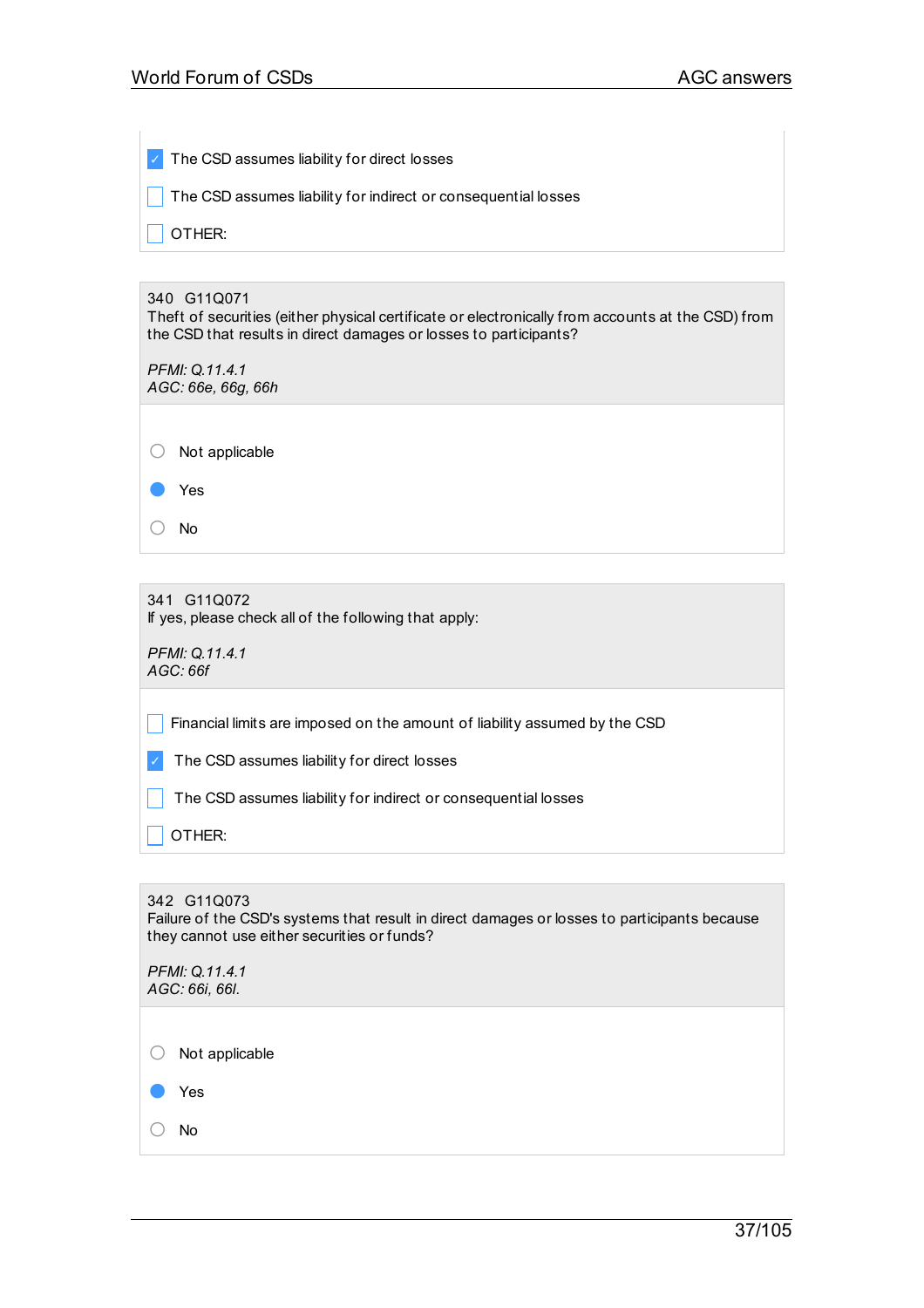343 G11Q074 If yes, please check all of the following that apply:

*PFMI: Q.11.4.1 AGC: 66j, 66k*

 $\Box$  Financial limits are imposed on the amount of liability assumed by the CSD

✓ The CSD assumes liability for direct losses

 $\Box$  The CSD assumes liability for indirect or consequential losses

 $\Box$  OTHER:

344 G11Q075 Any direct damages or losses to participants caused by the CSD due to its errors, omissions or fraud?

| PFMI: Q.11.4.1<br>AGC: 66m, 66p. |
|----------------------------------|
| Yes                              |
| No                               |
| Not applicable                   |
| OTHER:                           |

| 345 G11Q076                                           |
|-------------------------------------------------------|
| If yes, please check all of the following that apply: |

| PFMI: Q.11.4.1 |
|----------------|
| AGC: 66n.      |

Financial limits are imposed on the amount of liability assumed by the CSD

✓ The CSD assumes liability for direct losses

The CSD assumes liability for indirect or consequential losses

\_ OTHER:

| 347 G11Q078                                                  |
|--------------------------------------------------------------|
| Is the CSD immune from legal action in its own jurisdiction? |

*PFMI: Q.11.4.2 AGC: 68*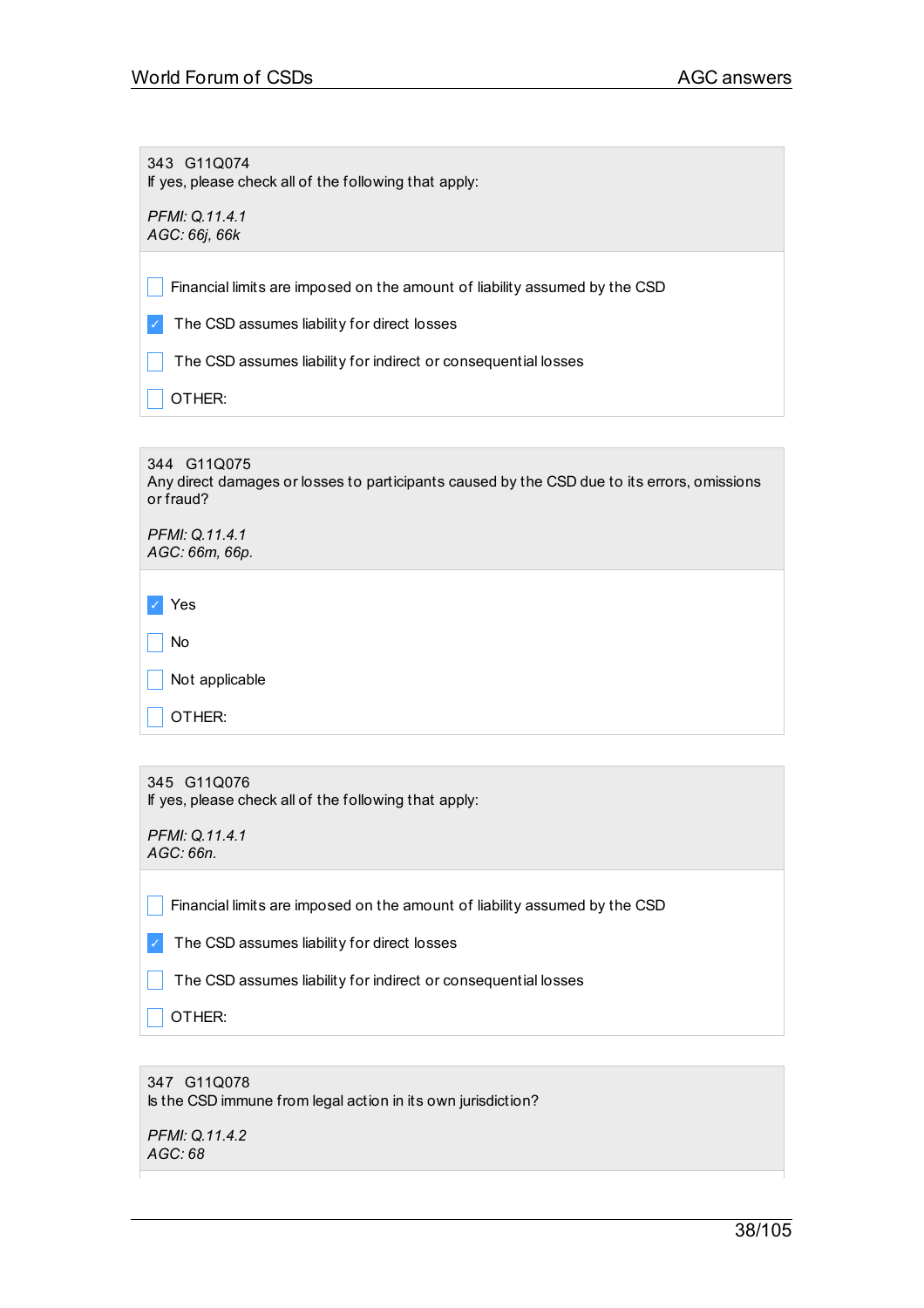○ No

○ Yes

● Other: According to Art. 6 p. 4 of the Bankruptcy and Restitution Law a legal entity which

has been established on the basis of provisions of an Act of Parliament cannot be declared bankrupt.KDPW is currently such a legal entity.

349 G11Q080 Does the CSD have Fidelity insurance (that is, insurance to cover loss of securities or money resulting, for example, from acts such as forgery, theft, fraud and/or employee dishonesty)? *PFMI: Q.11.4.3 AGC: 92*  $\bigcirc$  Not applicable ○ No

350 G11Q081 What is the amount of the coverage?

*PFMI: Q.11.4.3 AGC: 92a.*

● Yes

100 mn PLN (25 mn USD – USD/PLN 3,86 at the end of September 2020)

351 G11Q082 What is the amount of the deductible?

*PFMI: Q.11.4.3 AGC: 92b.*

100 000 PLN (25 000 USD – USD/PLN 3,86 at the end of September 2020)

352 G11Q083 Does the CSD have insurance for Operational Errors?

*PFMI: Q.11.4.3 AGC: 93*

○ Not applicable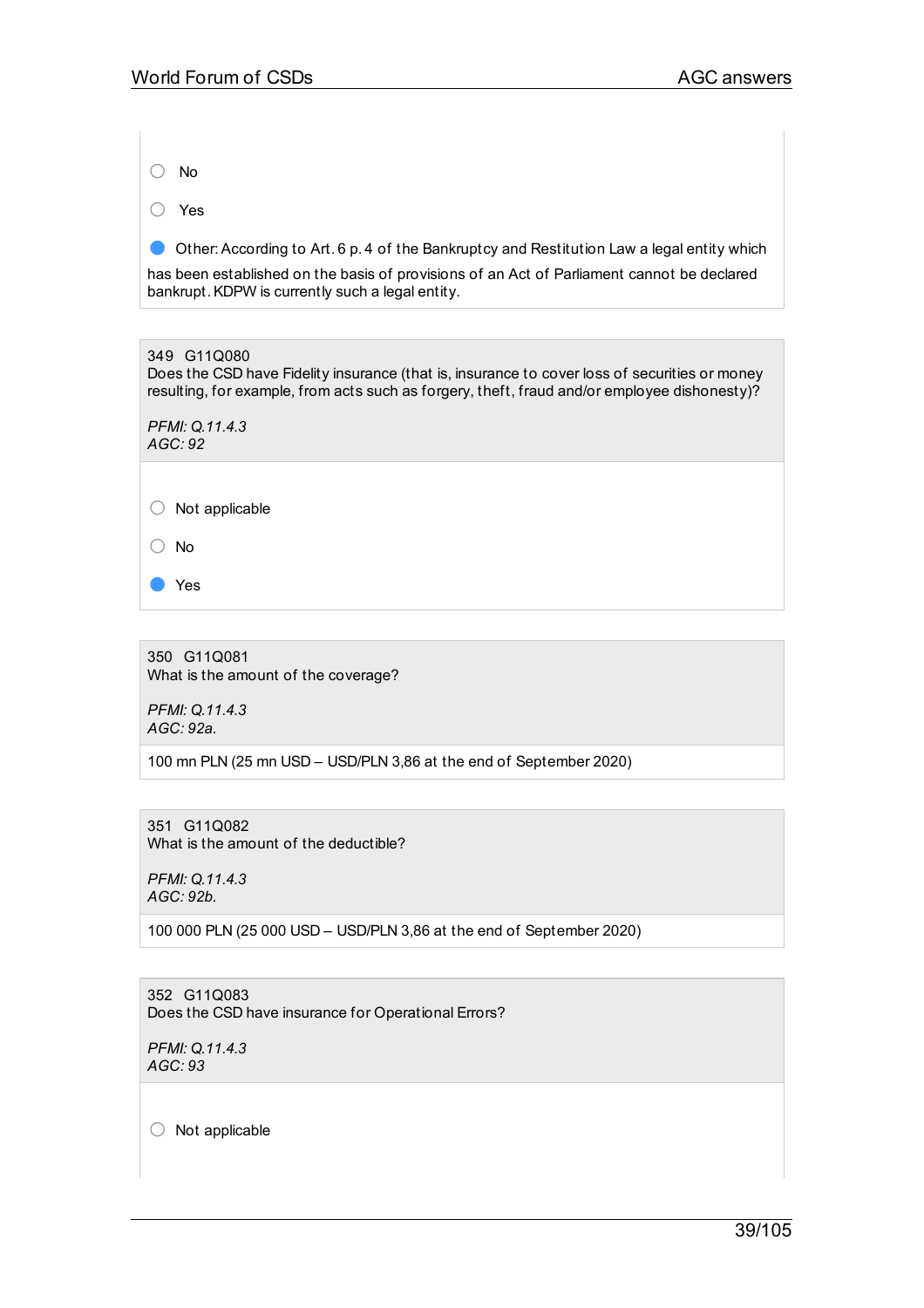○ No

● Yes

353 G11Q084 What is the amount of the coverage?

*PFMI: Q.11.4.3 AGC: 93a.*

100 mn PLN (25 mn USD – USD/PLN 3,86 at the end of September 2020)

354 G11Q085 What is the amount of the deductible?

*PFMI: Q.11.4.3 AGC: 93b.*

250 000 - 300 000 PLN (62 000 - 75 000 USD – USD/PLN 3,86 at the end of September 2020)

355 G11Q086 Does the CSD have Errors and Omissions insurance?

*PFMI: Q.11.4.3 AGC: 94*

 $\bigcirc$  Not applicable

○ No

● Yes

356 G11Q087 What is the amount of the coverage?

*PFMI: Q.11.4.3 AGC: 94a.*

100 mn PLN (25 mn USD – USD/PLN 3,86 at the end of September 2020)

357 G11Q088 What is the amount of the deductible?

*PFMI: Q.11.4.3 AGC: 94b.*

250 000 - 300 000 PLN (62 000 - 75 000 USD – USD/PLN 3,86 at the end of September 2020)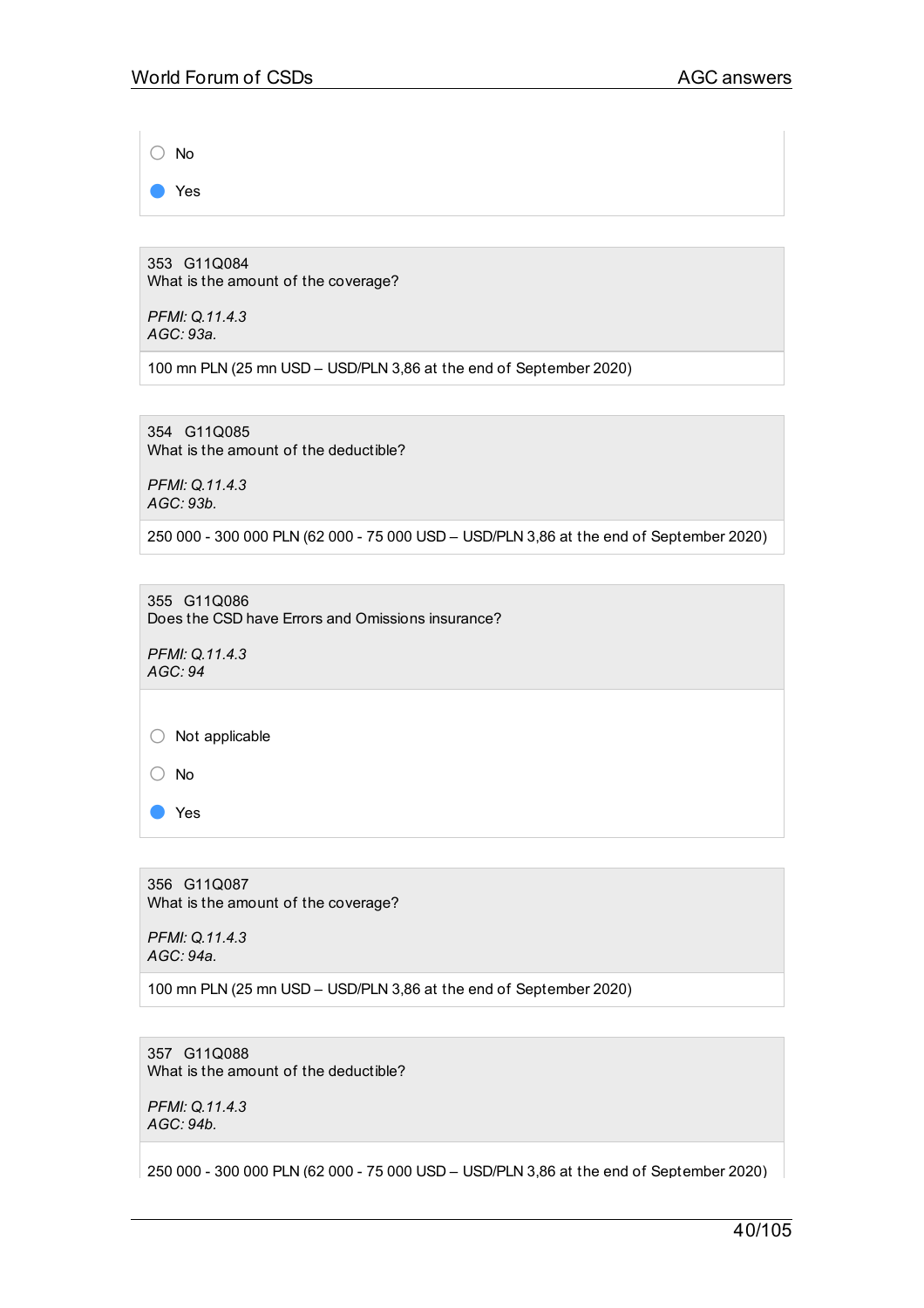358 G11Q089 Does the CSD have insurance for the Premises?

*PFMI: Q.11.4.3 AGC: 95*

○ Not applicable

○ No

○ Yes

Other: KDPW has insurance for the disaster recovery site. As regards the main premises, KDPW, as one of the co-owners of the building, has its share equal to 21,138760% in the insurance for the building.

250 000 - 300 000 PLN (62 000 - 75 000 USD – USD/PLN 3,86 at the end of September 2020)

359 G11Q090 What is the amount of the coverage?

*PFMI: Q.11.4.3 AGC: 95a.*

| 360 G11Q091                           |
|---------------------------------------|
| What is the amount of the deductible? |

*PFMI: Q.11.4.3 AGC: 95b.*

361 G11Q092 Does the CSD have any other insurance?

*PFMI: Q.11.4.3 AGC: 96, 96d*

○ Not applicable

○ No

● Yes

362 G11Q093 If so, what is it for?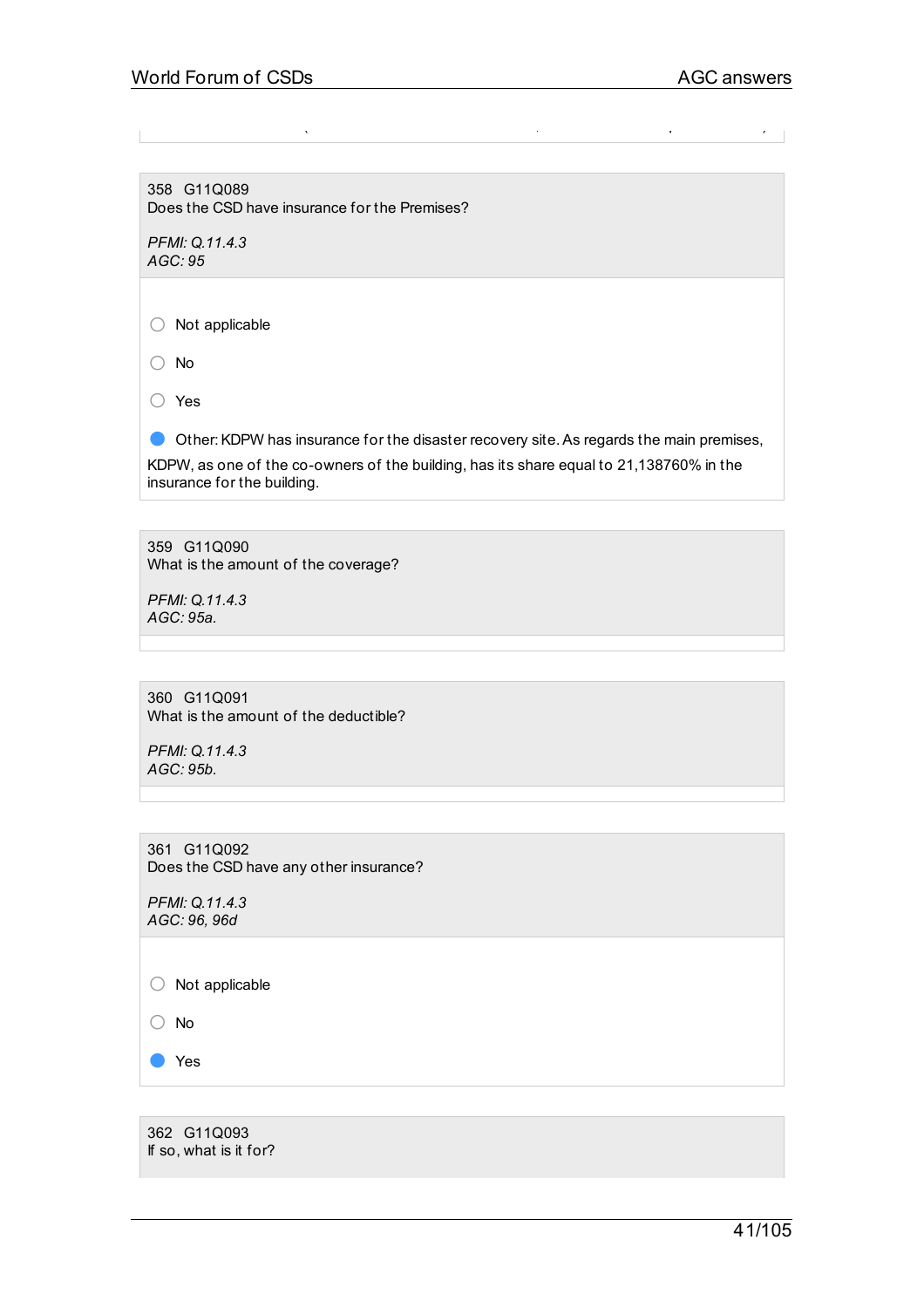*PFMI: Q.11.4.3 AGC: 96a.*

There is insurance for fire and other events, such as break-ins and theft, robbery and destruction, for all risks relating to fittings and portable equipment (laptop computers, mobile phones), property insurance in transit in Polish territory, civil liability as a result of managing offices.

363 G11Q094 What is the amount of the coverage?

*PFMI: Q.11.4.3 AGC: 96b.*

Full property insurance - reproduction value.

364 G11Q095 What is the amount of the deductible?

*PFMI: Q.11.4.3 AGC: 96c.*

365 G11Q096

Who is the insurance carrier? If more than one insurance carrier, please list each carrier here and provide your responses to questions 97a and 97b in corresponding order.

*PFMI: Q.11.4.3 AGC: 97*

Colonnade Insurance SA - operational risk insurance, PZU S.A.- other insurance agreements

366 G11Q097 Who is the insurance carrier's parent company, if applicable? (If inapplicable, simply type n/a.)

*PFMI: Q.11.4.3 AGC: 97a.*

Colonnade Insurance SA - member of Fairfax Financial Holdings Limited

367 G11Q098 What is the term of the policy?

*PFMI: Q.11.4.3 AGC: 97b.*

1 year

368 G11Q099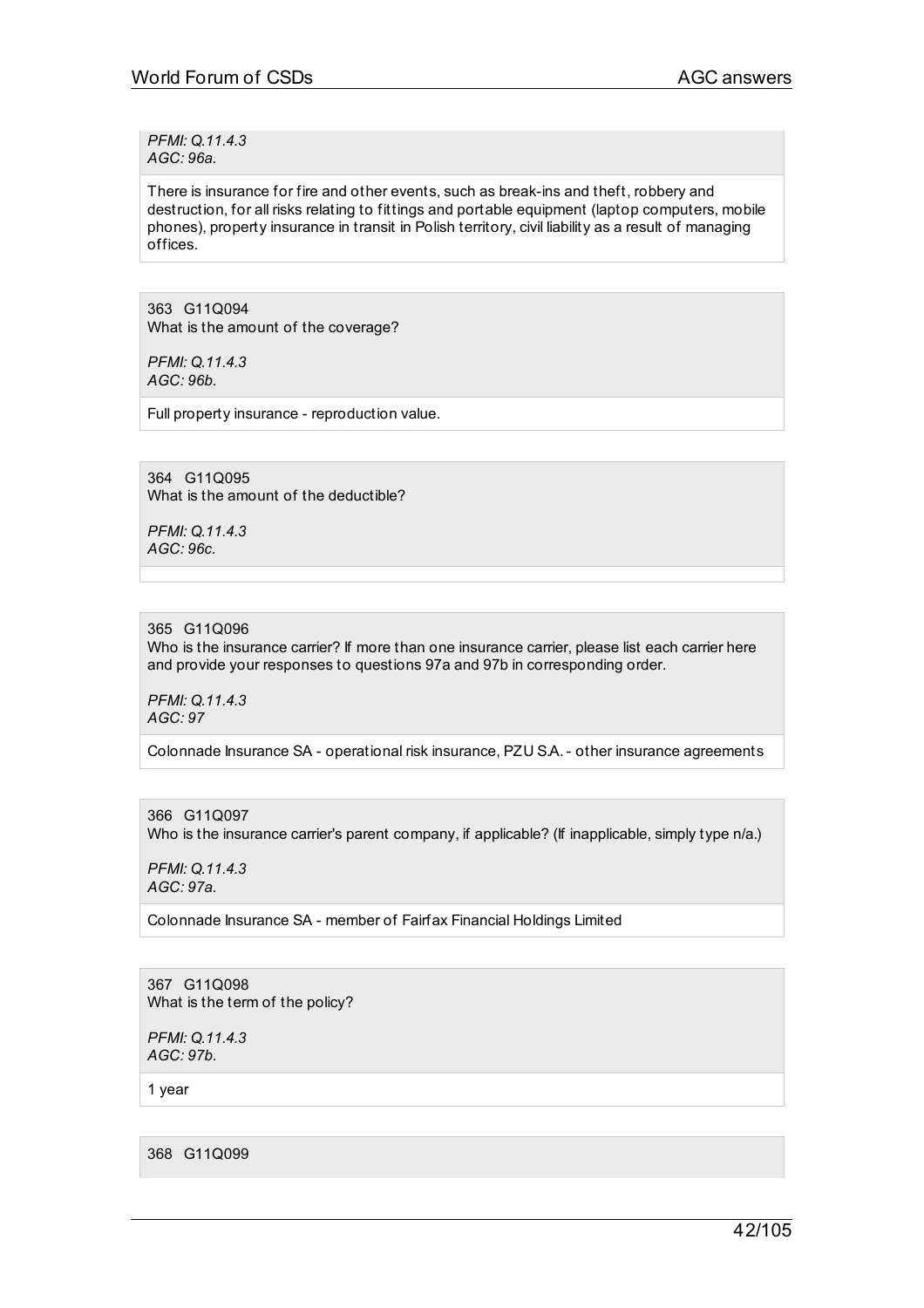Who does the insurance cover?

*PFMI: Q.11.4.3 AGC: 97c, 97d*

✓ CSD

Direct CSD participants

 $\vert \vert$  Final investors

 $\Box$  Not applicable

✓ OTHER:KDPW\_CCP (KDPW's subsidiary)

# 369 G11Q100

If you feel that you would like to provide additional details on any of the given answers, feel free to provide any additional comments here (maximum of 5,000 characters) or prepare an additional document identifying the question(s) you are commenting on and upload the document under 98a:

*PFMI: Q.11.4.3 AGC: 98*

370 G11Q101 filecount - Upload document here:

*PFMI: Q.11.4.3 AGC: 98a.*

0

371 G11Q102 Do the CSD's written contracts, rules, or established practices and procedures provide protection against risk of loss of participant assets by the CSD in the form of indemnification?

*PFMI: Q.11.4.3 AGC: 67a, 67b.*

 $\Box$  Yes

✓ No

 $\blacksquare$  Not applicable

\_ OTHER:

372 G11Q103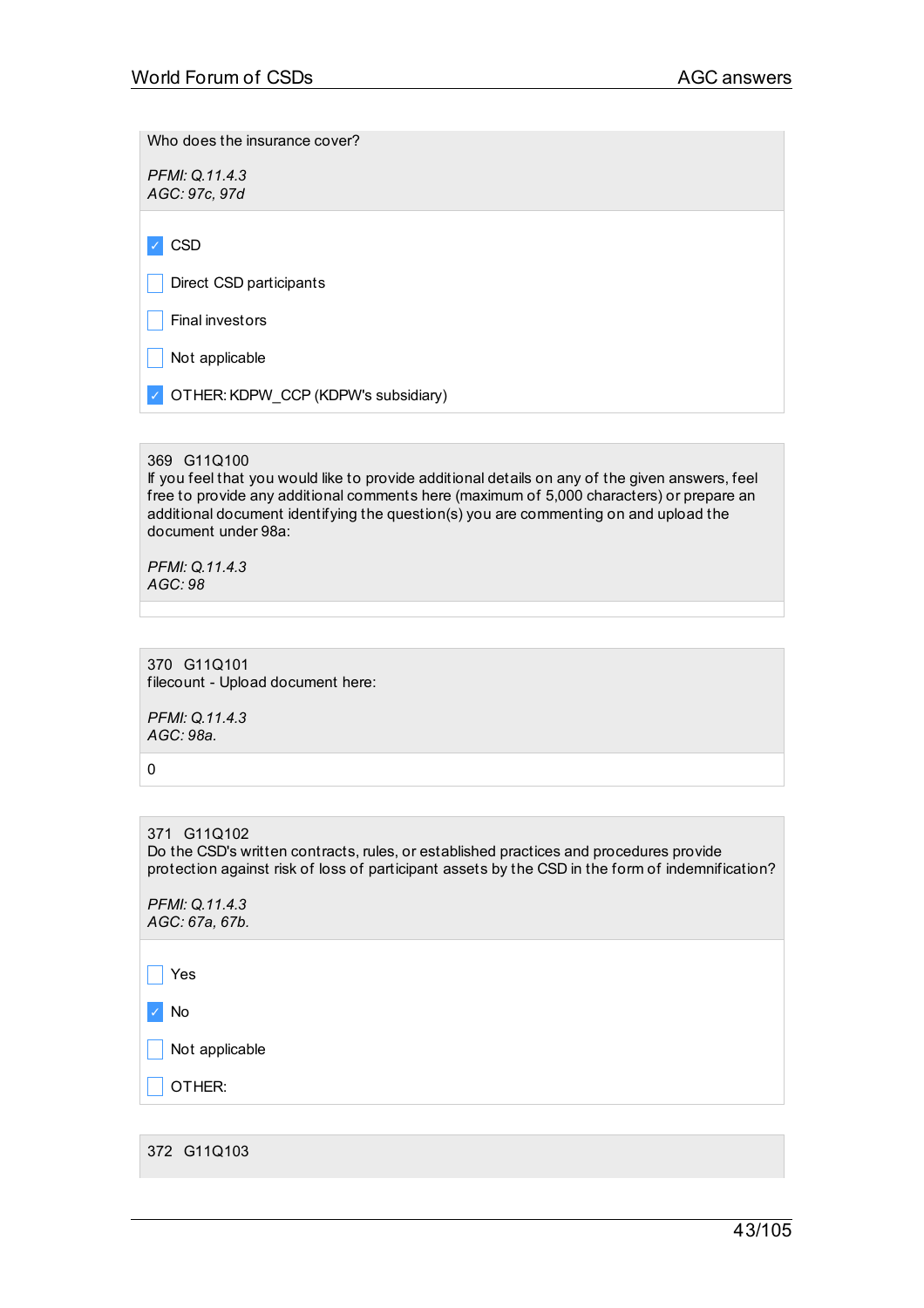Please explain (then please answer 67c):

*PFMI: Q.11.4.3 AGC: 67b.*

373 G11Q104 Please provide details of the relevant sections of the contracts, rules or practices where this information is found

*PFMI: Q.11.4.3 AGC: 67c.*

not applicable

| 374 G11Q105<br>Insurance    |
|-----------------------------|
| PFMI: Q.11.4.3<br>AGC: 67d. |
|                             |
| Yes                         |
| No                          |
| Not applicable              |
| OTHER:                      |
|                             |

375 G11Q106 Please explain (then please answer 67f):

*PFMI: Q.11.4.3 AGC: 67e.*

KDPW holds an insurance agreement to cover specific fraud relating to KDPW-owned financial instruments, financial instruments registered on KDPW accounts and KDPW managed accounts, or where KDPW holds powers of attorney. The policy further covers risks involving malfunctions of IT systems, computer crime and professional liability of financial institutions (interest or damages for failure to perform its functions, or for negligent performance).

376 G11Q107 Please provide details of the relevant sections of the contracts, rules or practices where this information is found

*PFMI: Q.11.4.3 AGC: 67f.*

not applicable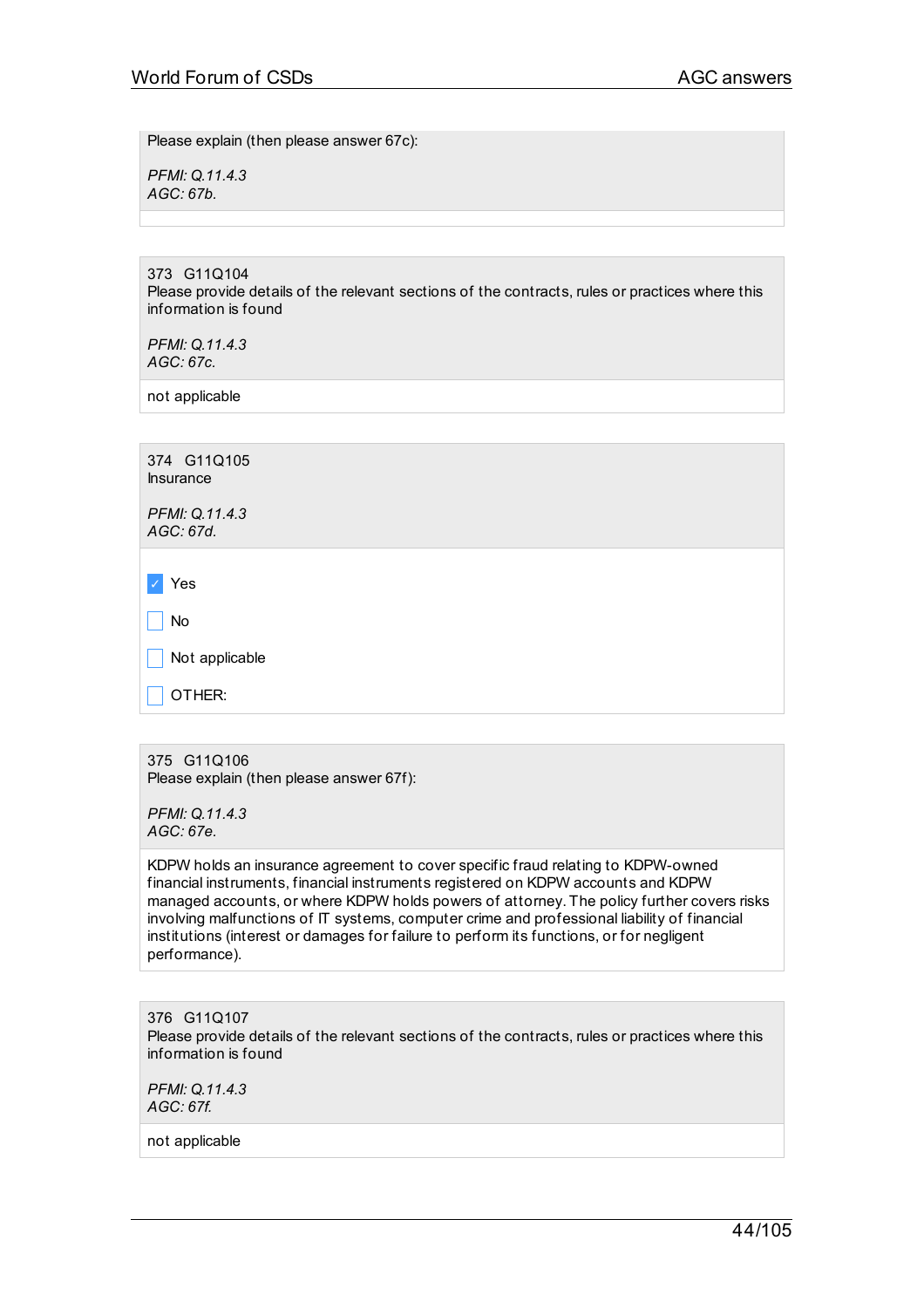377 G11Q108 Acknowledgement of liability for losses caused by CSD's own actions.

*PFMI: Q.11.4.3 AGC: 67g.*

○ Not applicable

○ No

Yes

378 G11Q109 Please explain (then please answer 67i):

*PFMI: Q.11.4.3 AGC: 67h.*

see 375

379 G11Q110

Please provide details of the relevant sections of the contracts, rules or practices where this information is found.

*PFMI: Q.11.4.3 AGC: 67i.*

not applicable



381 G11Q112 Please explain (then please answer 67l:

*PFMI: Q.11.4.3 AGC: 67k.*

KDPW has a dedicated Corporate Security Department, which prepares policy,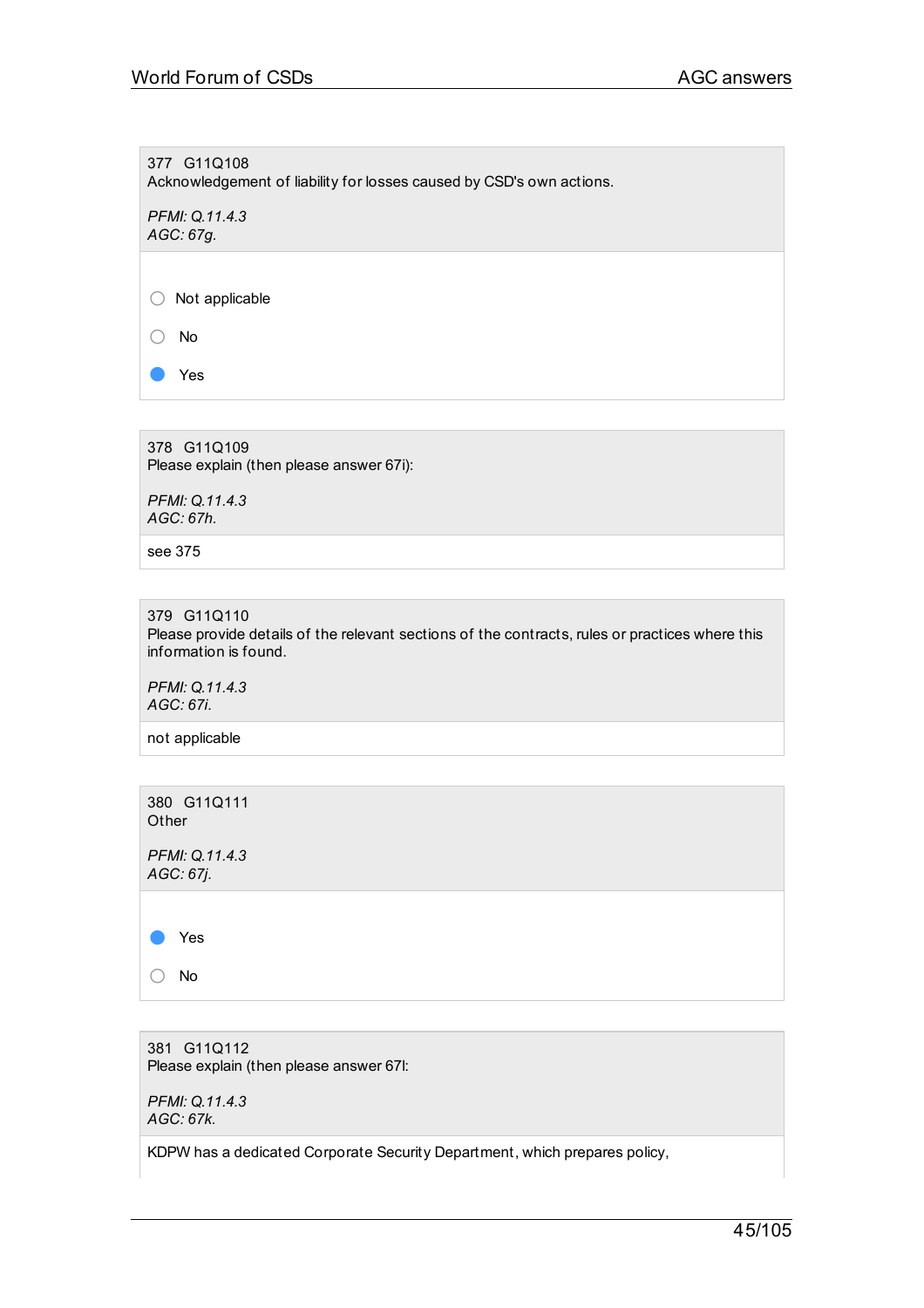methodologies, procedures and tools to manage any kind of operational and legal risks, inter alia, resulting in a loss of assets registered in the KDPW depository system. However, rights to securities arise as a result of entries on securities accounts, which are in effect carried out by the participants themselves. The aggregated amounts of assets kept on securities accounts with participants are equal to the balances on depository accounts in KDPW. The reconciliation process at the end of each day allows to identify any discrepancies between KDPW's depositary accounts and participants' aggregated accounts and take any action to resolve them. Moreover, operational risk management and monitoring systems have strict procedures to deal with any kind of incidents that can occur in the KDPW processes and address ways how to cope with them. In case of direct material loss of a participant due to KDPW's own fault, the insurance policy might be activated to cover the loss. In addition, the assets of investors kept on securities accounts with participants are safeguarded using a compensation scheme, which is administered by KDPW and used to pay compensation to clients in the event of the bankruptcy of a participant or fraudulent dealings by participants.

#### 382 G11Q113

Please provide details of the relevant sections of the contracts, rules or practices where this information is found.

*PFMI: Q.11.4.3 AGC: 67l.*

Compensation Scheme Regulation, art. 132-146 of the Trading in Financial Instruments Act, Rules of Operation of the Compensation Scheme in KDPW.

384 G11Q115

Are participants permitted to maintain more than one account at the CSD?

*PFMI: Q.11.5.1 AGC: 41*

○ Not applicable

○ No

Yes

385 G11Q116 If yes, please indicate number:

*PFMI: Q.11.5.1 AGC: 41a, 41c*

✓ An unlimited number of accounts

More than one account

\_ OTHER: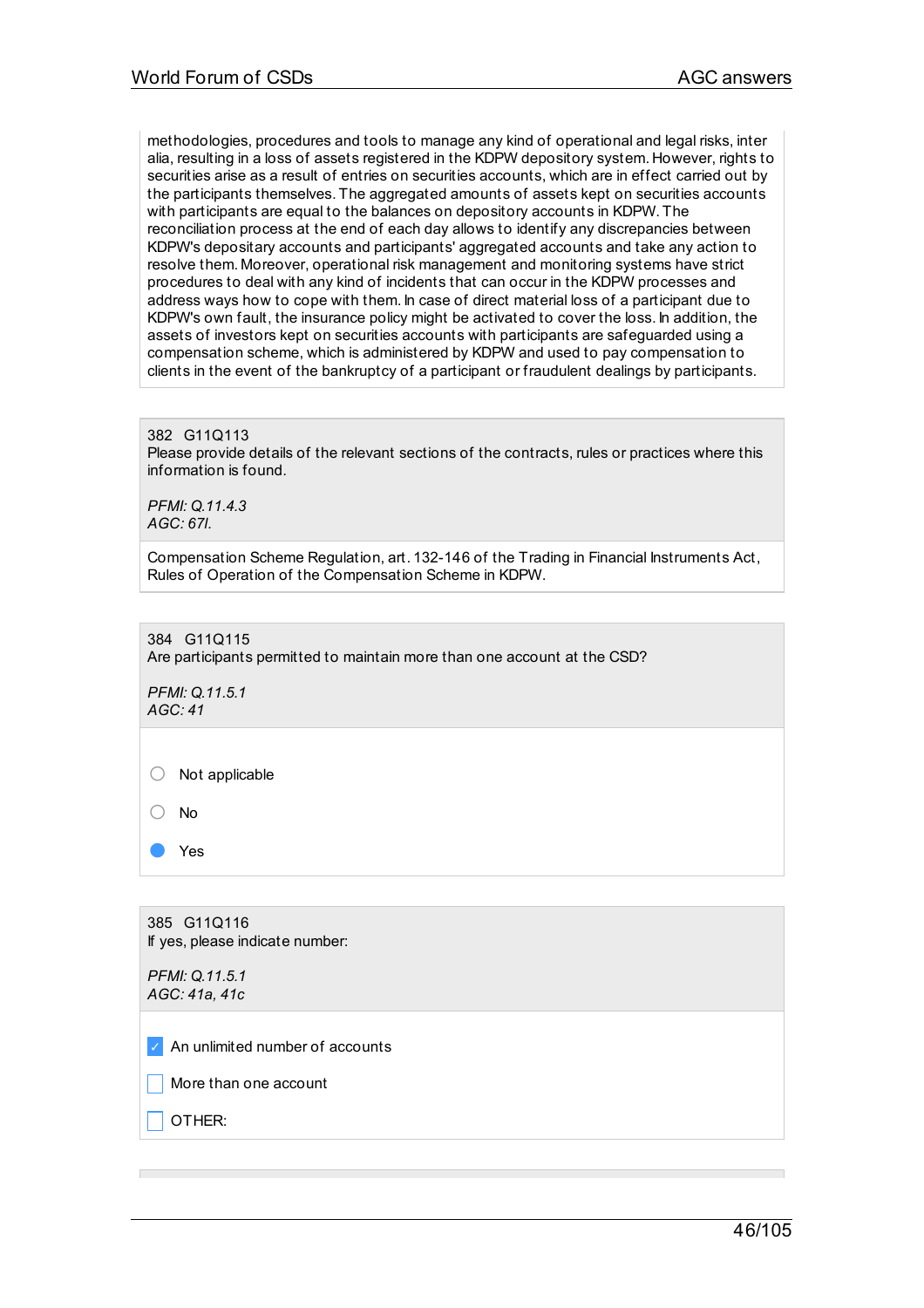386 G11Q117 If more than one account what is the maximum?

*PFMI: Q.11.5.1 AGC: 41b*

| 388 G11Q119                                                                                   |  |
|-----------------------------------------------------------------------------------------------|--|
| Are participants required/permitted to segregate assets held for their own benefit from those |  |
| they hold for their clients?                                                                  |  |

*PFMI: Q.11.5.2 AGC: 42*

✓ Yes

 $\Box$  No

 $\Box$  Not applicable

 $\Box$  OTHER:

389 G11Q120 If yes, is segregation required or simply permitted?

*PFMI: Q.11.5.2 AGC: 42a*

○ Permitted

● Required

390 G11Q121 How does segregation occur?

*PFMI: Q.11.5.2 AGC: 42b, 42c*

 $\triangledown$  By separately designated participant accounts.

 $\Box$  By sub-accounts within a single participant account.

 $\Box$  By separately designated beneficial owner accounts.

 $\Box$  OTHER:

391 G11Q122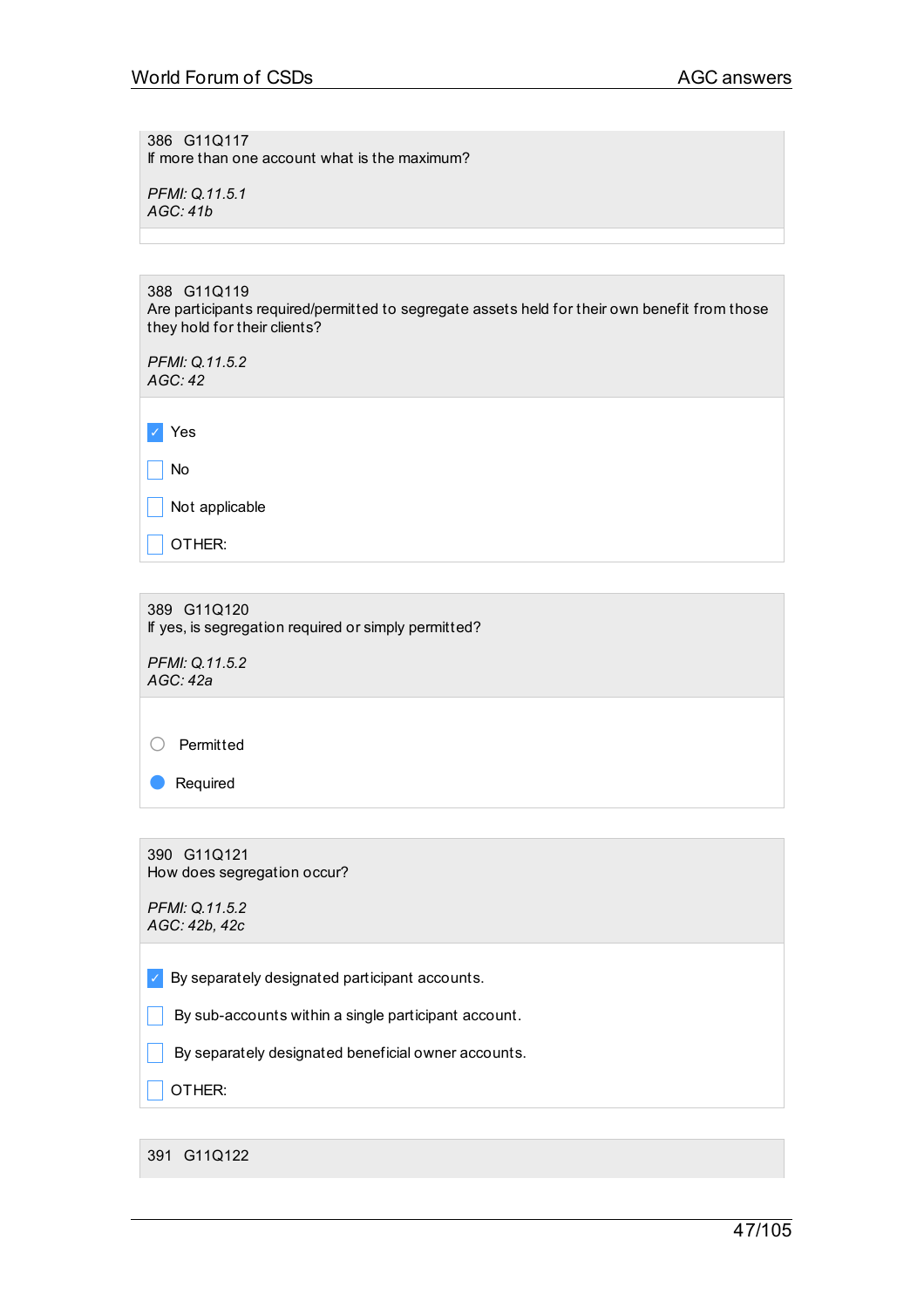Does the CSD permit its participants to open accounts in the participant's own nominee name(s)?

*PFMI: Q.11.5.2 AGC: 43, 43b*

○ Not applicable

○ No

○ Yes

● Other: Polish Securities Law allows for opening omnibus accounts, operated by KDPW participants or by KDPW, for their foreign clients. They are opened in the name of the partcipant's clients, not in the participant's own nominee name.

| 392 G11Q123<br>If yes, do laws exist, which define as well as protect the rights of beneficial owners with<br>respect to securities registered in nominee name? |  |  |
|-----------------------------------------------------------------------------------------------------------------------------------------------------------------|--|--|
| PFMI: Q.11.5.2<br>AGC: 43a                                                                                                                                      |  |  |
|                                                                                                                                                                 |  |  |
| Yes                                                                                                                                                             |  |  |
| Nο                                                                                                                                                              |  |  |

394 G11Q126 Please indicate services you provide.

*PFMI: Q.11.6.1 AGC: 35*

✓ Own list or:AGC: Information in advance on corporate (annual or special) meetings in order that owners can vote.

 $\vee$  Tax assistance where foreign holders may be entitled to tax relief at source or through a claim.

 $\vee$  In order to avoid fails, an automatic securities lending facility - if requested - is provided for.

✓ Collateral handling in support of activities including securities lending, overdraft coverage, cash management,repurchase agreements, etc.

✓ Same day turnaround settlements.

✓ Information on distribution of new issues (IPO, Privatization).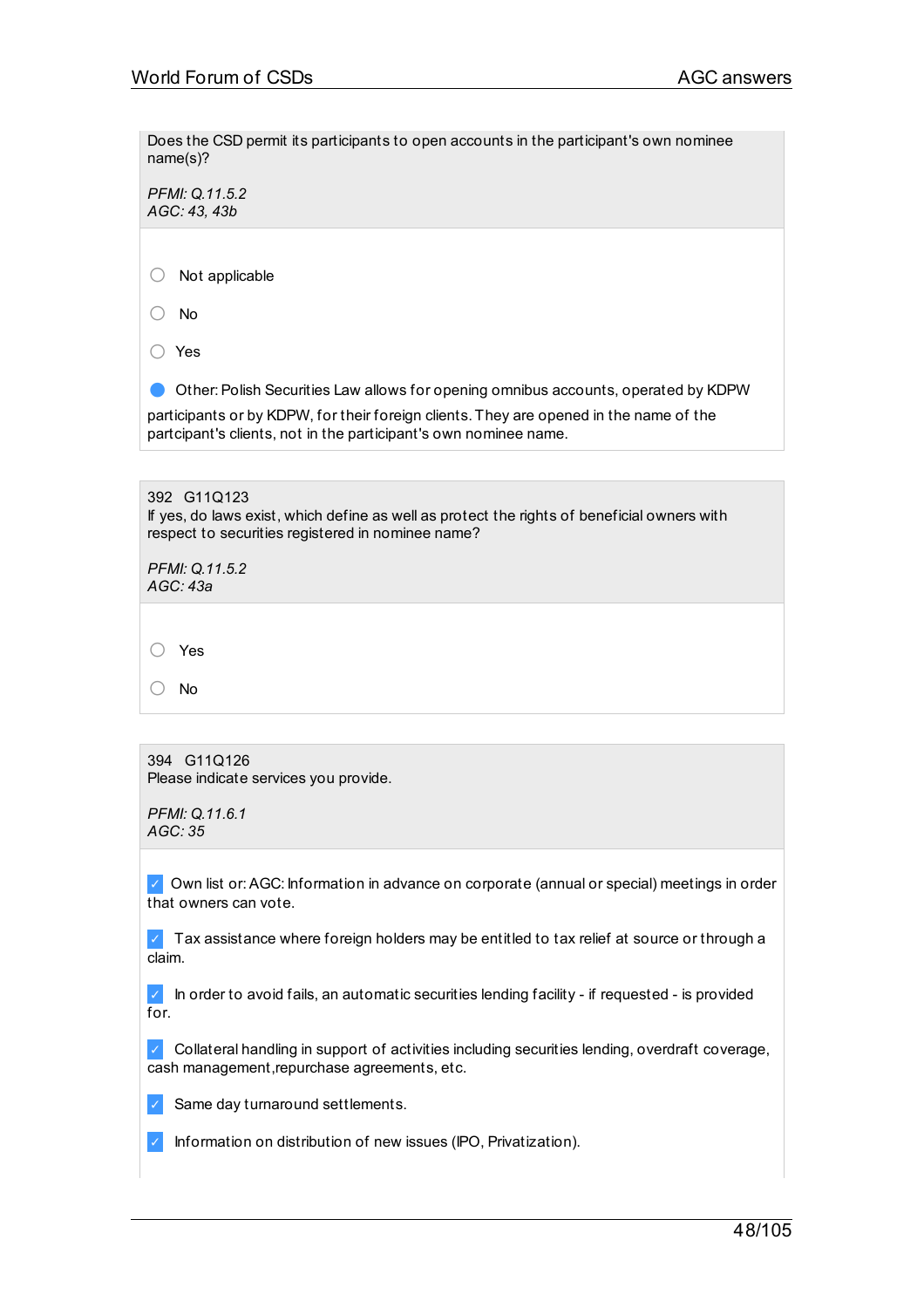Not applicable

✓ OTHER:Statutory services:(1) settlement of transactions conducted on the regulated and non-regulated markets; (2) automated pre-matching service for OTC settlement instructions; (3) hold-release mechanism which allows management of instructions sent for settlement; (4) Corporate Action processing: organising and co-ordinating the performance of issuers' obligations for securities owners, supporting information on both optional and mandatory events, providing an auto-compensation service for losing cash benefits from securities for non-defaulting party with a cum dividend entitlement benefit, acting as an intermediary in processing GMs (providing a list of shareholders authorised to attend the GM with an interface (web application) for issuer to pass on information related to the GMs, providing e-Voting service); Other services:(5) voluntary partial settlement functionality: allows to optimise the volume of settled transactions outside of the organised markets, part of each DVP batch settlement, (6) negotiated securities lending & borrowing service organized in cooperation with KDPW\_CCP: voluntary service, intermediation in SLB agreements conclusion, fixed- or open-term securities loans available, settlement of loan for both opening and closing (return/recall) phase on a DvP basis with CCP guarantees for the closing phase, initial cash collateral transfer to the lender, daily mark-to-market of the initial cash collateral, managing loan throughout the loan's lifecycle, including returns, recalls, remuneration for the lent securities as well as provided cash collateral, market claims compensation in case of CAs on lent securities, (7) tri-party repo agent service: voluntary service, accepting repo instructions, selecting collateral for repo transactions, updating collateral, i.e., calculating and initiating collateral transf ers, reporting collateral requirements to repo counterparties, processing the closing of repo transactions at the set date taking into account the repo rate, processing corporate actions for securities posted as collateral: modifications to the collateral register, processing compensation in respect of cash payments attached to securities posted as collateral.(8) trade repository service for reporting derivatives trades under the provisions of EMIR and securities financing transactions under the provisions of SFTR, (9) numbering agency service (ISIN, CFI, FISN and LEI), (10) asset management; Complementary services:(11) organising and managing the Pension Guarantee Fund, (12) processing of transfer payments between open-ended pension funds, (13) managing the mandatory Investor Compensation Scheme in order to pool resources for the payment of compensation to investors who have lost their assets (cash and financial instruments) following the insolvency of their securities account provider, (14) collection of data and making publicly available information on outstanding non-redeemed bonds, mortgage bonds and investment certificates issued by each issuer domiciled in the Republic of Poland

395 G11Q127

Automatic securities lending facility is provided for:

*PFMI: Q.11.6.1 AGC: 35a*

**Brokers** 

**Banks** 

 $\Box$  Other financial institutions

✓ OTHER: The service is provided for banks and brokers who are direct participants of KDPW, acting on their own account or on the account of another person, however, the securities borrower may only be a direct participant with the status of clearing member in the transaction clearing system operated by KDPW\_CCP or with the status of a representative (settlement agent) for KDPW\_CCP clearing members.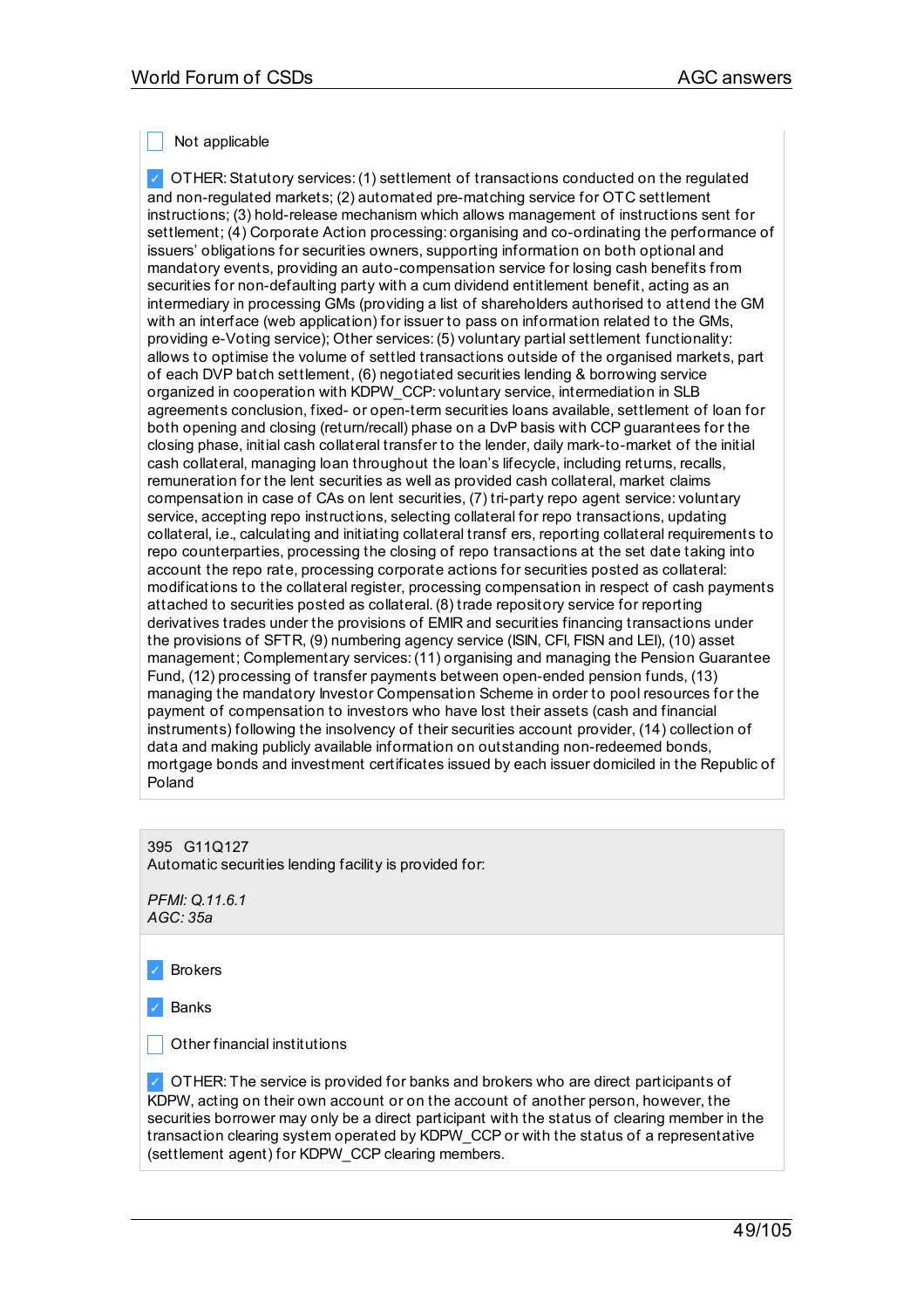396 G11Q128 If collateral handling, please provide details

*PFMI: Q.11.6.1 AGC: 35c*

KDPW holds collateral for:- automatic securities loans (cash, Treasury bonds traded on the regulated market in Poland, shares participating in the WIG20 index) in co-ordination with KDPW\_CCP.- tri-party repo transactions (Treasury bonds traded on the regulated market in Poland and cash – last to be allowed only for marking to market the value of the repo transaction), - KDPW\_CCP holds on depository accounts in KDPW the collateral for initial margins and clearing funds of its participants resulting from trades executed on regulated and alternative markets, - a negotiated securities lending & borrowing service for which initial margin and guarantee fund are kept for KDPW\_CCP, - participants keep collateral to pledge intra-day technical credit granted by the National Central Bank, - securities are also blocked on depository accounts under pledge:(1) for the collateralisation of refundable financial aid granted by the Bank Guarantee Fund, (2) for the collateralisation of refinancing Lombard credit granted by the National Bank of Poland; (3) in favour of the Council of Europe Development Bank, European Investment Bank.

397 G11Q129 Other, please explain:

*PFMI: Q.11.6.1 AGC: 35d*

398 G11Q130 What procedures are in place for the processing of corporate action entitlements?

*PFMI: Q.11.6.1 AGC: 36*

 $\Box$  Credited to the securities account on the day indicated below regardless of whether actually collected by the CSD on the scheduled date.

 $\vee$  Credited to the securities account upon actual receipt by the CSD.

 $\Box$  Corporate action entitlements are handled by an entity separate from the CSD.

Not applicable

\_ OTHER:

399 G11Q131 Credited to the securities account:

*PFMI: Q.11.6.1 AGC: 36a*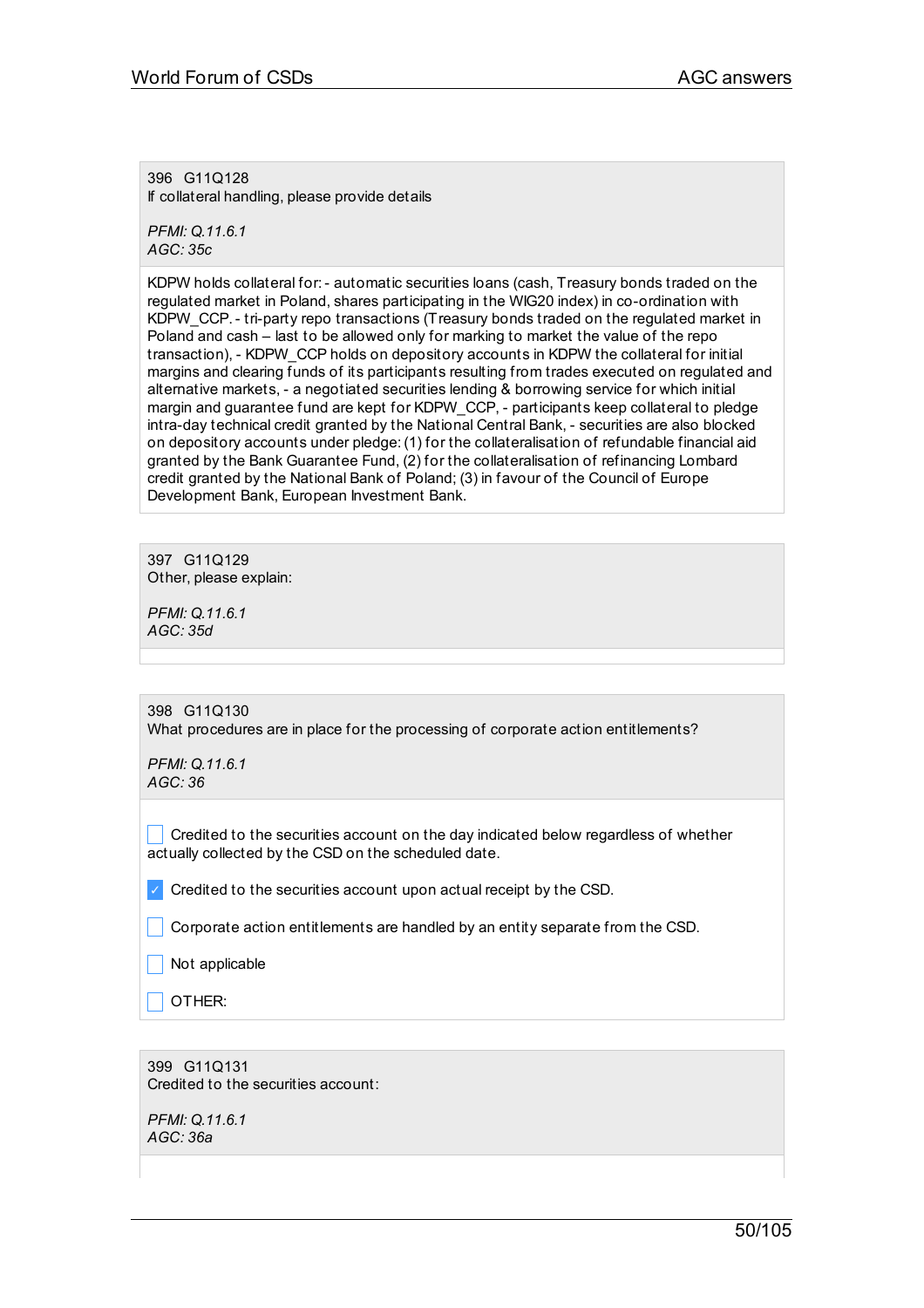$\Box$  On pay date.

 $\Box$  On pay date +1.

 $\Box$  On pay date +2.

 $\Box$  OTHER:

400 G11Q132 Name of entity:

*PFMI: Q.11.6.1 AGC: 36c*

| 401 G11Q133                                                                |
|----------------------------------------------------------------------------|
| What procedures are in place for the processing of interest and dividends? |

*PFMI: Q.11.6.1 AGC: 37, 37d.*

 $\Box$  Credited to the cash account on the day indicated below regardless of whether actually collected by the CSD on the scheduled date.

 $\vee$  Credited to the cash account upon actual receipt by the CSD.

 $\Box$  Income and dividend collection is handled by an entity separate from the CSD.

 $\Box$  Not applicable

 $\Box$  OTHER:

402 G11Q134 Credited to the cash account:

*PFMI: Q.11.6.1 AGC: 37a*

 $\Box$  On pay date.

 $\Box$  On pay date +1.

 $\Box$  On pay date +2.

 $\overline{\phantom{a}}$  OTHER:

403 G11Q135 Name of entity: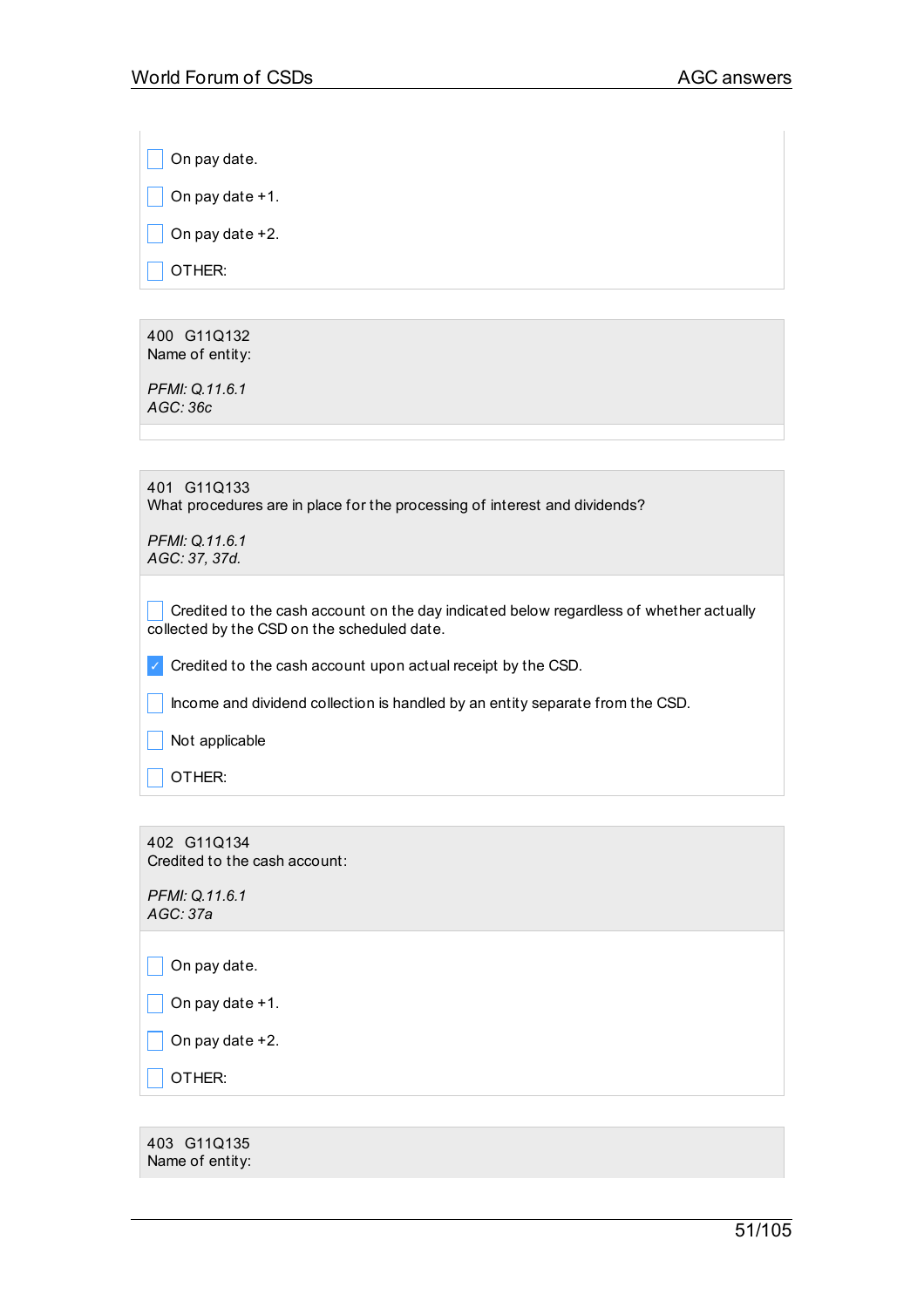*PFMI: Q.11.6.1 AGC: 37c*

## **Exchange-of-value settlement systems (PFMI Principle 12)**

408 G12Q003 Does the CSD guaranty settlement?

*PFMI: Q.12.1.1 AGC: 66u.*

○ Not applicable

○ Yes

○ No

● Other: There is no settlement guarantee provided by the CSD. Clearing guarantee is

accomplished by KDPW\_CCP (wholly owned by KDPW, EMIR compliant), which clears transactions executed in cash and derivatives, on- and off-exchange markets.

# 409 G12Q004

Please explain how this is accomplished. What are the procedures and safeguards that permit the CSD to guaranty settlement?

*PFMI: Q.12.1.1 AGC: 66v.*

## 411 G12Q006

The Committee on Payment and Settlement Systems of the Bank for International Settlements (BIS) has identified three common structural approaches or models for linking delivery and payment in a securities settlement system.Please indicate which model your procedures most closely resemble.

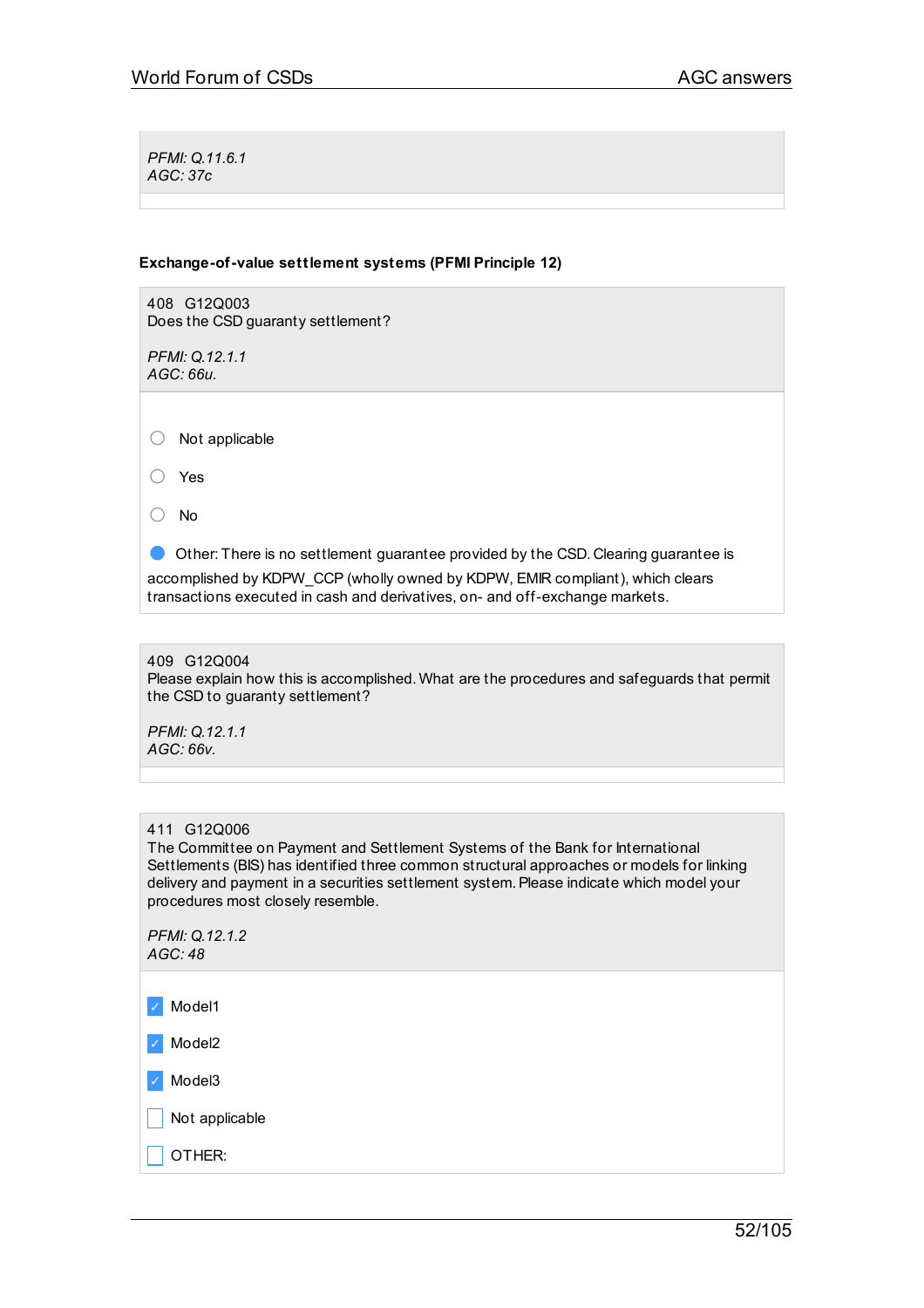## 412 G12Q007

Please briefly describe your settlement process, including how do your settlement procedures vary from the model chosen above?

*PFMI: Q.12.1.3 AGC: 48a*

Model 1 (gross settlement of both securities and cash) is applicable to the settlement of transactions in RTGS. Model 2 (gross settlement of securities with net settlement of cash via central bank) is applicable to the settlement in the batch system. Model 3 ( net settlement of both securities and cash) is implemented in the process of clearing in KDPW\_CCP. The securities netting process is performed following novation in KDPW\_CCP.At the end of the trade day  $(T)$ , settlement instructions are sent to KDPW for  $T+2$  settlements. Securities netting is an optional service. There are two options of securities netting functionality, full netting or directional netting (for each clearing account the securities settlement method may be chosen separately). The full netting method means there is one net settlement instruction for each clearing position, in directional netting two net settlement instructions are generated, respectively, for the buy and the sell clearing positions.

| 415 G12Q010<br>Are the cash and security movements simultaneous?<br>PFMI: Q.12.1.3 |  |
|------------------------------------------------------------------------------------|--|
| AGC:49                                                                             |  |
| Not applicable                                                                     |  |
| No                                                                                 |  |
| Yes                                                                                |  |

416 G12Q011 If cash and security movements are not simultaneous, please indicate the duration of the timing gap

*PFMI: Q.12.1.3 AGC: 49a*

○ <sup>2</sup> days ○ Overnight  $\bigcirc$  5 hours  $\bigcirc$  4 hours ○ <sup>3</sup> hours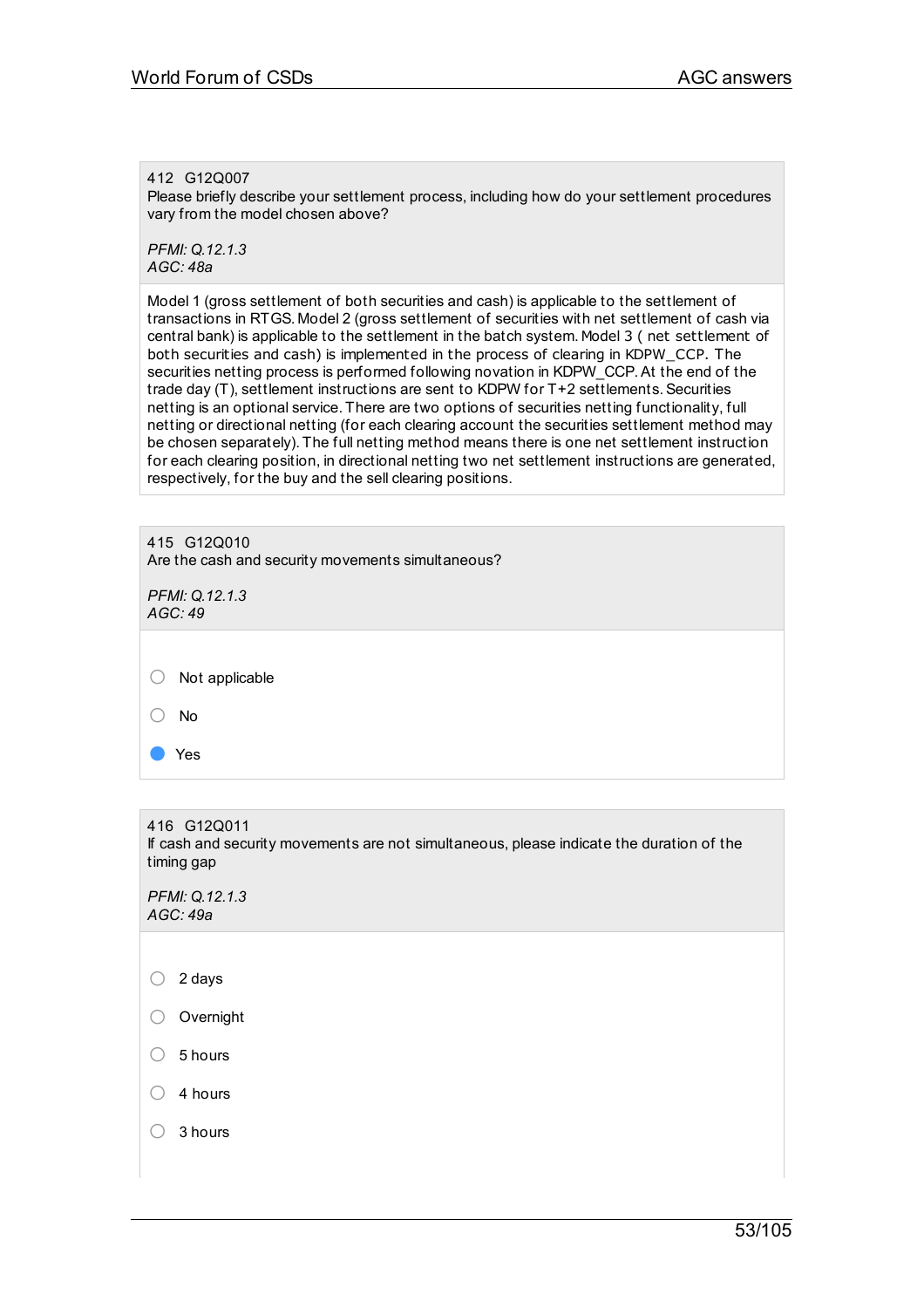○ <sup>2</sup> hours

○ <sup>1</sup> hour

# **Participant default rules and procedures (PFMI Principle 13)**

| 421 G13Q004<br>During the past three years, has there been a situation where a participant defaulted which<br>resulted in a significant loss? |  |  |
|-----------------------------------------------------------------------------------------------------------------------------------------------|--|--|
| PFMI: Q.13.1.2<br>AGC:77                                                                                                                      |  |  |
| Not applicable                                                                                                                                |  |  |
| <b>No</b>                                                                                                                                     |  |  |
| Yes                                                                                                                                           |  |  |

# 422 G13Q005 How was the situation resolved? Or if you answered "Other," then please explain:

*PFMI: Q.13.1.2 AGC: 77a*

| 423 G13Q006                                                                          |
|--------------------------------------------------------------------------------------|
| Does the stock exchange have default protections that extend to the CSD, such as the |
| following?                                                                           |

*PFMI: Q.13.1.2 AGC: 80*

 $\Box$  Margin requirements for stock exchange members

**Guaranty fund for stock exchange members** 

 $\Box$  Financial requirements for stock exchange membership

✓ No

 $\Box$  Not applicable

✓ OTHER: see 425

424 G13Q007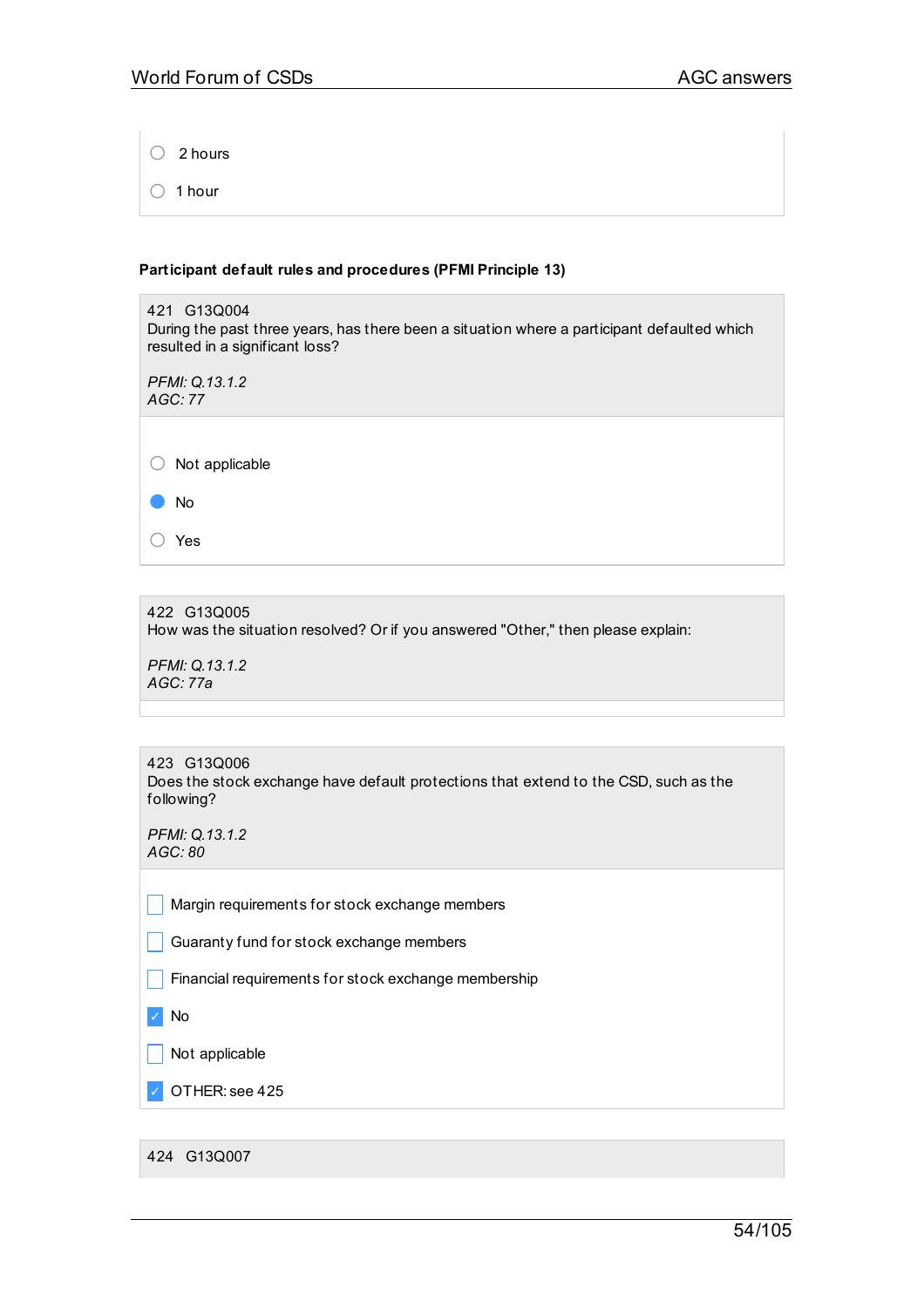Please explain:

*PFMI: Q.13.1.2 AGC: 80a*

KDPW\_CCP maintains a guarantee system for stock exchange and the alternative trading platforms transactions (excluding block trade transactions) and also for OTC derivatives market transactions.

427 G13Q010

Participant Default Protections Resulting from a Participant Failure. If a participant defaults, how is the loss covered? (Choose all that apply?)

*PFMI: Q.13.1.4 AGC: 76, 76d*

CSD insurance covers the loss

 $\Box$  The CSD quaranty fund covers the loss

Loss is shared among participants

 $\overline{\phantom{a}}$  Not applicable

✓ OTHER:KDPW\_CCP, a subsidiary of KDPW, operates a guaranty system covering the losses of clearing members, represented by settlement agents in KDPW. KDPW\_CCP uses a range of mechanisms, which reduce the risk of counterparty default on a systemic basis. The sequence of activating the resources of the clearing guarantee system is as follows: 1) the defaulting clearing member's credits; 2) the defaulting clearing member's margins (initial deposit, initial margin); 3) default/guarantee fund – the defaulting clearing member's contribution; 4) KDPW\_CCP dedicated capital in the amount corresponding to at least 25% of the capital requirements; 5) basic contributions of KDPW\_CCP's non-defaulting members to the guarantee fund; 6) KDPW\_CCP own capital up to the level of 110% of the required capital; 7) additional contributions of KDPW\_CCP's non-defaulting members to the guarantee fund capped at the level of the 50% of contributions' value resulting from the most recent update; 8) the remaining own funds of KDPW\_CCP.

428 G13Q011 Please explain the process:

*PFMI: Q.13.1.4 AGC: 76a*

429 G13Q012 Please explain the process of how the loss is shared:

*PFMI: Q.13.1.4 AGC: 76b*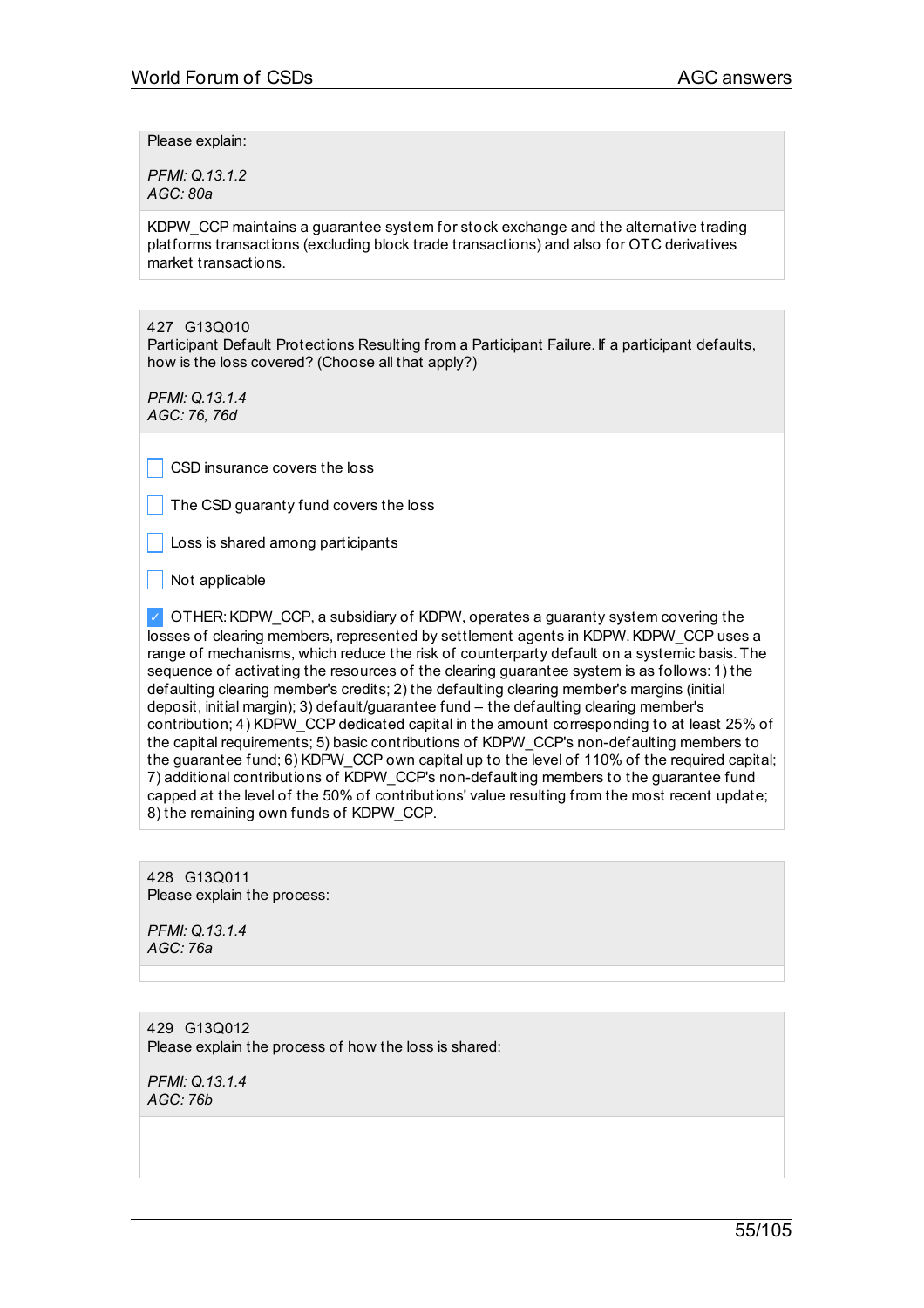$\bigcirc$  Limited to participants with transactions with failing counterparty

- $\bigcirc$  Pro-rata based on participant's volume
- $\bigcirc$  Equally, among participants

430 G13Q013 Please explain:

*PFMI: Q.13.1.4 AGC: 76d*

Loss-sharing is used in further stages of the KDPW\_CCP's default waterfall procedures, when basic contributions to the settlement guarantee fund of KDPW\_CCP's non-defaulting members are used, and further, when additional contributions of KDPW\_CCP's non-defaulting members capped at the level of the 50% of original payments as per the latest calculation are demanded.

## **General business risk (PFMI Principle 15)**



441 G14Q003 If yes, please state the name(s) of the entity(ies) who perform the financial audit.

*PFMI: n/a AGC: 15a.*

BDO spółka z ograniczoną odpowiedzialnością sp.k.(2019). Tax audits are performed by the Ministry of Finance, ISM Modzelewski i Wspólnicy sp. z o.o.

442 G14Q004 Please list the date of your last financial audit performed by an Audit Firm, Regulatory Authority, or other external party:

*PFMI: n/a AGC: 15b.*

12/03/2020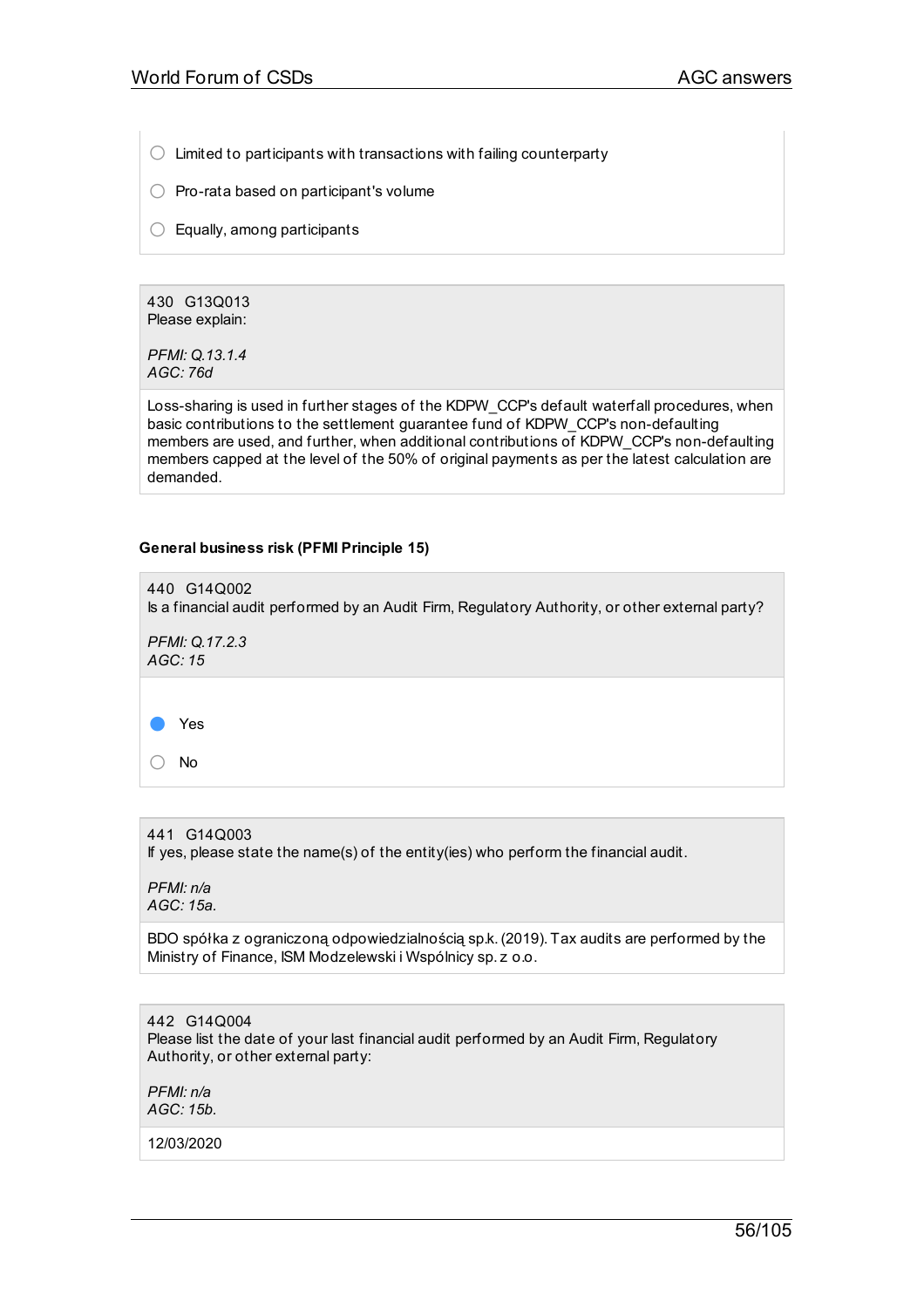443 G14Q005 Please list the period that the audit covered:

*PFMI: n/a AGC: 15c.*

Start date: 01/01/2019 End date: 31/12/2019

444 G14Q006 How frequently does the financial audit occur?

*PFMI: n/a AGC: 15d.*

○ Less than annually

● Annually

 $\bigcirc$  Two or more times a year

445 G14Q007 If less than annually, please explain:

*PFMI: n/a AGC: 15e.*

446 G14Q008 Please select the statement that most accurately characterizes the results of the last financial audit:

*PFMI: n/a AGC: 15g.*

○ Material exceptions found.

○ Minor exceptions found.

● No material exceptions found.

# 447 G14Q009 If minor or material exceptions were found, what actions were taken? Please describe:

*PFMI: n/a AGC: 15h.*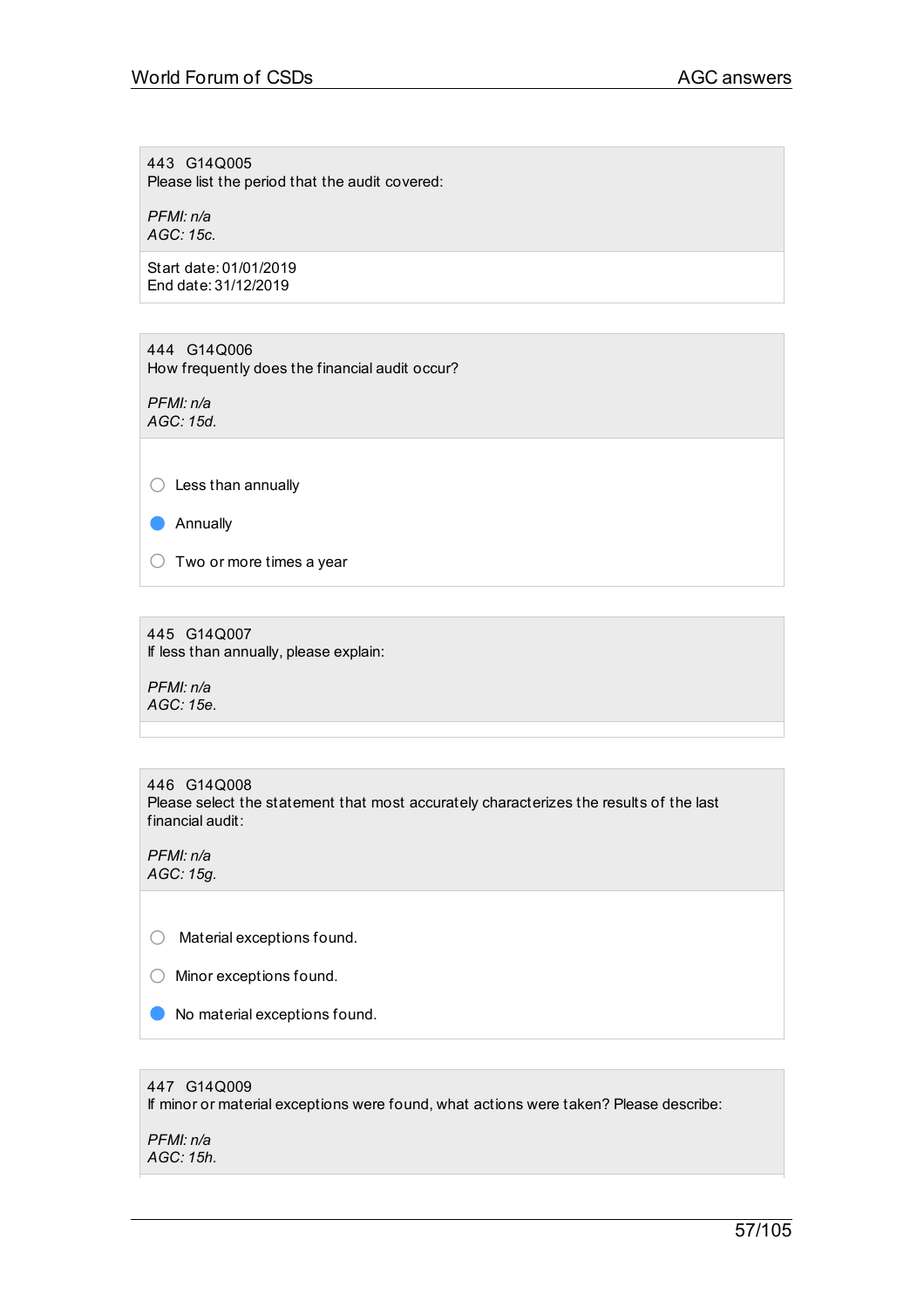448 G14Q010 Has there been any material loss by the CSD during the past three years?

*PFMI: n/a AGC: 86*

 $\bigcirc$  Not applicable

● No

○ Yes

449 G14Q011 If there has been a loss, please describe the cause, the final impact and the action taken to prevent a recurrence:

*PFMI: n/a AGC: 86a.*

450 G14Q012 Has the CSD been subject to any litigation involving a participant during the past three years?

*PFMI: n/a AGC: 87*

 $\bigcirc$  Not applicable

● No

○ Yes

451 G14Q013 Please explain the circumstances and resolution:

*PFMI: n/a AGC: 87a.*

# 452 G14Q014 Has the CSD realized revenues sufficient to cover expenses during the past three years?

*PFMI: n/a AGC: 88, 88a*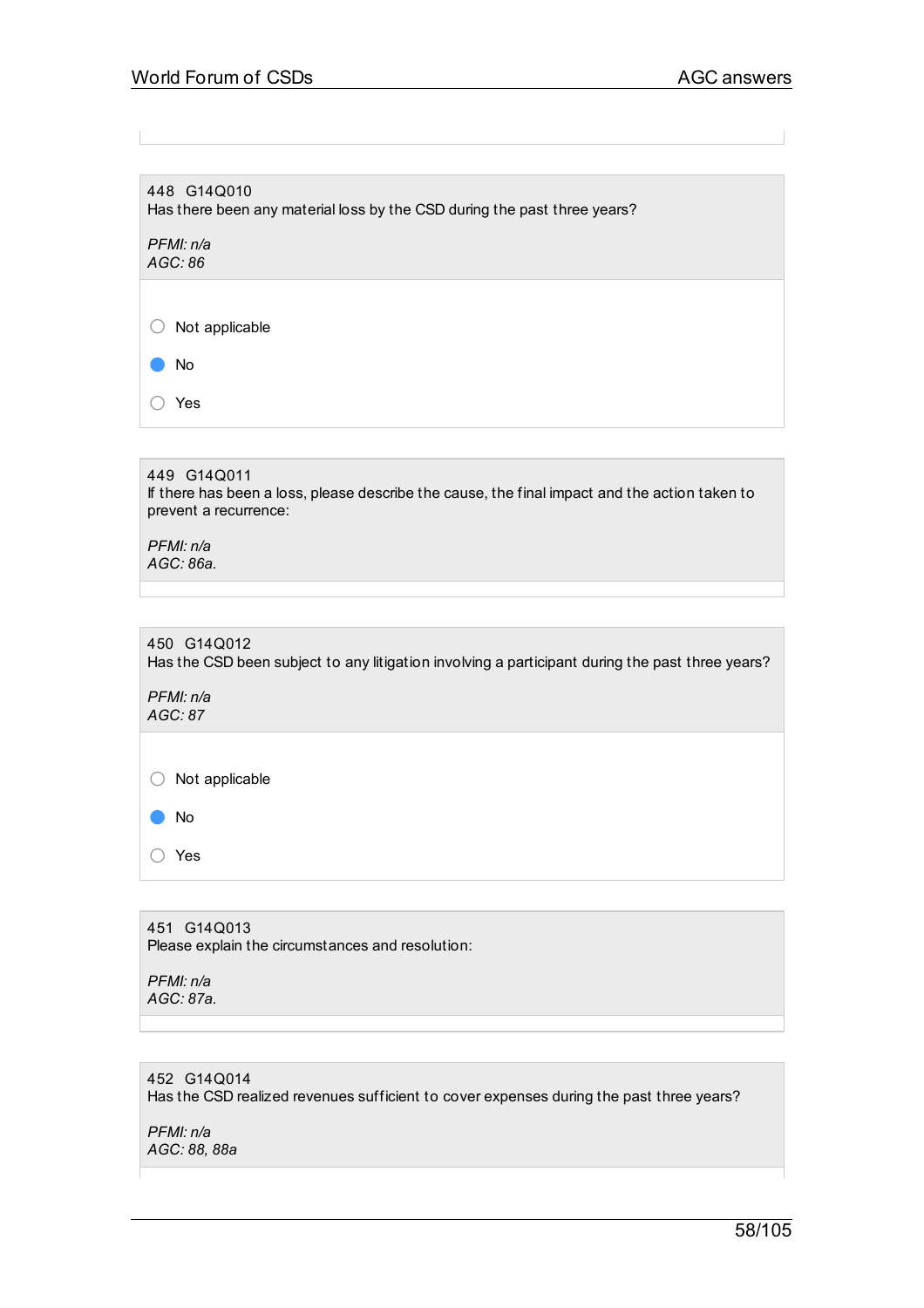$\bigcirc$  Not applicable  $\bigcirc$  None of the last three years ○ Yes for one of the last three years ○ Yes for two of the last three years ● Yes for all three years 453 G14Q015 Has any participant suffered any losses in the past three years due to the CSD's

*PFMI: n/a AGC: 30, 30m*

performance?

○ Not applicable

● No

○ Yes

454 G14Q016 If yes, please select all of the following in which loss has occurred.You will be prompted to enter the number of instances and total loss in USD thereafter.

*PFMI: n/a*

| PFMI: n/a<br>AGC: 30a, 30j      |  |
|---------------------------------|--|
|                                 |  |
| Corporate Action                |  |
| Settlement Process - Securities |  |
| Settlement Process - Cash       |  |
| System Outage                   |  |
| OTHER:                          |  |
|                                 |  |

455 G14Q017 Corporate Action. Please specify number of instances:

*PFMI: n/a AGC: 30b.*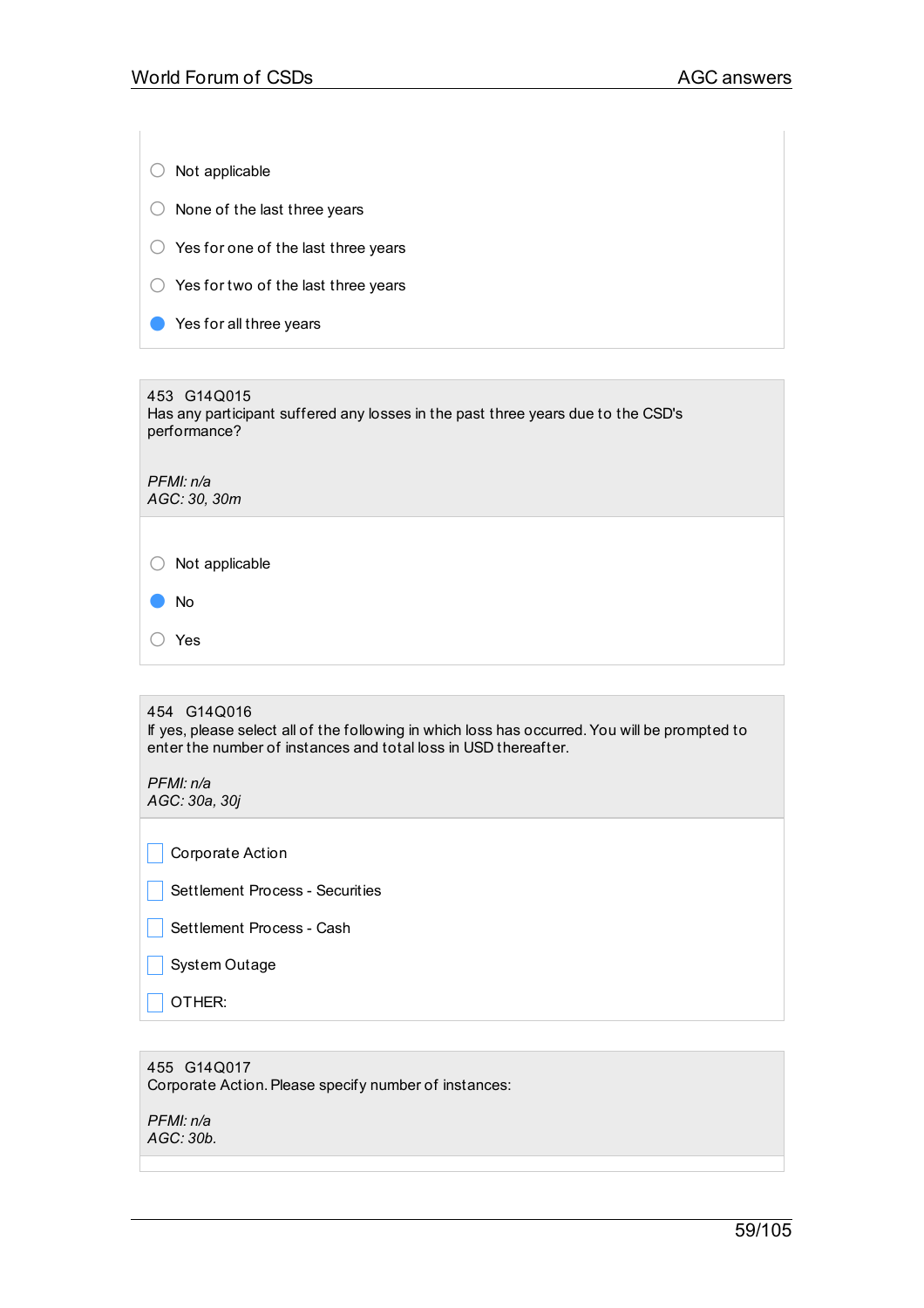456 G14Q018 Corporate Action. Please specify total loss in USD:

*PFMI: n/a AGC: 30c.*

457 G14Q019 Settlement Process - Securities. Please specify number of instances:

*PFMI: n/a AGC: 30d.*

458 G14Q020 Settlement Process - Securities. Please specify total loss in USD:

*PFMI: n/a AGC: 30e.*

459 G14Q021 Settlement Process - Cash. Please specify number of instances:

*PFMI: n/a AGC: 30f.*

460 G14Q022 Settlement Process - Cash. Please specify total loss in USD:

*PFMI: n/a AGC: 30g.*

461 G14Q023 System Outage. Please specify number of instances:

*PFMI: n/a AGC: 30h.*

462 G14Q024 System Outage. Please specify total loss in USD:

*PFMI: n/a AGC: 30i.*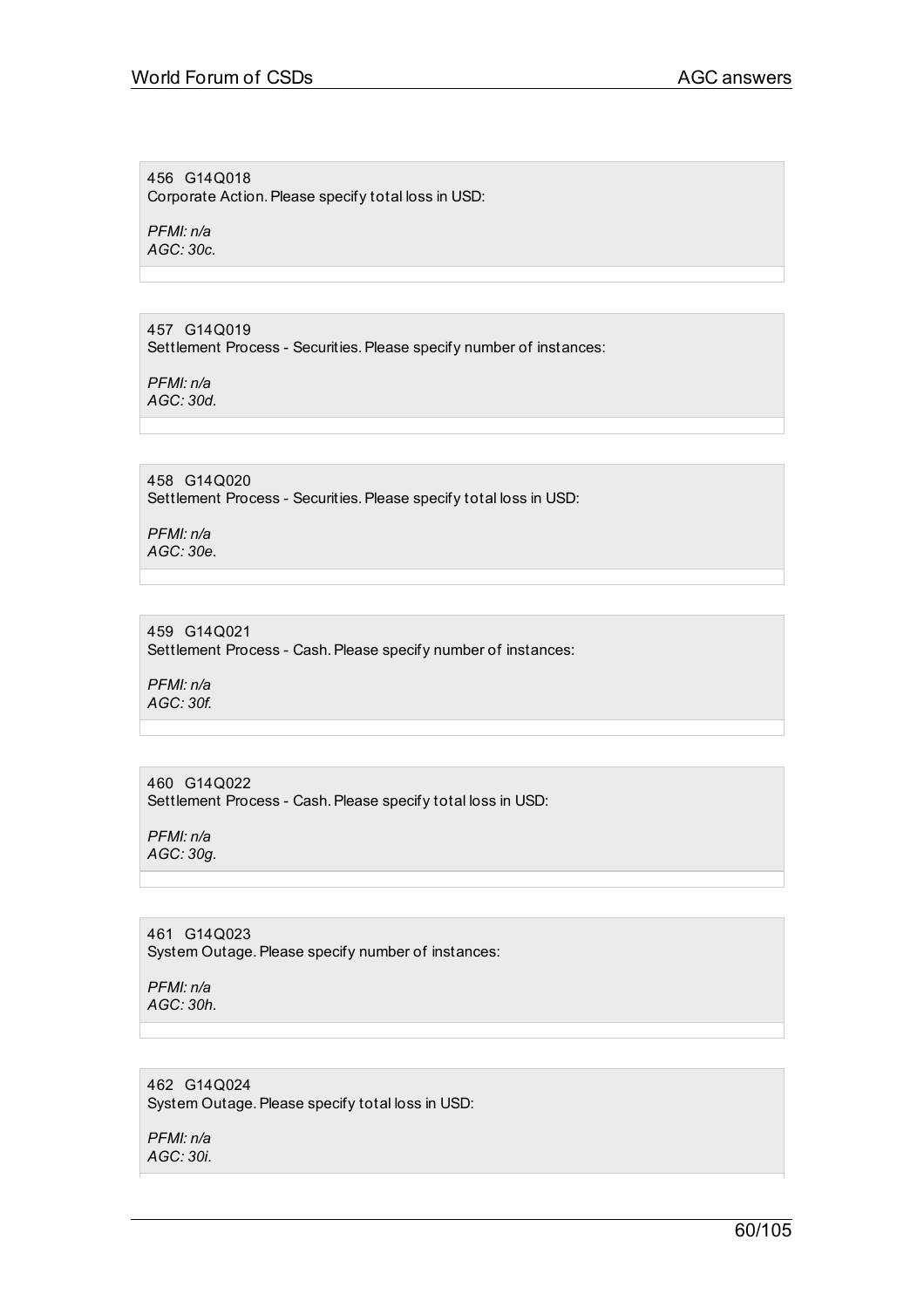463 G14Q025 For Other, please specify number of instances:

*PFMI: n/a AGC: 30k.*

464 G14Q026 For Other, please specify total loss in USD:

*PFMI: n/a AGC: 30l.*

468 G14Q030 Does the CSD maintain a reserve for operating losses?

*PFMI: Q.15.2.1 AGC: 89, 89b*

○ Not applicable

● No

○ Yes

471 G14Q033 Please describe and indicate reserve (for operating losses) amount:

*PFMI: Q.15.2.2 AGC: 89a.*

# **Custody risk (PFMI Principle 16)**

| 485 G15Q003<br>Are there any activities performed by a third party on behalf of the CSD for the CSD<br>participants (e.g., vaulting of physical securities, registration, entitlement processing, etc.)? |
|----------------------------------------------------------------------------------------------------------------------------------------------------------------------------------------------------------|
| PFMI: Q.16.1.1<br>AGC: 29, 29i                                                                                                                                                                           |
|                                                                                                                                                                                                          |
| Yes                                                                                                                                                                                                      |
|                                                                                                                                                                                                          |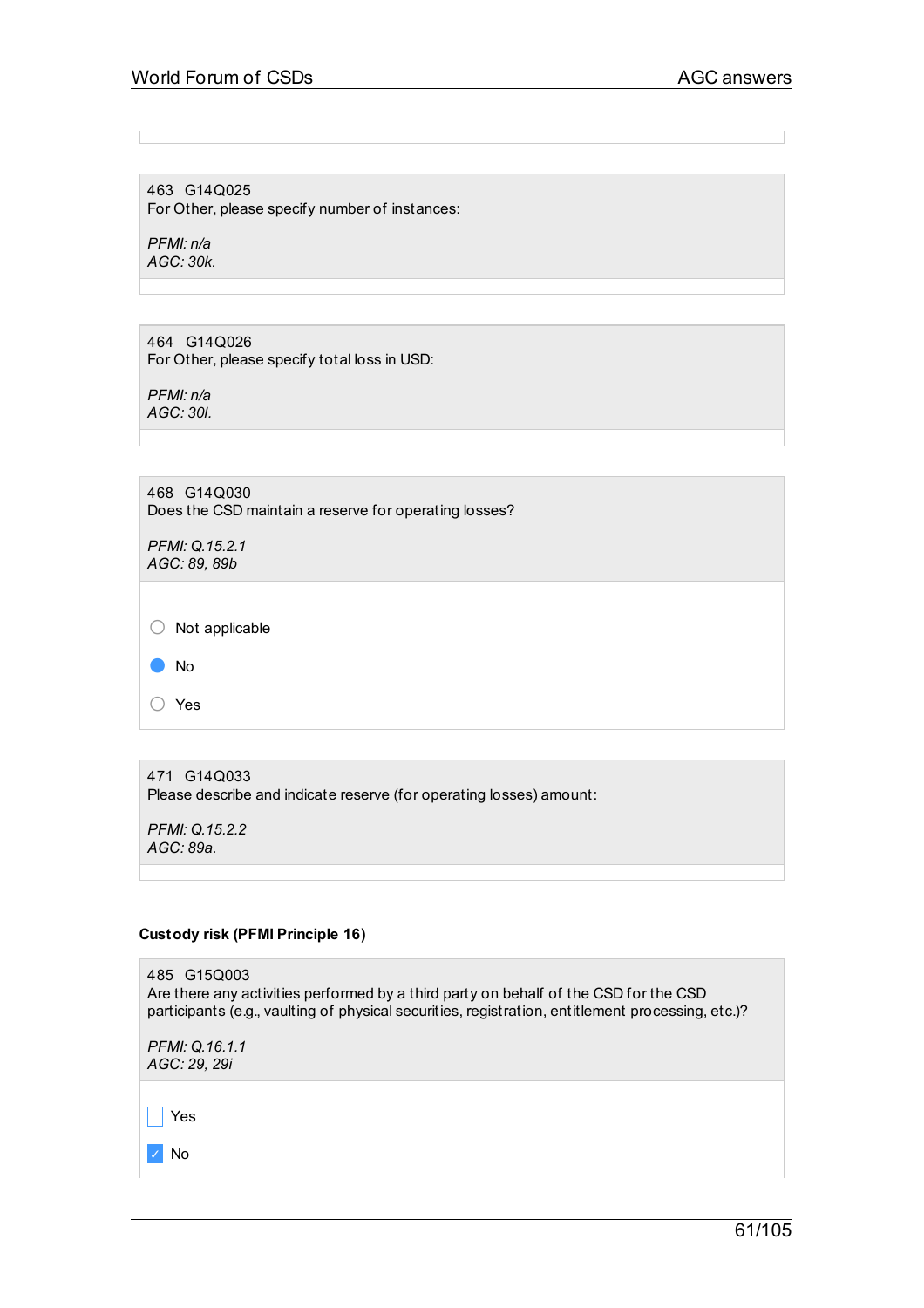Not applicable

OTHER:

486 G15Q004 If third parties are employed, please indicate which services they supply:

*PFMI: Q.16.1.1 AGC: 29a.*

487 G15Q005 If third parties are employed, does the CSD assume liability for losses incurred by participants as a result of the actions/inactions of the third parties?

*PFMI: Q.16.1.1 AGC: 29b.*

○ Yes

○ No

488 G15Q006 If you acknowledge responsibility, please indicate whether your responsibility is assumed

*PFMI: Q.16.1.1 AGC: 29c, 29e.*

 $\Box$  regardless of whether such loss was caused by any action or inaction of the agent

 $\mid \cdot \mid$  if such loss was caused by the agent's action or inaction and such action or inaction was deemed to be negligence on the part of the agent

 $\Box$  if such loss was caused by the agent's action or inaction and such action or inaction was deemed to be gross negligence on the part of the agent

 $\blacksquare$  if the loss was caused by the willful default or other willful conduct on the part of the agent

\_ OTHER:

489 G15Q007 If you acknowledge responsibility for agents, your responsibility is assumed for losses

*PFMI: Q.16.1.1 AGC: 29d, 29h.*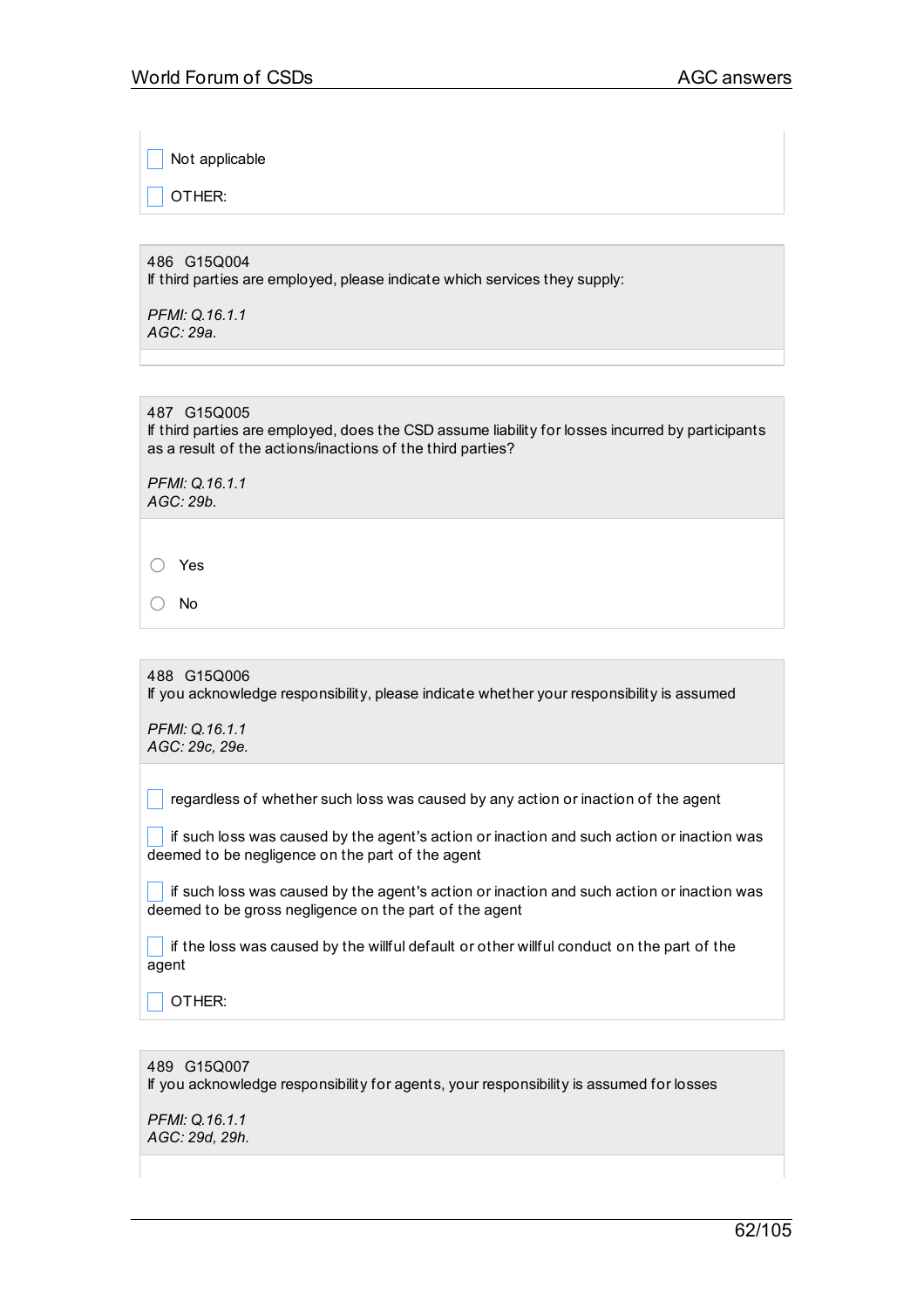without limit

 $\Box$  which are not consequential losses

 $\vert$  subject to a monetary limit not based on insurance limits

 $\Box$  subject to a monetary limit based on insurance limits

OTHER:

490 G15Q008 Please specify limit:

*PFMI: Q.16.1.1 AGC: 29f.*

491 G15Q009 Please specify limit:

*PFMI: Q.16.1.1 AGC: 29g.*

## 496 G15Q014

Please describe briefly the arrangements / procedures / facilities you maintain to ensure that eligible securities held at the CSD are handled at least as efficiently as compared to securities held outside the CSD, particularly in relation to income, corporate actions and proxy services.

*PFMI: Q.16.3.1 AGC: 62*

The only eligible securities which are held outside the CSD are non-public debt securities which were issued before 1 July 2019 and may be registered in investment firms. The efficiency of handling these securities by KDPW comes from standarisation of procedures and systems of registration, safekeeping and corporate actions processing, which in KDPW are the same as for public-traded securities, including central distribution of information on corporate actions and registration on securities accounts, managed in accordance with stringent standards of the central depository system.

# **Operational risk (PFMI Principle 17)**

514 G16Q011 Internal Audit. Is an internal audit undertaken in your CSD?

*PFMI: Q.17.2.3 AGC: 14*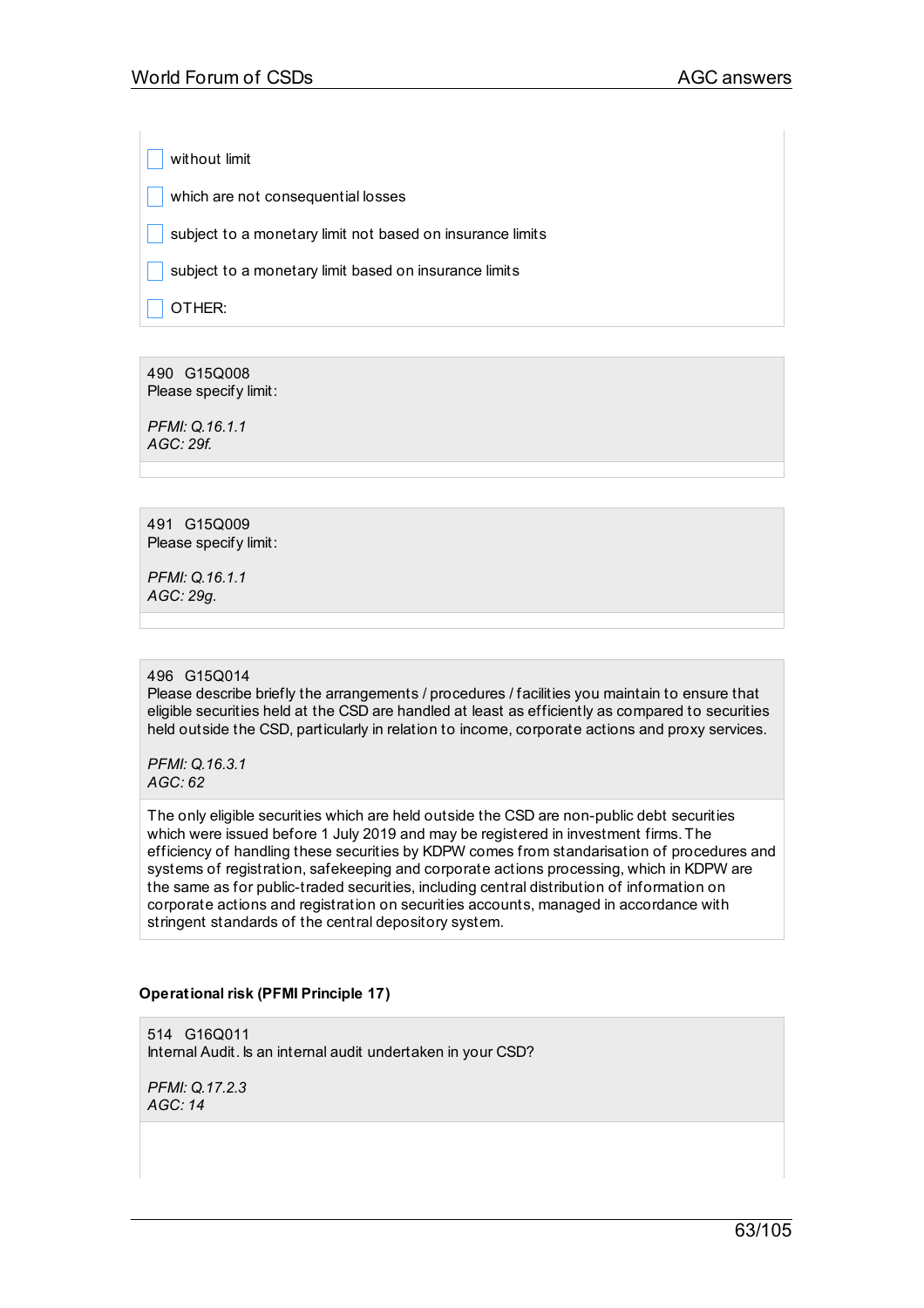Yes ○ No

515 G16Q012 If yes, what areas does the audit cover (financials, operations, etc.) and which department in your CSD handles it?

*PFMI: Q.17.2.3 AGC: 14a.*

The audit covers operations, compliance and partially financial areas. It is handled by the Internal Audit Department.

516 G16Q013 Please list the date of your last internal audit and the period that the audit covered:

*PFMI: Q.17.2.3 AGC: 14b.*

Start date: 01/01/2020 End date: 31/07/2020 Audit date: 15/09/2020

517 G16Q014 How frequently does the internal audit occur?

*PFMI: Q.17.2.3 AGC: 14c.*

○ Less than annually

○ Annually

**O** Two or more times a year

518 G16Q015 If less than annually, please explain:

*PFMI: Q.17.2.3 AGC: 14d.*

519 G16Q016 Are the results of the internal audit publicly available?

*PFMI: Q.17.2.3*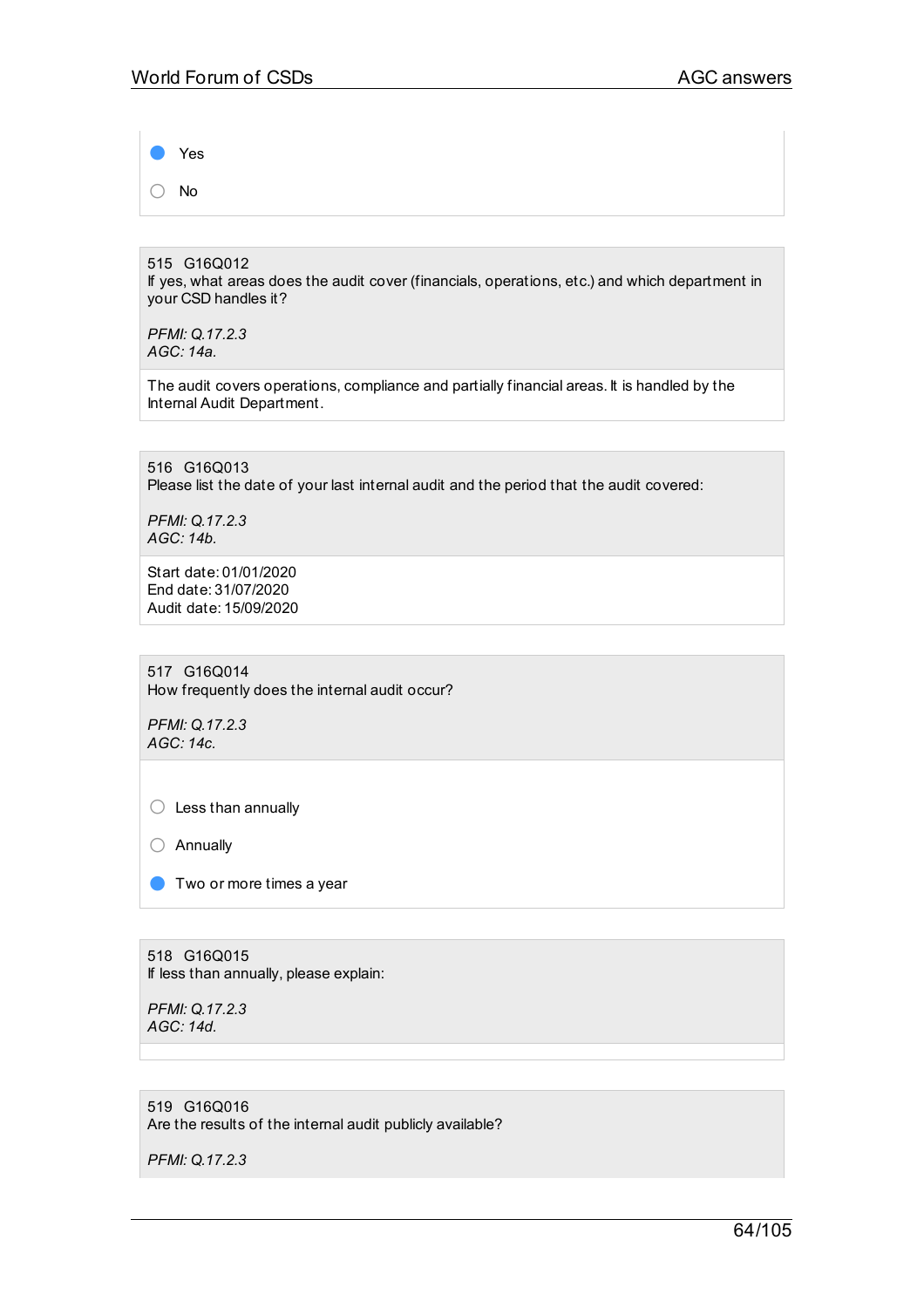|           | AGC: 14e.      |  |  |  |
|-----------|----------------|--|--|--|
|           |                |  |  |  |
|           | $\bigcirc$ Yes |  |  |  |
| <b>CO</b> | No             |  |  |  |

520 G16Q017 Please select the statement that most accurately characterizes the results of the last internal audit:

*PFMI: Q.17.2.3 AGC: 14f.*

○ Material exceptions found.

○ Minor exceptions found.

● No material exceptions found.

521 G16Q018

If minor or material exceptions were found, what actions were taken? Please describe:

*PFMI: Q.17.2.3 AGC: 14g.*

523 G16Q020 Is an operational audit performed by an Audit Firm, Regulatory Authority, or other external party?

*PFMI: Q.17.2.4 AGC: 16*

● Yes

○ No

524 G16Q021 If yes, please state the name(s) of the entity(ies) who perform the operational audit.

*PFMI: Q.17.2.4 AGC: 16a.*

Operational audit is performed by the Polish Financial Supervision Authority. Processes related to the IT systems operations (change and access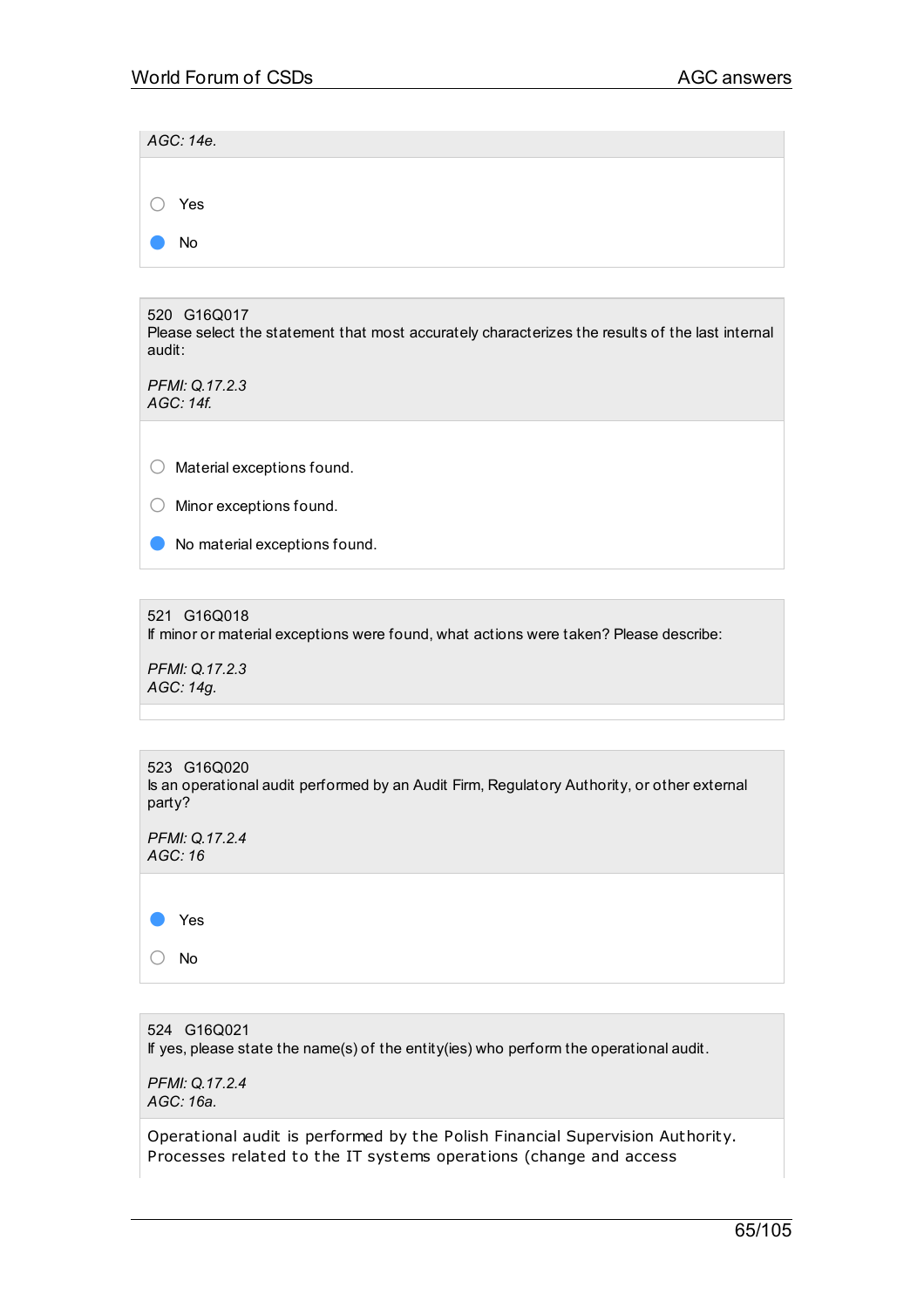management, handling of incidents) are currently included in the annual audit performed by the financial auditor.

525 G16Q022 Please list the date of your last operational audit performed by an Audit Firm, Regulatory Authority, or other external party:

*PFMI: Q.17.2.4 AGC: 16b.*

15/06/2010

526 G16Q023 Please list the period that the audit covered:

*PFMI: Q.17.2.4 AGC: 16c.*

Start date: 02/01/2007 End date: 31/12/2009

527 G16Q024 How frequently does the operational audit occur?

*PFMI: Q.17.2.4 AGC: 16d.*

 $\bigcirc$  Less than annually

● Annually

 $\bigcirc$  Two or more times a year

528 G16Q025 If less than annually, please explain:

*PFMI: Q.17.2.4 AGC: 16e.*

529 G16Q026 Please select the statement that most accurately characterizes the results of the last operational audit:

*PFMI: Q.17.2.4 AGC: 16g.*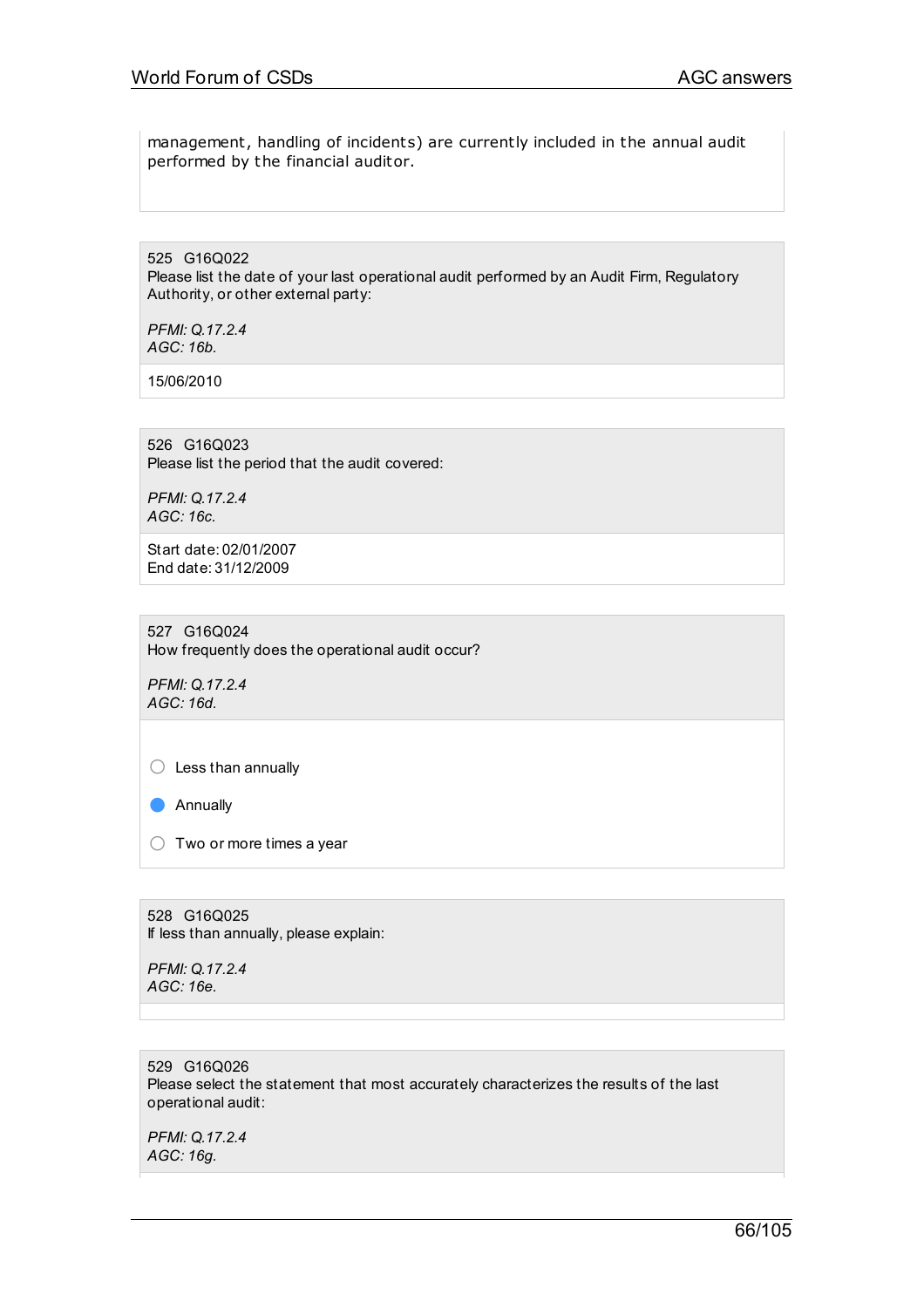○ Material exceptions found.

○ Minor exceptions found.

● No material exceptions found.

530 G16Q027 If minor or material exceptions were found, what actions were taken? Please describe:

*PFMI: Q.17.2.4 AGC: 16h.*

| 537 G16Q034<br>How is access to the physical building controlled? |
|-------------------------------------------------------------------|
| PFMI: Q.17.5.1<br>AGC:74                                          |
|                                                                   |
| By guards                                                         |
| By electronic keys                                                |
| personal ID card                                                  |
| By alarm system                                                   |
| OTHER:                                                            |
|                                                                   |
|                                                                   |

538 G16Q035 Please explain:

*PFMI: Q.17.5.1 AGC: 74a.*

541 G16Q038 Regarding data security:Are passwords used by participants to access their accounts? *PFMI: Q.17.5.3 AGC: 71 71a.* ○ Not applicable

○ No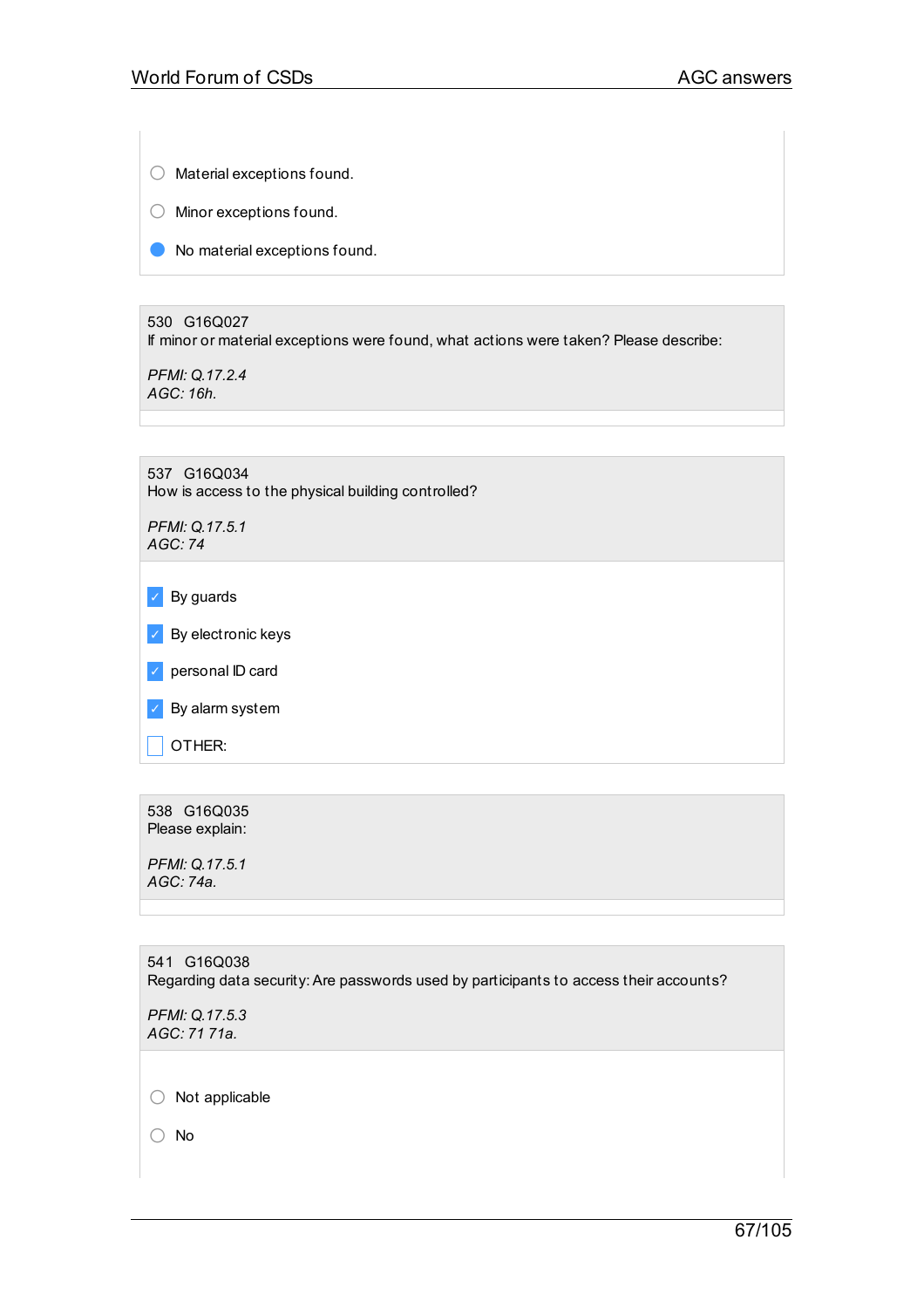○ Yes

● Other: Participants have access to the Electronic System for Distribution of Information

(ESDI/WEB) or the Electronic System for Message Distribution (ESDK). Data security is based mainly on individual cryptographic keys. ESDI/WEB: when a paticipant enters ESDI/WEB through website www.kdpw.pl, he has to enter login and password, and in the next step, select the appropriate certificate. When a participant enters directly (https://esdi.kdpw.pl), he has to select the appropriate certificate.ESDK as a system to system communication solution doesn't provide any user interface. Security such as authentication and data encryption is based on specific MQ digital certificate. Our new online system available from the internet is accessible using login/password and is protected by advanced threat analysis system delivered by our service providers.

| 542 G16Q039                           |
|---------------------------------------|
| Does each user have a unique user ID? |

*PFMI: Q.17.5.3 AGC: 71c.*

○ Not applicable

○ No

● Yes

543 G16Q040 Are passwords regularly changed?

*PFMI: Q.17.5.3 AGC: 71e.*

 $\bigcirc$  Not applicable

○ No

○ Yes

**O** Other: No, Individual cryptographic keys are changed every 2 years.

544 G16Q041 How often?

*PFMI: Q.17.5.3 AGC: 71f.*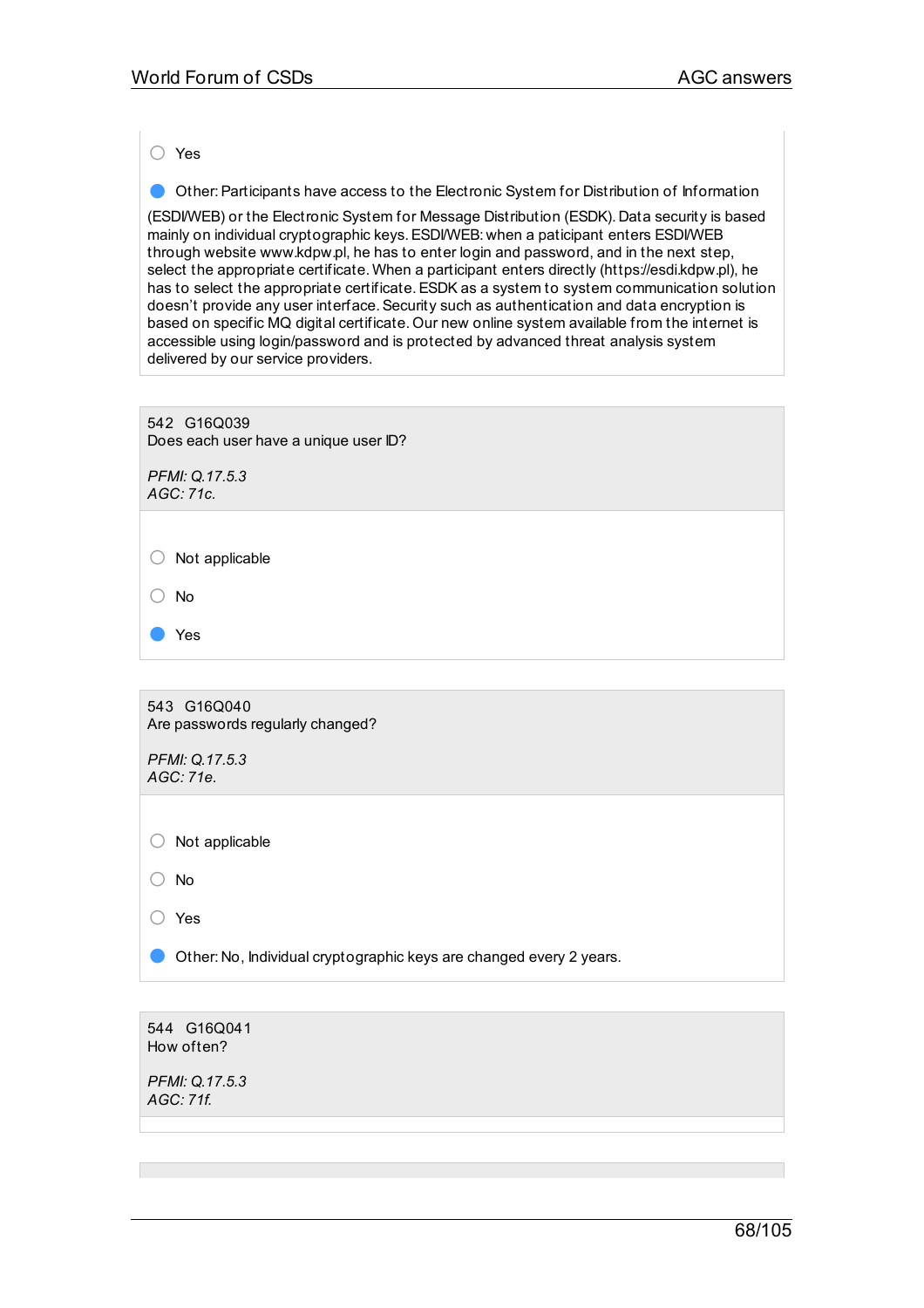545 G16Q042 Is there a user lock-out after a pre-set number of unsuccessful User ID attempts?

*PFMI: Q.17.5.3 AGC: 71h.*

○ Not applicable

○ No

○ Yes

● Other: Depends on the system. Some have lockout after 5 unsuccessful attempts

(login/password).Systems using certificate do not lockout. Our online systems having access to the internet use sophisticated strategy to lock accounts. The accounts are locked based on the IP of the request and the passwords entered. The duration of the lockout also increases based on the likelihood that it is an attack.

546 G16Q043 How many?

*PFMI: Q.17.5.3 AGC: 71i.*

550 G16Q047 How quickly can the main system be reactivated in the event of an outage? *PFMI: Q.17.6.2 AGC: 82*

 $\bigcirc$  Not applicable

 $\bigcirc$  Longer than 24 hours

- $\bigcirc$  8 24 hours
- $\bigcirc$  4 8 hours
- $\bullet$  1 4 hours

553 G16Q050 Will the CSD publicly announce any system interruption?

*PFMI: Q.17.6.4 AGC: 84*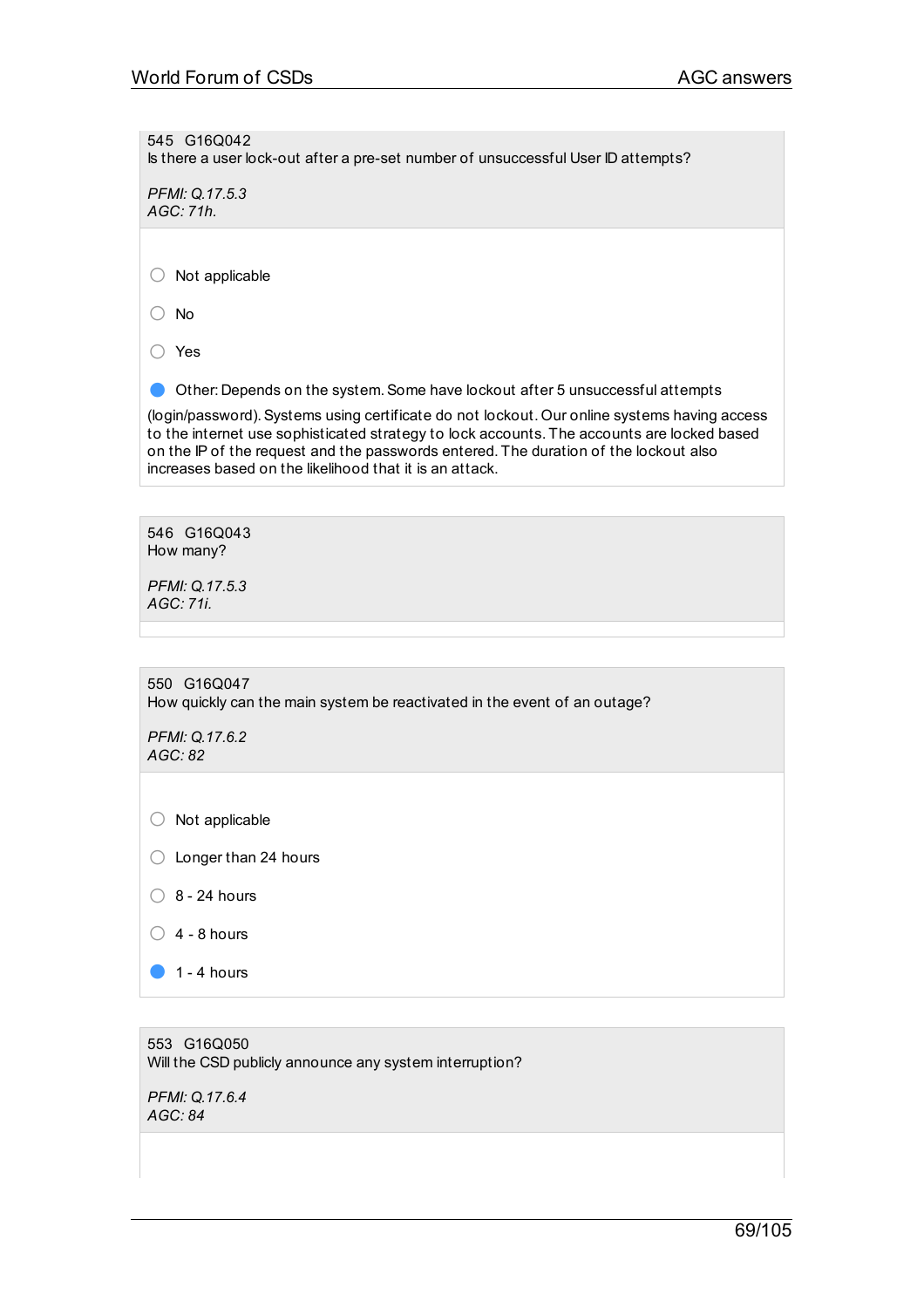| Not applicable                                                         |
|------------------------------------------------------------------------|
| No                                                                     |
| Yes                                                                    |
|                                                                        |
| 554 G16Q051<br>To whom will the CSD disclose any system interruptions? |
| PFMI: Q.17.6.4<br>AGC: 84a.                                            |
| To the CSD regulators<br>$\mathcal{L}$                                 |
| To all direct participants<br>$\checkmark$                             |
| To direct and indirect participants                                    |
| To the public via the internet                                         |
| In the press                                                           |
| OTHER:                                                                 |
|                                                                        |

555 G16Q052 If so, please list webpage address:

*PFMI: Q.17.6.4 AGC: 84b.*

556 G16Q053 If so, please list all publications:

*PFMI: Q.17.6.4 AGC: 84c.*

557 G16Q054 Please explain:

*PFMI: Q.17.6.4 AGC: 84d.*

558 G16Q055 How will the CSD disclose any system interruptions?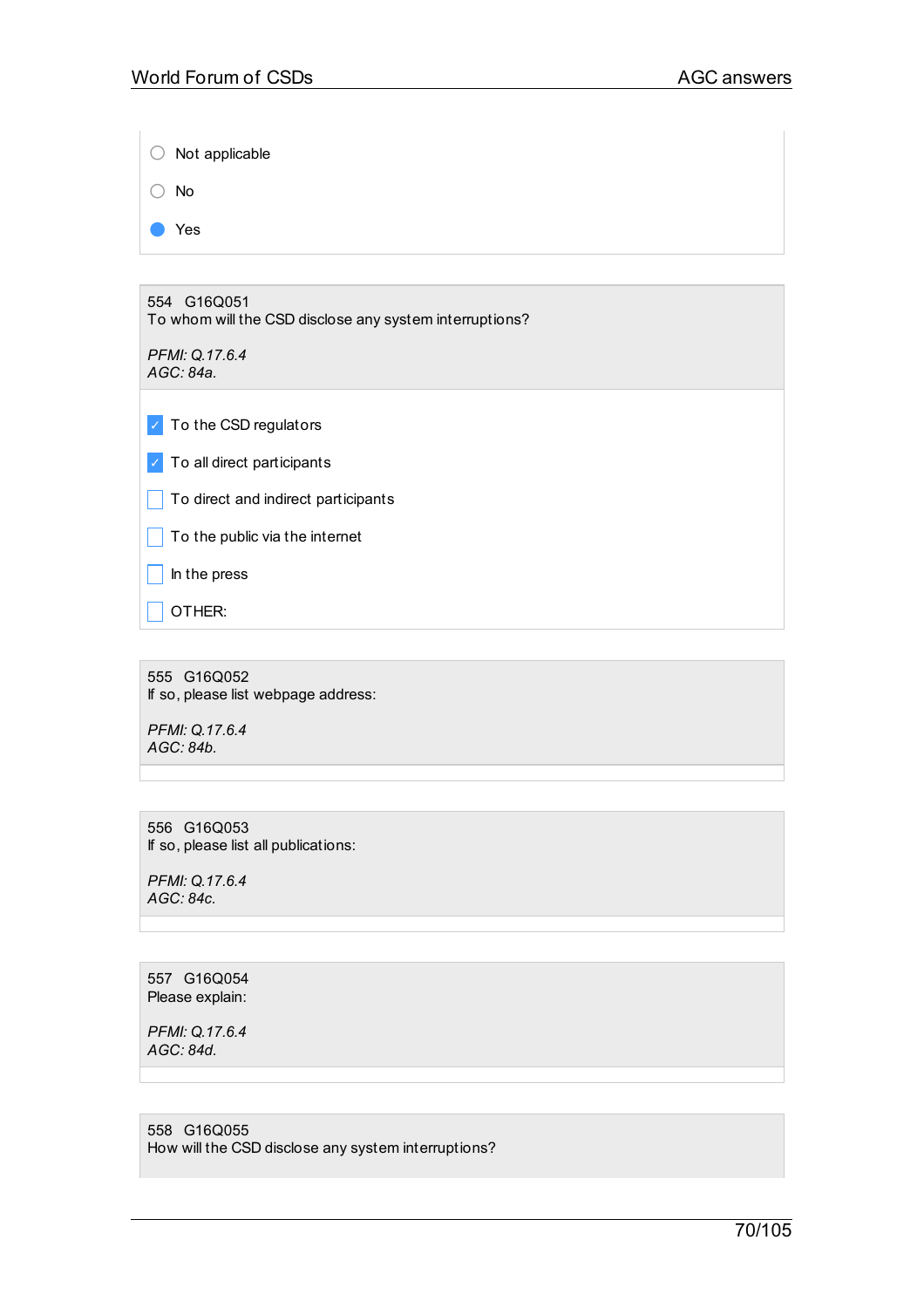*PFMI: Q.17.6.4 AGC: 84e.*

 $\vert$  By e-mail

 $\Box$  By telephone

 $\Box$  Public announcement

 $\Box$  Press release

✓ OTHER:Electronic System for Distribution of Information (ESDI/WEB)

559 G16Q056 Please explain:

*PFMI: Q.17.6.4 AGC: 84f.*

Electronic System for Distribution of Information (ESDI/WEB)

561 G16Q058

If a back-up system exists, how quickly can the back-up system be activated in the event of the main system failing?

*PFMI: Q.17.6.5 AGC: 83*

 $\bigcirc$  Not applicable

○ Longer than 24 hours

 $\bigcirc$  8 - 24 hours

 $\bigcirc$  4 - 8 hours

 $\bullet$  1 - 4 hours

565 G16Q062

BUSINESS RECOVERY PLAN. This section is intended to identify key aspects of the CSD's Business Recovery Plan (BRP), including testing requirements and past results, expected recovery time periods, and the independent review and validation (if any) of the BRP. Do you have a formal business recovery plan?

*PFMI: Q.17.6.8 AGC: 81*

Yes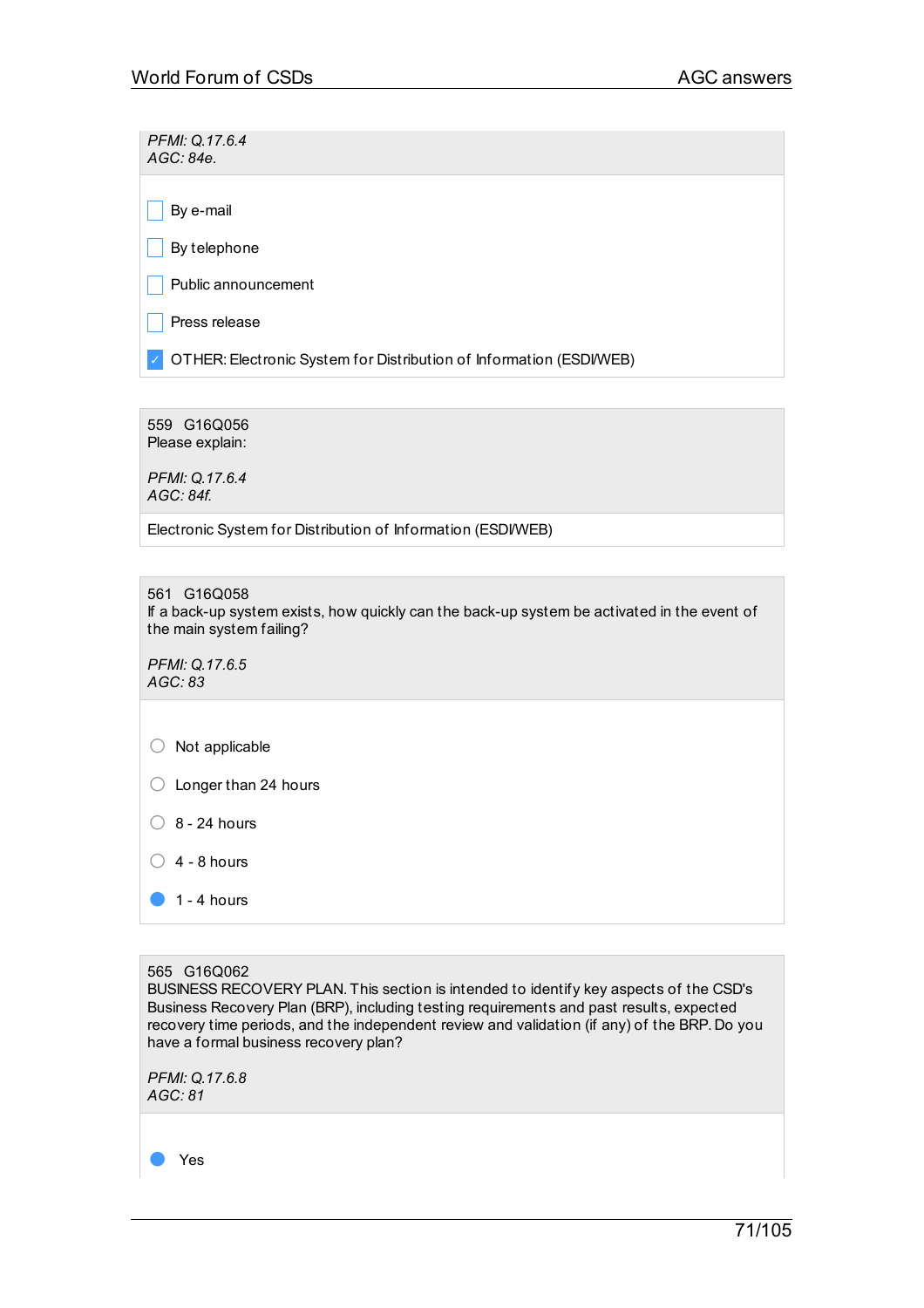○ No

566 G16Q063 Does your Business Recovery Plan include:

*PFMI: Q.17.6.8 AGC: 81a, 81h.*

✓ Back-up of all computer files

✓ Off-site data storage

✓ Back-up files stored and locked

- ✓ Off-site operations facility
- ✓ OTHER: On-line data replication

567 G16Q064

Please identify both the frequency and the last date of testing for the following third party: CSD participants/members

*PFMI: Q.17.6.8 AGC: 81b.*

at least once a year; the last date of testing: 23.11.2019

#### 568 G16Q065 Please identify both the frequency and the last date of testing for the following third party: Stock exchange

*PFMI: Q.17.6.8 AGC: 81c.*

at least once a year; the last date of testing: 23.11.2019

569 G16Q066 Please identify both the frequency and the last date of testing for the following third party: Central bank

*PFMI: Q.17.6.8 AGC: 81d.*

at least once a year; the last date of testing: 23.11.2019

570 G16Q067

Please identify both the frequency and the last date of testing for the following third party: Local brokers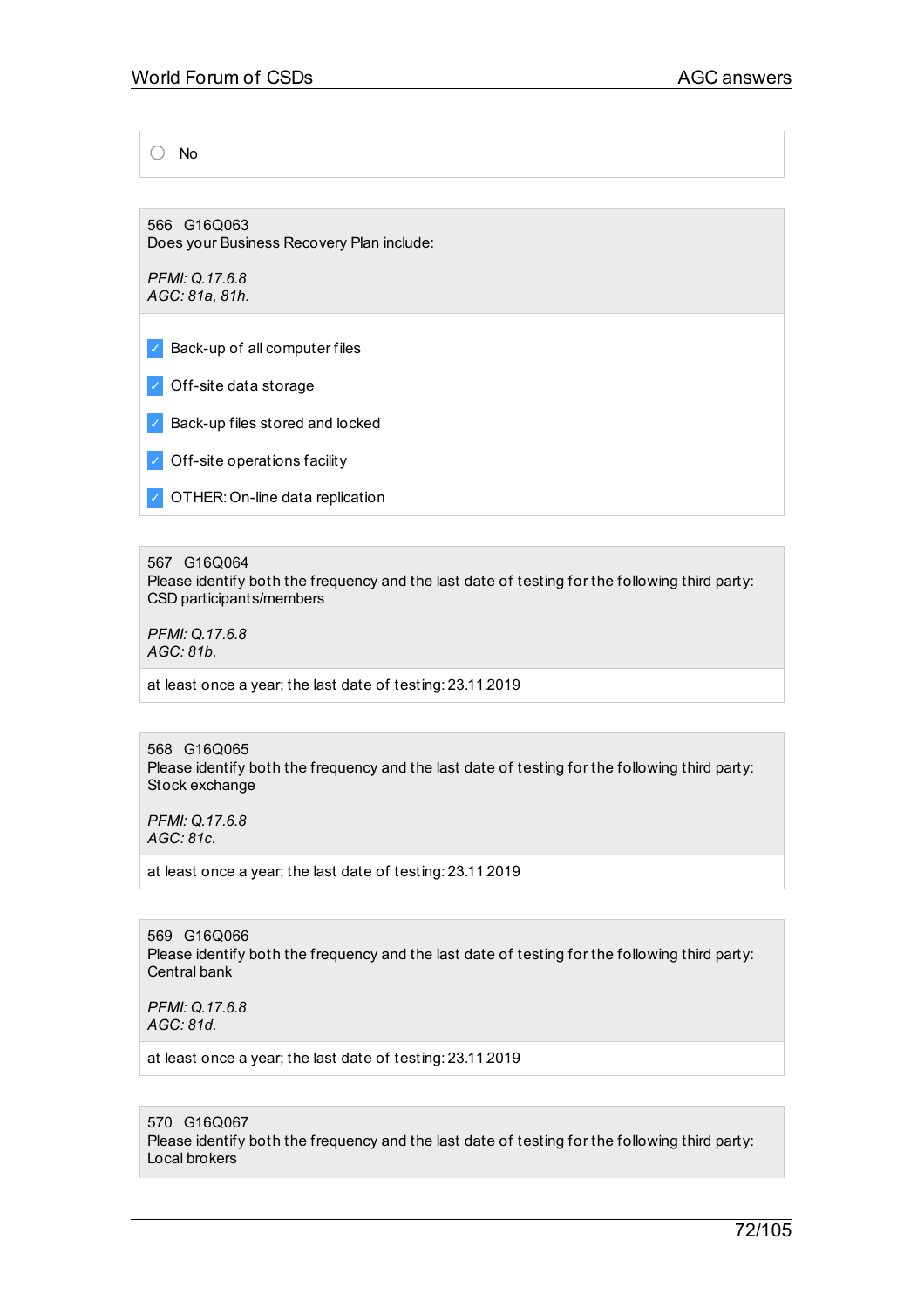*PFMI: Q.17.6.8 AGC: 81e.*

at least once a year; the last date of testing: 23.11.2019

571 G16Q068 Please identify both the frequency and the last date of testing for the following third party: Any other third party

*PFMI: Q.17.6.8 AGC: 81f.*

572 G16Q069 In the past three years, has it been necessary to activate the recovery plan in a live situation?

*PFMI: Q.17.6.8 AGC: 85*

 $\bigcirc$  Not applicable



○ Yes

573 G16Q070 If yes, how much time was needed to implement the recovery plan?

*PFMI: Q.17.6.8 AGC: 85a.*

○ Longer than 4 hours

- $\bigcirc$  2 4 hours
- $\bigcirc$  1 2 hours
- Less than <sup>1</sup> hour

## 574 G16Q071 How much time was needed to recover and restore business to normal operations?

*PFMI: Q.17.6.8 AGC: 85b.*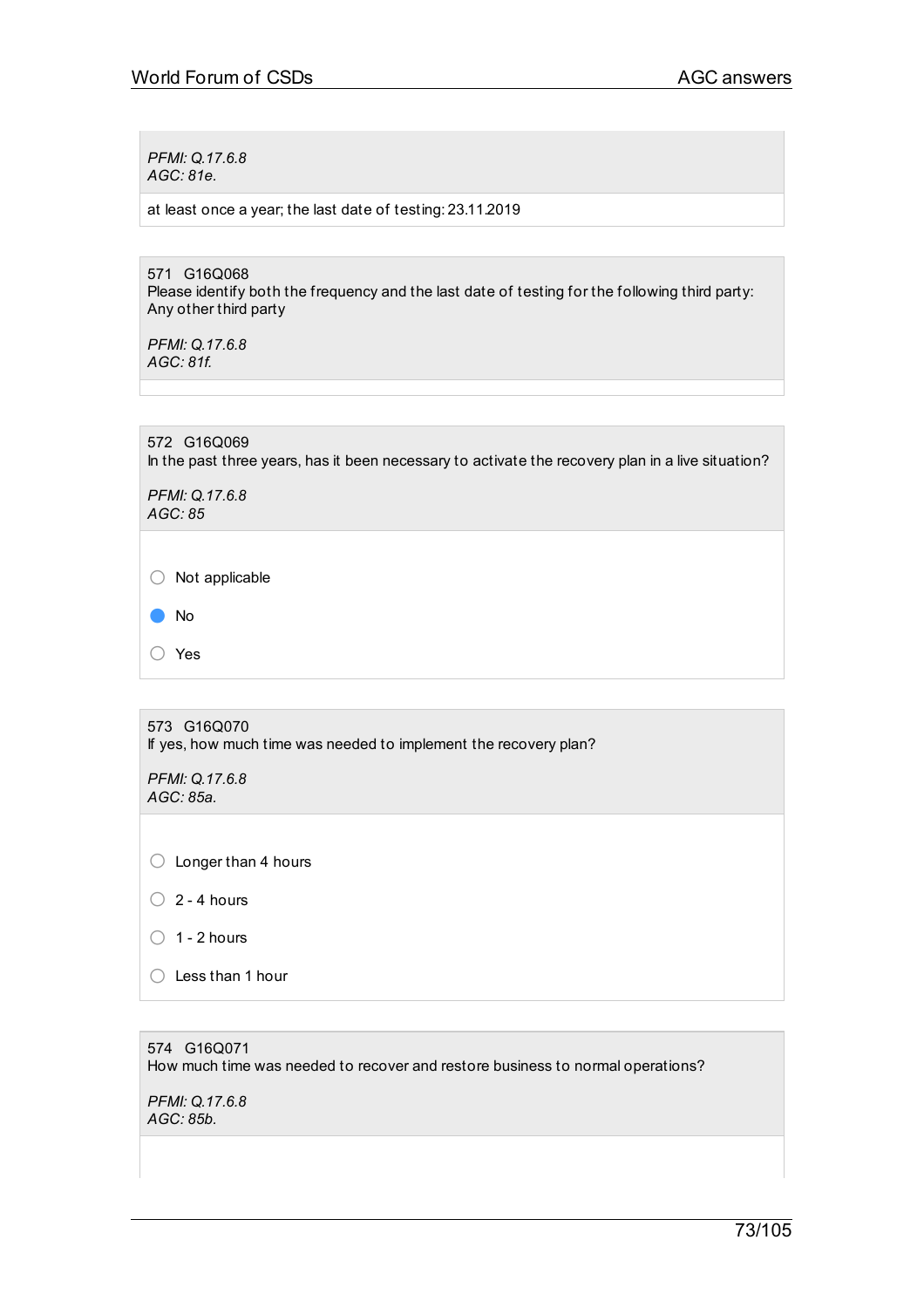- Longer than 24 hours
- $\bigcirc$  8 24 hours
- $\bigcirc$  4 8 hours
- $\bigcirc$  1 4 hours

575 G16Q072 What was the impact to the market?

*PFMI: Q.17.6.8 AGC: 85c, 85d.*

| All securities settlements took place as scheduled on the same day with good value                          |
|-------------------------------------------------------------------------------------------------------------|
| All cash settlements took place as scheduled on the same day with good value                                |
| All securities settlements took place one business day late with good value                                 |
| All cash settlements took place one business day late with good value                                       |
| All securities settlements took place one business day late with value one day late                         |
| All cash settlements took place one business day late with value one day late                               |
| All securities settlements took place more than one business day late                                       |
| All cash settlements took place more than one business day late                                             |
| As a result of the system failure, all fines and penalties for late settlements were waived                 |
| Even though there was a system failure, all fines and penalties for late settlements were<br>still assessed |
| OTHER:                                                                                                      |

576 G16Q073 If no or other, please explain

*PFMI: Q.17.7.4 AGC: 40a.*

# 578 G16Q075

Are procedures and controls (firewalls) in place to avoid systemic collapse or contamination if one of the linked entities should experience business interruptions for whatever reason?

*PFMI: Q.17.7.1 AGC: 39*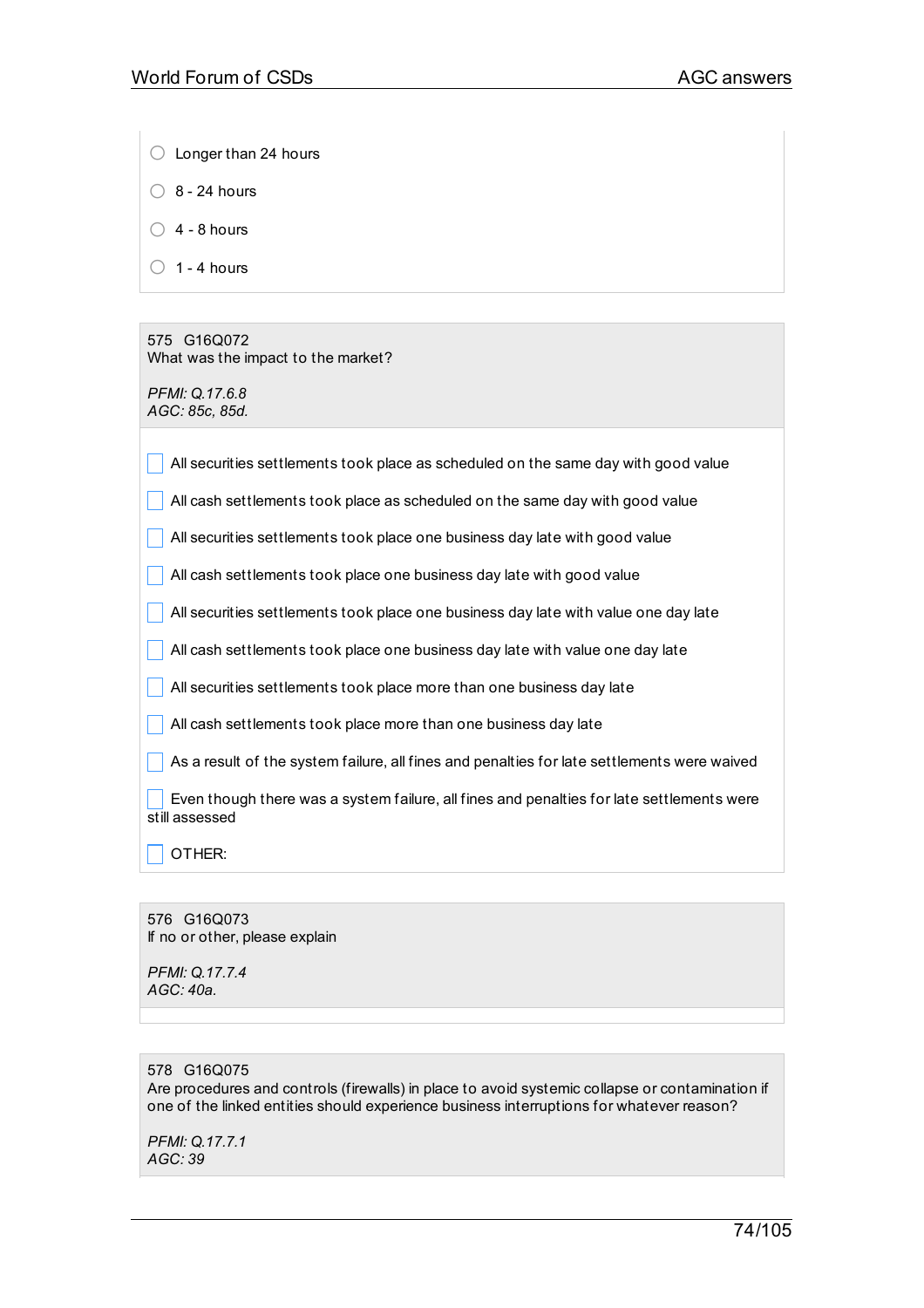| Yes                                                                                                                                                                                                                                                                                                                                                                                                                                                                                                                                                                                                                                                                                                    |
|--------------------------------------------------------------------------------------------------------------------------------------------------------------------------------------------------------------------------------------------------------------------------------------------------------------------------------------------------------------------------------------------------------------------------------------------------------------------------------------------------------------------------------------------------------------------------------------------------------------------------------------------------------------------------------------------------------|
| No                                                                                                                                                                                                                                                                                                                                                                                                                                                                                                                                                                                                                                                                                                     |
| Not applicable                                                                                                                                                                                                                                                                                                                                                                                                                                                                                                                                                                                                                                                                                         |
|                                                                                                                                                                                                                                                                                                                                                                                                                                                                                                                                                                                                                                                                                                        |
| 579 G16Q076<br>Please explain                                                                                                                                                                                                                                                                                                                                                                                                                                                                                                                                                                                                                                                                          |
| PFMI: Q.17.7.1<br>AGC: 39a                                                                                                                                                                                                                                                                                                                                                                                                                                                                                                                                                                                                                                                                             |
| The links are provided via the SWIFT messaging system and there is no direct linkage<br>between KDPW and the other entity's systems. The SWIFT infrastructure used by KDPW is<br>secured in accordance with SWIFT recommendations.                                                                                                                                                                                                                                                                                                                                                                                                                                                                     |
|                                                                                                                                                                                                                                                                                                                                                                                                                                                                                                                                                                                                                                                                                                        |
| 583 G16Q080<br>Has a business interruption recovery plan been developed in the event the linkages should<br>become inoperable for any reason?                                                                                                                                                                                                                                                                                                                                                                                                                                                                                                                                                          |
| PFMI: Q.17.7.4<br>AGC:40                                                                                                                                                                                                                                                                                                                                                                                                                                                                                                                                                                                                                                                                               |
| Yes                                                                                                                                                                                                                                                                                                                                                                                                                                                                                                                                                                                                                                                                                                    |
| <b>No</b>                                                                                                                                                                                                                                                                                                                                                                                                                                                                                                                                                                                                                                                                                              |
| Not applicable                                                                                                                                                                                                                                                                                                                                                                                                                                                                                                                                                                                                                                                                                         |
| Other                                                                                                                                                                                                                                                                                                                                                                                                                                                                                                                                                                                                                                                                                                  |
| Recovery plan does not refer directly to operational links, but some of its provisions may have a<br>material impact on the operation of links, both inbound and outbound, as they may relate<br>potentially to foreign CSDs as KDPW participants or counterparties. Stress test scenarios<br>include insolvency of a key participant or counterparty (or a group of such entities), which may<br>result in disruption in payment of their liabilities, both – related to their participation in the<br>settlement system and other liabilities, which would cause the increase of the sum of unpaid<br>liabilities to the level significant for the stability of the financial system. The plan lists |

## **Access and participation requirements (PFMI Principle 18)**

587 G17Q003 Are prospective participants subject to an initial review and approval process regarding compliance with eligibility requirements?

*PFMI: Q.18.1.1*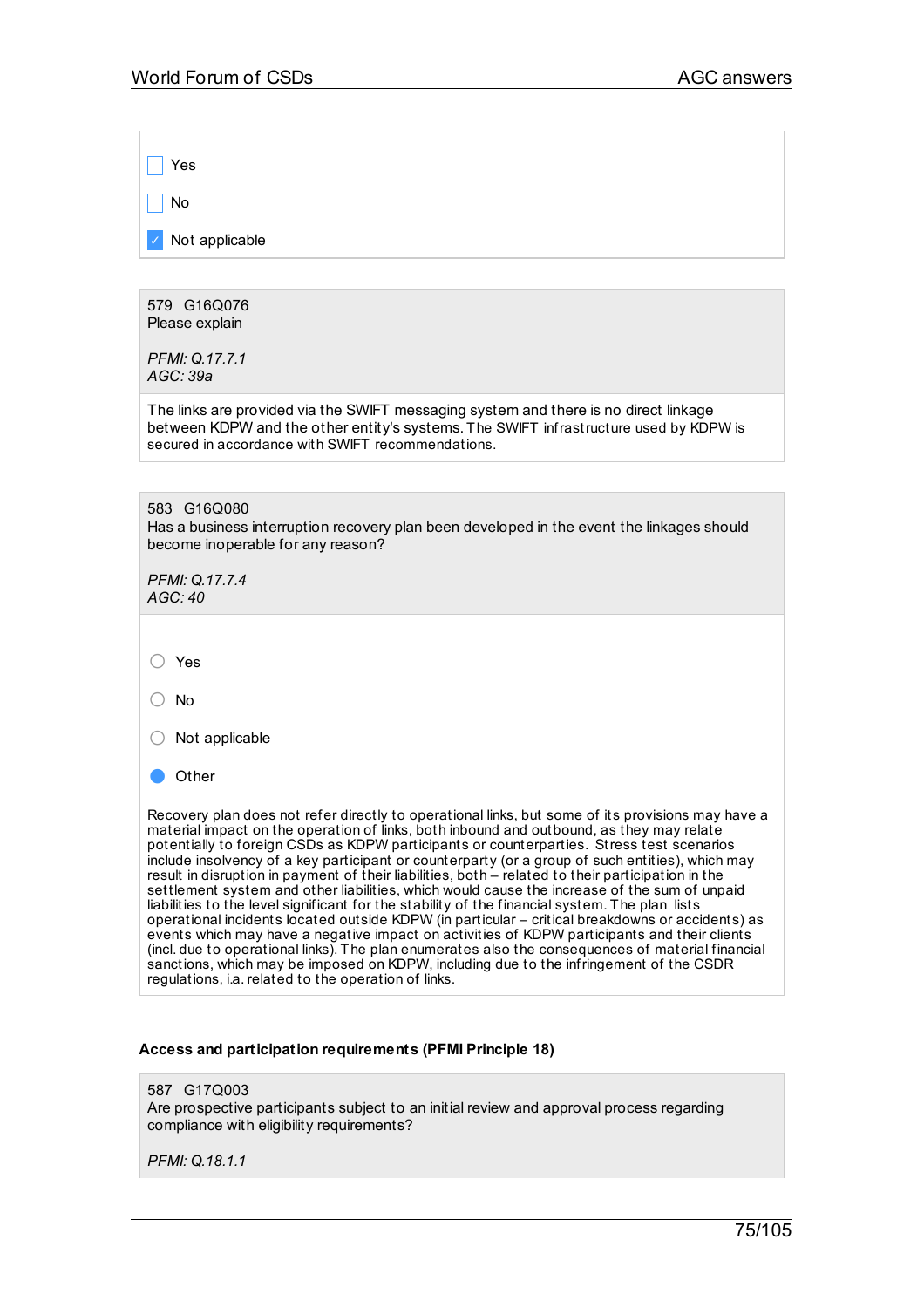| AGC: 19                                                                            |
|------------------------------------------------------------------------------------|
|                                                                                    |
| Not applicable                                                                     |
| <b>No</b>                                                                          |
| Yes                                                                                |
|                                                                                    |
| 591 G17Q007<br>What governs the relationship between the CSD and the participants? |
| PFMI: Q.18.2.2<br>AGC: 20                                                          |
| Relevant law and regulation                                                        |
| Standard participation contract                                                    |
| Established terms and conditions of participation                                  |
| By-laws of the CSD                                                                 |
| Rules of the CSD                                                                   |
| Not applicable                                                                     |

 $\Box$  Other:

592 G17Q008 Please explain:

*PFMI: Q.18.2.2 AGC: 20a*

| 594 G17Q010<br>PARTICIPANTS AND PARTICIPATION. The purpose of this section is to understand issues<br>relating to participation in the CSD, including eligibility requirements, conditions of<br>participation, and supervision of participants. What types of entities are eligible to become |
|------------------------------------------------------------------------------------------------------------------------------------------------------------------------------------------------------------------------------------------------------------------------------------------------|
| participants and how many of each type are there currently?                                                                                                                                                                                                                                    |
| PFMI: Q.18.2.3<br>AGC: 17, 17g                                                                                                                                                                                                                                                                 |
|                                                                                                                                                                                                                                                                                                |
| <b>Banks</b>                                                                                                                                                                                                                                                                                   |
| <b>Brokers</b>                                                                                                                                                                                                                                                                                 |
| Individuals                                                                                                                                                                                                                                                                                    |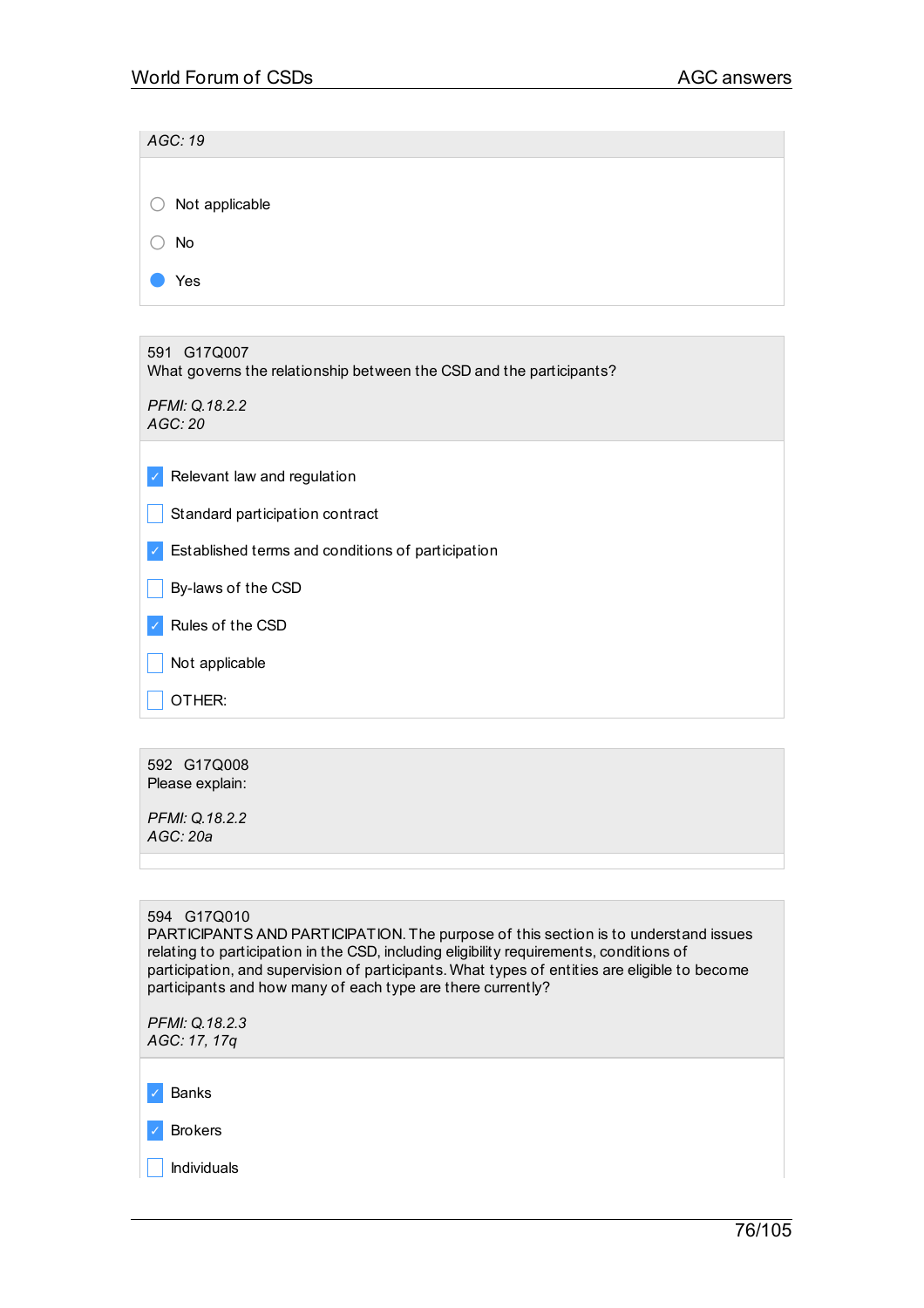✓ Foreign Institutions

 $\Box$  Not applicable

✓ OTHER: Depositors (financial institutions), Clearing houses (KDPW\_CCP), Central securities depositories (KELER, Clearstream Banking Luxembourg), Ministry of Finance; Bank Guarantee Fund, Central Bank (National Bank of Poland)

595 G17Q011 How many Bank participants are there currently? (then please answer 17b)

*PFMI: Q.18.2.3 AGC: 17a.*

13

596 G17Q012 Please select the features included in the eligibility requirements for Banks.

*PFMI: Q.18.2.3 AGC: 17b, 17d*

|               | Financial Thresholds        |
|---------------|-----------------------------|
| $\mathcal{L}$ | <b>Regulatory Oversight</b> |

| Market Experience

✓ OTHER: see 597

597 G17Q013 Please explain:

*PFMI: Q.18.2.3 AGC: 17d.*

Material and technical requirements

598 G17Q014 How many Broker participants are there currently? (then please answer 17f)

*PFMI: Q.18.2.3 AGC: 17e.*

5

599 G17Q015 Please select the features included in the eligibility requirements for Brokers.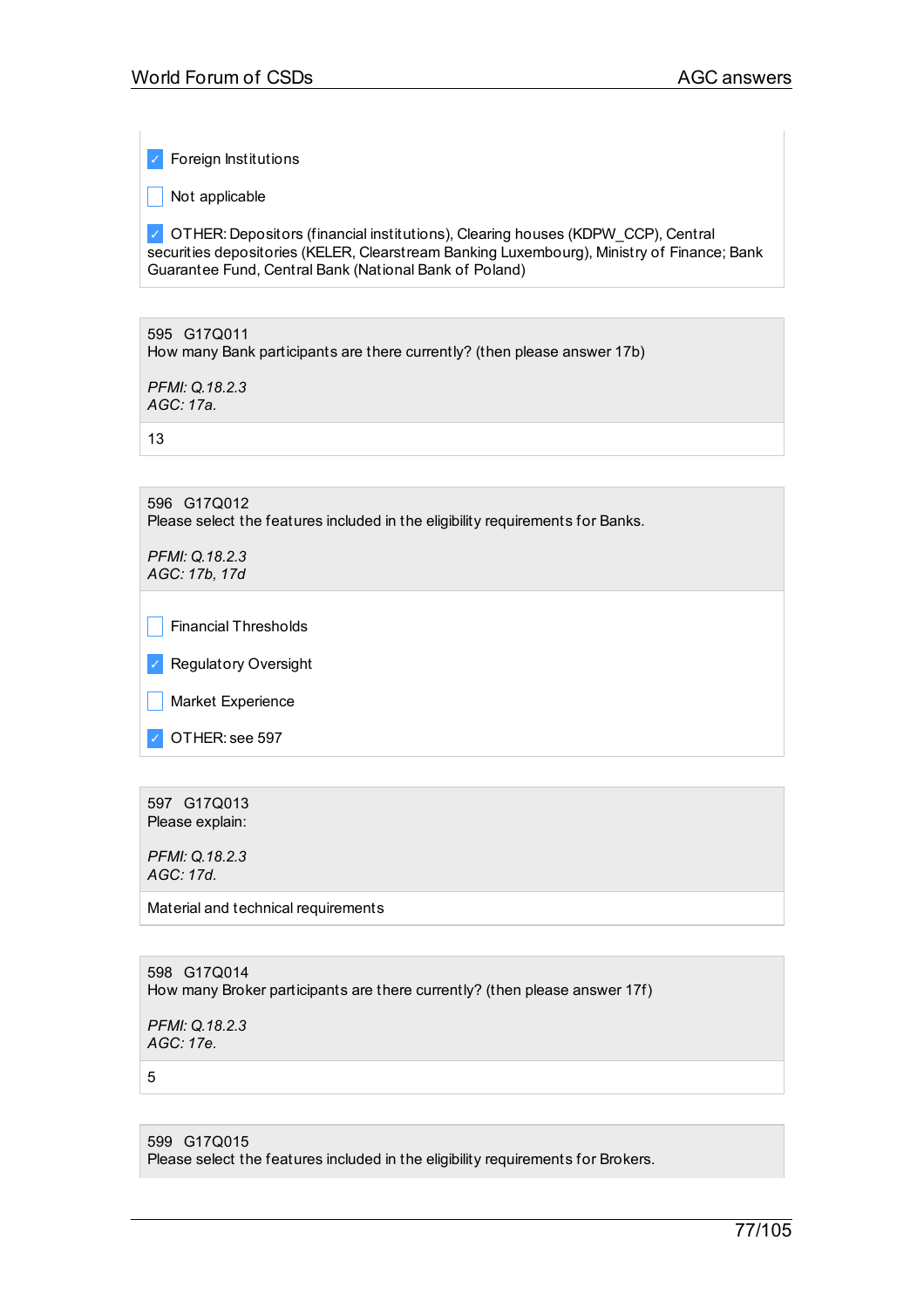*PFMI: Q.18.2.3 AGC: 17f, 17h*

 $\Box$  Financial Thresholds

✓ Regulatory Oversight

 $\Box$  Market Experience

✓ OTHER: Material and technical requirements

600 G17Q016 How many Individual participants are there currently? (then please answer 17j)

*PFMI: Q.18.2.3 AGC: 17i.*

601 G17Q017 Please select the features included in the eligibility requirements for Individual participants. *PFMI: Q.18.2.3*

*AGC: 17j.*

 $\vert \vert$  Financial Thresholds

**Regulatory Oversight** 

**Narket Experience** 

 $\Box$  OTHER:

602 G17Q018 How many Foreign Institution participants are there currently? *PFMI: Q.18.2.3 AGC: 17m.*

4

603 G17Q019 Please select the features included in the eligibility requirements for Foreign Institution participants.

*PFMI: Q.18.2.3 AGC: 17n, 17p.*

 $\Box$  Financial Thresholds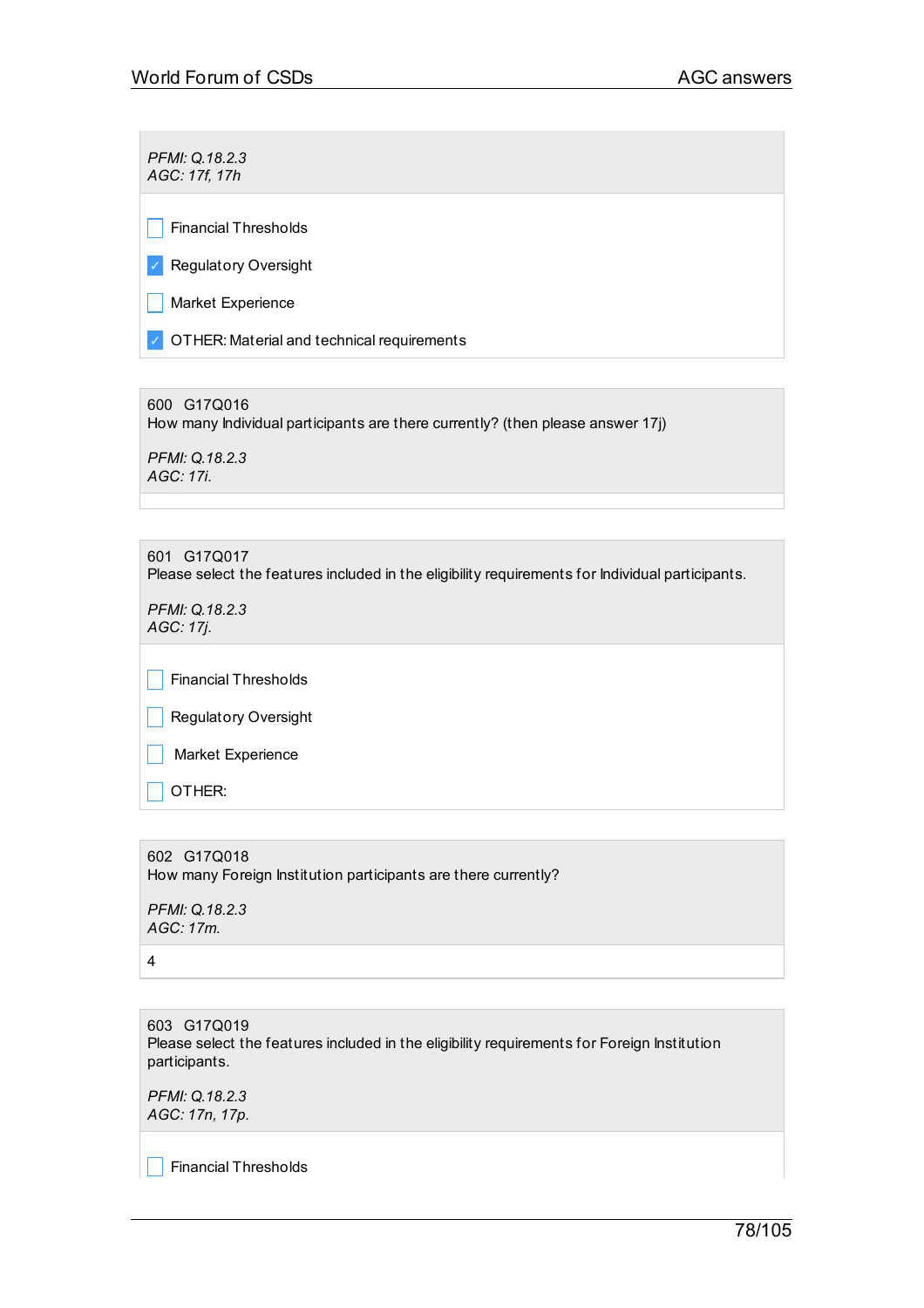✓ Regulatory Oversight

**Market Experience** 

✓ OTHER: Material and technical requirements

604 G17Q020 If you have selected "Other entities" above, please explain:

*PFMI: Q.18.2.3 AGC: 17q.*

Brokerage offices and banks, as well as other entities: clearing houses (KDPW\_CCP), central securities depositories; Bank Guarantee Fund, Central Bank (National Bank of Poland), may participate in the KDPW system as depositors - participants who entrust KDPW with the management of securities accounts for their own securities.

605 G17Q021 Indicate how many "Other entities" are currently participants?

*PFMI: Q.18.2.3 AGC: 17r.*

26

606 G17Q022 Please select the features included in the eligibility requirements for the participants referred to above as "Other entities".

*PFMI: Q.18.2.3 AGC: 17s, 17u*

 $\Box$  Financial Thresholds

✓ Regulatory Oversight

| Market Experience

✓ OTHER: Material and technical requirements.

609 G17Q025 Where can a description of the specific eligibility requirements for Bank participants be found?

*PFMI: Q.18.2.5 AGC: 17c.*

Act on Trading in Financial Instruments, KDPW Rules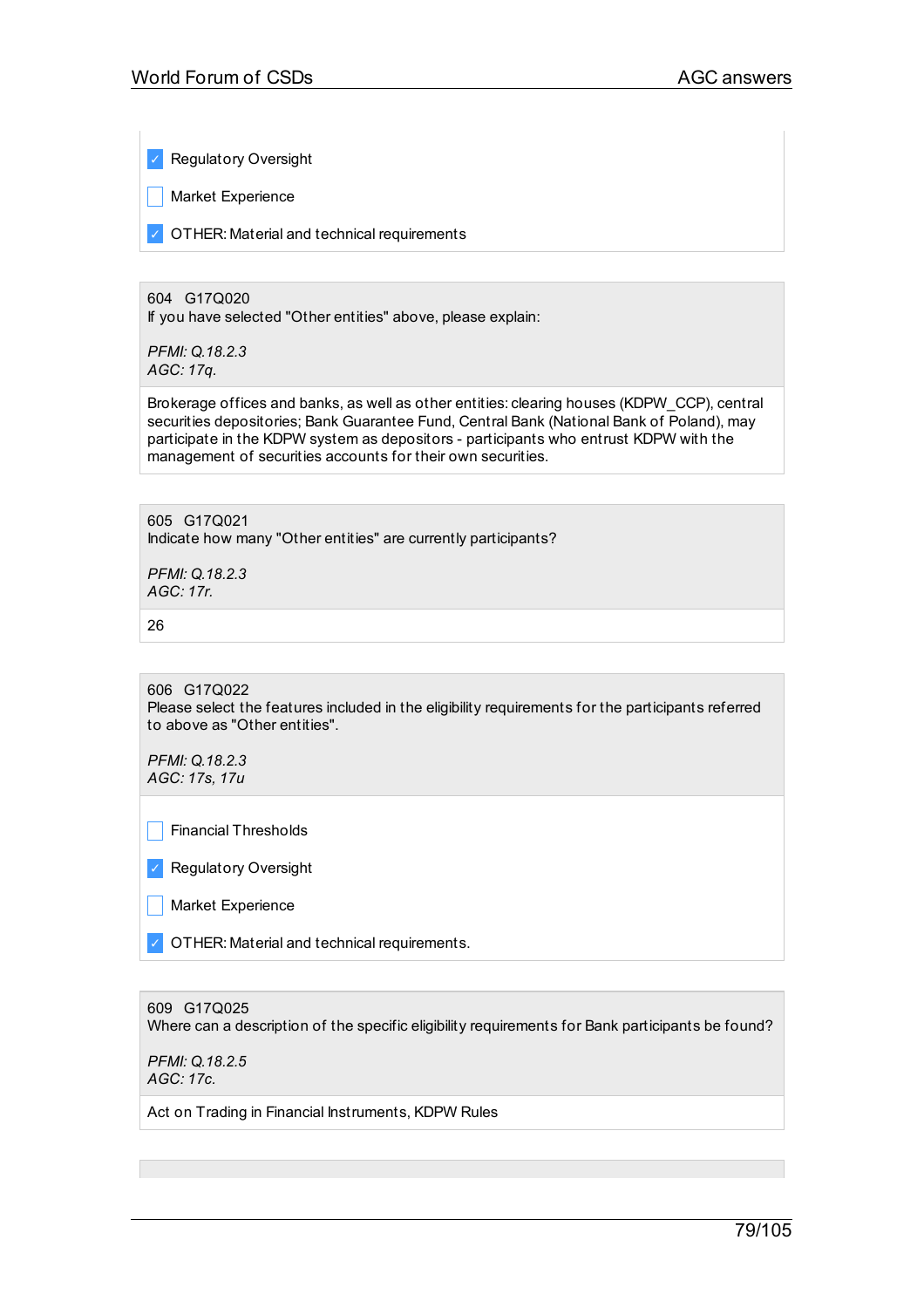610 G17Q026

Where can a description of the specific eligibility requirements for Broker participants be found?

*PFMI: Q.18.2.5 AGC: 17g.*

Act on Trading in Financial Instruments, KDPW Rules

611 G17Q027 Where can a description of the specific eligibility requirements for Individual participants be found?

*PFMI: Q.18.2.5 AGC: 17k.*

612 G17Q028 Where can a description of the specific eligibility requirements for Foreign Institution participants be found?

*PFMI: Q.18.2.5 AGC: 17o.*

Act on Trading in Financial Instruments, KDPW Rules

613 G17Q029 Where can a description of the specific eligibility requirements for participants described above as "Other entities" be found?

*PFMI: Q.18.2.5 AGC: 17t.*

KDPW Rules

614 G17Q030 How does the CSD notify participants of material changes to the conditions of participation?

*PFMI: Q.18.2.5 AGC: 22*

 $\Box$  By e-mail

 $\Box$  By telephone

 $\vee$  By public announcement

 $\vert$  By press release

 $\vert$  Not applicable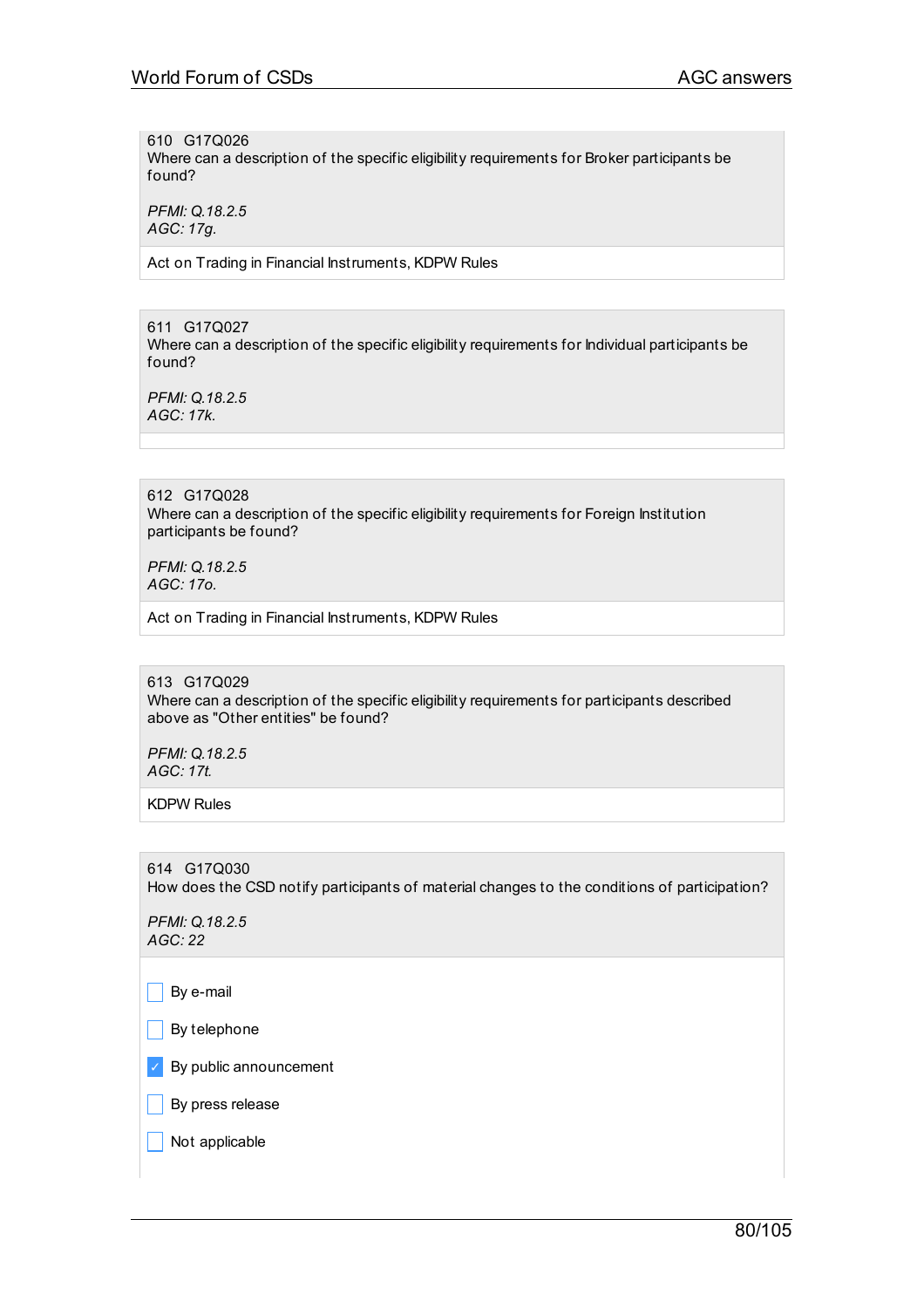✓ OTHER: see 616

615 G17Q031 Please explain:

*PFMI: Q.18.2.5 AGC: 22a.*

Electronic information system:ESDI/WEB (Electronic System for Distribution of Information)

617 G17Q033 Who enforces compliance with the CSD's conditions of participation?

*PFMI: Q.18.3.1 AGC: 23*

✓ The CSD

 $\Box$  The exchange

✓ The CSD's regulator

 $\Box$  Not applicable

 $\vert$  OTHER:

618 G17Q034 Please explain:

*PFMI: Q.18.3.1 AGC: 23a*

619 G17Q035 Does the CSD have forms of oversight management for assessing and monitoring of the following?

*PFMI: Q.18.3.1 AGC: 79*

✓ Participant eligibility requirements

✓ Participant volumes

✓ Participant financial strength

 $\Box$  Other loss or default protections the CSD maintains

 $\Box$  Collateral requirements for participants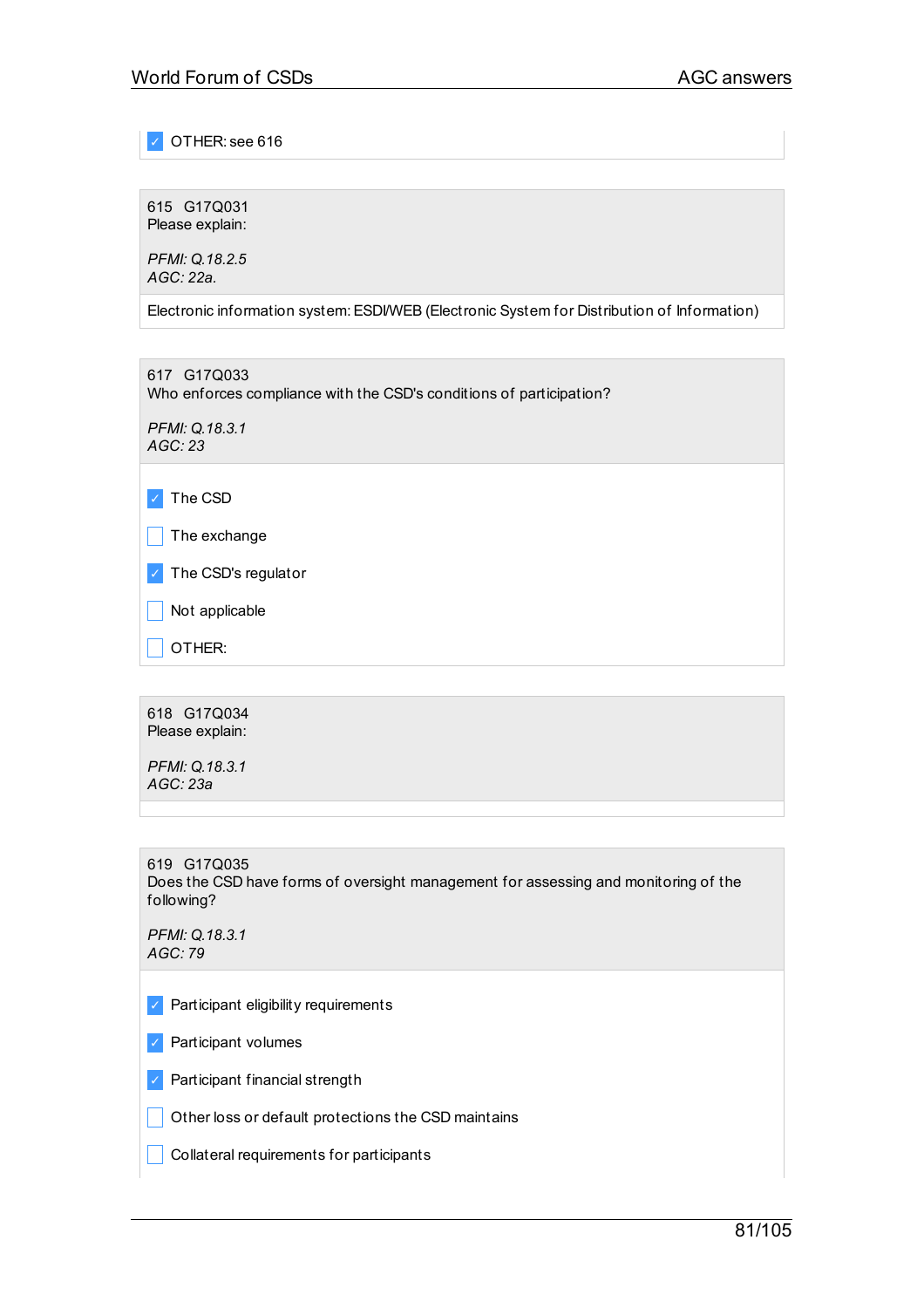Debit caps for participants

✓ Settlement controls that minimize or eliminate the risk of default by a participant

**Blocking of securities movement before receipt of payment** 

 $\Box$  Blocking payment until securities are moved

 $\Box$  Not applicable

 $\Box$  OTHER:

620 G17Q036 Please explain other loss or default protections:

*PFMI: Q.18.3.1 AGC: 79a*

621 G17Q037 Please explain the requirements:

*PFMI: Q.18.3.1 AGC: 79b*

622 G17Q038 Please explain how these debit caps work:

*PFMI: Q.18.3.1 AGC: 79c*

623 G17Q039 What type or types of settlement controls

*PFMI: Q.18.3.1 AGC: 79d.*

 $\Box$  Blocking or freezing of securities positions

**Controlling DVP settlement** 

✓ Simultaneous DVP

✓ OTHER: see 627, 628

624 G17Q040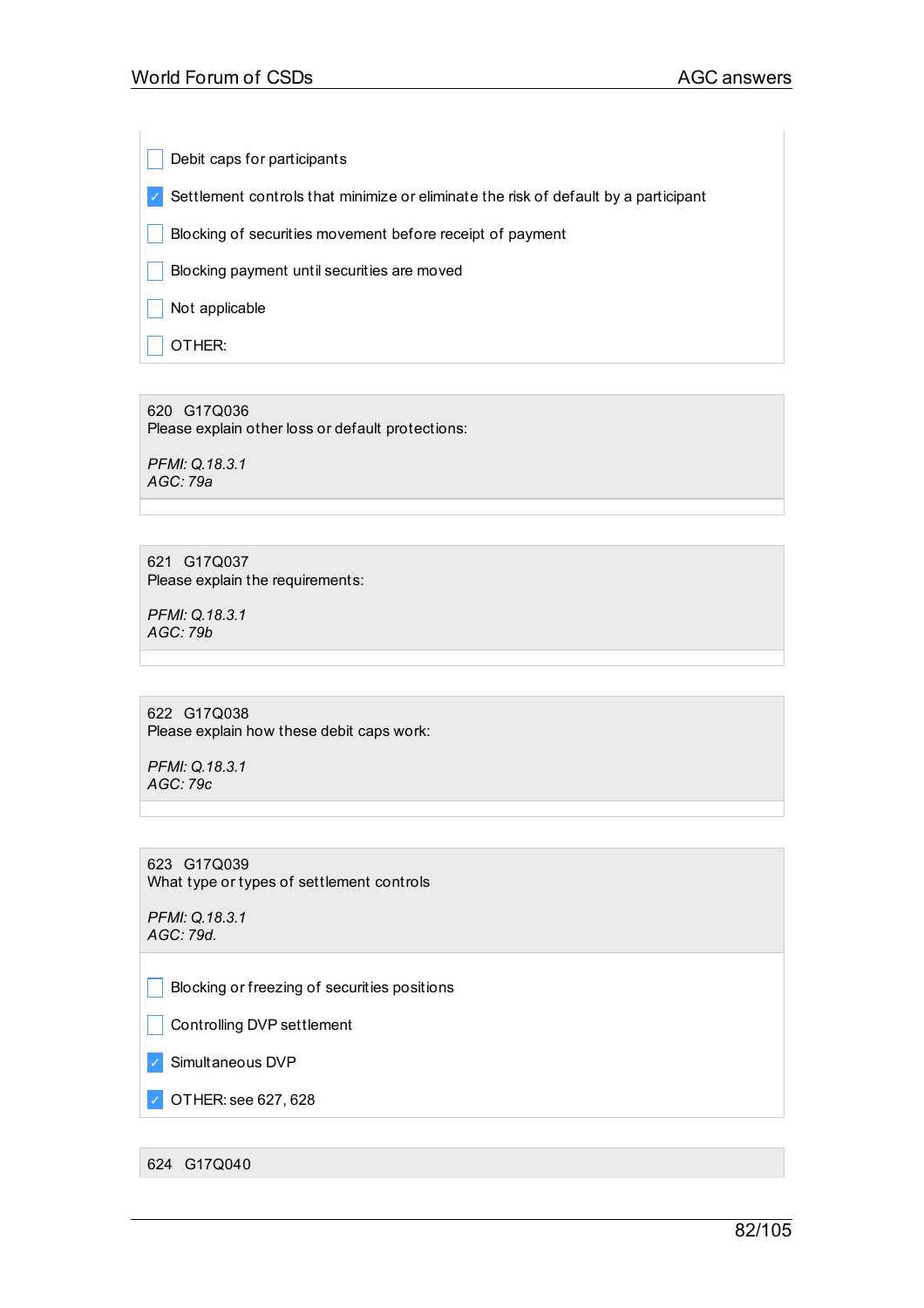Please explain:

*PFMI: Q.18.3.1 AGC: 79e.*

625 G17Q041 Please explain:

*PFMI: Q.18.3.1 AGC: 79f.*

626 G17Q042 Please explain:

*PFMI: Q.18.3.1 AGC: 79g.*

Simultaneous DVP - settlement of securities is effected after the confirmation of cash settlement in the central bank.

627 G17Q043 Please identify and explain:

*PFMI: Q.18.3.1 AGC: 79h*

Additional settlement controls:(1) automated reconciliation process between KDPW and participants: securities transfers are reconciled with direct participants immediately upon receipt of settlement confirmation from KDPW, total issue balances are checked against holdings on participants accounts at KDPW on a daily basis.Any unreconciled item must be posted on a special account and it is reported to KDPW on a daily basis.Each participant is obliged to take necessary steps to resolve the issue immediately.(2) In case of differences between KDPW and participant's records, a written explanation is required.KDPW may perform inspections at participants' premises and can impose particular obligations or sanctions on its participants.

628 G17Q044 Please explain briefly how these work:

*PFMI: Q.18.3.1 AGC: 79i*

631 G17Q047 What enforcement actions are available to the enforcement authority?

*PFMI: Q.18.3.3 AGC: 24*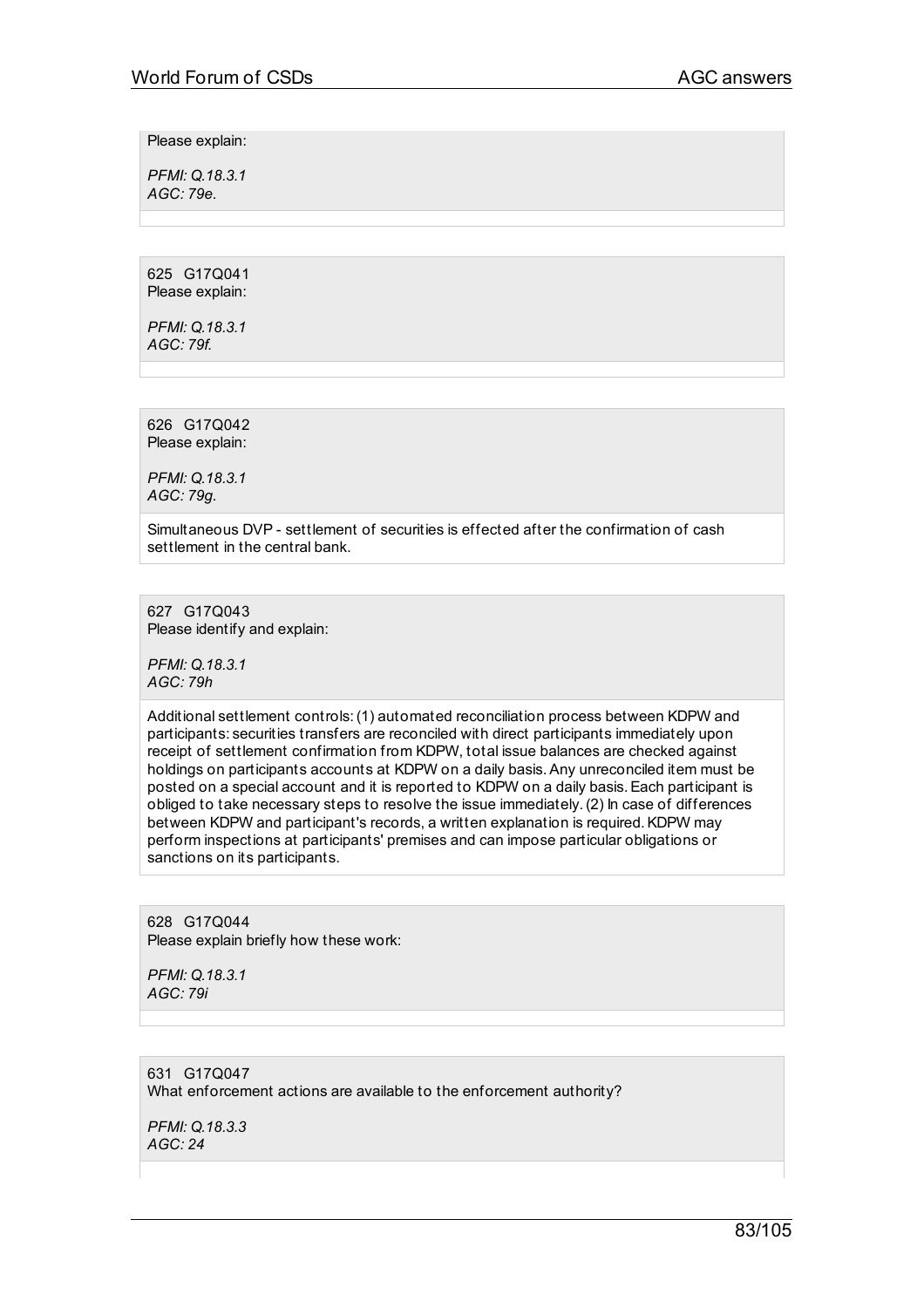✓ Fines  $\vee$  Restrictions on participation ✓ Suspension of participation ✓ Termination of participation  $\Box$  Not applicable ✓ OTHER: see 633

632 G17Q048 Please explain:

*PFMI: Q.18.3.3 AGC: 24a*

The CSD may caution a participant.

633 G17Q049 Has there been any such enforcement actions in the last three years?

*PFMI: Q.18.3.3 AGC: 25*



634 G17Q050 If yes, please explain, including information relative to any suspensions of CSD participants:

*PFMI: Q.18.3.3 AGC: 25a.*

Due to the prolonged persistence of irregularities on its securities accounts, one participant was given a reminder.

### **Tiered participation (PFMI Principle 19)**

#### **Links (PFMI Principle 20)**

```
651 G19Q004
```
Please list all depositories or settlement systems to which you have an electronic link.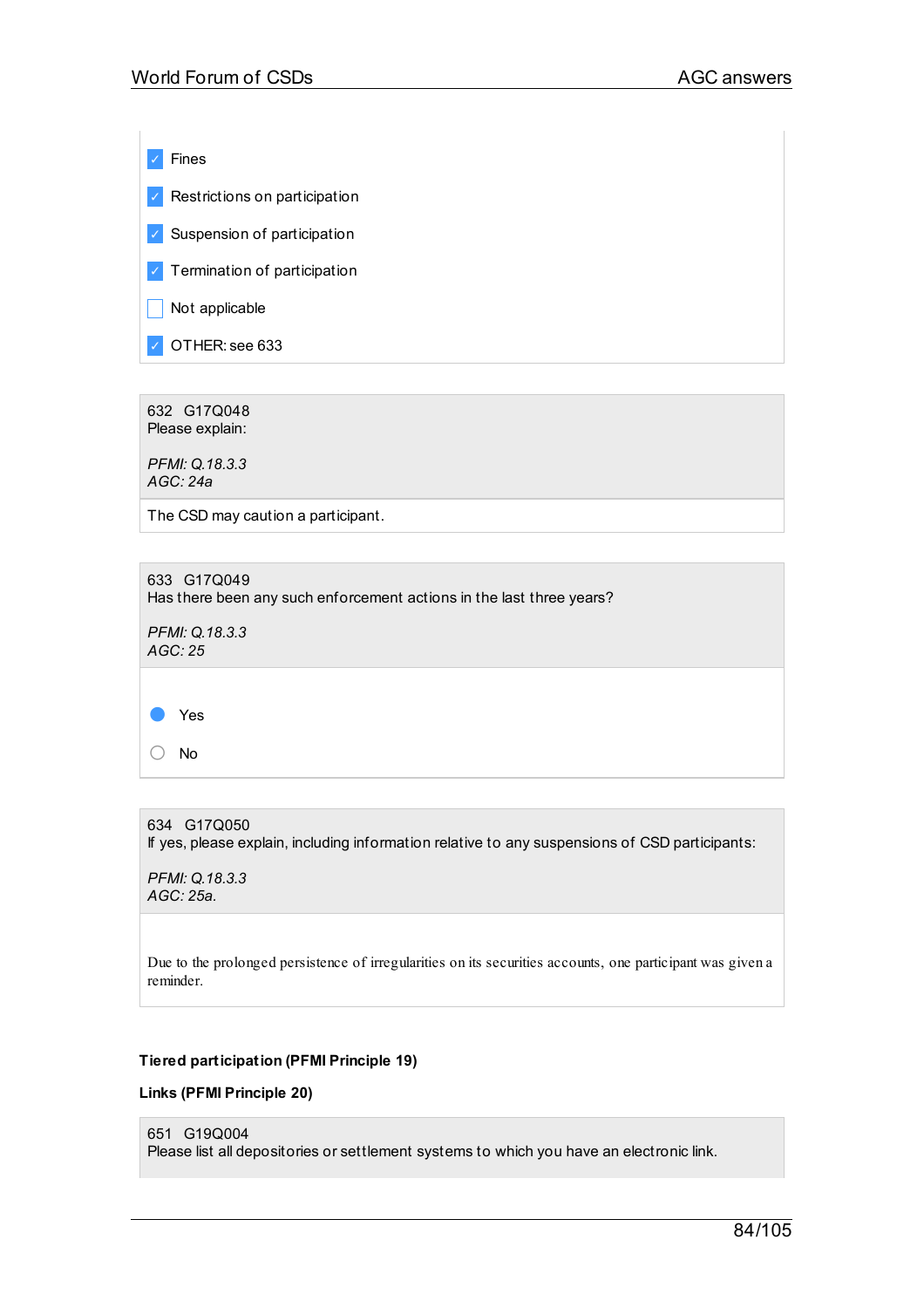*PFMI: Q.20.1.2 AGC: 38*

OeKB (Austria), KELER (Hungary), Clearstream Banking Luxembourg, Euroclear Bank, Nasdaq CSD (Estonia, Lithuania), KDD (Slovenia), CDAD (Bulgaria)

## **Efficiency and effectiveness (PFMI Principle 21)**

#### **Communication (PFMI Principle 22)**

676 G21Q003 Security Control. How do participants receive information (view actual settlement of trades, movement of securities on their accounts, etc.) and see the status of their accounts?

*PFMI: Q.22.1.1 AGC: 69*

✓ By direct electronic link

 $\vert \vert$  By receipt of physical account holding statements

 $\Box$  Not applicable

 $\overline{\phantom{a}}$  OTHER:

677 G21Q004 Please explain:

*PFMI: Q.22.1.1 AGC: 69a.*

678 G21Q005 Do participants have access to affect their holdings, including confirming and affirming trades, movement of securities on their accounts, etc.?

*PFMI: Q.22.1.1 AGC: 70*

○ Not applicable

○ No

● Yes

679 G21Q006 How is access given to participants?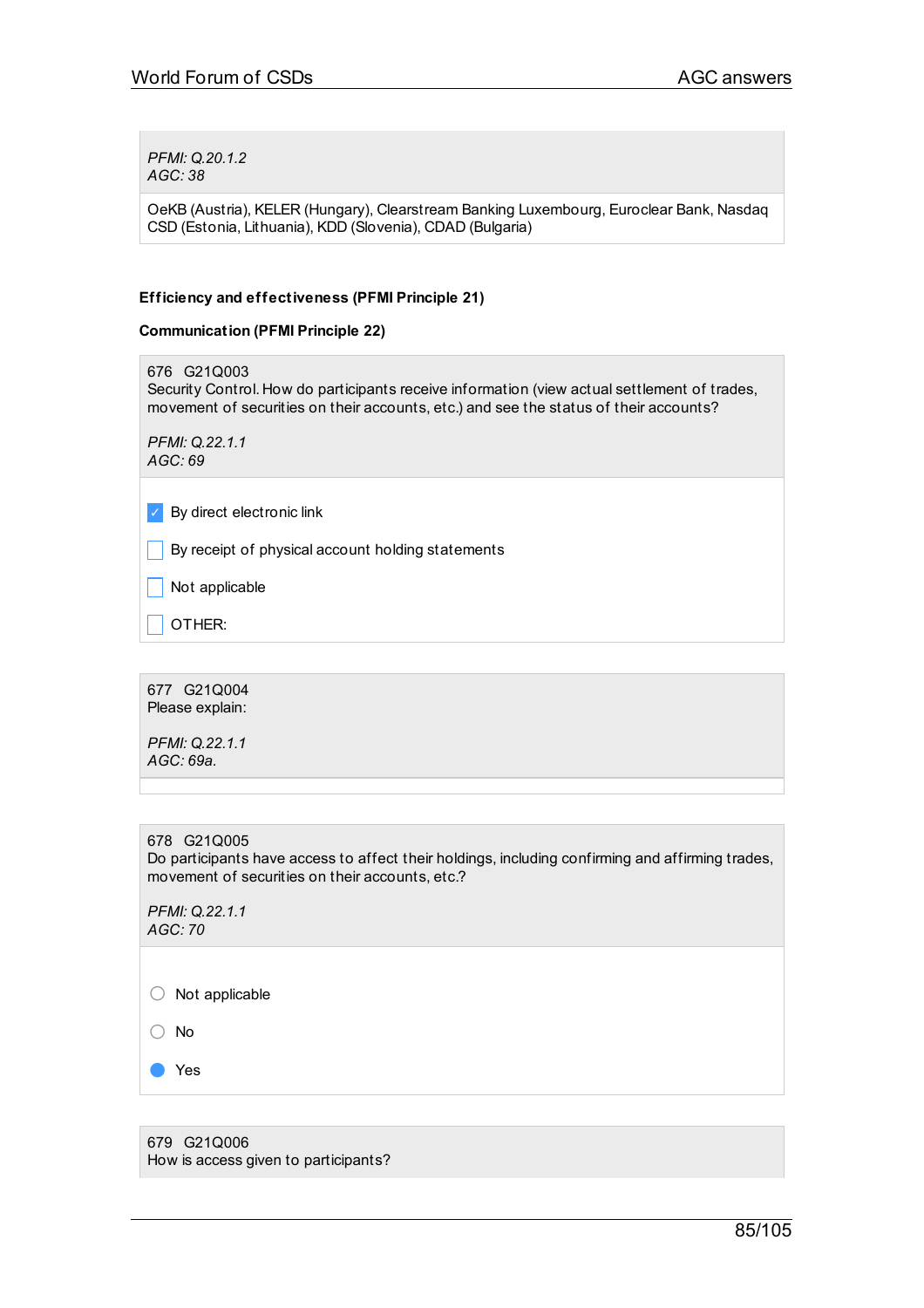$\sim$ 

| PFMI: Q.22.1.1<br>AGC: 70a.                           |
|-------------------------------------------------------|
| By direct electronic link<br>$\checkmark$             |
| OTHER:                                                |
|                                                       |
| 680 G21Q007<br>Please select type of electronic link: |
| PFMI: Q.22.1.1<br>AGC: 70b.                           |
| Dial-up modem                                         |

✓ Secured, leased, dedicated telephone line

✓ Internet

 $\Box$  Fax

681 G21Q008 Please explain:

*PFMI: Q.22.1.1 AGC: 70c.*

Participants can use the message communication system: ESDI/WEB (Electronic System of the Information Distribution) or ESDK (Electronic System of the Messages Distribution) or SWIFT.

| 682 G21Q009<br>Does the CSD communicate with other market entities such as stock exchanges, payment<br>systems, clearing houses, etc., by secured linkages? |
|-------------------------------------------------------------------------------------------------------------------------------------------------------------|
| PFMI: Q.22.1.1<br>AGC:72                                                                                                                                    |
|                                                                                                                                                             |

○ Not applicable

○ No

● Yes

683 G21Q010 Please explain: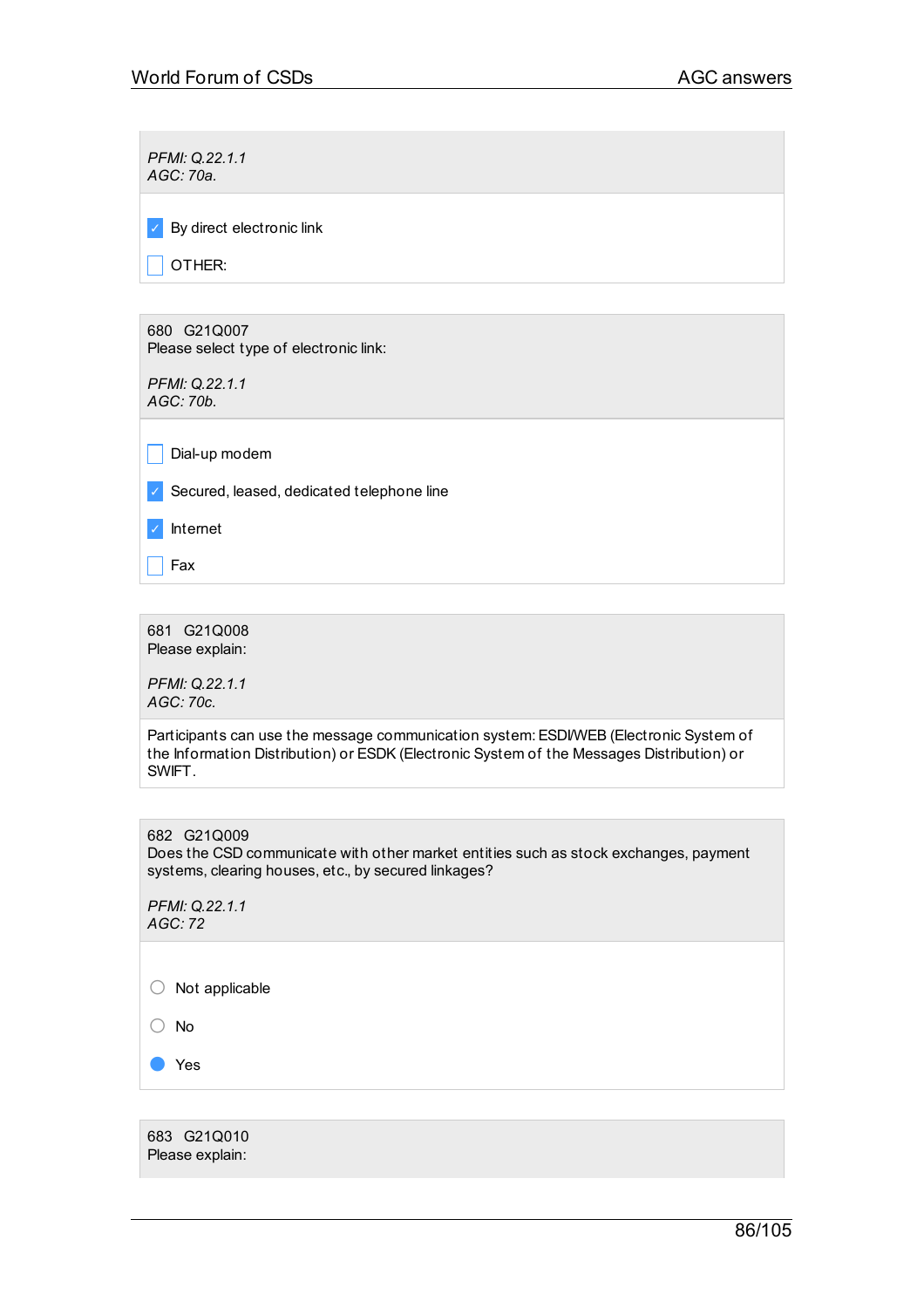*PFMI: Q.22.1.1 AGC: 72a*

Secured linkages are provided to: Warsaw Stock Exchange, National Bank of Poland, Polish Financial Supervision Authority, BondSpot S.A.

684 G21Q011 How does the CSD communicate with Stock Exchanges?

*PFMI: Q.22.1.1 AGC: 73 73a*

 $\vert \vert$  Dial-up modem

Secured, leased, dedicated telephone line

✓ Internet

 $\Box$  Fax

 $\Box$  Paper

 $\Box$  other

 $\Box$  Not applicable

 $\Box$  OTHER:

| 685 G21Q012<br>How does the CSD communicate with Payment Systems?                                                                 |
|-----------------------------------------------------------------------------------------------------------------------------------|
| PFMI: Q.22.1.1<br>AGC: 73b                                                                                                        |
|                                                                                                                                   |
| Dial-up modem                                                                                                                     |
| Secured, leased, dedicated telephone line                                                                                         |
|                                                                                                                                   |
| Internet                                                                                                                          |
| Fax                                                                                                                               |
|                                                                                                                                   |
| Paper                                                                                                                             |
| other                                                                                                                             |
| Not applicable                                                                                                                    |
| OTHER: The central bank payment system - SWIFT, the commercial bank system (for<br>currencies other than PLN and EUR) - internet. |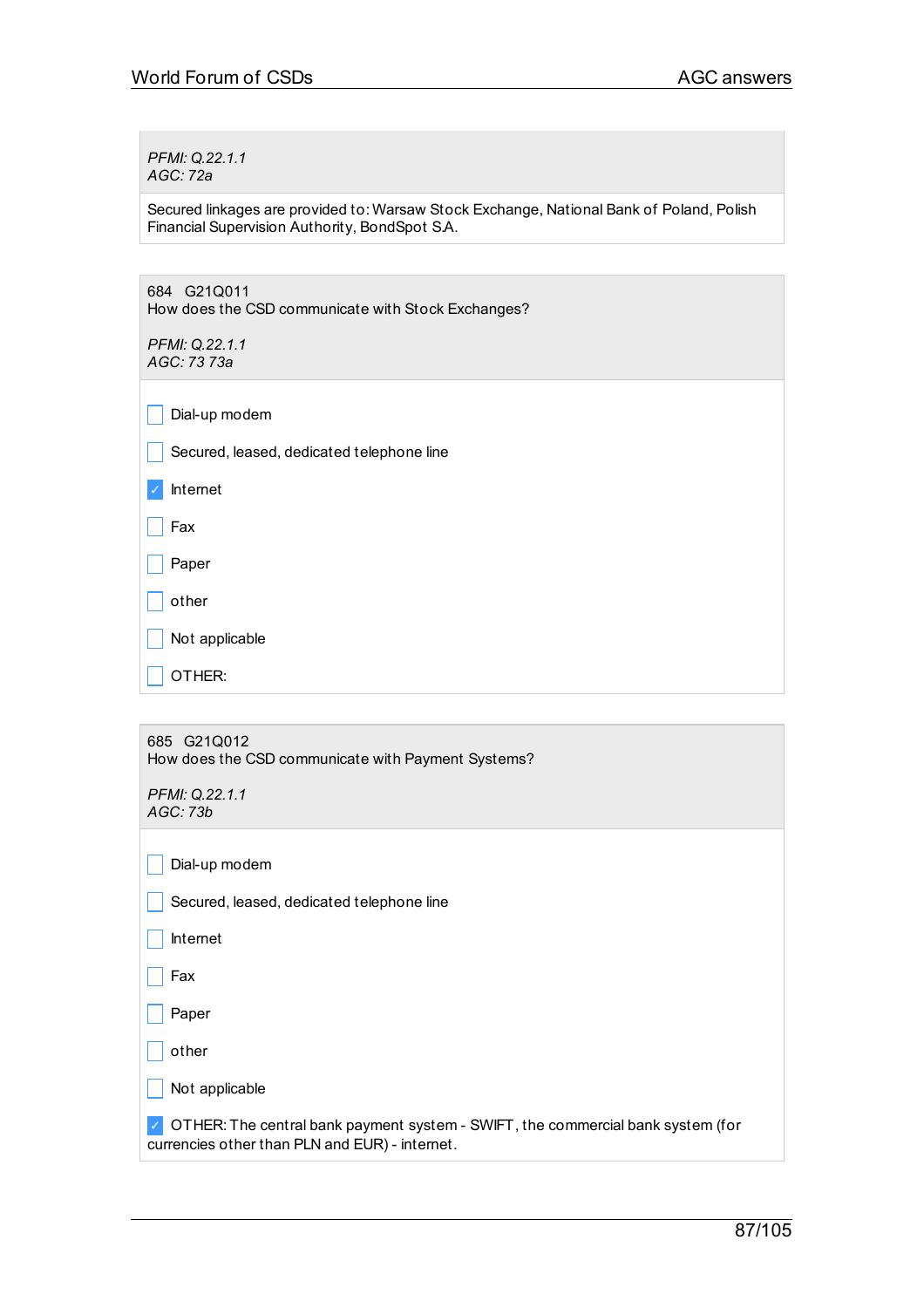686 G21Q013 How does the CSD communicate with Clearing Houses?

*PFMI: Q.22.1.1 AGC: 73c*

| Dial-up modem |  |
|---------------|--|
|---------------|--|

|  | Secured, leased, dedicated telephone line |
|--|-------------------------------------------|
|--|-------------------------------------------|

| Internet |
|----------|
|----------|

 $\Box$  Fax

 $\Box$  Paper

 $\Box$  other

 $\Box$  Not applicable

✓ OTHER: The KDPW\_CCP system is operated by KDPW.

687 G21Q014 How does the CSD communicate with Registrars?

*PFMI: Q.22.1.1 AGC: 73d*

| Dial-up modem                             |
|-------------------------------------------|
| Secured, leased, dedicated telephone line |
| Internet                                  |
| Fax                                       |
| Paper                                     |
| other                                     |
| Not applicable<br>$\checkmark$            |
| OTHER:                                    |
|                                           |

### **Transparency and disclosure (PFMI Principle 23)**

712 G22Q020 Capital.Are annual financial statements publicly disclosed?

*PFMI: Q.23.5.3*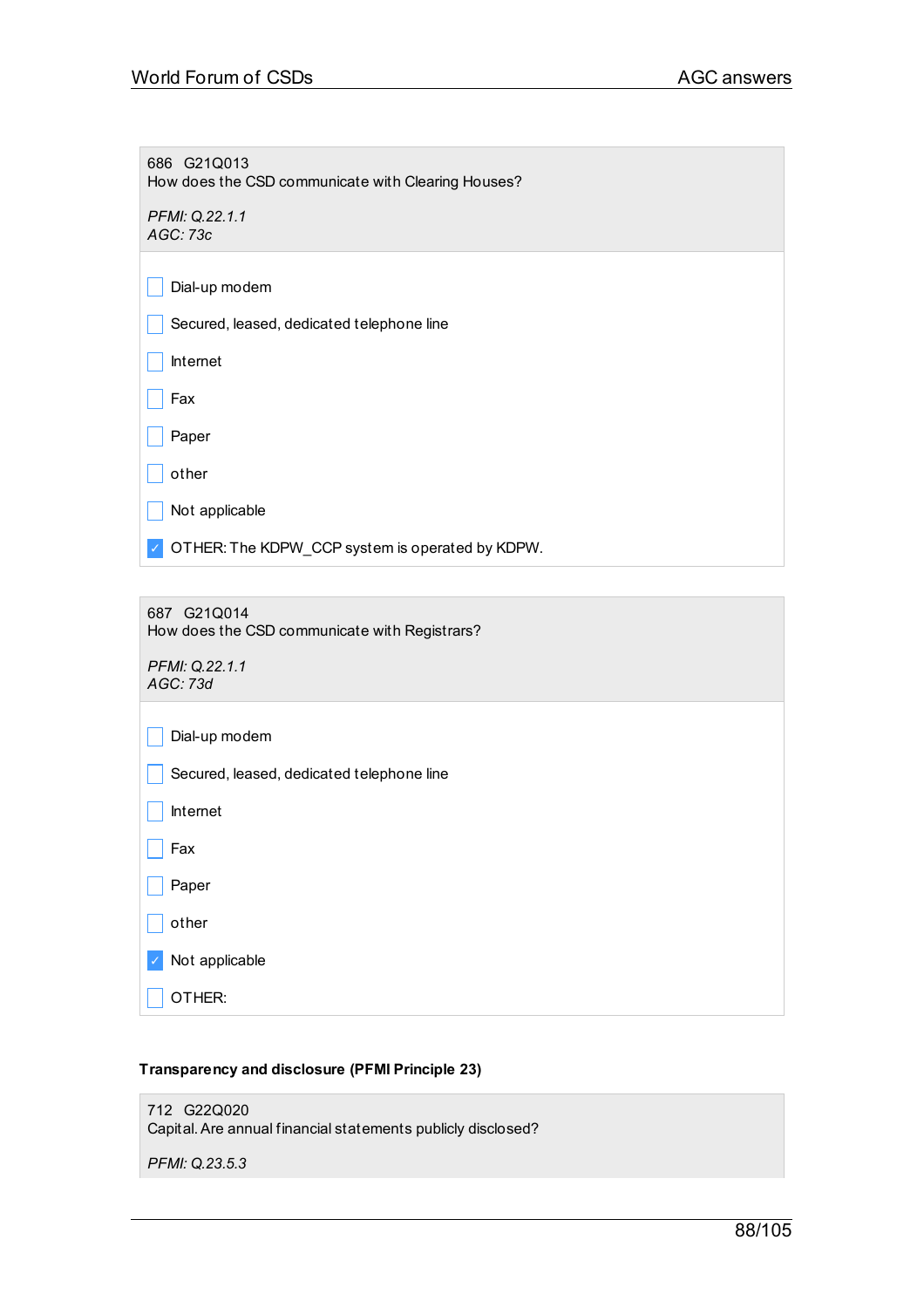| AGC: 13           |  |  |  |
|-------------------|--|--|--|
|                   |  |  |  |
| $\bigcirc$ No     |  |  |  |
| Yes<br>$\sqrt{2}$ |  |  |  |

| 713 G22Q021<br>If yes, the AGC requests a copy of the institution's annual report. Is the annual report available<br>electronically? |
|--------------------------------------------------------------------------------------------------------------------------------------|
| PFMI: Q.23.5.3<br>AGC: 13a.                                                                                                          |
|                                                                                                                                      |
| Yes                                                                                                                                  |
| No                                                                                                                                   |

714 G22Q022 filecount - If yes, please upload the document(s) here or insert web link(s) in question 13d: *PFMI: Q.23.5.3 AGC: 13b.*

```
715 G22Q023
filecount - If more than one document for 13b, please upload the additional document here:
```
*PFMI: Q.23.5.3 AGC: 13c.*

0

 $\Omega$ 

716 G22Q024 Please insert web link(s) for 13b here:

*PFMI: Q.23.5.3 AGC: 13d.*

[http://www.kdpw.pl/en/kdpw/publications/Documents/Raporty/raport2019\\_e.pdf](http://www.kdpw.pl/en/kdpw/publications/Documents/Raporty/raport2019_e.pdf)

717 G22Q025

If no, and annual report and/or financial statements are not disclosed, please state your share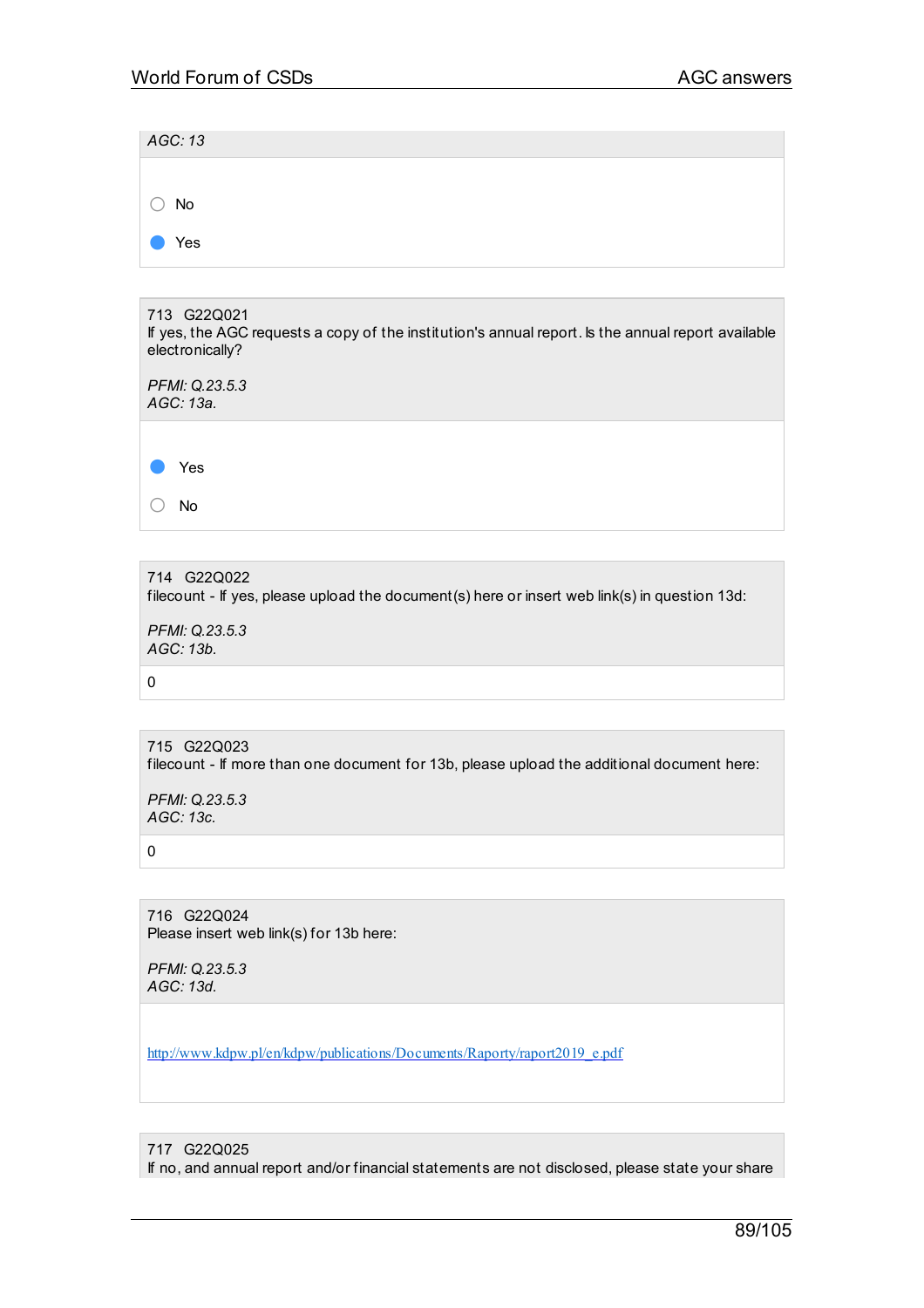capital, reserves, and retained earnings (or equivalents as determined under local accounting standards).Share Capital (then please answer 13f):

*PFMI: Q.23.5.3 AGC: 13e.*

718 G22Q026 Reserves (then please answer 13g):

*PFMI: Q.23.5.3 AGC: 13f.*

719 G22Q027 Retained Earnings:

*PFMI: Q.23.5.3 AGC: 13g.*

### 721 G22Q029

AGC members from time to time receive requests from their direct investor-clients for an informational copy of a CSD's completed questionnaire. Such requests typically lead to interactions between personnel at the CSD in question and member personnel or client personnel, or both. Those interactions take time and impose costs on both members and depositories. Do you approve of AGC members delivering a copy of your completed questionnaire to the member's direct client in response to the client's request?

*PFMI: Q.23.5.4 AGC: 100*

● Yes

○ No

722 G22Q030 Are the results of the financial audit publicly available? *PFMI: Q.23.5.4 AGC: 15f* ● Yes ○ No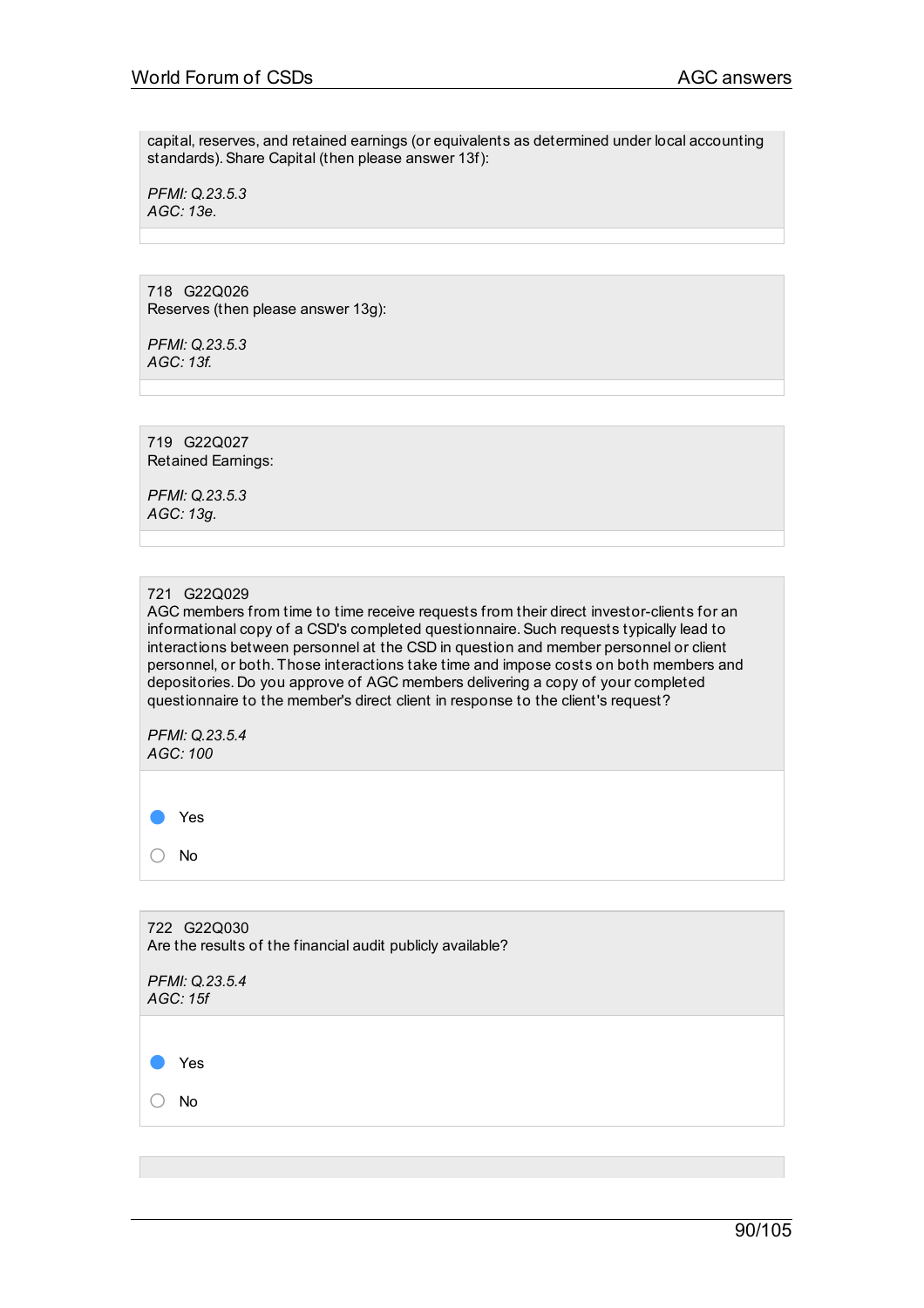| 723 G22Q031<br>Are the results of the operational audit publicly available? |
|-----------------------------------------------------------------------------|
| PFMI: Q.23.5.4<br>AGC: 16f                                                  |
|                                                                             |
| Yes                                                                         |
| No                                                                          |

#### **Compliance with SEC Rule 17f-7**

| 726 G23Q001                                                                                                                                                                                                                                                                                                                                                                                                                                                                                                                                 |
|---------------------------------------------------------------------------------------------------------------------------------------------------------------------------------------------------------------------------------------------------------------------------------------------------------------------------------------------------------------------------------------------------------------------------------------------------------------------------------------------------------------------------------------------|
| Rule 17f-7, by reference to Rule 17f-4, requires that, for a CSD to be eligible to hold securities<br>of U.S. registered investment companies (such depositories hereinafter referred to as "Eligible<br>Securities Depositories"), the CSD must be a "system for the central handling of securities<br>where all securities of any particular class or series of any issuer deposited within the system<br>are treated as fungible and may be transferred or pledged by bookkeeping entry without<br>physical delivery of the securities." |
| Are all securities of a particular class or series of any issuer that are deposited in your<br>institution treated as fungible, and can they be transferred or pledged by bookkeeping entry<br>without physical delivery of the securities?                                                                                                                                                                                                                                                                                                 |
| PFMI: n/a<br>AGC:1                                                                                                                                                                                                                                                                                                                                                                                                                                                                                                                          |
|                                                                                                                                                                                                                                                                                                                                                                                                                                                                                                                                             |
| Yes                                                                                                                                                                                                                                                                                                                                                                                                                                                                                                                                         |
| No                                                                                                                                                                                                                                                                                                                                                                                                                                                                                                                                          |
|                                                                                                                                                                                                                                                                                                                                                                                                                                                                                                                                             |
| 727 G23Q002<br>Please explain                                                                                                                                                                                                                                                                                                                                                                                                                                                                                                               |

*PFMI: n/a AGC: 1a*

728 G23Q003

Rule 17f-7 also requires that an Eligible Securities CSD "acts as or operates a system for the central handling of securities or equivalent book-entries in the country where it is incorporated," or "acts as or operates a transnational system for the central handling of securities or equivalent book-entries." Does your institution: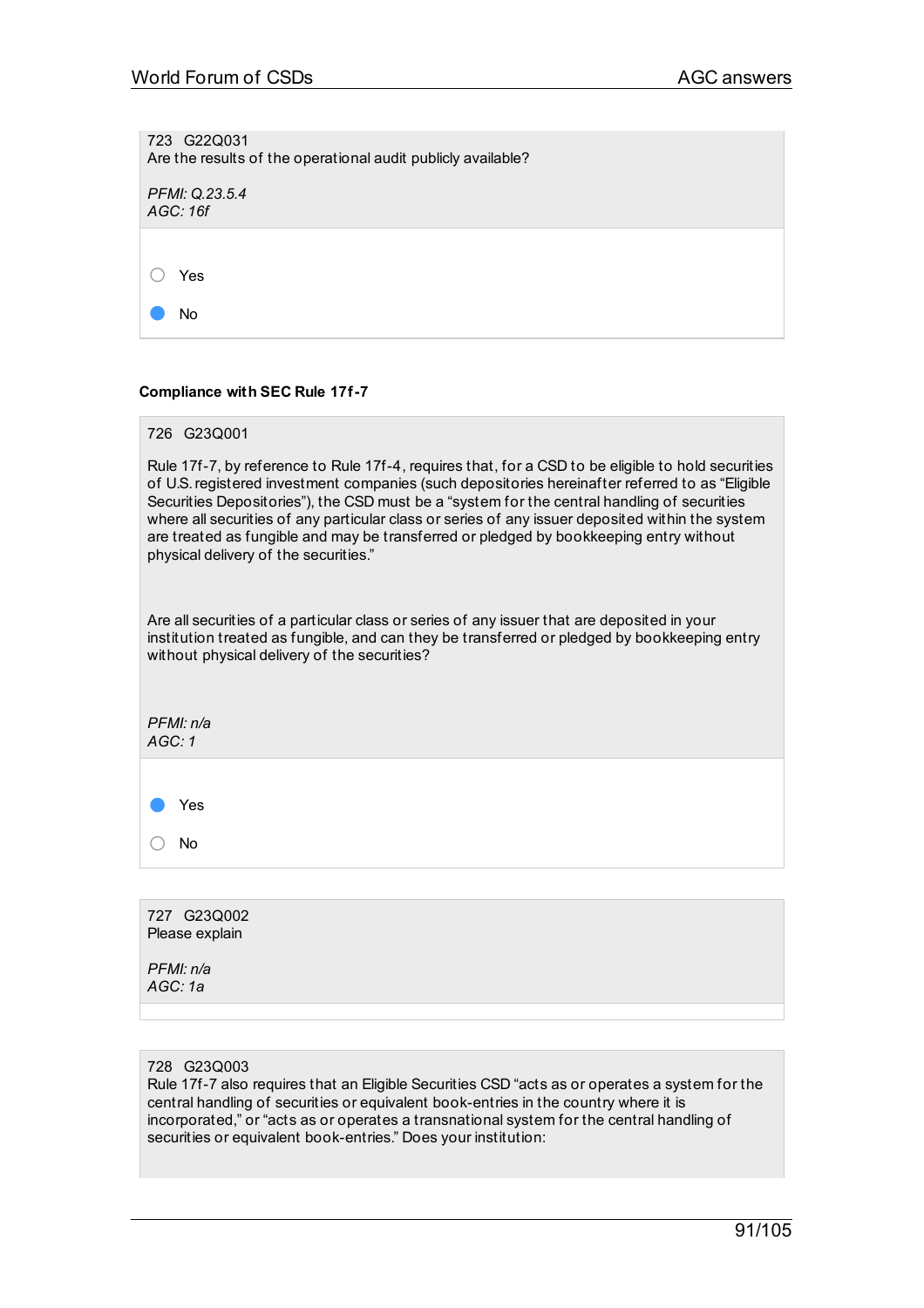*PFMI: n/a AGC: 2*

 $\vee$  Act as or operate a system for the central handling of securities or equivalent bookentries in the country where it is incorporated?

\_ Act as or operate a transnational system for the central handling of securities or equivalent book-entries?

Act in another capacity with respect to the handling of securities or equivalent bookentries?

 $\Box$  Not applicable

\_ OTHER:

729 G23Q004 Please explain:

*PFMI: n/a AGC: 2a.*

### 730 G23Q005

Please specify the types of securities for which you act as or operate a system for the central handling of

securities or equivalent book-entries:

*PFMI: n/a AGC: 2b.*

publicly traded equities: domestic and foreign shares, allotment certificates, investment certificates, rights to shares, subscription rights, option warrants, exchange trade funds (ETFs); publicly traded debt instruments: T-bonds, international financial institution bonds, central bank bonds, municipal bonds, domestic and foreign corporate bonds, convertible bonds, bonds with priorities rights, mortgage bonds, structured certificates, certificates of deposit; non-public bonds, mortgage bonds and investment certificates .

#### 731 G23Q006

Rule 17f-7 requires that an Eligible Securities Depository regulated by a foreign financial regulatory authority as defined under section 2(a)(50) of the Act , with section 2(a)(50) establishing that z 'foreign financial regulatory authority' means any (A) foreign securities authority, (B) other governmental body or foreign equivalent of a self-regulatory organization empowered by a foreign government to administer or enforce its laws relating to the regulation of fiduciaries, trusts, commercial lending, insurance, trading in contracts of sale of a commodity for future delivery, or other instruments traded on or subject to the rules of a contract market, board of trade or foreign equivalent, or other financial activities, or (C) membership organization a function of which is to regulate the participation of its members in activities listed above." Who regulates the activities of the CSD?

*PFMI: n/a AGC: 8*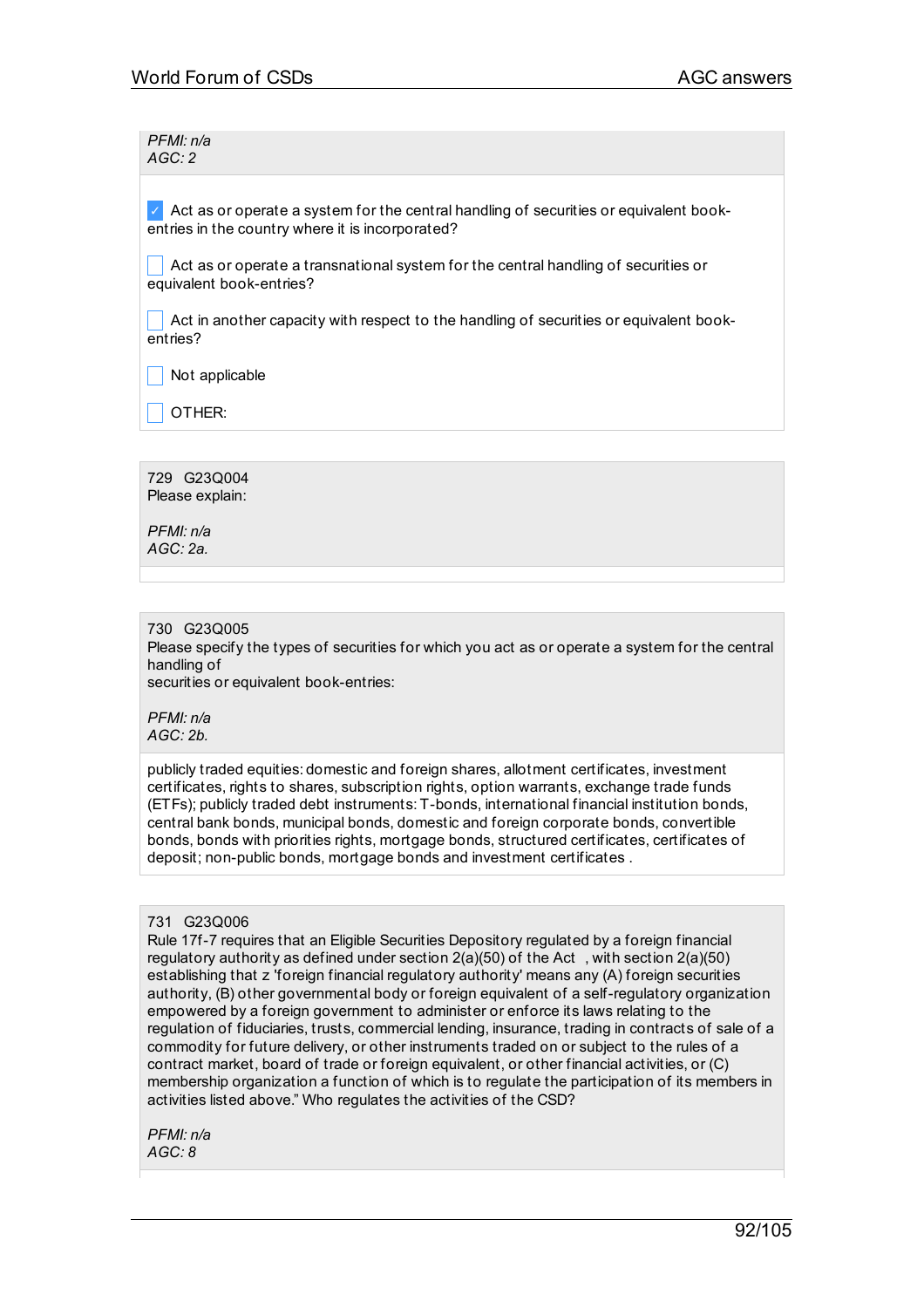✓ A governmental body or regulatory organization empowered to administer or enforce laws related to securities matters.

 $\vee$  A governmental body or self-regulatory organization empowered to administer or enforce laws related to other financial activities.

 $\vee$  A membership organization which regulates the participation of its members in securities matters or other financial activities.

 $\Box$  OTHER:

732 G23Q007 Please explain:

*PFMI: n/a AGC: 8a.*

## 733 G23Q008

Please provide the name of regulatory authority(ies) identified in question 8:

*PFMI: n/a AGC: 9*

The Polish Financial Supervision Authority (PFSA) - regulates KDPW as a CSD and ARM; European Securities and Markets Authority (ESMA) – regulates KDPW in its Trade Repository function, Regulatory Oversight Committee (ROC) – regulates KDPW\_LEI service.

#### 734 G23Q009

Rule 17f-7 requires that an Eligible Securities Depository is subject to periodic examination by regulatory authorities or independent accountants. Is the CSD subject to periodic examination by:

*PFMI: n/a AGC: 10*

✓ Regulatory authorities?

| Independent accountants? |
|--------------------------|
|--------------------------|

 $\Box$  OTHER:

735 G23Q010 Please explain:

*PFMI: n/a AGC: 10a*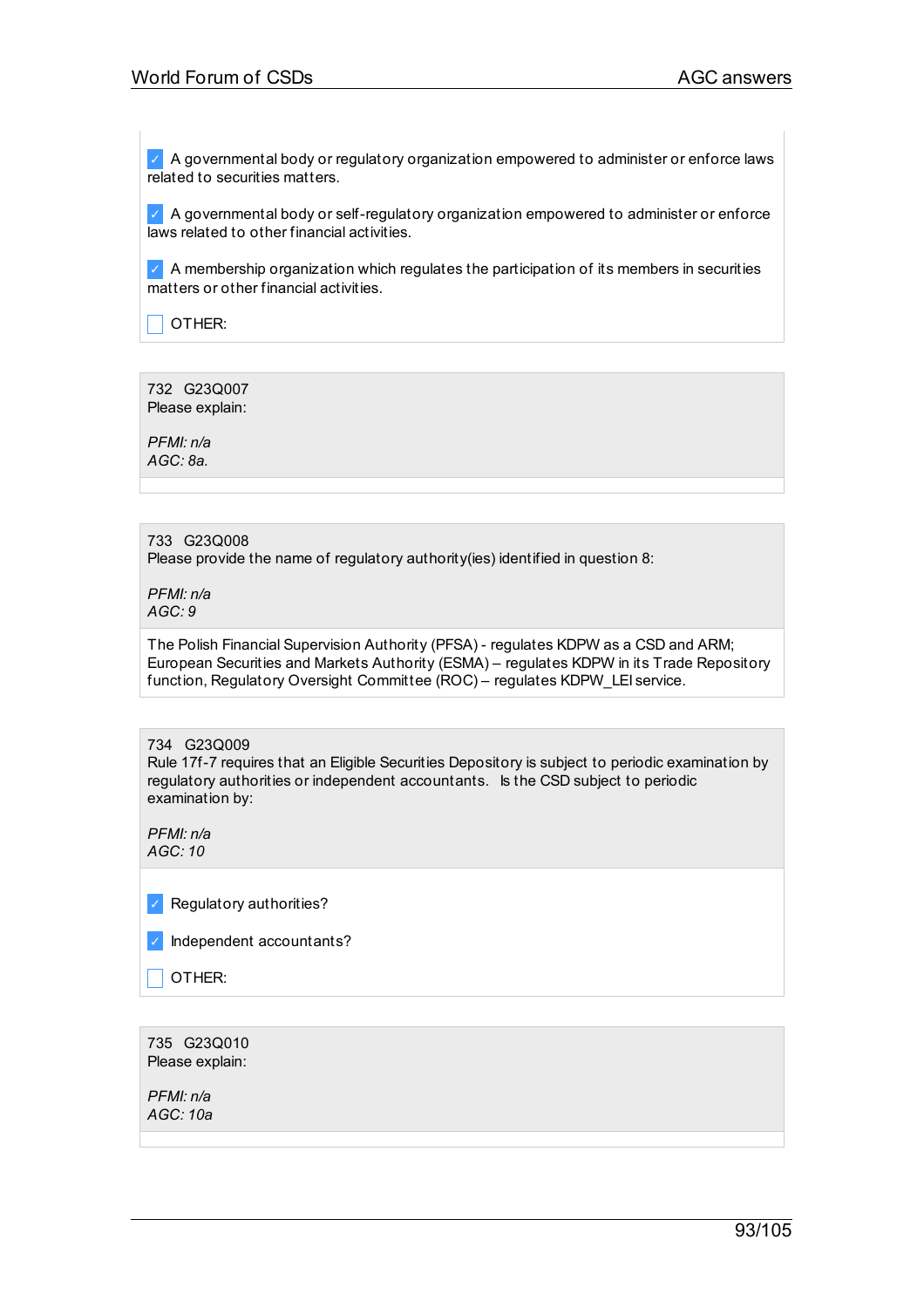736 G23Q011

Name of Authority #1 (please answer 11a):

*PFMI: n/a AGC: 11*

Polish Financial Supervision Authority (PFSA)

737 G23Q012

What enforcement actions are available to regulatory authority #1 for breach of applicable statute or regulatory requirements?

*PFMI: n/a AGC: 11a.*

✓ Fines

✓ Restrictions on CSD activities.

Suspension of CSD activities.

✓ Termination of CSD activities.

OTHER: see 739

738 G23Q013 Please explain:

*PFMI: n/a AGC: 11b.*

An authorized representative of PFSA has the right to review KDPW`s books, documents and other carriers of information; to participate in the meetings of the Supervisory board and in the general meetings of shareholders of KDPW. Upon a written request of PFSA, the KDPW Management board shall be obliged to convene an extraordinary general meeting of shareholders or to put any matters specified by PFSA on the agenda of the general meetings. In case the Management Board refuses the request, PFSA may appeal to a court to convene an extraordinary general meeting. PFSA may order the supervisory board to adopt a resolution concerning a particular matter.PFSA may appeal to a court against any resolution of the general meeting of shareholders or supervisory board, within 30 days of the date of receiving notice of the resolution, if it violates the provisions of law, the provisions of the Statute of KDPW, the rules or principles of safety of trading, or if the resolution has been adopted contrary to the provisions of law, provisions of the Statute or the Rules of KDPW. According to CSDR Art. 22 The competent authority shall, at least on an annual basis, review the arrangements, strategies, processes and mechanisms implemented by a CSD with respect to compliance with this Regulation and evaluate the risks to which the CSD is, or might be, exposed or which it creates for the smooth functioning of securities markets; require the CSD to submit to the competent authority an adequate recovery plan to ensure continuity of its critical operations; ensure that an adequate resolution plan is established and maintained for each CSD so as to ensure continuity of at least its core functions, having regard to the size, systemic importance, nature, scale and complexity of the activities of the CSD concerned and any relevant resolution plan established in accordance with Directive 2014/59/EU; establish the frequency and depth of the review and evaluation referred to in paragraph 1 having regard to the size, systemic importance, nature, scale and complexity of the activities of the CSD concerned and subject the CSD to on-line inspections. The review and evaluation shall be updated at least on an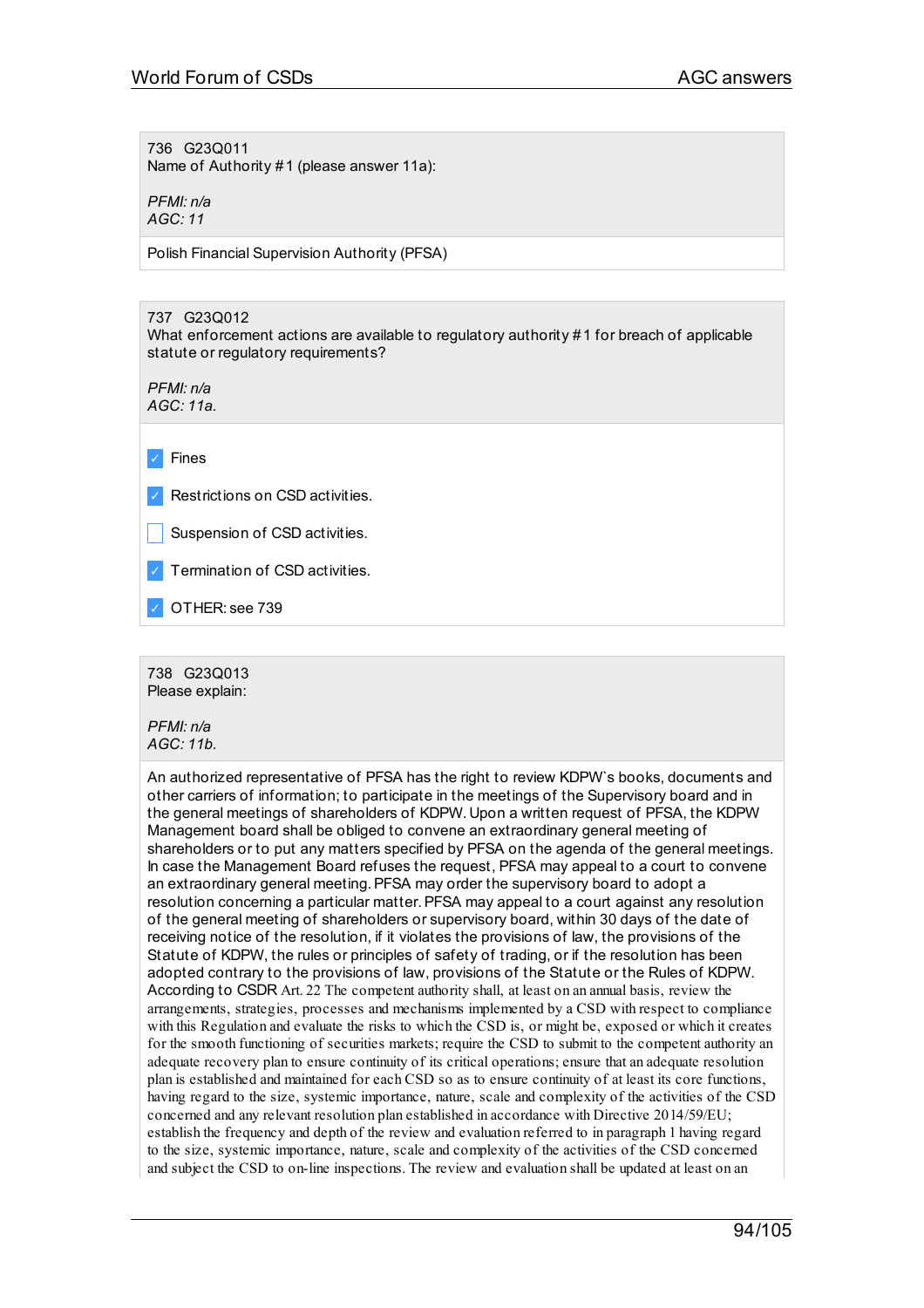annual basis.

739 G23Q013A Name of Authority #2:

European Securities and Markets Authority (ESMA) in the scope of the trade repository service offered by KDPW (KDPW\_TR). TR is supervised by ESMA in order to ensure that it complies on an on-going basis with EMIR and SFTR requirements, thereby enabling regulators access to data and details of derivative contracts and securities financing transations in order for them to fulfil their respective missions. LEI Regulatory Oversight Committee (ROC), the regulatory supervisory body of the global LEI system in the scope of the LEI numbering agency service offered by KDPW (KDPW\_LEI). In 2016 KDPW received the accreditation of the Global Legal Entity Identifier Foundation (GLEIF) and from January 2017 KDPW began issuing Legal Entity Identifiers (LEI) of counterparties to transactions concluded on the financial markets.

740 G23Q014 What enforcement actions are available to regulatory authority #2 for breach of applicable statute or regulatory requirements?

*PFMI: n/a AGC: 11c.*

✓ Fines Restrictions on CSD activities. Suspension of CSD activities. Termination of CSD activities. ✓ OTHER: Restriction, suspension or termination of some specific services performed by KDPW (TR, LEI).

741 G23Q015 Please explain:

*PFMI: n/a AGC: 11d.*

ESMA has the power to impose the following supervisory measures: require the trade repository to bring the infringement to an end, issue public notices, impose fines or periodic penalty payments upon trade repositories and persons involved in trade repositories and as a last resort, withdraw the registration of the trade repository. Procedural rules for taking supervisory measures and imposing fines on trade repositories are described in article 64-73 of EMIR (Regulation No 648/2012 of 4 July 2012 on OTC Derivatives, central counterparties and trade repositories). The LEI ROC's specific possible enforcement actions:- Requiring audits of the system (including appointment of external auditors) for financial controls, business practices, data quality standards or other matters necessary to ensure the public interest.- Approval of policies for the recognition and termination of local registration agencies and LOUs.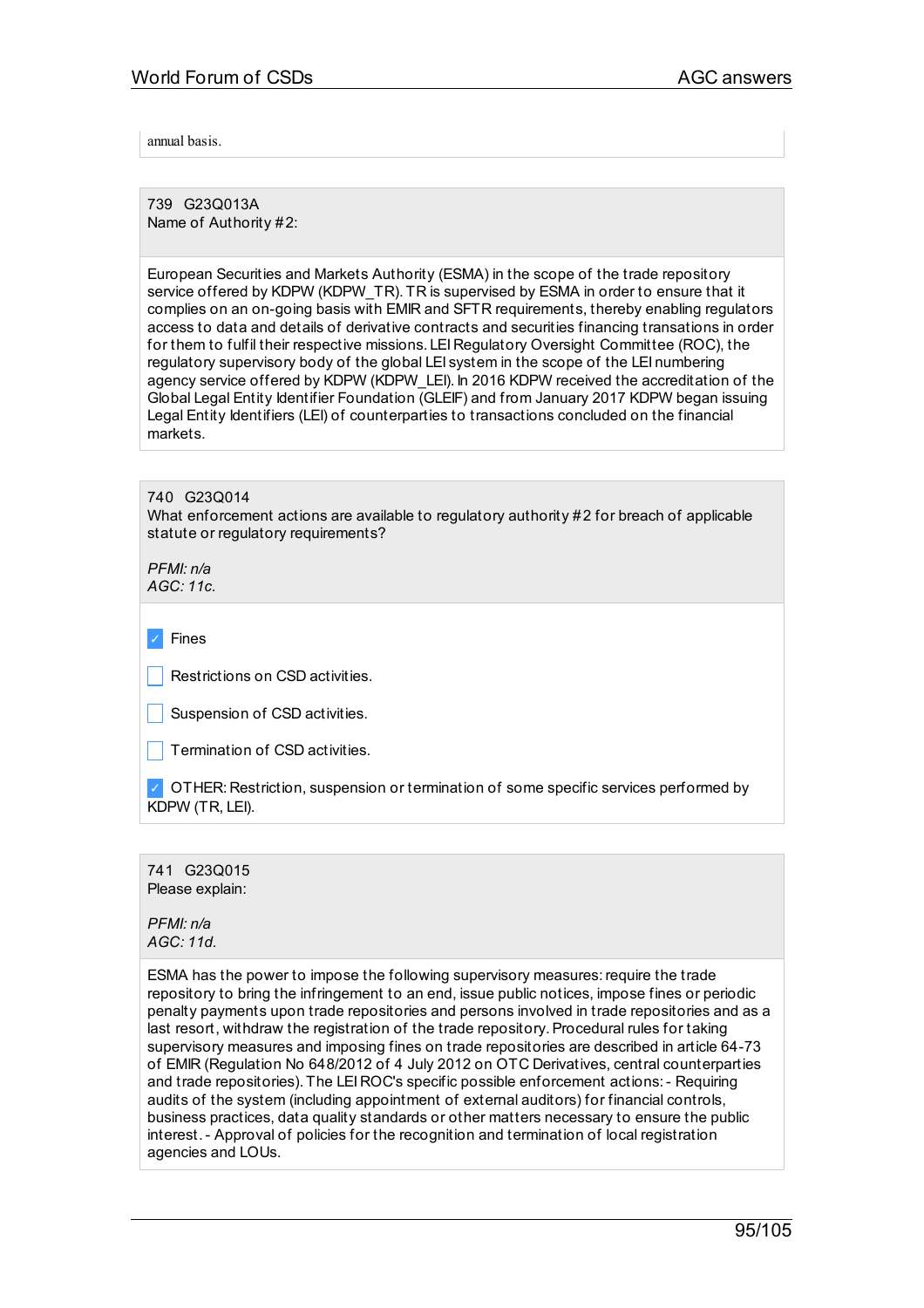| 742 G23Q016<br>Has there been any use of such enforcement actions in the last three years?                                                                                                                                                                                           |
|--------------------------------------------------------------------------------------------------------------------------------------------------------------------------------------------------------------------------------------------------------------------------------------|
| PFMI: n/a<br>AGC: 12                                                                                                                                                                                                                                                                 |
| Yes                                                                                                                                                                                                                                                                                  |
| No                                                                                                                                                                                                                                                                                   |
| OTHER:                                                                                                                                                                                                                                                                               |
|                                                                                                                                                                                                                                                                                      |
| 743 G23Q017<br>If yes, please explain:                                                                                                                                                                                                                                               |
| PFMI: n/a<br>AGC: 12a.                                                                                                                                                                                                                                                               |
|                                                                                                                                                                                                                                                                                      |
| 744 G23Q018<br>Has the regulatory body with oversight responsibility for the CSD issued public notice that the<br>CSD is not in current compliance with any capital, solvency, insurance or similar financial<br>strength requirements imposed by such regulatory body?<br>PFMI: n/a |
| AGC: 90                                                                                                                                                                                                                                                                              |
| Not applicable<br><b>No</b>                                                                                                                                                                                                                                                          |
| Yes                                                                                                                                                                                                                                                                                  |
|                                                                                                                                                                                                                                                                                      |
| 745 G23Q019<br>Please describe:                                                                                                                                                                                                                                                      |
| PFMI: n/a<br>AGC: 90a.                                                                                                                                                                                                                                                               |

746 G23Q020 In the case of such a notice having been issued, has such notice been withdrawn, or, has the remedy of such noncompliance been publicly announced by the CSD?

*PFMI: n/a AGC: 90b.*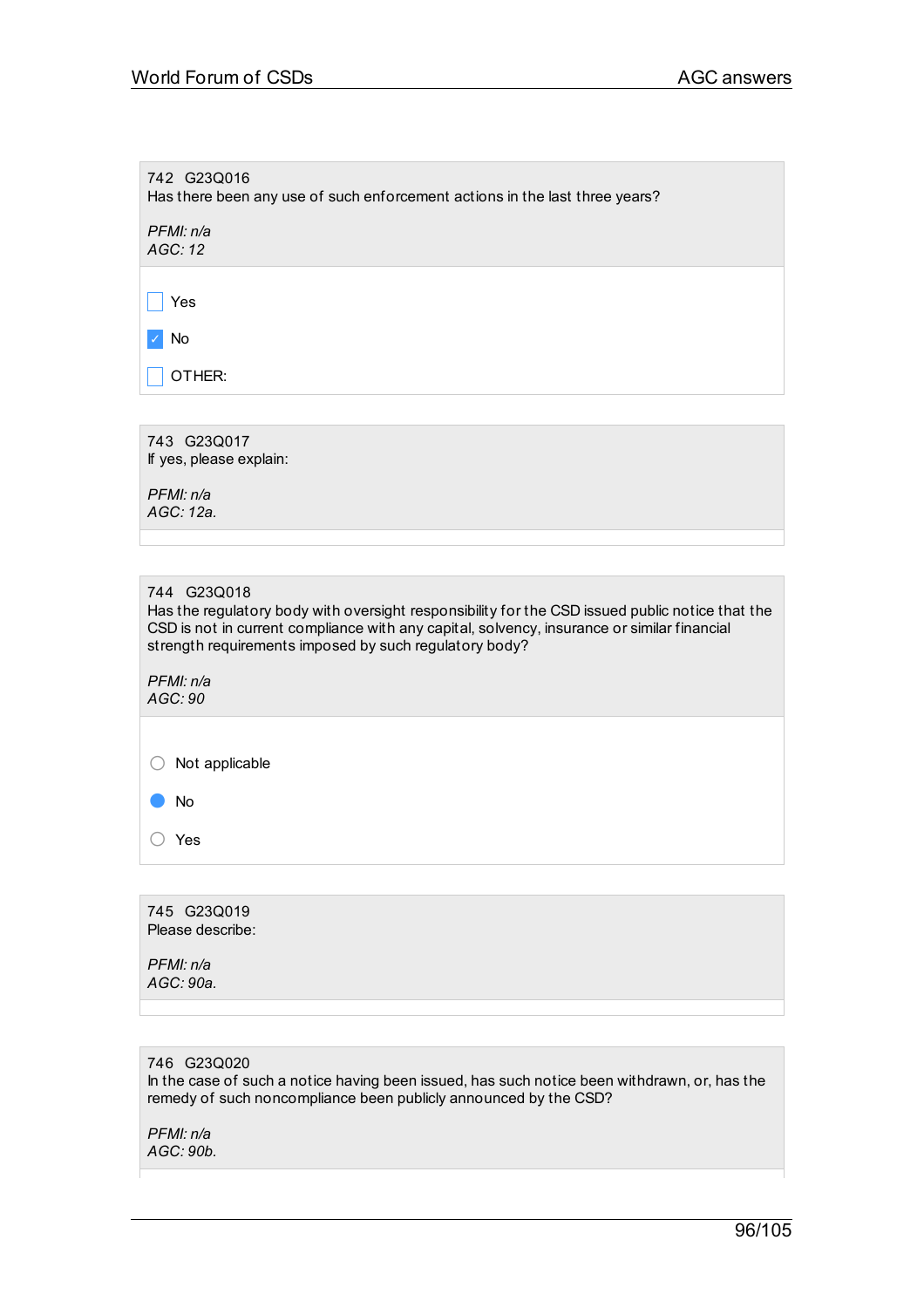○ No

○ Yes

747 G23Q021 If yes, please describe:

*PFMI: n/a AGC: 90c.*

748 G23Q022 If no, why not?

*PFMI: n/a AGC: 90d.*

### 749 G23Q023

Rule 17f-7 requires that an Eligible Securities Depository holds assets for the custodian that participates in the system on behalf of the Fund under safekeeping conditions no less favorable that the conditions that apply to other participants. Please confirm that assets of foreign investors held by custodians as participants in the CSD are held under safekeeping conditions no less favorable than the conditions that apply to other participants.

*PFMI: n/a AGC: 21*

● Yes

○ No

 $\bigcirc$  Not applicable

750 G23Q024 If no, other or not applicable, please explain:

#### *PFMI: n/a AGC: 21a.*

#### 751 G23Q025

Please confirm the basis for the arrangements you have in place to ensure that the assets you hold for custodians receive the same level of safekeeping protection as the assets held for other categories of participants.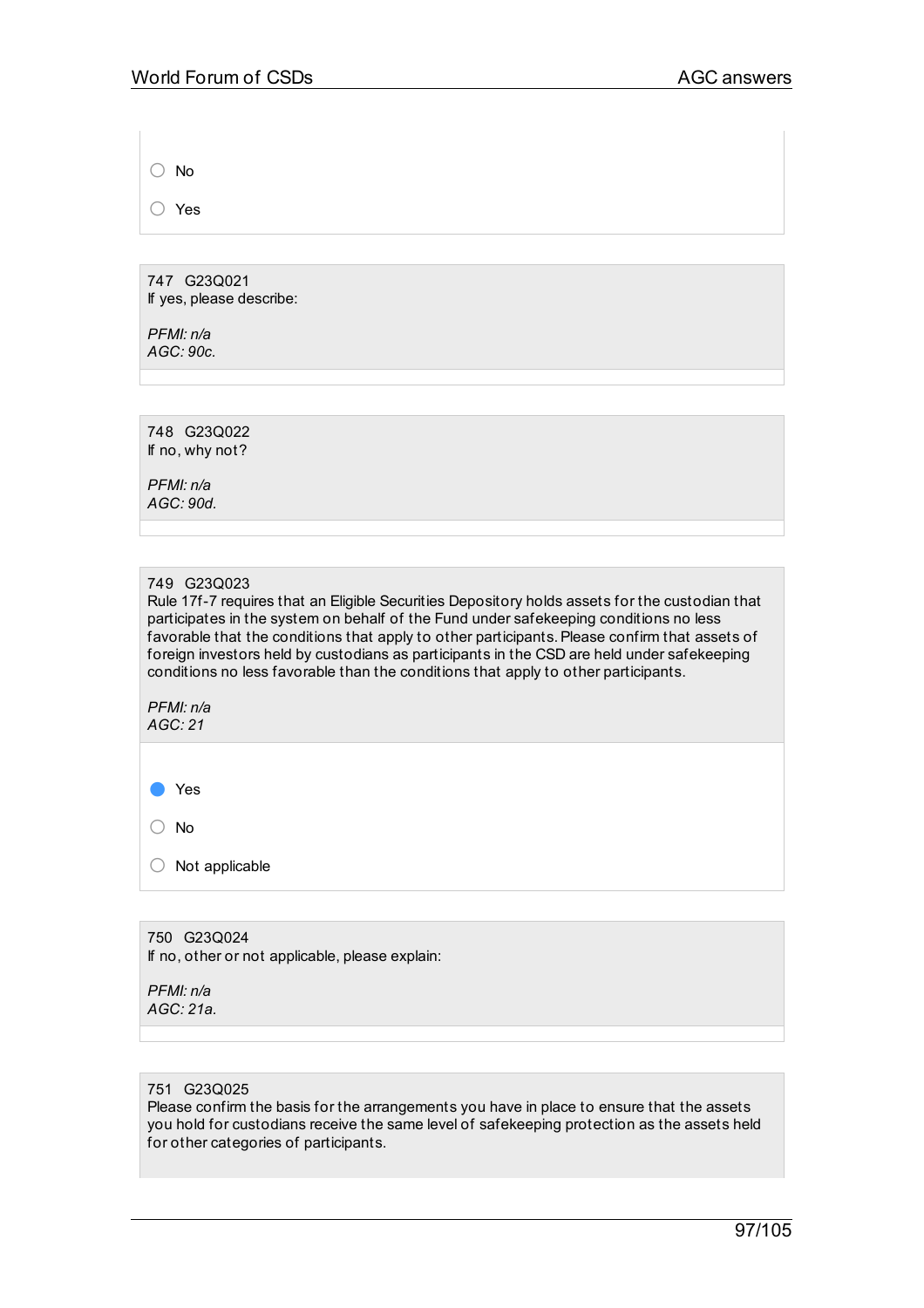*PFMI: n/a AGC: 21b, 21c.*

✓ Relevant Law and Regulation

Standard participation contract

✓ Established terms and conditions of participation

✓ By-laws of the CSD

✓ Rules of the CSD

\_ OTHER:

### 752 G23Q027

For each item in Question 21b that you checked, please briefly supply references or citations to the law(s), regulation(s), or CSD rule(s), participation condition(s), or participant contract provision (s), as applicable.

*PFMI: n/a AGC: 21d*

Relevant Law and Regulation: There are equal conditions for holding foreign investor assets by custodians in the depository system. The Act of 29th July 2005 on Trading in Financial Instruments defines the system for registration of dematerialised securities comprising securities accounts, depository accounts and omnibus accounts kept by entities authorised to do so under this Act and maintained by KDPW (article 3, point 21).KDPW is in charge of registering securities on: 1) depository accounts; 2) securities accounts; 3) omnibus accounts. Balances on accounts managed by participants should correspond with the balances on the relevant depository accounts manager by KDPW (article 57). Omnibus accounts are dedicated only for foreign entities (article 8a). However, depository and omnibus accounts operate on the same principles, i.e. they are co-mingling securities belonging to clients of KDPW participants. In this way, the assets of foreign investors are not differentiated from those of other types of investors, but treated equally.Established terms and conditions of participation:Participants managing securities accounts and omnibus accounts in their systems are obliged to conform to the rules of managing the securities register (article 20, 24, 33, 33a of the KDPW Rules). The rules are similar for custodians and other participants who hold foreign or domestic investor assets. Rules of the depository: The accounting scheme for recording and transfer of securities is determined by the KDPW rules (article 34-36 of the KDPW Rules) and there is no discriminatory treatment of foreign investor assets. The registration is carried out as expressions of quantity, according to the following principles: double-entry bookkeeping, separate registration of securities, classification by types of participant status (separation of the clients' assets from participants' securities), simultaneous registration (registration on accounts managed by a participant should reflect the balances on accounts managed in KDPW), completeness, integrity and transparency. The best accounting practices are applied and end-to-end audit trails are kept.

## 753 G23Q028

Rule 17f-7 requires that an Eligible Securities Depository provides periodic reports to its participants with respect to its safekeeping of assets, including notices of transfers to or from any participant's account. Does the CSD make available periodic safekeeping reports to participants, including notices of transfers to or from the participant's account?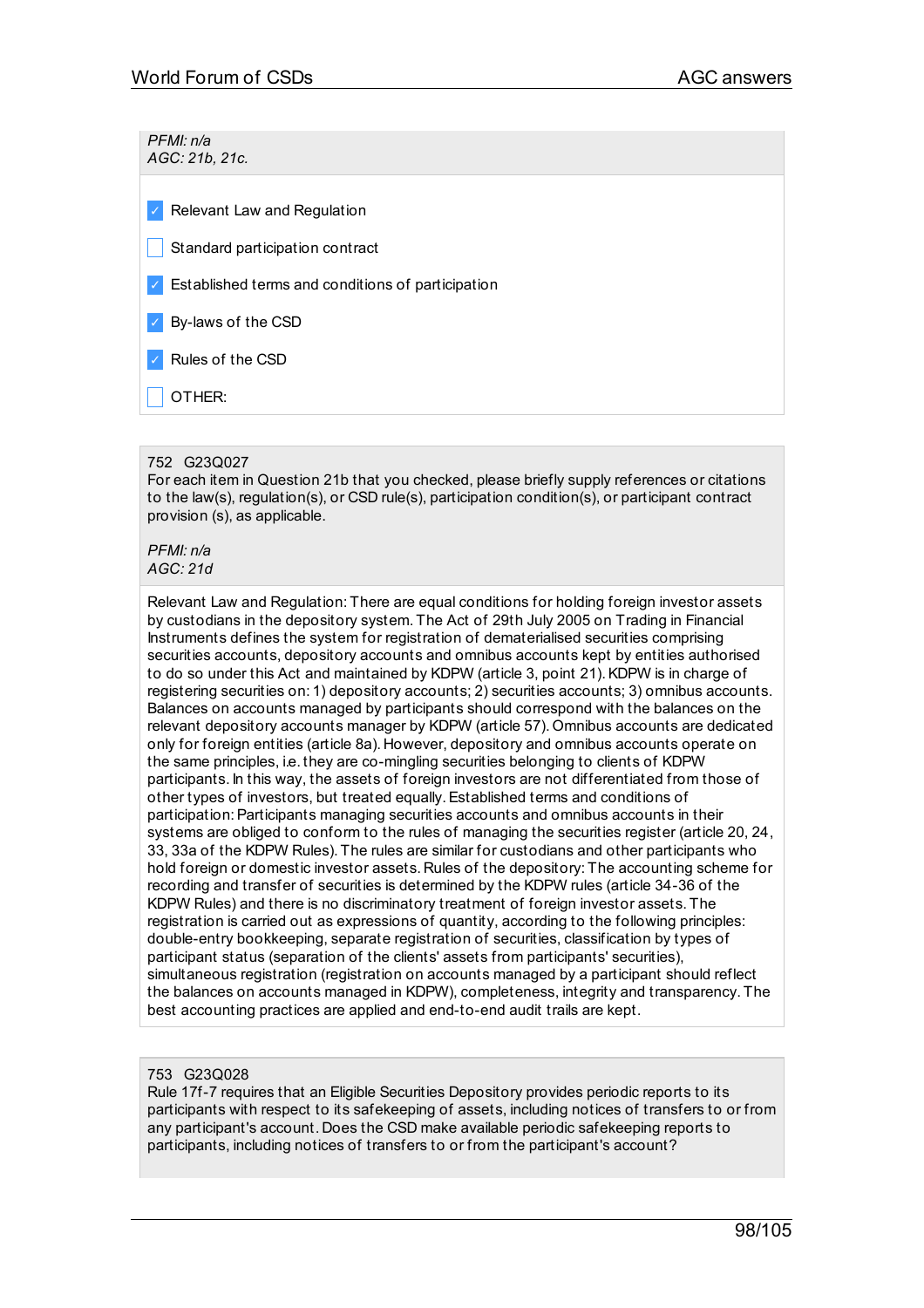| PFMI: n/a<br>AGC:46                                                                                                                                                 |
|---------------------------------------------------------------------------------------------------------------------------------------------------------------------|
|                                                                                                                                                                     |
| No                                                                                                                                                                  |
| Yes                                                                                                                                                                 |
|                                                                                                                                                                     |
| 754 G23Q029<br>If no or other, please explain                                                                                                                       |
| PFMI: n/a<br>AGC: 46a.                                                                                                                                              |
|                                                                                                                                                                     |
|                                                                                                                                                                     |
| 755 G23Q030<br>If yes, please indicate the scheduled frenquency:                                                                                                    |
| PFMI: n/a<br>AGC: 46b, 46c.                                                                                                                                         |
| Daily                                                                                                                                                               |
| Weekly                                                                                                                                                              |
| Monthly                                                                                                                                                             |
| Quarterly                                                                                                                                                           |
| Annually                                                                                                                                                            |
| Upon request                                                                                                                                                        |
| OTHER:                                                                                                                                                              |
|                                                                                                                                                                     |
| 756 G23Q031<br>Does the CSD maintain records that identify the assets of each participant and segregate the<br>system's own assets from the assets of participants? |

| PFMI: Q.11.5.2<br>AGC: 53, 53a |  |
|--------------------------------|--|
|                                |  |
| Yes                            |  |
| No                             |  |
| Not applicable                 |  |
| OTHER:                         |  |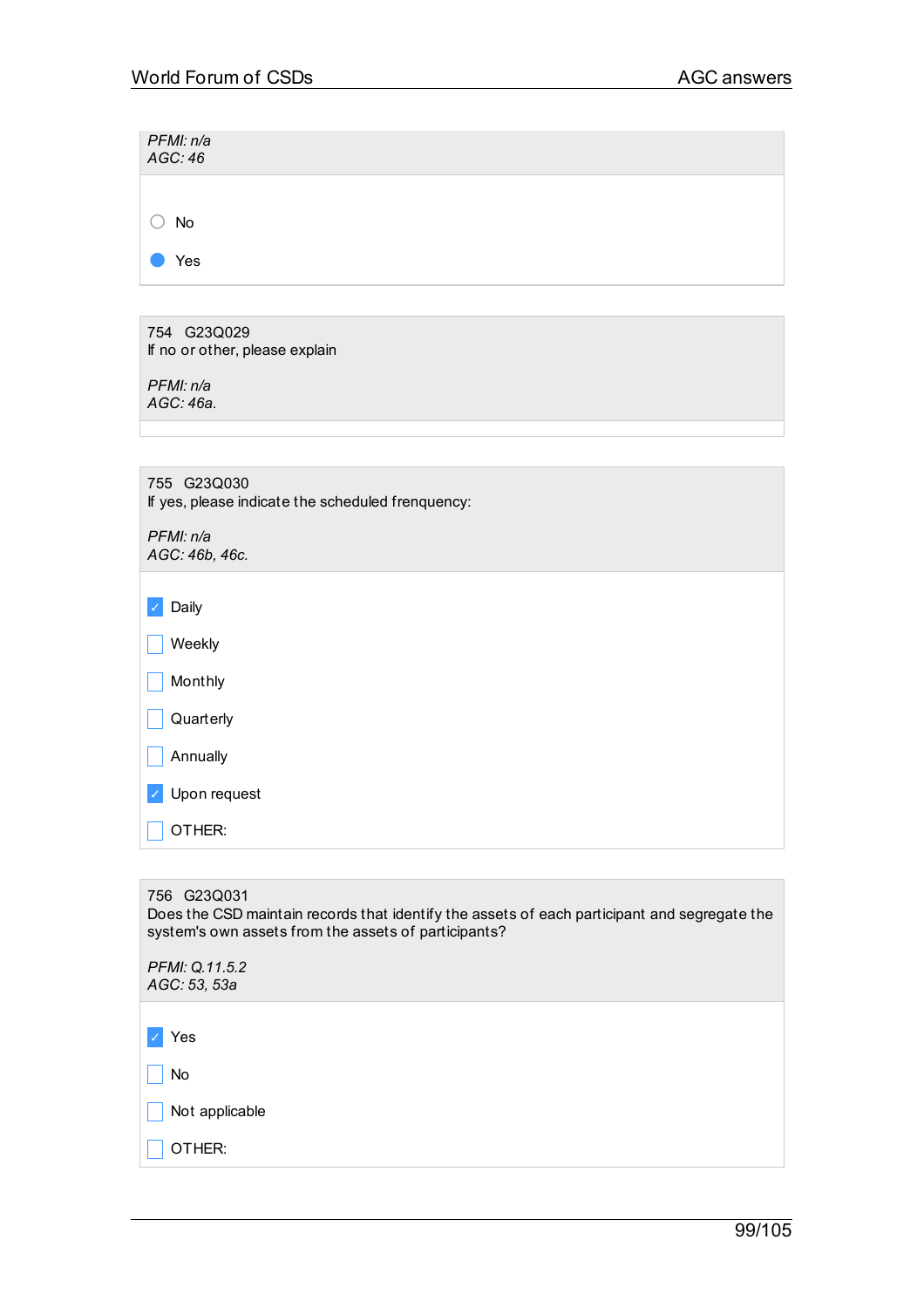### **Relevant RSSS recommendations**

#### **Cyber Security**

764 G25Q001 Does your organization have a documented cyber security policy in place?

*PFMI: n/a AGC: 101*

● Yes

○ No

Cyber security policy is an integral part of the information security policy which is based on ISO 27001 standard.

765 G25Q001A filecount - If you answered Yes to the previous question, please provide a copy or overview

0

766 G25Q002 Please confirm that your staff receive relevant training about this policy.

*PFMI: n/a AGC: 102*

● Yes

○ No

767 G25Q003 Please provide an overview of your policy for continuity of business in the event of a large data breach or cyber attack against your organization.

*PFMI: n/a AGC: 103*

The policy for continuity of business has been prepared in the event of major failures of IT systems which in particular may include large data breaches or serious cyber attacks. The measures to ensure the recovery of business processes in such scenarios are all operational resources of BCP system, i.e. backup systems and backup copies of data, dedicated emergency response and disaster recovery teams, and all recovery procedures (notification of counterparties, activation of backup systems, etc.).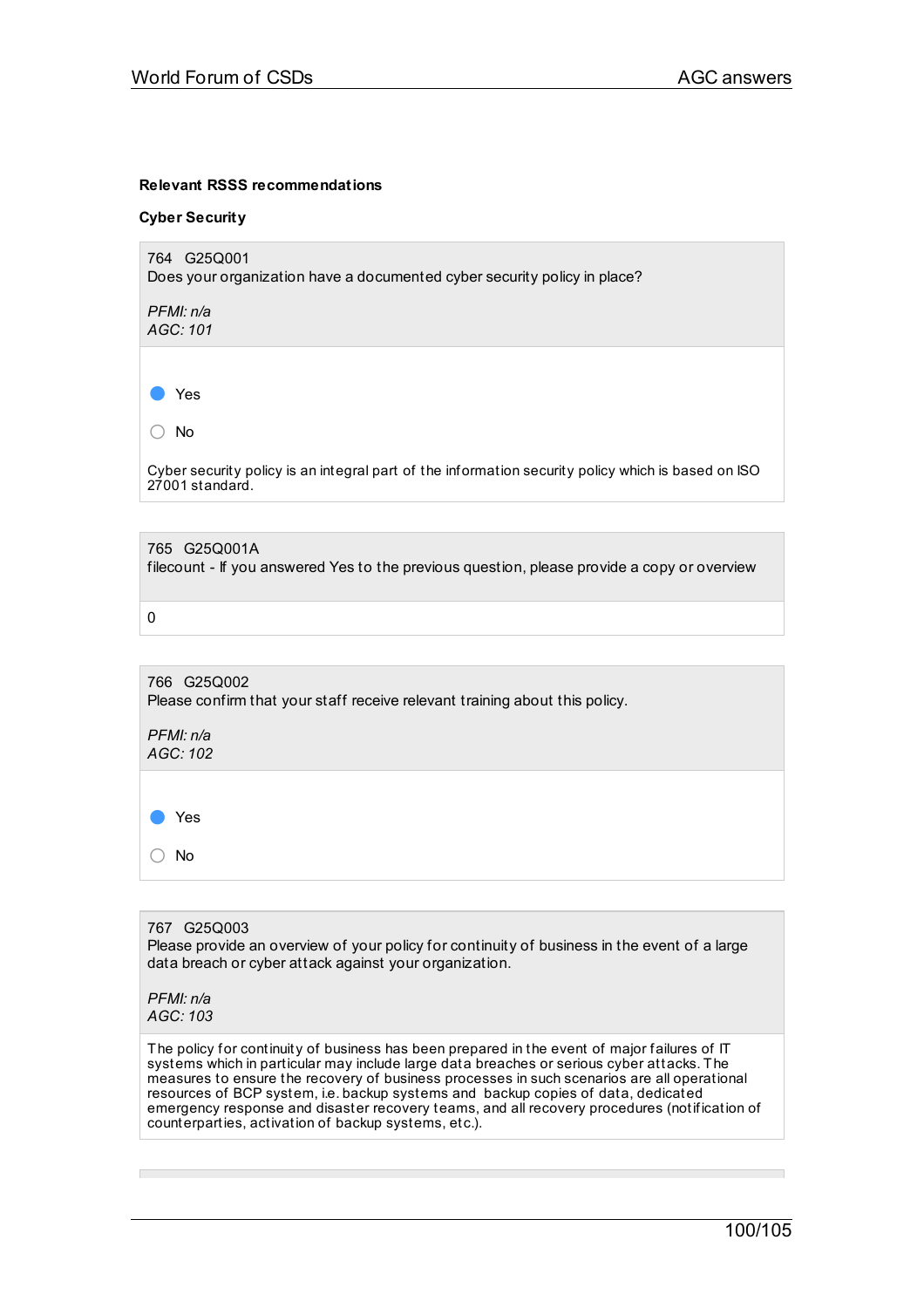| 768 G25Q004<br>In the last 12 months have there been any changes to the policy? |
|---------------------------------------------------------------------------------|
| PFMI: n/a<br>AGC: 104                                                           |
|                                                                                 |
| Yes                                                                             |
| No                                                                              |
|                                                                                 |
| 769 G25Q005<br>Please advise how often you review the policy.                   |

*PFMI: n/a AGC: 105*

● Annually

○ Semi-annually

○ Other

## 770 G25Q006

filecount - Please provide (as an attachment) a diagram showing where your cyber security function resides and who it reports to.

*PFMI: n/a AGC: 106*

 $\overline{1}$ 

Cyber security .docx (12KB)

771 G25Q007 How does your organization identify which business functions carry a cyber risk

*PFMI: n/a AGC: 107*

Cyber risks are one of the key elements of the operational risk assessment and management framework.

## 772 G25Q008

Do you conduct ongoing testing and monitoring processes to ensure that all internal and external connectivity and system configurations are not at risk of cybersecurity breaches?

*PFMI: n/a AGC: 108*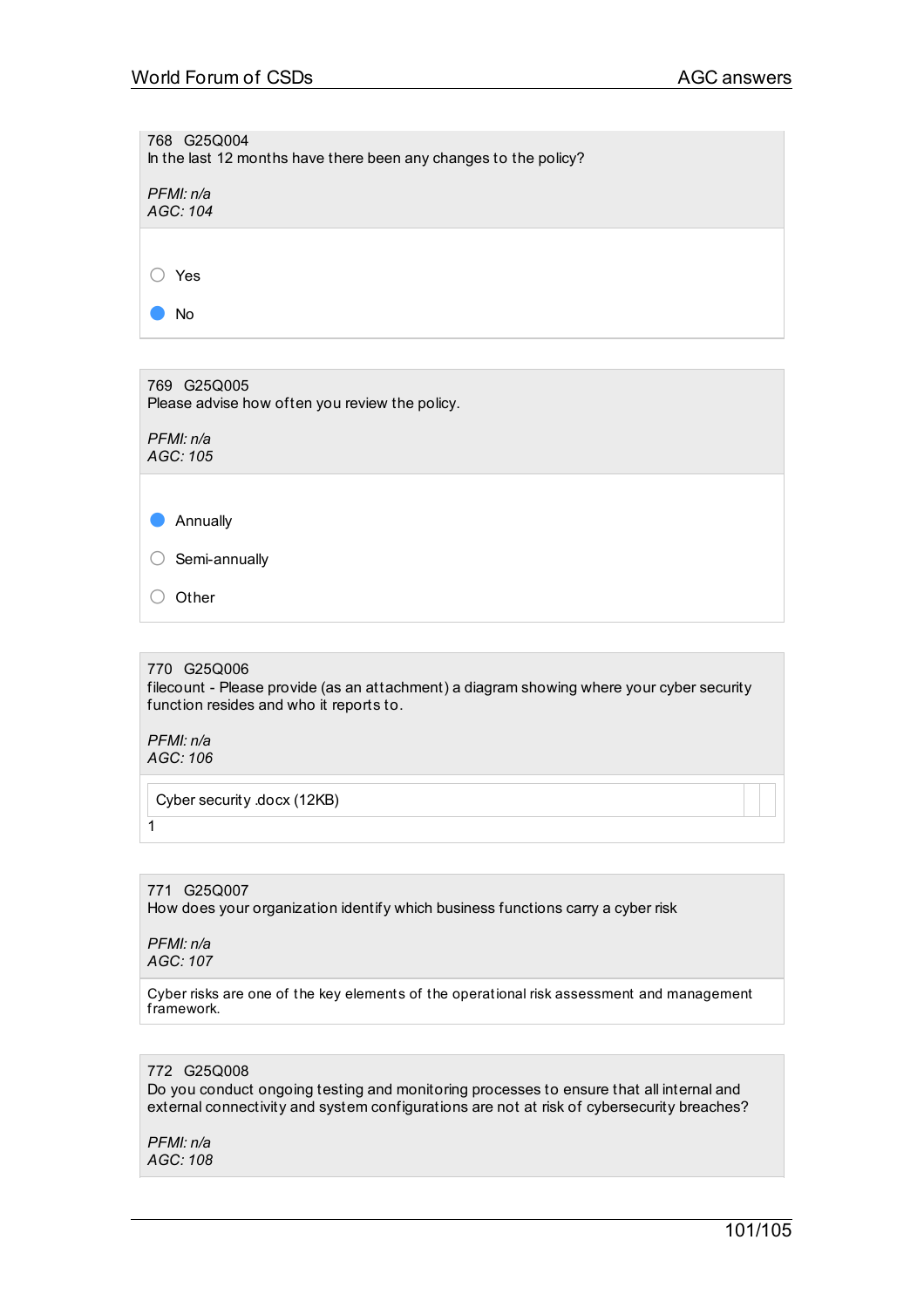Yes ○ No

773 G25Q009 What technological controls and protections are in place for your systems and networks?

*PFMI: n/a AGC: 109*

Proper network configuration and segmentation, firewalls, IDS/IPS, anti-malware systems, web proxy, e-mail proxy, solutions for change tracking and reporting, etc.

| 774 G25Q010<br>Does your organization use multi-factor authentication |
|-----------------------------------------------------------------------|
| PFMI: n/a<br>AGC: 110                                                 |
|                                                                       |
| Yes                                                                   |
| <b>No</b>                                                             |

## 775 G25Q011 Where your organization has outsourced activities or functions to a third-party provider, is your cyber risk exposure documented?

*PFMI: n/a AGC: 111*



776 G25Q012 What measures does your organization have to ensure early detection of a cyber attack?

*PFMI: n/a AGC: 112*

Current monitoring and response mechanism in case of incidents, penetration tests and vulnerability scans performed regularly, information sharing arrangements with other entities and cooperation with computer securit y incident response teams.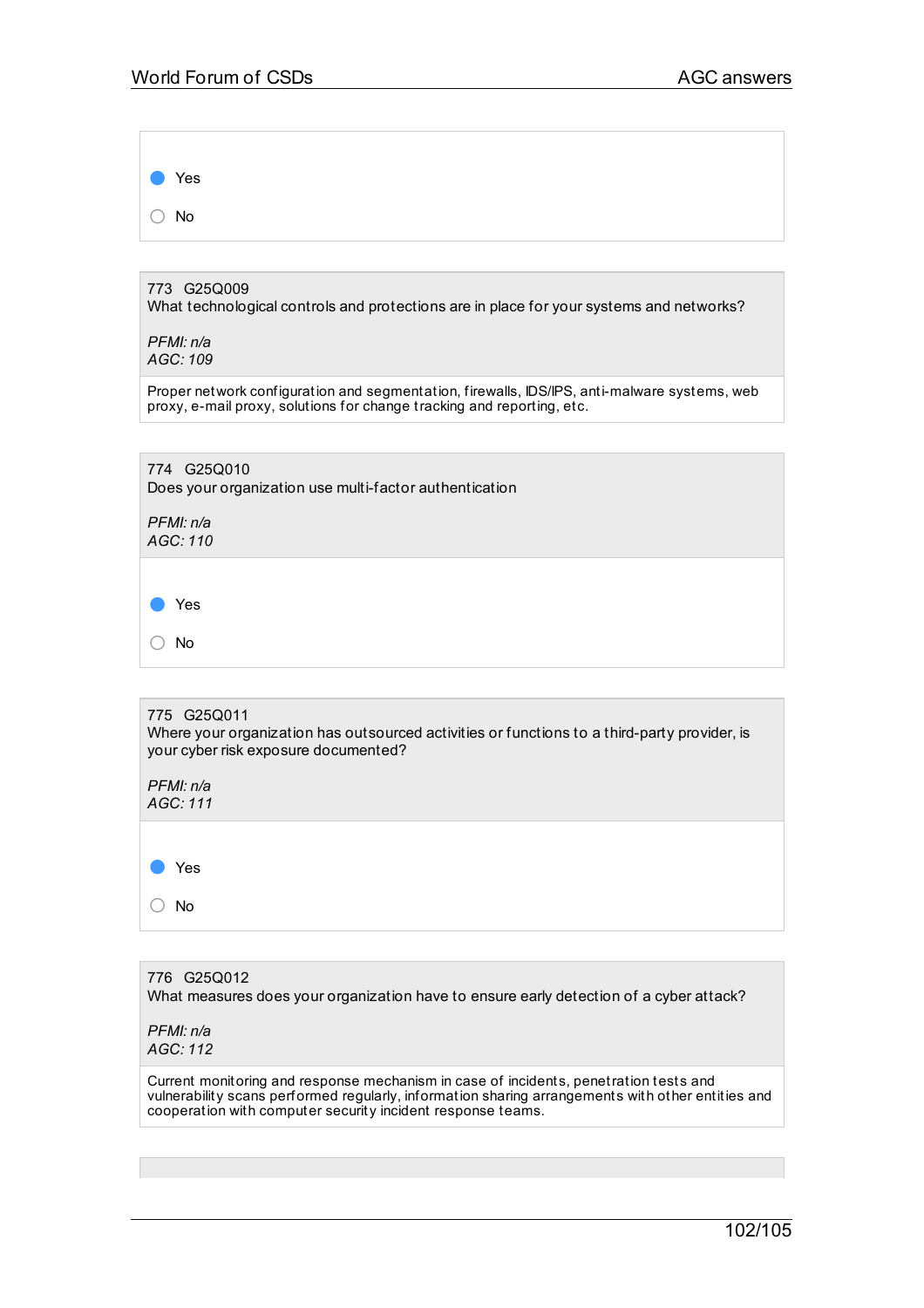### 777 G25Q013

What is the agreed resumption time for critical operations following a cyber attack?

*PFMI: n/a AGC: 113*

According to the law, the recovery-time objective for each critical operation shall not be longer than two hours.

### 778 G25Q014

How would you advise clients of a successful cyber attack against your organization?

*PFMI: n/a AGC: 114*

The procedure for notifying counterparties is an integral part of the BCP system.

#### 779 G25Q015

In the last 12 months has your organization been subject to a cyber attack that impacted the service you provide to us? If yes, please provide details.

*PFMI: n/a AGC: 115*

○ Yes

● No

#### 780 G25Q016

Are the following elements of your cybersecurity framework tested pre and post deployment of changes?

*PFMI: n/a AGC: 116*

✓ Vulnerability assessment

✓ Scenario based penetration tests

✓ Testing of incident response process and technical/business/operations (e.g. table-top exercise)

\_ OTHER:

#### 781 G25Q017

For cloud technology and associated cyber security risks, do you you have procedures and controls in place to protect our information from mishandling or theft?

In the comments section could you please explain how these procedures and controls tie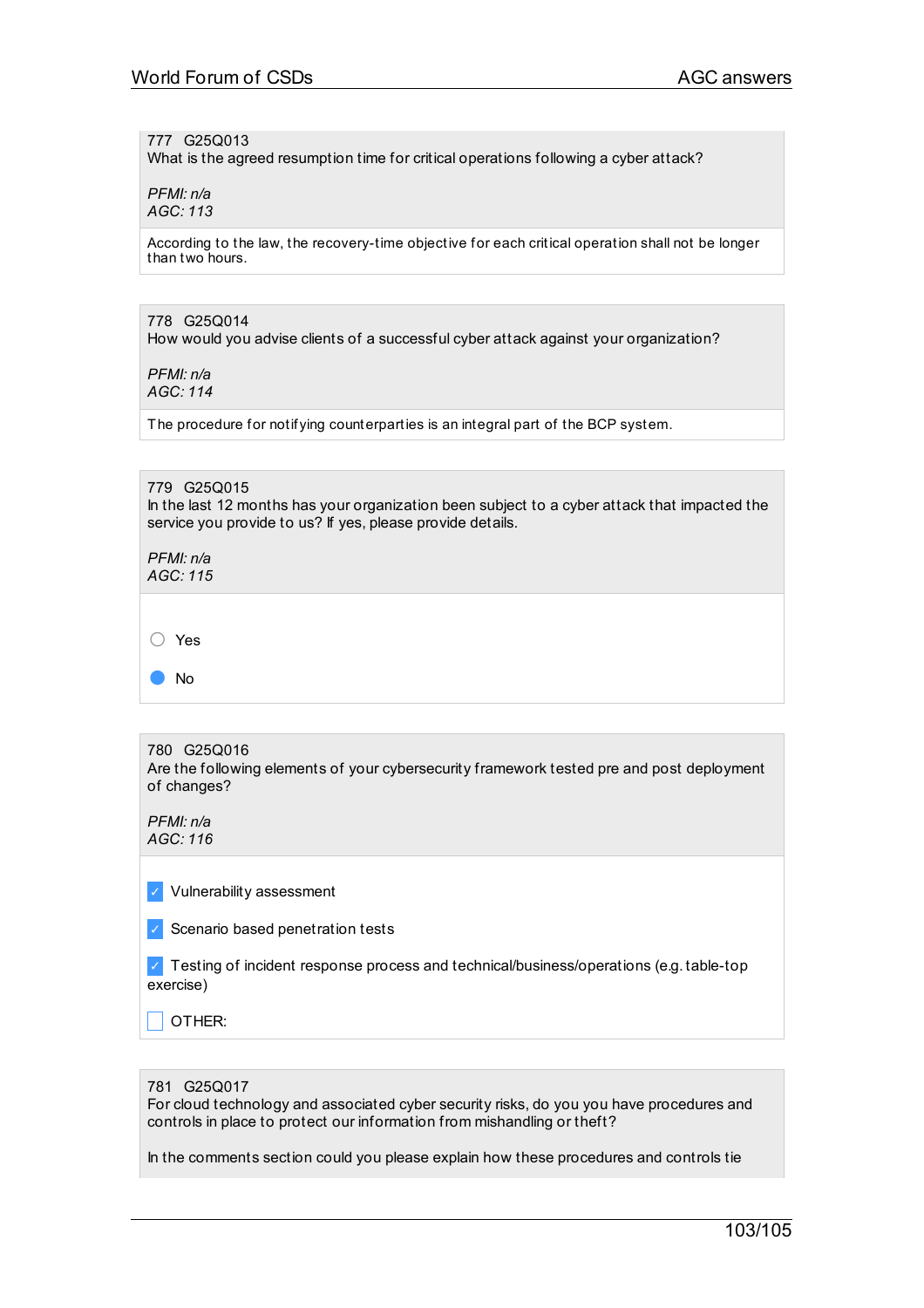**Contract Contract** 

| back to your record retention policy?                                                                                                                                                                |
|------------------------------------------------------------------------------------------------------------------------------------------------------------------------------------------------------|
| PFMI: n/a<br>AGC: 117                                                                                                                                                                                |
| Yes                                                                                                                                                                                                  |
| No<br>The procedures and controls to protect information from mishandling or theft are included in the<br>general information security policy.                                                       |
|                                                                                                                                                                                                      |
| 782 G25Q018<br>Does your organization conduct dark web searches for signs of a breach (internet protocol or<br>customer/client personally identified information for sale)?<br>PFMI: n/a<br>AGC: 118 |
|                                                                                                                                                                                                      |
| Yes                                                                                                                                                                                                  |
| <b>No</b>                                                                                                                                                                                            |
|                                                                                                                                                                                                      |
| 783 G25Q019<br>Is your organization aware of SWIFT's Customer Security Program (CSP)?                                                                                                                |
| PFMI: n/a<br>AGC: 119                                                                                                                                                                                |
| Yes                                                                                                                                                                                                  |
| No                                                                                                                                                                                                   |
|                                                                                                                                                                                                      |
| 784 G25Q020<br>Does your organization ensure compliance with SWIFT's CSP controls?                                                                                                                   |
| PFMI: n/a<br>AGC: 120                                                                                                                                                                                |
|                                                                                                                                                                                                      |
| Yes                                                                                                                                                                                                  |
| No                                                                                                                                                                                                   |

and the control of the control of the